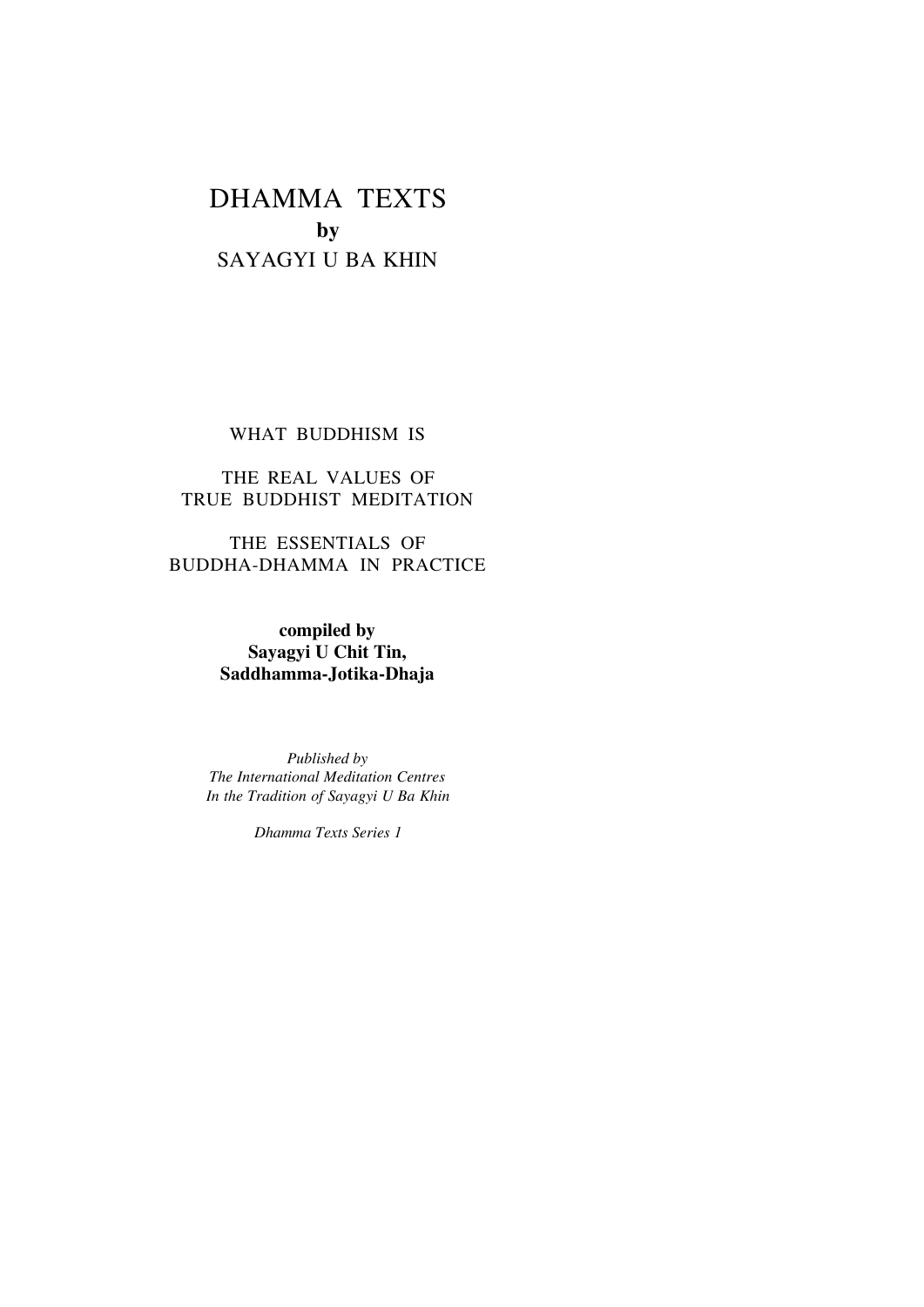*What Buddhism Is* 1st printing, 1951 (6,000 copies) 2nd printing, 1953 (2,000 copies)

rd printing, 1954 (5,000 copies) th printing, 1958 (5,000 copies) th printing, 1971 (5,000 copies) th printing, 1980 (5,000 copies)

*The Real Values of True Buddhist Meditation* (*A Paper Read by Thray Sithu U Ba Khin*) 1st edition, 3 Aug. 1962 (3,000 copies) 2nd edition, 1966 (1,000 copies)

*The Essentials of Buddha-Dhamma in Practice The Wheel*, n° 231 (1976)

Revised edition © 1991 The Sayagyi U Ba Khin Memorial Trust, U.K.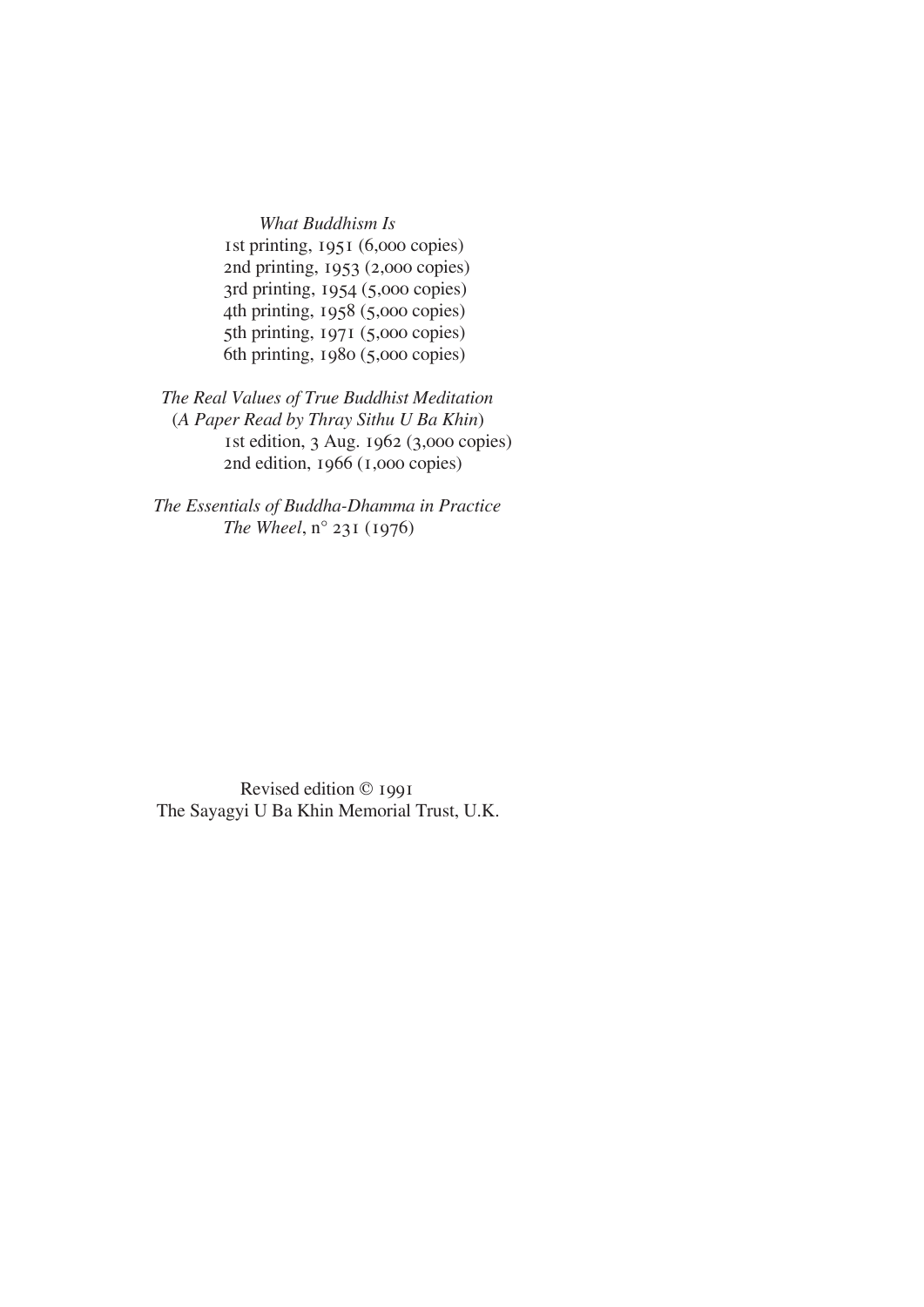Dedicated to Mother Sayamagyi (Mahå-Saddhamma-Jotika-Dhaja Sayamagyi Daw Mya Thwin)

Published on the occasion of the centennial of the birth of Thray Sithu Sayagyi U Ba Khin

This gift of the Dhamma is made possible through *dāna* given by meditation students.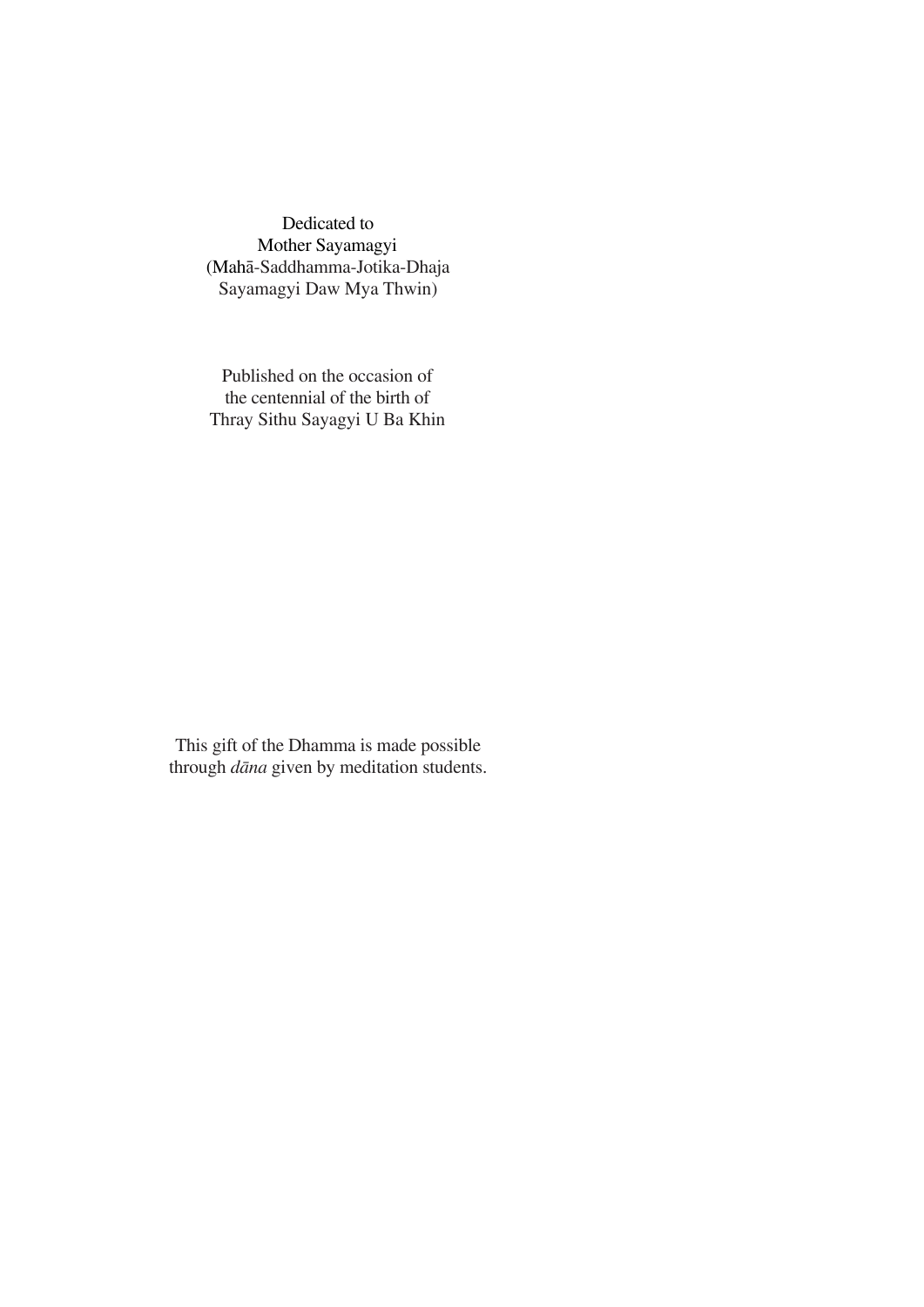Yo ca pubbe pamajjitvå pacchå so na-ppamajjati, So 'mam lokam pabhāseti, abbhå mutto va candimå.

Whoever was previously negligent, if he is diligent afterwards, He illumines the world, like the moon freed from a cloud.

Dhammapada, verse 172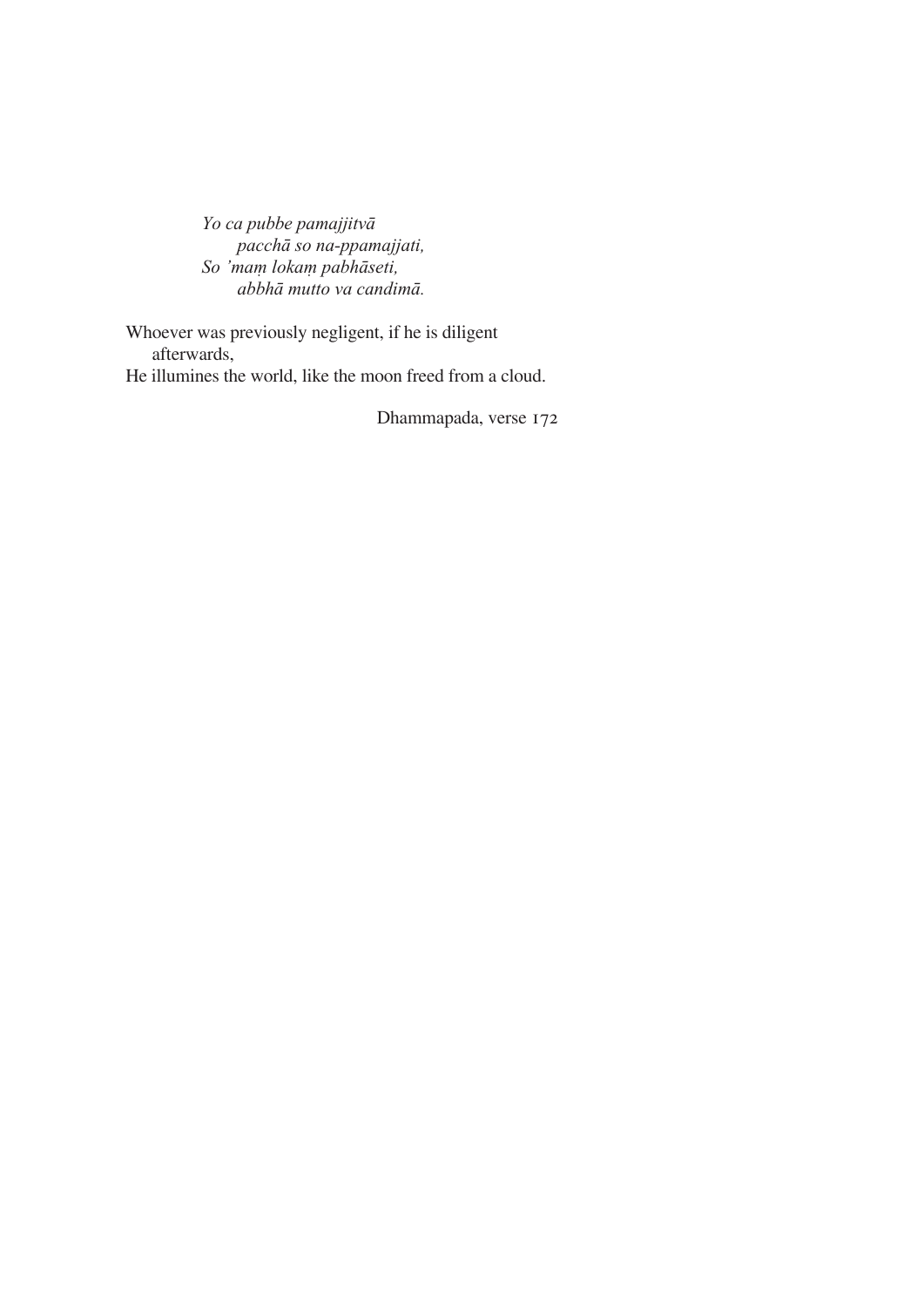## **Contents**

# **Dhamma Texts by Sayagyi U Ba Khin**

| Introduction $\cdots$ $\cdots$ $\cdots$ $\cdots$ $\cdots$ $\cdots$ $\cdots$ $\cdots$ $\cdots$ |  |  |  |  |  |
|-----------------------------------------------------------------------------------------------|--|--|--|--|--|
| English Texts by Sayagyi U Ba Khin xvi                                                        |  |  |  |  |  |
| Sayagyi's Approach to Teaching Western                                                        |  |  |  |  |  |
| Students and Their Reactions xix                                                              |  |  |  |  |  |

## **What Buddhism Is**

| Lecture No. $1 \cdot \cdot \cdot \cdot \cdot \cdot \cdot \cdot \cdot \cdot \cdot \cdot \cdot \cdot \cdot$ |    |
|-----------------------------------------------------------------------------------------------------------|----|
| The Universe $\cdots$ $\cdots$ $\cdots$ $\cdots$ $\cdots$ $\cdots$ 3                                      |    |
| The Preparation to Become a Buddha $\ldots$ $\ldots$ $\ldots$ 6                                           |    |
| The Great Renunciation $\cdots$ $\cdots$ $\cdots$ $\cdots$ $\cdots$ 9                                     |    |
| The Search for Truth 10                                                                                   |    |
| The Attainment of Buddhahood II                                                                           |    |
| Lecture No. $2 \cdot \cdot \cdot \cdot \cdot \cdot \cdot \cdot \cdot \cdot \cdot \cdot \cdot 15$          |    |
| The Teachings of the Buddha $\cdots$ $\cdots$ $\cdots$                                                    | 17 |
| The Path Leading to the Extinction of Suffering 21                                                        |    |
| A. Sīla                                                                                                   | 2I |
| $B.$ Samādhi $\cdots$ $\cdots$ $\cdots$ $\cdots$ $\cdots$                                                 | 23 |
| $C.$ Paññ $\bar{a}$                                                                                       | 25 |
| Lecture No. $3 \cdot \cdot \cdot \cdot \cdot \cdot \cdot \cdot \cdot \cdot \cdot \cdot \cdot 29$          |    |
| The Law of Dependent Origination $\cdots$ $\cdots$ $\cdots$ 29                                            |    |
| The Law of Cause and Effect $\cdots$ $\cdots$ $\cdots$ 32                                                 |    |
| Moral Forces $\ldots$ 34                                                                                  |    |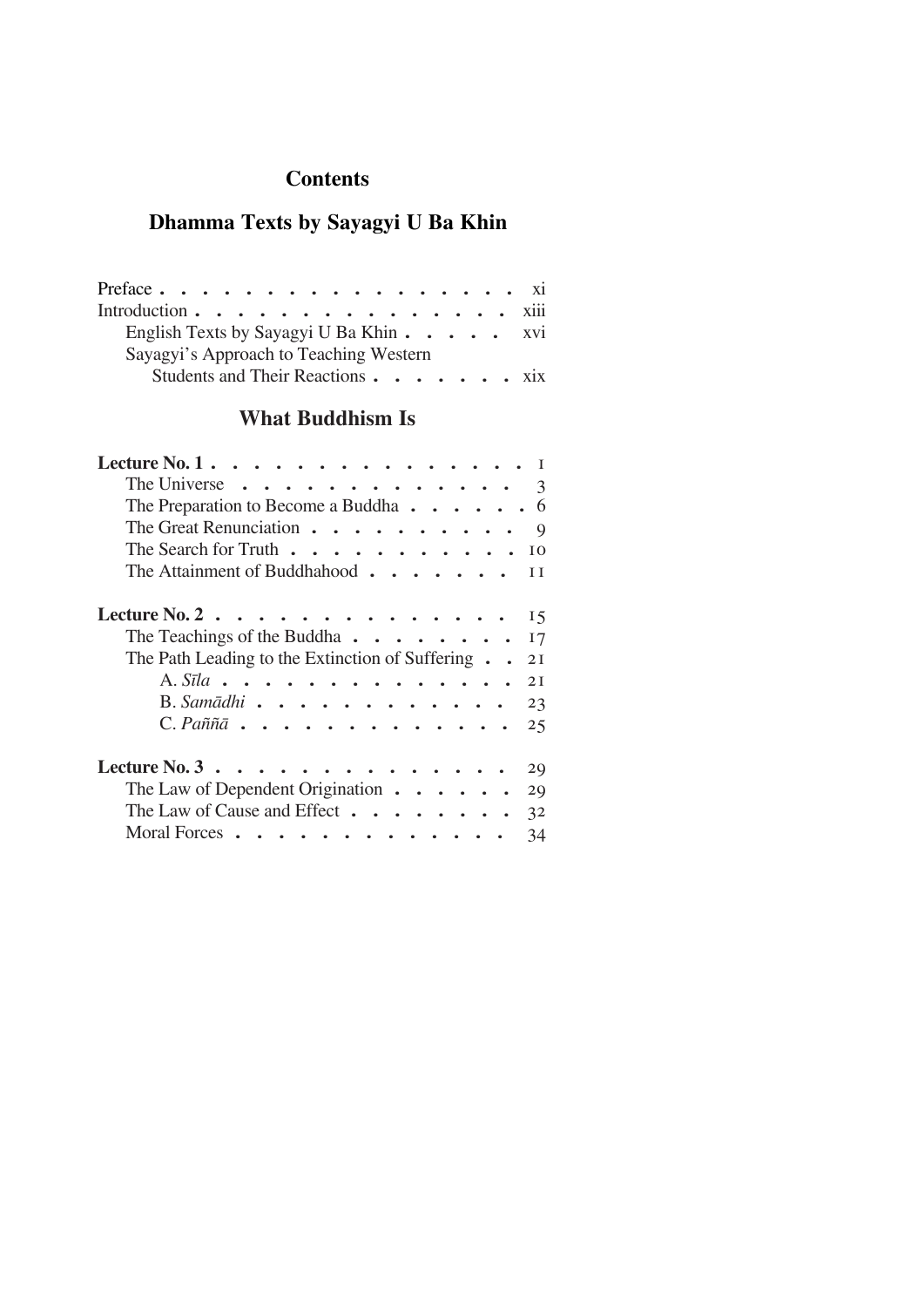| Immoral Forces<br>34                                                    |    |
|-------------------------------------------------------------------------|----|
| Neutral Forces<br>. 34                                                  |    |
| (1) Arūpa- and Rūpa-Brahmā Planes $\cdots$ $\cdots$ $\cdots$ 34         |    |
| (2) The Sensuous Planes $\cdots$ $\cdots$ $\cdots$ $\cdots$ $\cdots$ 35 |    |
| The Planes of Celestial Beings 35                                       |    |
| The Planes of the Lower Forms of Existence 35                           |    |
| The Human World $\cdots$ $\cdots$ $\cdots$ $\cdots$<br>36               |    |
|                                                                         |    |
| <b>Appendices</b>                                                       |    |
| A Comparative Study in the Field of Samadhi. 42                         |    |
| IMC, Rangoon $\cdots$ $\cdots$ $\cdots$ $\cdots$ $\cdots$ $\cdots$ 47   |    |
| <b>Buddhist Meditation in Burma,</b>                                    |    |
| by Dr Elizabeth K. Nottingham $\cdots$ $\cdots$<br>5 <sub>I</sub>       |    |
|                                                                         |    |
| <b>The Real Values of</b>                                               |    |
| <b>True Buddhist Meditation</b>                                         |    |
| 64<br>Preface.                                                          |    |
| 66<br>.<br>Foreward.<br>$\cdot$ $\cdot$ $\cdot$ $\cdot$                 |    |
| 67<br>The Foundation of a Buddhist<br>I.                                |    |
| The Essence of the Buddha-Dhamma<br>II.<br>70                           |    |
| III. On the Path (Training at the Centre) $\cdots$<br>72                |    |
| $S\bar{u}$ .<br>.<br>73                                                 |    |
| Samādhi. $\cdots$ . $\cdots$ . $\cdots$ . $\cdots$ .                    | 73 |
| $Pa\tilde{n}$ ñ $\tilde{a}$                                             | 75 |
| IV. The Fruits of Meditation<br>76                                      |    |
| V. Human Relations<br>79                                                |    |
| VI. By-Products.                                                        | 83 |
| <b>Appendix</b>                                                         |    |
| Statement A: Posts Held by Thray Sithu U Ba Khin                        | 88 |
| <b>Special Assignments</b><br>.<br>91                                   |    |
| Annex A: State Agricultural Marketing Board<br>92                       |    |
| 1. Introduction $\cdots$ $\cdots$ $\cdots$ $\cdots$ $\cdots$<br>92      |    |
| 2. Shipments and Foreign Exchange                                       | 93 |
|                                                                         |    |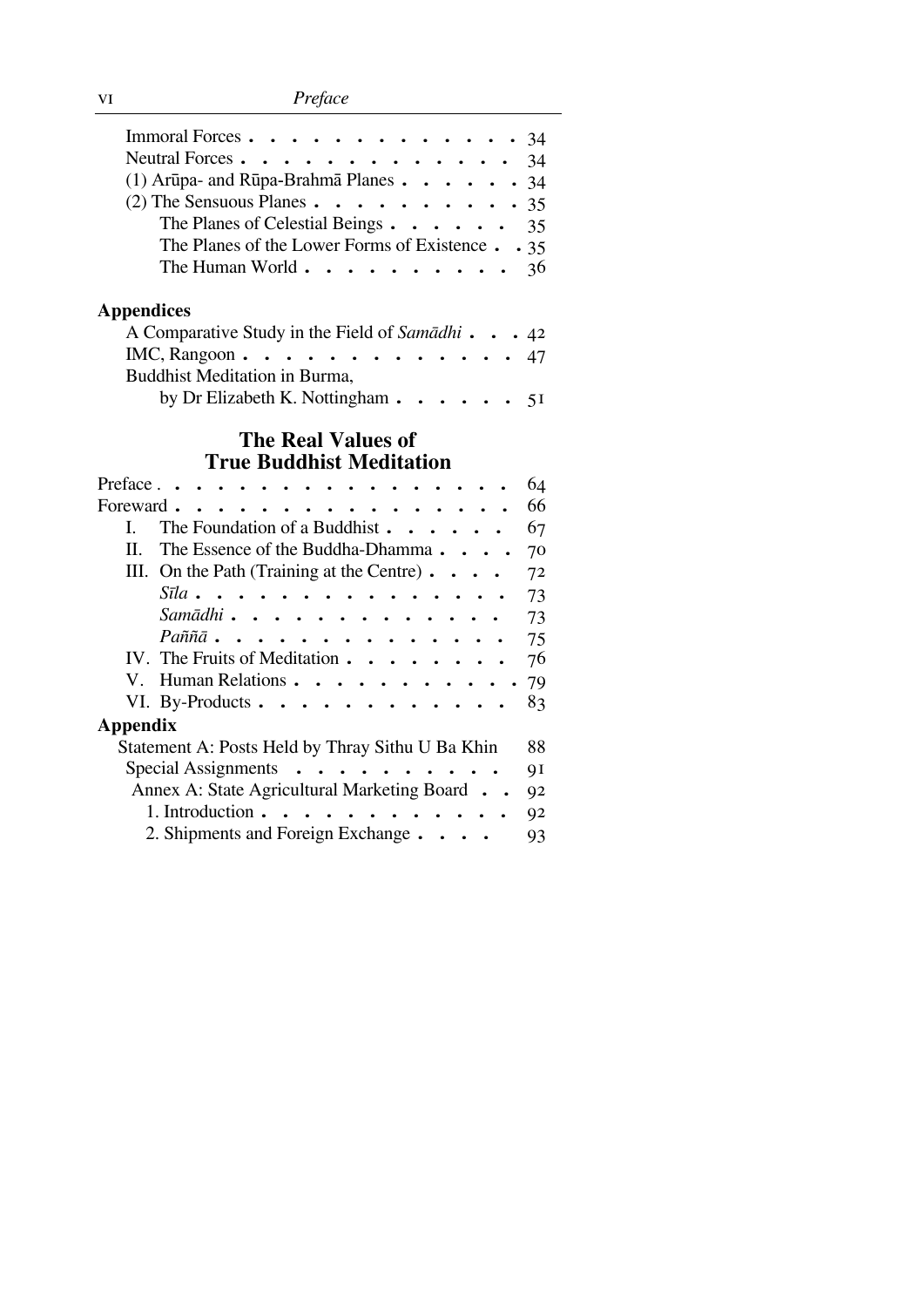| Statement B: Shipment of Rice and Rice Products                             | 94  |
|-----------------------------------------------------------------------------|-----|
| Statement C: Foreign Exchange Earnings                                      | 95  |
| 3. Rice Stocks $\cdot \cdot \cdot$<br>$\sim$ $\sim$<br>$\sim$ $\sim$ $\sim$ | 95  |
| Statement D: Stock of Rice and Rice Products.                               | 96  |
| 4a. Demurrages: Foreign Shipping $\cdots$ $\cdots$                          | 96  |
| <b>Statement E: Demurrage Incurred and Despatch</b>                         |     |
| Money Earned on Foreign Shipment                                            |     |
| of Rice & Rice Products $\cdot \cdot \cdot \cdot \cdot \cdot$               | 97  |
| 4b. Demurrages: Railways $\cdots$ $\cdots$ $\cdots$                         | 97  |
| Statement F: Burma Railways Demurrage Charges                               | 98  |
| 5. Survey Cuts. $\cdots$ $\cdots$ $\cdots$ $\cdots$                         | 98  |
| Statement G: Survey Cuts. $\cdots$ $\cdots$ $\cdots$ $\cdots$               | 99  |
| 6. Outstandings on Foreign Sales.                                           | 99  |
| Statement H: Outstanding Collections.                                       | 99  |
| 7. Accounts. $\bullet$ $\bullet$                                            | 100 |
| Annex B: Directorate of Commercial Audit.                                   | 101 |
| Annex C: Government Institute for Training in                               |     |
| Accounts and Audit.                                                         | 104 |
| The Essentials of Buddha-Dhamma                                             |     |
| in Practice.                                                                | 109 |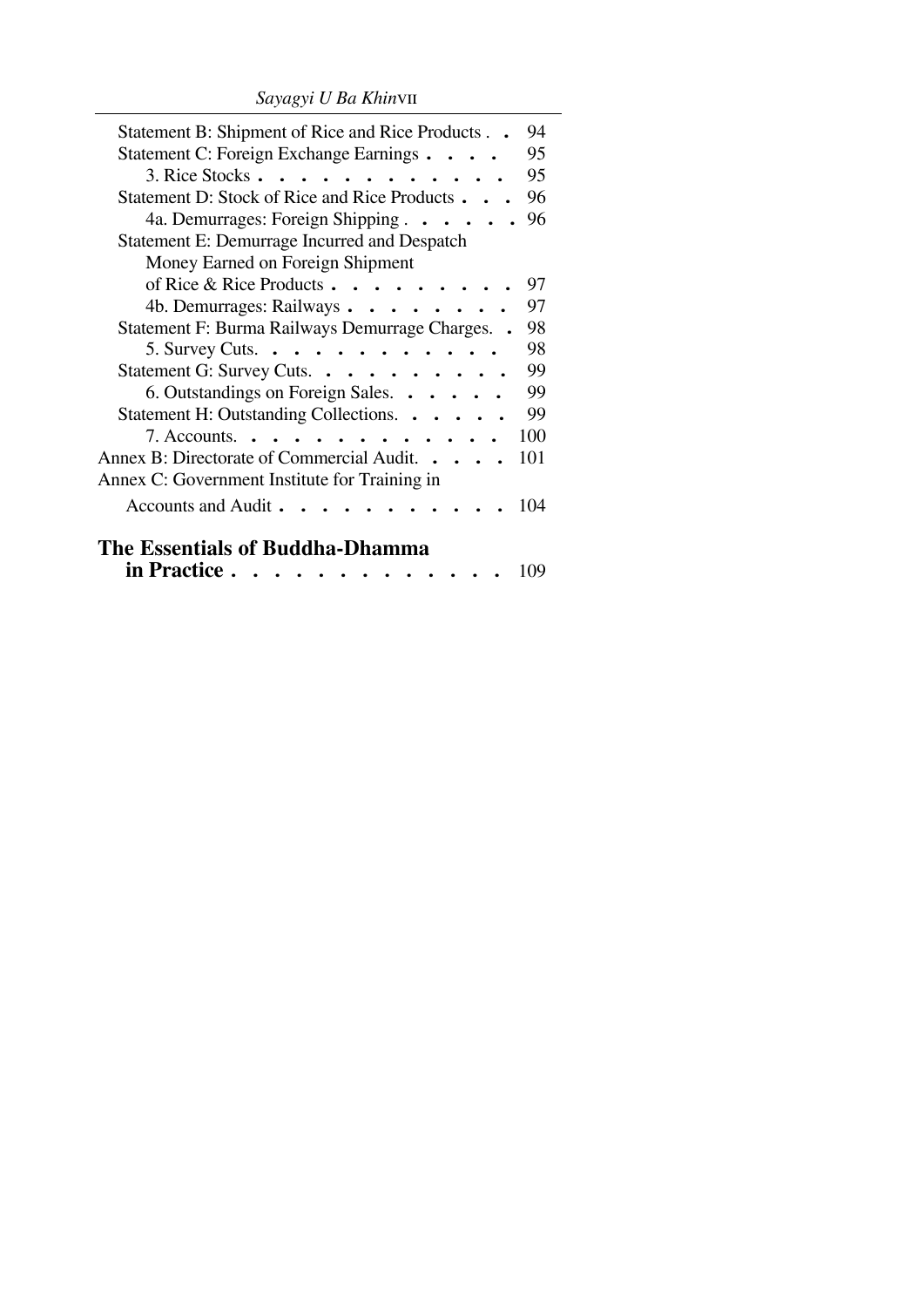Dīghā jāgarato ratti, dīgham santassa yojanam Digho bālāna samsāro saddhammam avijānatam.

The night is long for one who is awake. The distance (to go) is long for one who is tired. Journeying-on is longer for the ignorant who do not know the True Doctrine.

Dhammapada, verse 60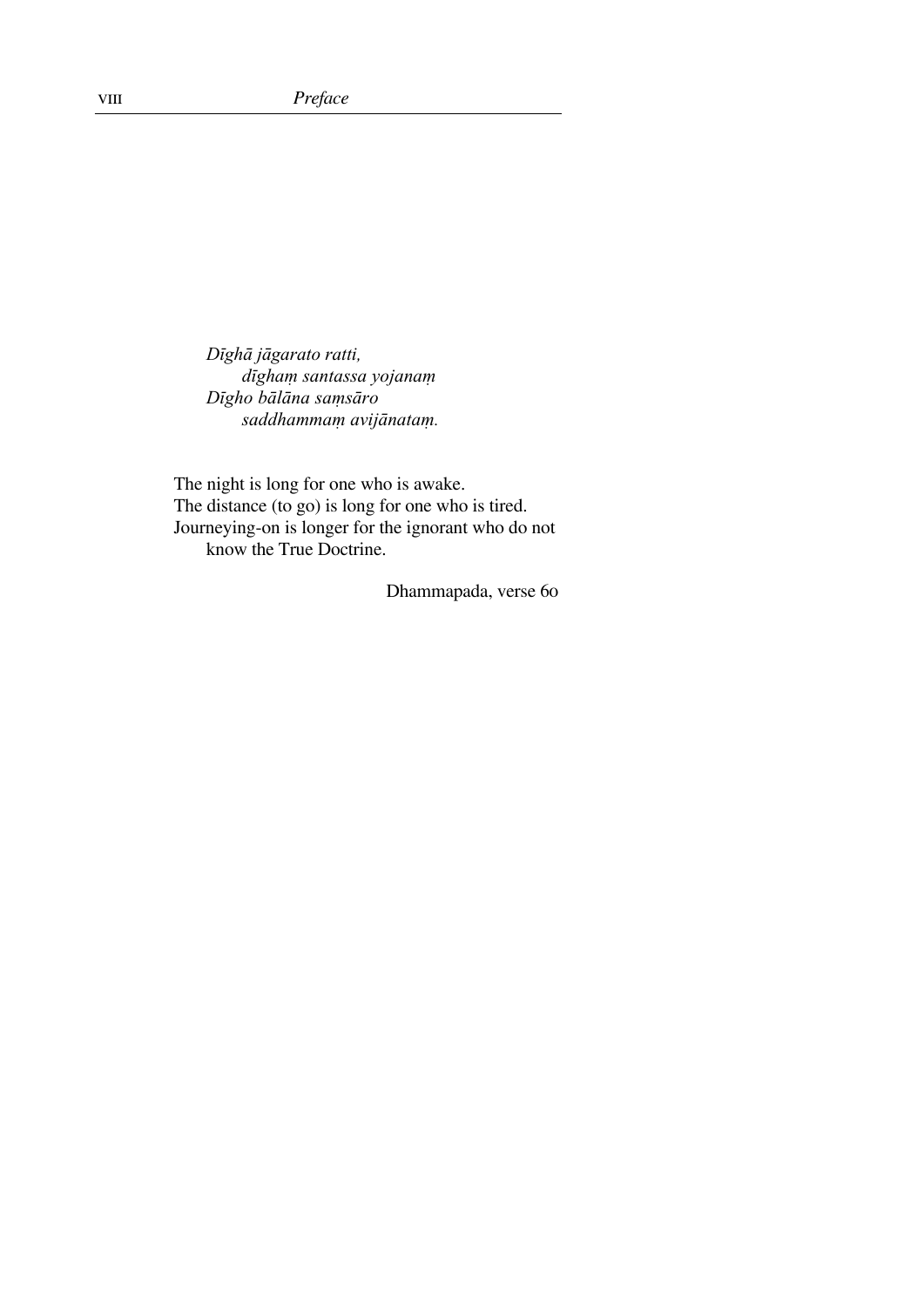#### **PREFACE**

We have gathered here in one booklet all the public talks given by our teacher Sayagyi U Ba Khin. As we pointed out in *The Anecdotes of Sayagyi U Ba Khin* (Dhammadāna Series 1), his principal goal in life was practising and teaching others the practice of the Buddha-Dhamma. This did not leave much time for scholarly endeavours, such as writing books. In Burmese, for example, we have only two small tracts: *The Revolutionary Aspect of the Buddha-Dhamma*: *The Dhammacakkapavattana Sutta* and *Theoretical Learning and the Actual Fruits Gained Through Practice*. But when he was invited to speak on the Buddha-Dhamma, Sayagyi showed that his grasp of the theory was up to the level of his practice.

This does not mean, however, that Sayagyi did not appreciate the importance of the texts. He constantly referred back to the Buddha's Teachings as preserved in the Pāli canon and commentaries to verify the results obtained in his own meditation and the progress made by his students. And he was always pleased to encourage those who were doing research in a sincere effort to understand the Dhamma. "There is no limit on the time necessary for [acquiring] the theory and practice of Buddhism," Sayagyi wrote to an American student in 1963. "Understanding Buddhism will not be complete unless you know also the rudimentary principles in the theory of Buddhism."

Sayagyi always insisted that he was a practical man. Often, when approached by people who wanted to know about Buddhist meditation, he would give a brief explanation and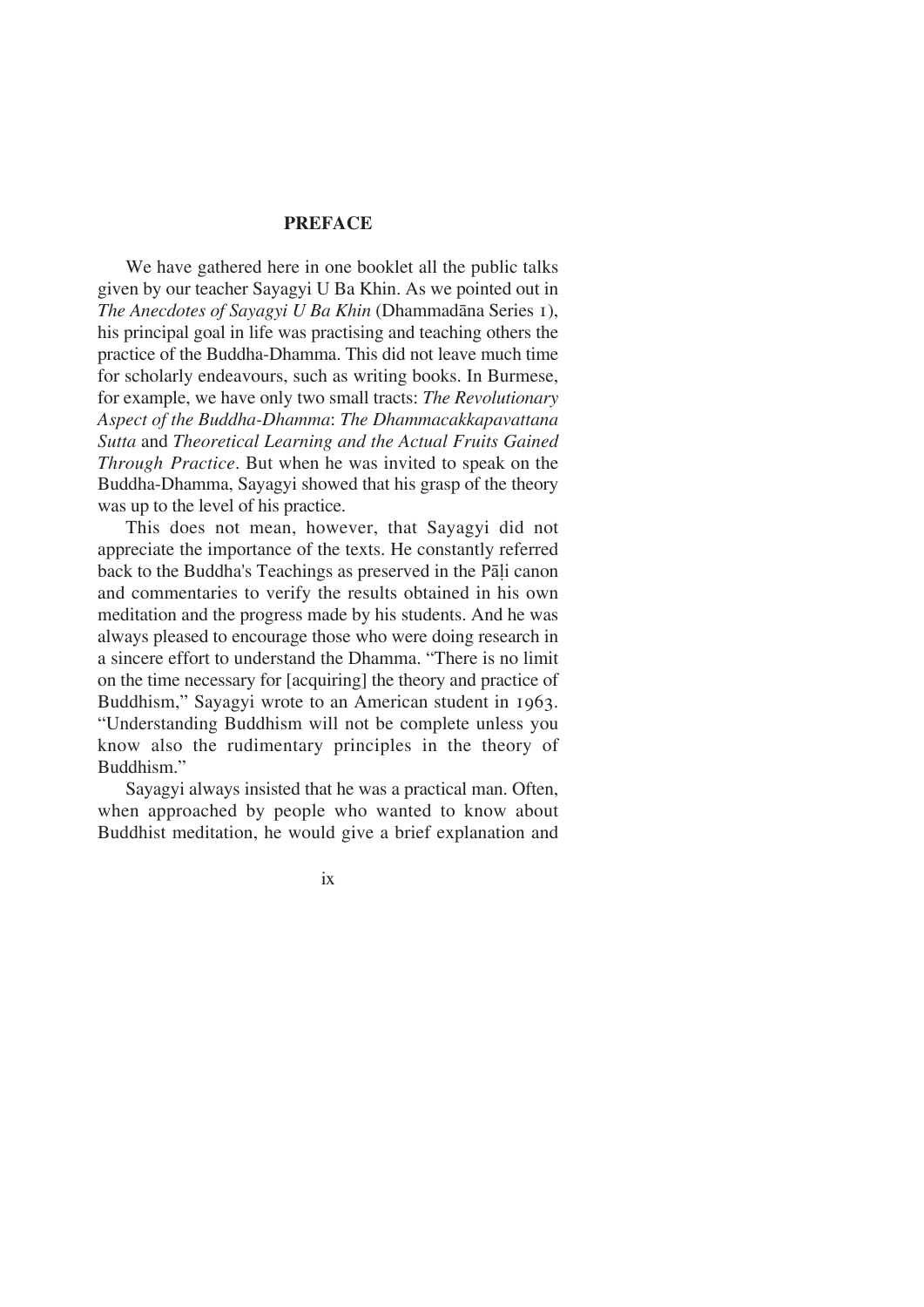then say, "But that's enough talking. Now let's try it." The "brief explanations" that make up this book are an excellent introduction to the theory of Buddhism. May they inspire those who read them to give true Buddhist meditation a fair trial.

> Sayagyi U Chit Tin International Meditation Centre Heddington, Wiltshire January 19, 1985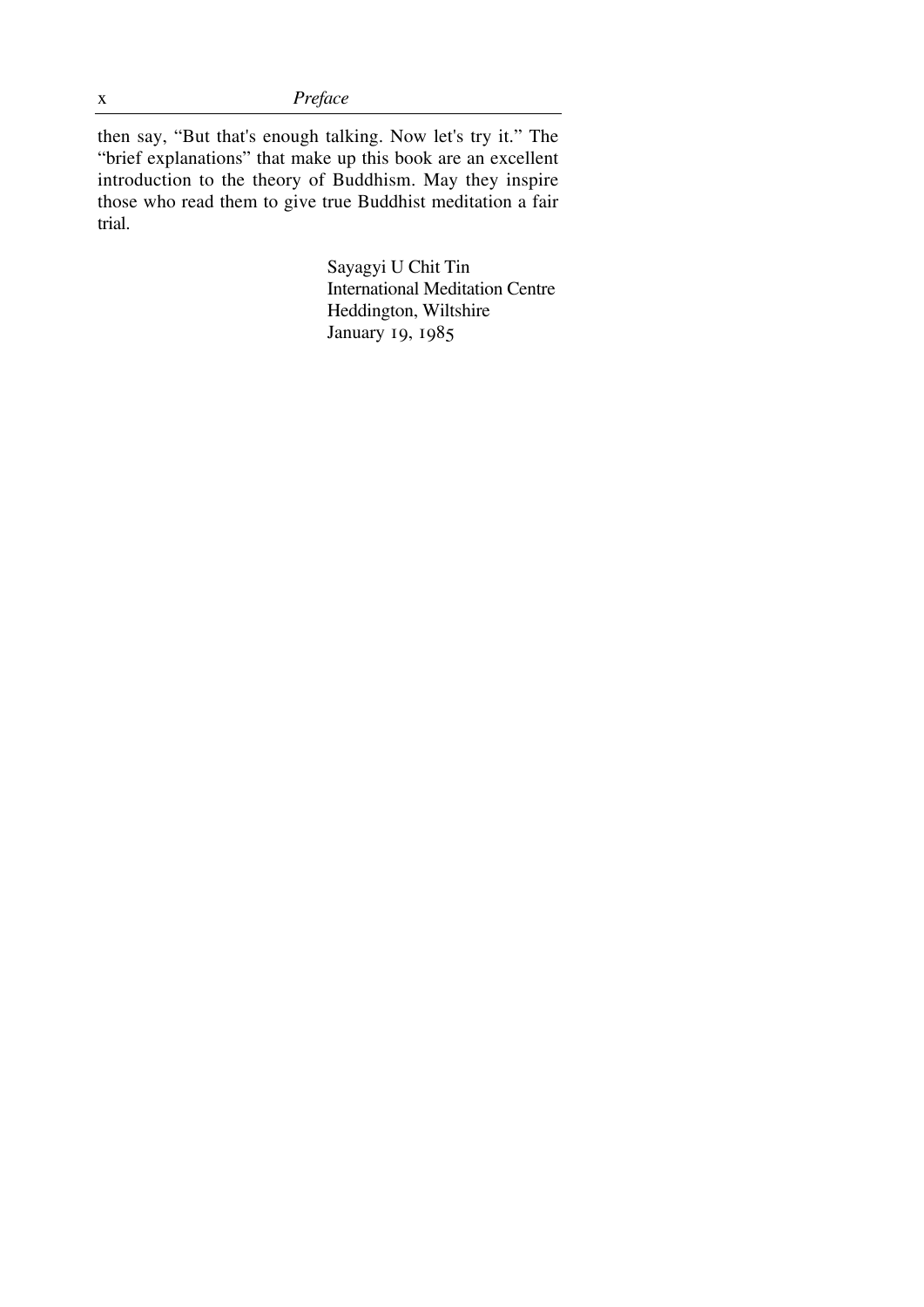### **INTRODUCTION**

Myanmar regained her independence from the British on January 4, 1948. It was a memorable day for the people of Myanmar when the actual ceremony for the transfer of power took place in the grounds of Government House (previously the Governor's Residence and then the Residence of the President of the Union of Burma). It was in the early hours of a pleasant morning, at 4.20 A.M., when the first rays of the sun flashed forth above the horizon at dawn. The time must have been chosen according to the Myanmar tradition of timing important events to coincide with the most favourable moment, one which occurs when the signs of the Zodiac in the sky are those for Peace, Prosperity and Stability and when those of the three traditional destroyers—war, famine and pestilence—are not encountered. The people of Myanmar wished to time this event so that there would be timely rains and bumper crops each year after independence, and they made the resolve to promote the Buddha-Sāsana, for they felt that the Buddha's Teachings had been on the wane during the period they had been dominated by aliens—a period ranging from 62 years for Upper Burma to 122 years for the Arakan and Tenasserim Divisions.

The most exciting event that took place was the lowering of the British flag—the Union Jack—and the raising of the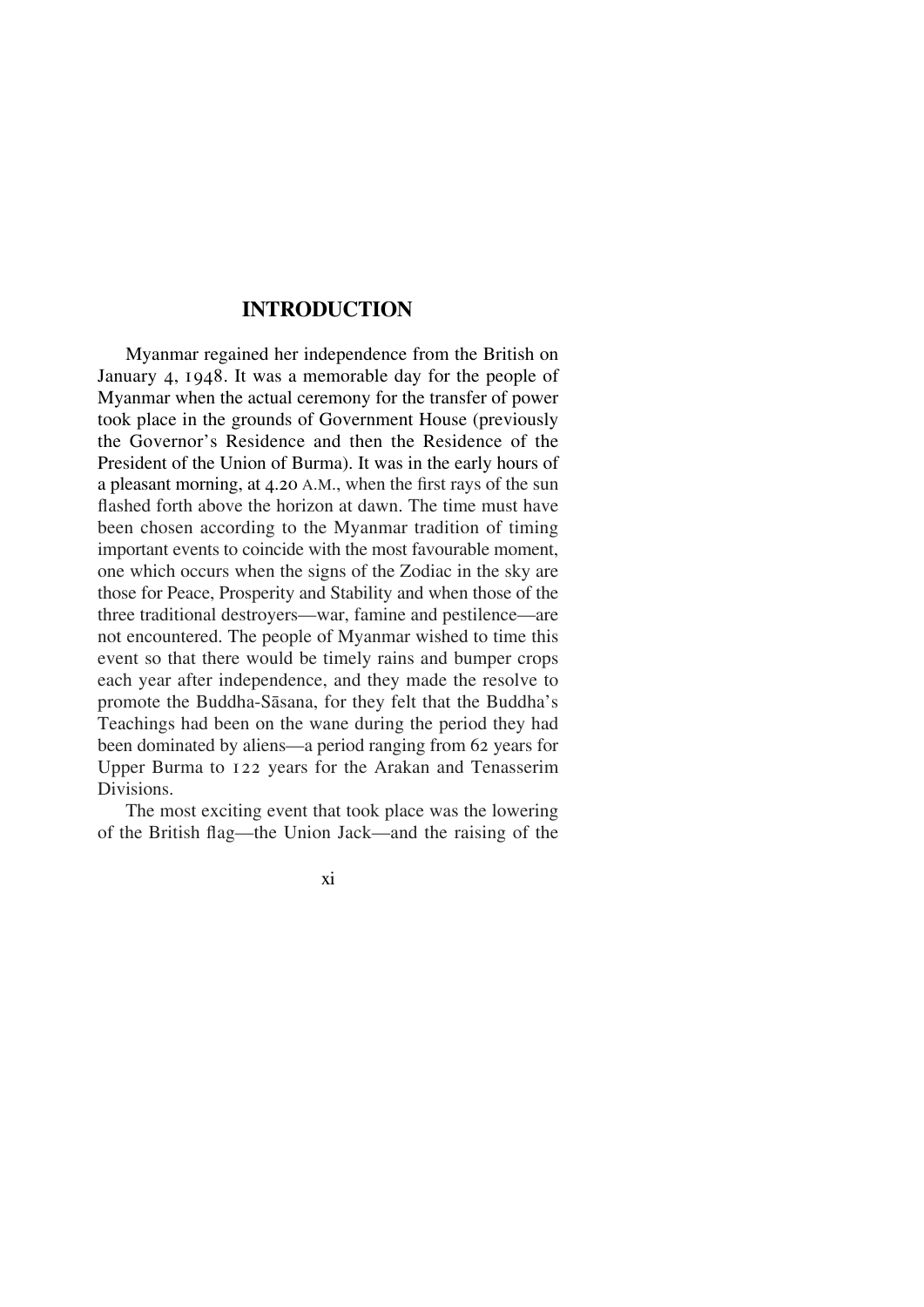Union of Burma flag while the Burmese National Anthem was being played. This marked the end of British colonial rule in Myanmar. Patriotic people of Myanmar have always remembered the dates on which the British annexed Myanmar to the colonial Indian Empire. This happened in three stages:

- (i) in 1826 Arakan and Tenasserim, both coastal regions;
- (ii) in 1852 the whole region of Lower Burma; and
- (iii) in 1885 the entire country, including Upper Burma.

Everyone in Myanmar felt that with Independence regained, not only were the people freed, but Buddhism in Myanmar, the Buddha-Sāsana, was freed, like the moon free from the grasp of Rāhu after an eclipse. Sayagyi U Ba Khin, the first Accountant General of Burma, was perfectly right when he declared to his disciples that this "Burmese Independence Day" was the "Buddha Sāsana Independence Day" and we observed it as one of the special days of the tradition beginning in 1951 when the Vipassanā Association was formed in the office of the Accountant General.

One of the first actions of the Burmese government after independence was to plan the Sixth Buddhist Council. The first three councils were held in India, the fourth in Sri Lanka, and the fifth in Myanmar. They were all held in order to purify the Buddha's Teachings of any deforming influences which might have crept in. Following this tradition, one of the main aims of the Sixth Buddhist Council was to prepare editions of the Pāli canon and commentaries. The texts that were used as the basis for these editions were those inscribed on 729 marble slabs in Mandalay. These were erected by King Mindon when the Fifth Buddhist Council (or Synod) was held in Myanmar in 1871.

The Sixth Great Buddhist Conference (Chattha Sangāyanā) was held in Yangon on the Kaba Aye Sīri Mangalar Hill,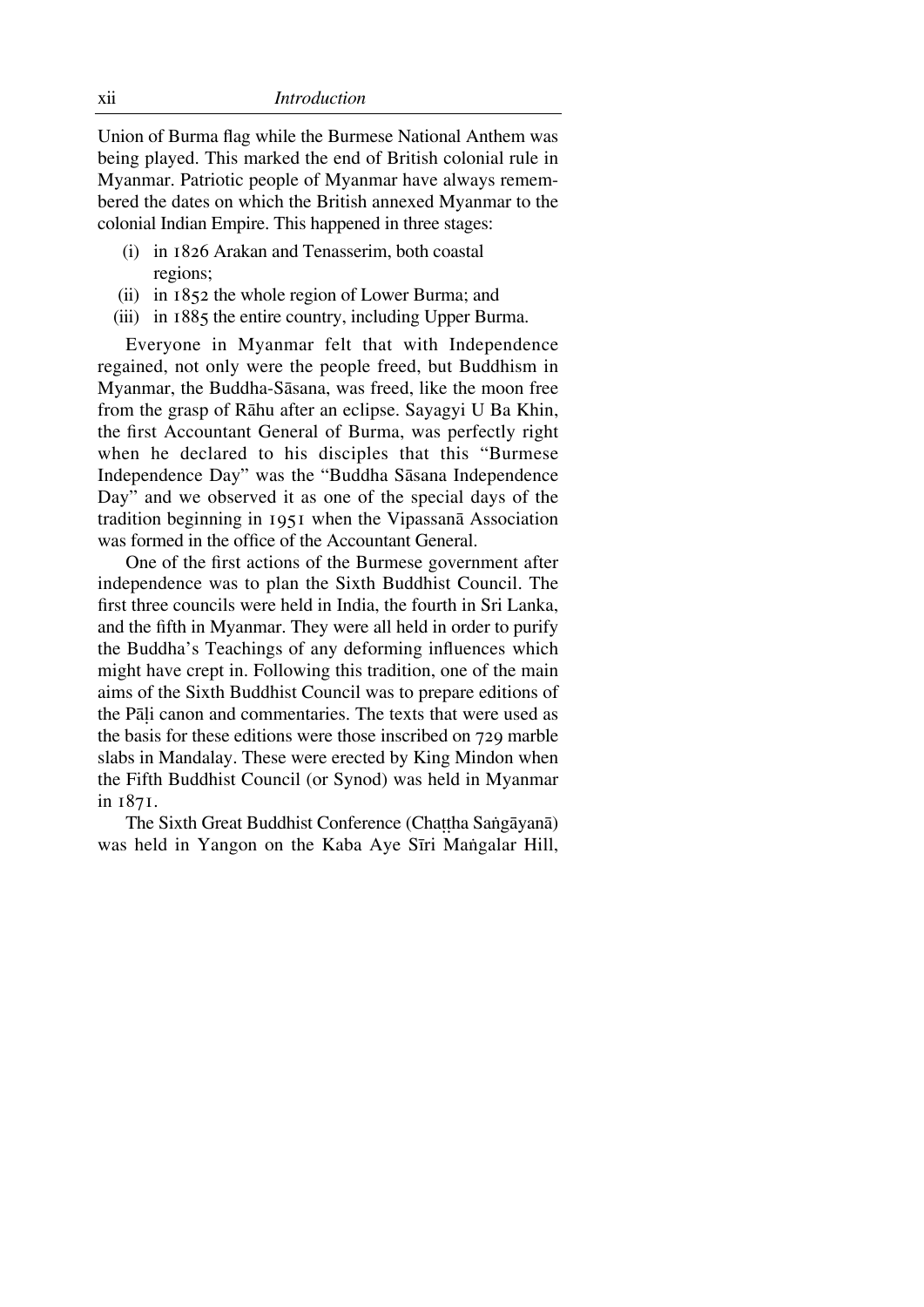where the Mahā Pāsānagūhā (a large, man-made cave) was especially constructed for this purpose. The Council lasted from 2498 Buddhist Era (A.D. 1954) to 2500 B.E. (A.D. 1956) and was timed to coincide with the Buddha Sagīti (the 2500th anniversary or Buddha Jayantī). During these two years, an assembly of eminent scholarly bhikkhus from the five Theravāda countries of Myanmar, Sri Lanka, Thailand, Cambodia and Laos, working in groups, prepared the texts of the Pāli canon for publication. They worked at the Kaba Aye Sīri Mangalar Hill in Yangon, comparing and correcting the texts through reference to the Singhalese and Cambodian editions and the Roman-script edition of the Pali Text Society. The Pāli texts were published there by the Buddha Sāsana Council and were recited in the Mahā Pāsānagūhā, all this being brought to conclusion on the full-moon day of Kason (May 24, 1956—Buddha Jayantī Day). The Commentaries and Sub-commentaries were also prepared in the same manner, though this took place later, immediately after the canonical texts had been prepared.

Sayagyi U Ba Khin was very active in planning for that momentous occasion as he was an Executive Committee Member of the Buddha Sāsana Council from its inception in August 1950. He was not only the Chairman of the Subcommittee for Practical Buddhist Meditation, but was also the Honorary Auditor of the Council, responsible for supervising and maintaining the accounts of the Sixth Buddhist Council. It was in this connection that I came to be directly involved. I was posted on loan from the Accountant General's office on July 1, 1952, to the Buddha Sāsana Council as Chief Accountant, working under Sayagyi's guidance. Sayagyi had been given the title of "Sithu" when Myanmar gained independence on Jan. 4, 1948. Now he was given the title of "Thray Sithu" on Jan. 4, 1956, and several of us who were directly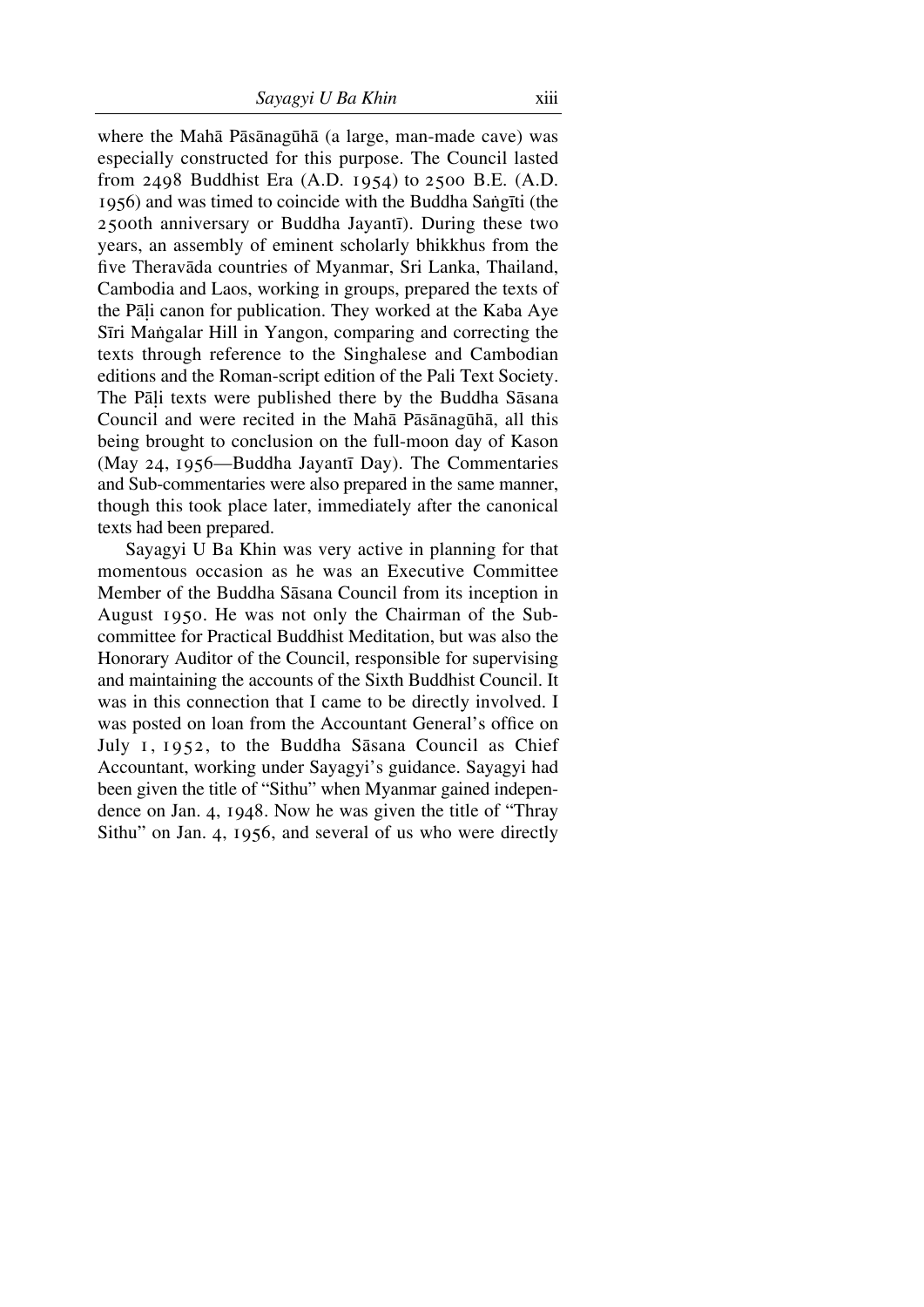involved in helping with the planning and organizing of the Council were also given titles when the honours list came out on Buddha Jayantī Day. A group of officers of the Buddha Sāsana Council were given the title of Wunna Kyaw Htin (WKH) for services rendered. I felt very privileged to be included in this group.

Several foreigners who were invited to the Great Council came to Yangon and visited the International Meditation Centre, 31-A Inya Myaing Road, Yangon. A good number of the delegates and observers who attended the Conference took advantage of the opportunity to take a ten-day meditation course under Sayagyi's guidance and greatly benefited thereby. After that, there was a steady flow of visiting foreigners who came to the Centre, became interested in Buddhist Meditation and spent several weeks meditating with Sayagyi as their teacher.

**English Texts by Sayagyi U Ba Khin**. The Dhamma texts collected in the present volume all came to be written as a result of Sayagyi's contact with the various foreigners who visited the Centre to work under his guidance and who frequently called upon him to explain certain aspects of the Buddha's Teachings and the practice of meditation. After independence, Sayagyi U Ba Khin was a very busy person as Head of the Burmese Treasury, responsible for proper maintenance of the accounts and also as financial adviser to the Government. He was appointed to serve on various ad hoc Committees of the Prime Minister including those of the National Planning Projects to be run by Boards, Corporations and Councils of the new Independent State.

In his capacity as a member of these committees he came into contact with many high-ranking officials of many foreign missions, such as the Ford Foundation, the Asia Foundation,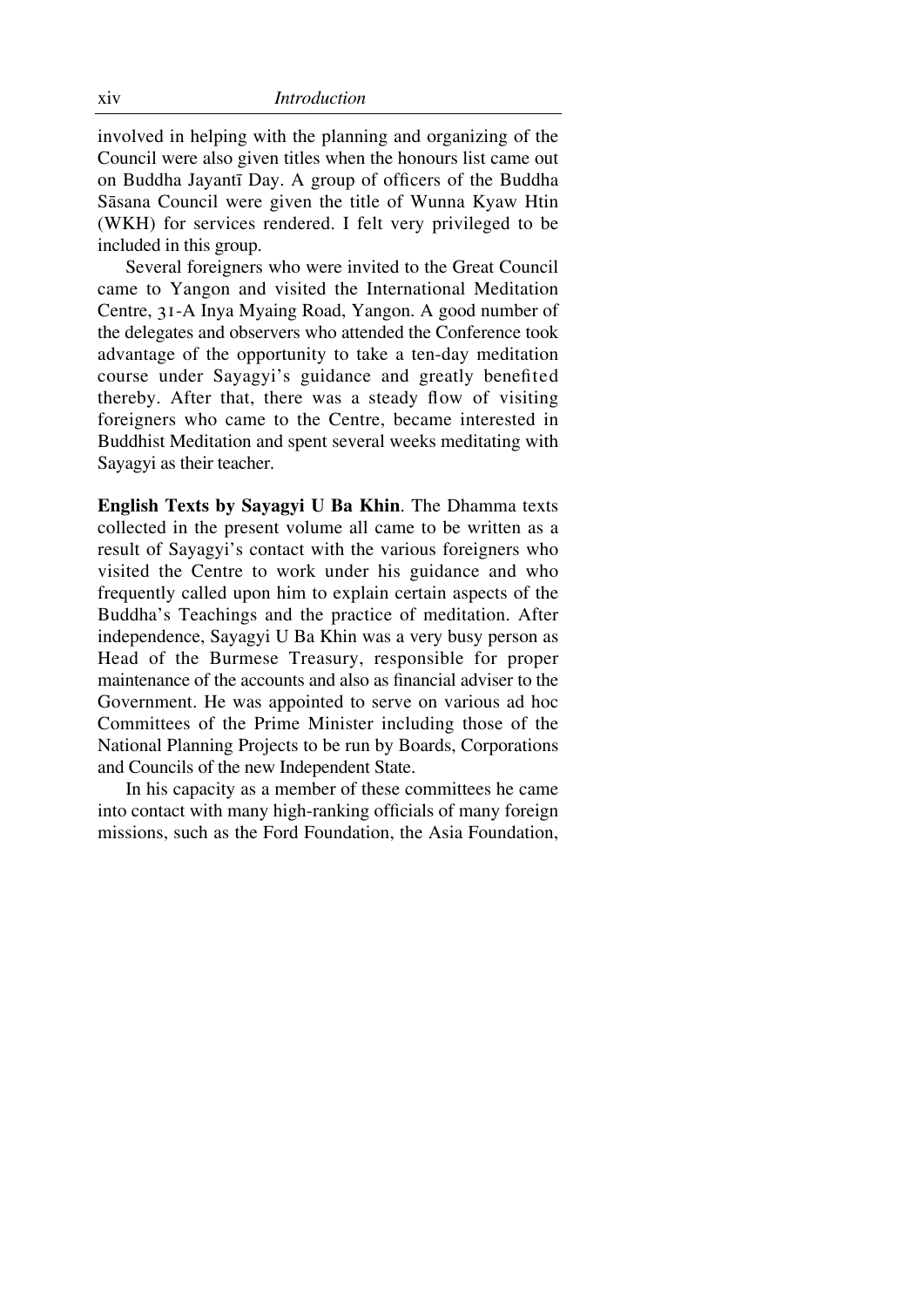the Special Technical and Economic Mission (STEM) to Myanmar from the United States, and missions from West Germany, etc. This was how he met Mr Gerald F. Winfield and Mr Roger C. Thorpe, who invited him to give the talks published under the title *What Buddhism Is.*

*What Buddhism Is* contains three lectures given by Sayagyi to the Religion in Life Forum, headed by two Americans of the Special Technical & Economic Mission (STEM) to Myanmar: Mr Gerald F. Winfield, Information Officer, and Roger C. Thorpe, Economic & Finance Officer. The talks were given in the English Methodist Church of Signal Pagoda Road, Yangon, on September 23rd, 30th, and October 14th in 1951. Mr Thorpe was a meditation student of Sayagyi's who made every effort to fit in as many hours as possible in his busy schedule, in order to benefit to the maximum from his opportunity to work under our teacher's guidance.

These talks were actually the second occasion for Sayagyi to talk in public on Buddhist Meditation, as he pointed out in a letter to Mr Thorpe, dated September 22, 1951: "As you know, the first address written and made by me to a semipublic body was when I met Dr Malasekera. This is going to be my second address and I have to do so to such high personalities as those belonging to STEM. I am not sure whether I will be quite successful in my attempt. But I am making preparations to give you the best I can."

An extract from the first talk mentioned is given as an addendum to *What Buddhism Is*. In all these talks, Sayagyi encourages people to make as much effort as possible, without insisting that they go against their own beliefs. The first steps in Buddhist Meditation, as he points out, are compatible with other religions, and anyone who makes a sincere effort can develop concentration. It is far better, of course, to aim for the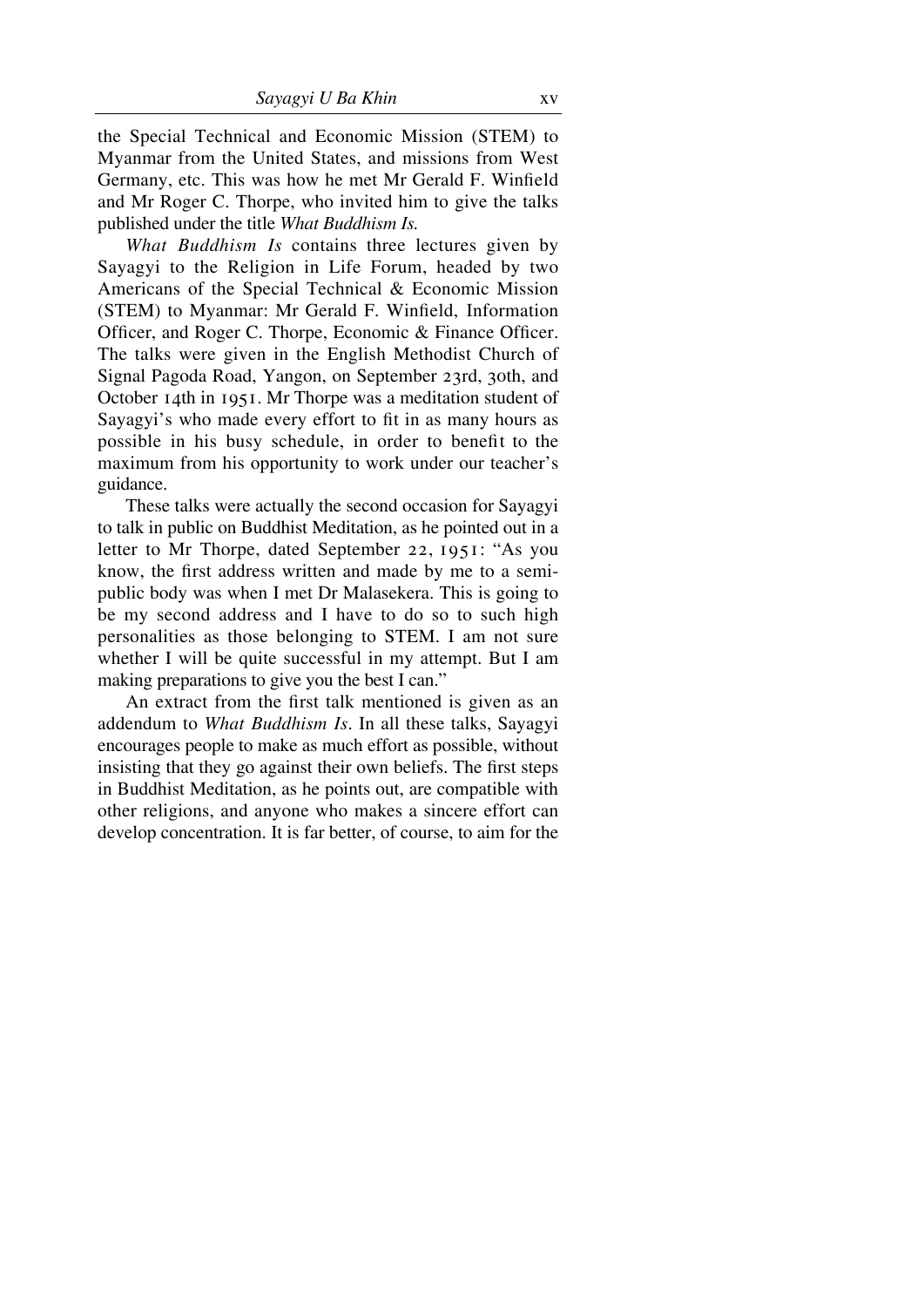highest goal, which is release from all forms of suffering, and Sayagyi would always make sure that people knew this goal exists and that developing in concentration was only one step in that direction.

At the time of these talks, Sayagyi was the Accountant General of Burma and we had them printed at the Baptist Mission Press near his offices, where he had a meditation room in which he taught. This, of course, was before the founding of the International Meditation Centre, Yangon. The Burmese Information Authority was also close by for sending copies abroad.

*What Buddhism Is* was widely circulated throughout the world. Many people wrote asking for copies, and translations of extracts were published in French by *Les Amis du Bouddhisme* and in German in *Indische Welt*. Many Westerners became interested in coming to Myanmar to meditate under Sayagyi's guidance through reading this book or through hearing about the experiences of others. Many people were able to come to Myanmar and make progress in Buddhist Meditation.

The Israeli Ambassador (Mr Ben-Horin) did a ten-day meditation course and was very impressed. On Dec. 3, 1961, Mr Pundik, a journalist from Tel Aviv, started meditating under Sayagyi's guidance. He had arrived in advance of the Israeli Prime Minister, Mr Ben-Gurion, who was coming to Myanmar. Mr Pundik had become very interested when he visited the Centre, but unfortunately a telegram came on the third day saying his father had died suddenly and he had to go back to his country. Sayagyi taught him Vipassanā before he left and gave him instructions for future reference and guidance. This has been described in detail in "Anecdote 2" of *The Anecdotes of Sayagyi U Ba Khin*, published by the Sayagyi U Ba Khin Memorial Trust, UK, as Dhammadāna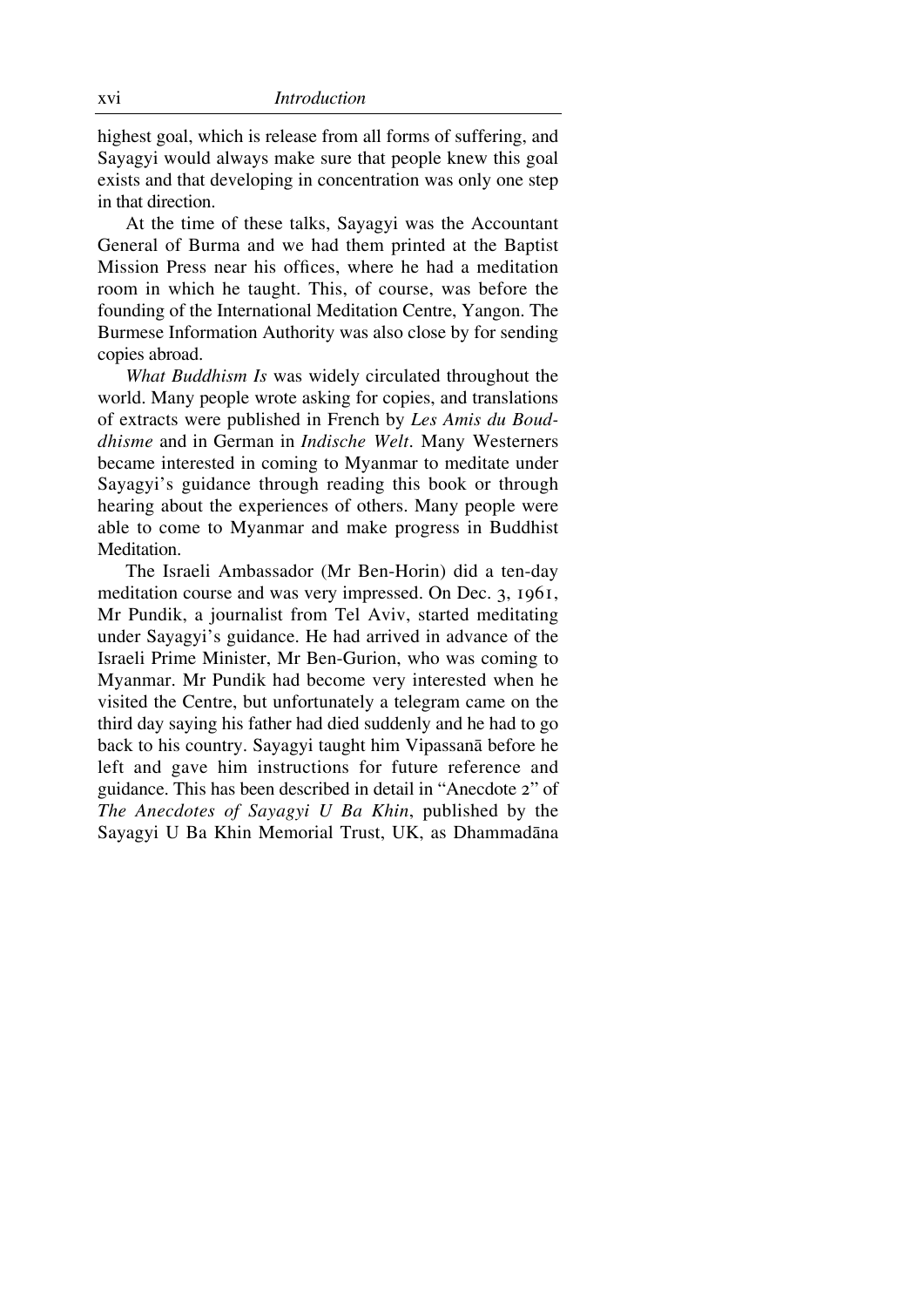Series 1. Sayagyi prepared the text of *The Real Values of True Buddhist Meditation* for the group from Israel to show them the advantages in everyday life of practising the Buddha's Teachings.

*The Essentials of Buddha-Dhamma in Practice* was written by Sayagyi in February, 1968. He wrote this text in answer to several questions put forth by Dr John Hislop while he was with Sayagyi at the International Meditation Centre in Yangon on Feb. 17, 1968. Later, in December 1970, just a month before his death, Sayagyi recorded the text on tape. He addresses himself to all his foreign students who were unable to return to Myanmar for further instruction. This short work has also been widely read and was published in Sri Lanka in the *Wheel* series.

**Sayagyi's Approach to Teaching Western Students and Their Reactions.** One of Sayagyi's Western students who was a scholar wrote a short text about her experience at the Centre, and Sayagyi included it in a booklet which served as an introduction for those wishing to come to meditate in Yangon at the Centre. We are pleased to be able to include her text along with Sayagyi's Introduction to IMC, Yangon.

Not all who wrote were able to come or even encouraged to do so if Sayagyi felt that they were already firmly on a path that would make it difficult for them to work properly, or if it was clear that it would mean unreasonable sacrifice.

Sayagyi sent the following answer to an enquiry from America in October, 1960, in which a prospective student asked Sayagyi, "Can you lead me to God-consciousness here and now, in this very life?":

"I presume you have read the pamphlets containing my lectures on *What Buddhism Is* and the paper of Dr Elizabeth K. Nottingham on *Buddhist Meditation in Burma*. You will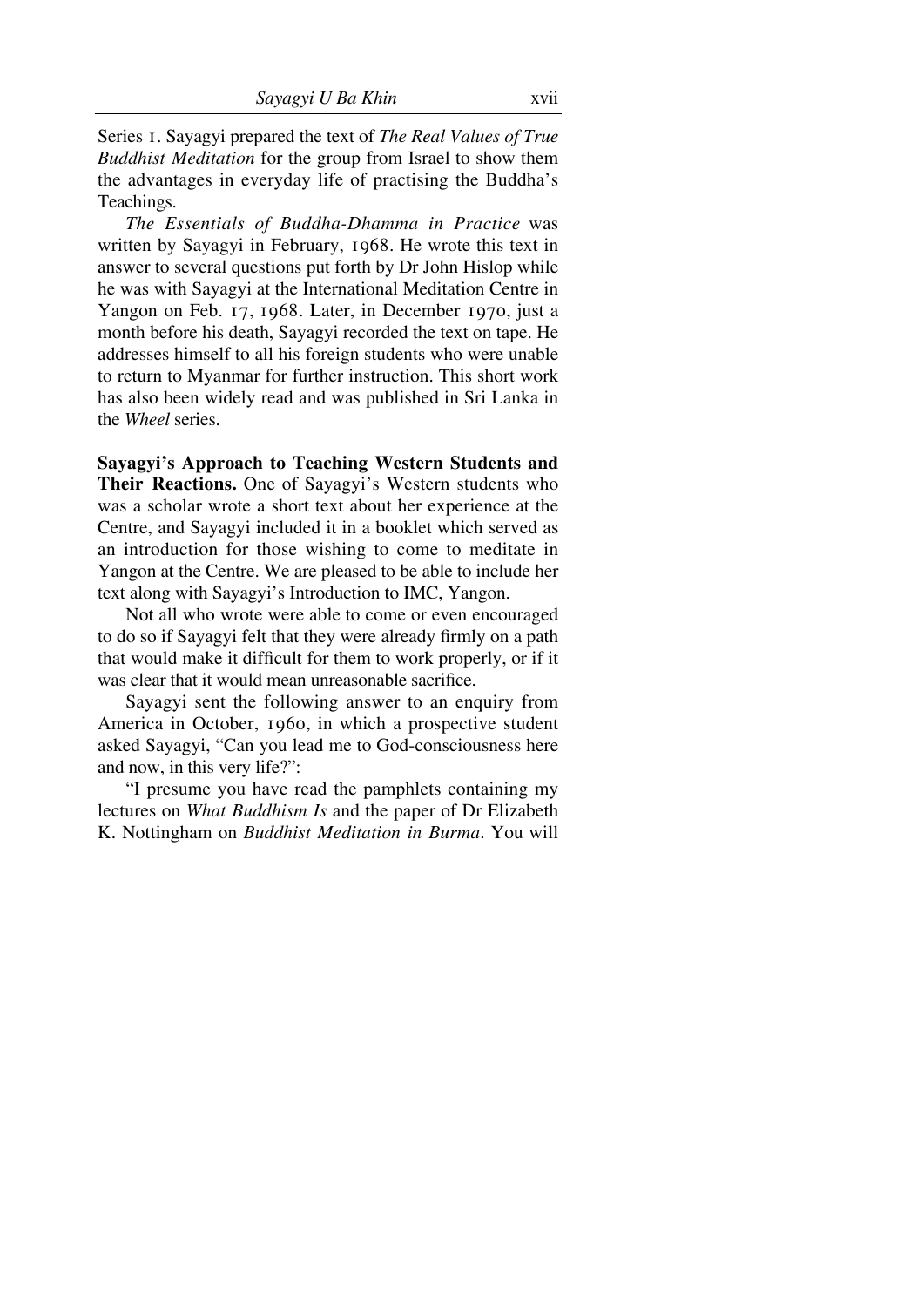note from the contents of these pamphlets and the appreciations of many people who have taken courses of meditation at my Centre that the training given at the Centre will normally lead one to inner peace in this very life. But there can be also exception to the rule, as in the case where a person *cannot be properly adapted* to the techniques of meditation for some reason or another.

"As you will find in the pamphlet *What Buddhism Is,* the problem of God-consciousness does not arise in the Teachings of the Buddha. To gain inner peace and insight through Buddhist meditation, you need a Teacher. The first essential for a successful course of Buddhist meditation is the complete faith the disciple should have in the Teacher. If he is sceptical about the Teacher, he had better wait till he becomes convinced of the qualities of the Teacher and has an implicit faith in him."

The prospective student answered that he had made a certain amount of progress in another meditation technique, and made it clear that he had a strong belief in a supreme being. But he also showed that through what he had learned concerning Sayagyi, he already had great confidence in him. "Since you are a man of undoubted spiritual power," he wrote, "I shall rely on your answer to me as the very best answer possible for me—if you say yes, I shall come to you in faith and anticipation; if you say no, then I will realize that it is the best with the same faith."

In his reply, Sayagyi apologised for a late reply due to preoccupations and said he was happy that the student was able to consult Dr John Hislop who had already meditated with Sayagyi. "I am glad that you appreciate the technique of meditation which is applied to students at our Centre," Sayagyi wrote. "If you embark upon a journey to Burma for the course of meditation, I can very well understand that you are taking a great risk and that you must be sure of your achievements."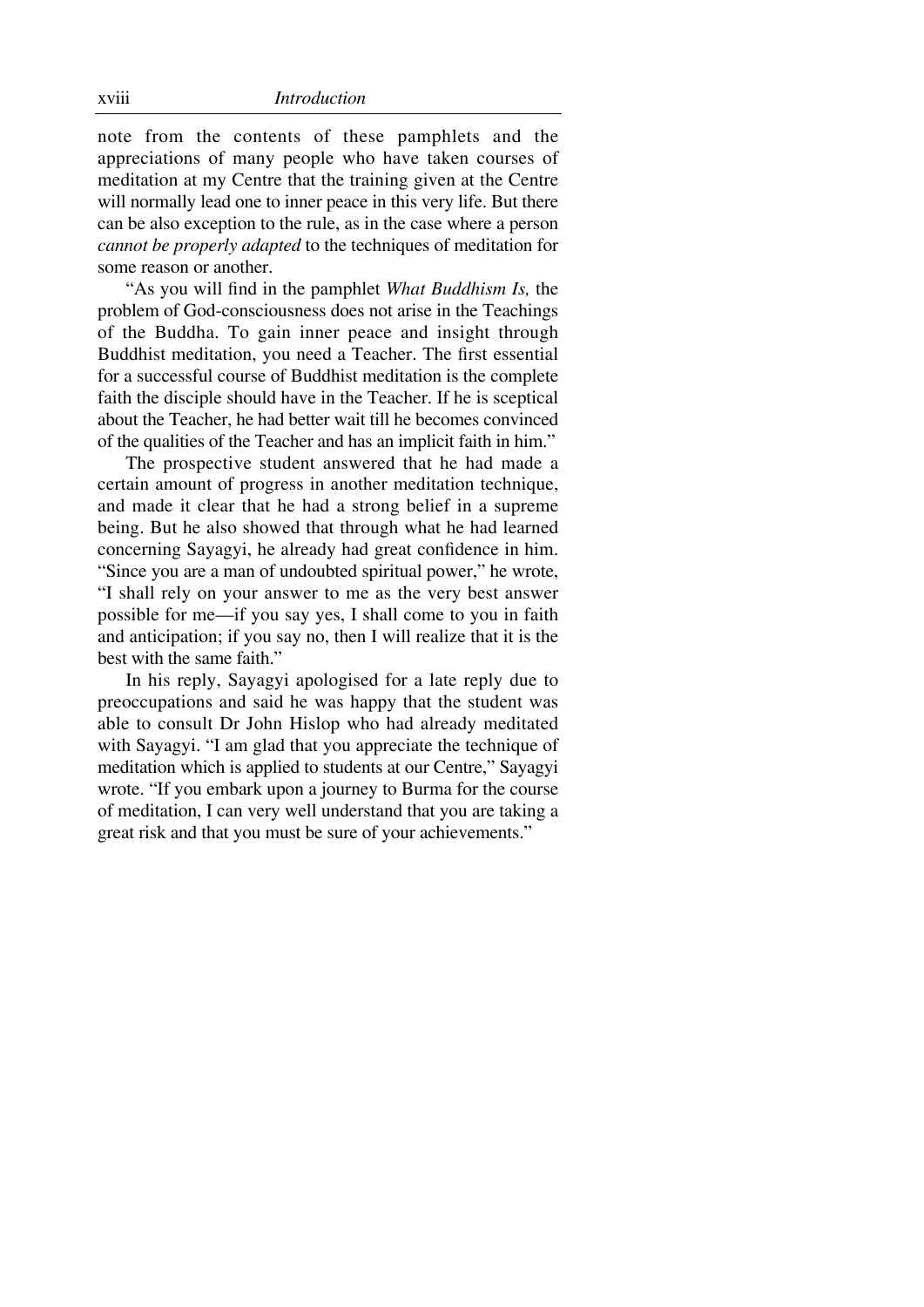This last remark refers to the fact that the prospective student was contemplating giving up his job in order to come to Myanmar. While Sayagyi always encouraged people to practise the Buddha-Dhamma, his approach was a reasonable and practical one. So he continues in his letter: "While I can guarantee that I will spare no pains to give you the best out of me, it is rather difficult for me to say whether the level to which you can be raised will be such that *you will accept it as worth the trouble.* In this connection it must be admitted that the Buddha-Dhamma is very subtle, deep and difficult to understand.

"To Prince Bodhi, the Buddha said:

I cannot say what exactly should be the time for the complete realization of the Truth. Even assuming that you renounce the world and join the Order of my Sanghas, it might take you seven years or six years or five years or four years or three years or two years or one year as the case may be. Nay it can be six months or three months or two months or one month. On the other hand, I do not discount the possibility of the attaining of Arahatship in a fortnight or seven days or in one day, or even in a fraction of a day. It depends on so many factors.

> Bodhirājakumāra Sutta *Middle Length Sayings*, II, 279-284.

"There can therefore be no assurance as to the degree or the extent of understanding of the Buddha-Dhamma which is likely to be achieved in practice during any meditation course. What really counts for good progress in the realization of the Truth are:

(a) the ability of the Teacher to diagnose the case of the student and give him the necessary help with proper instructions, and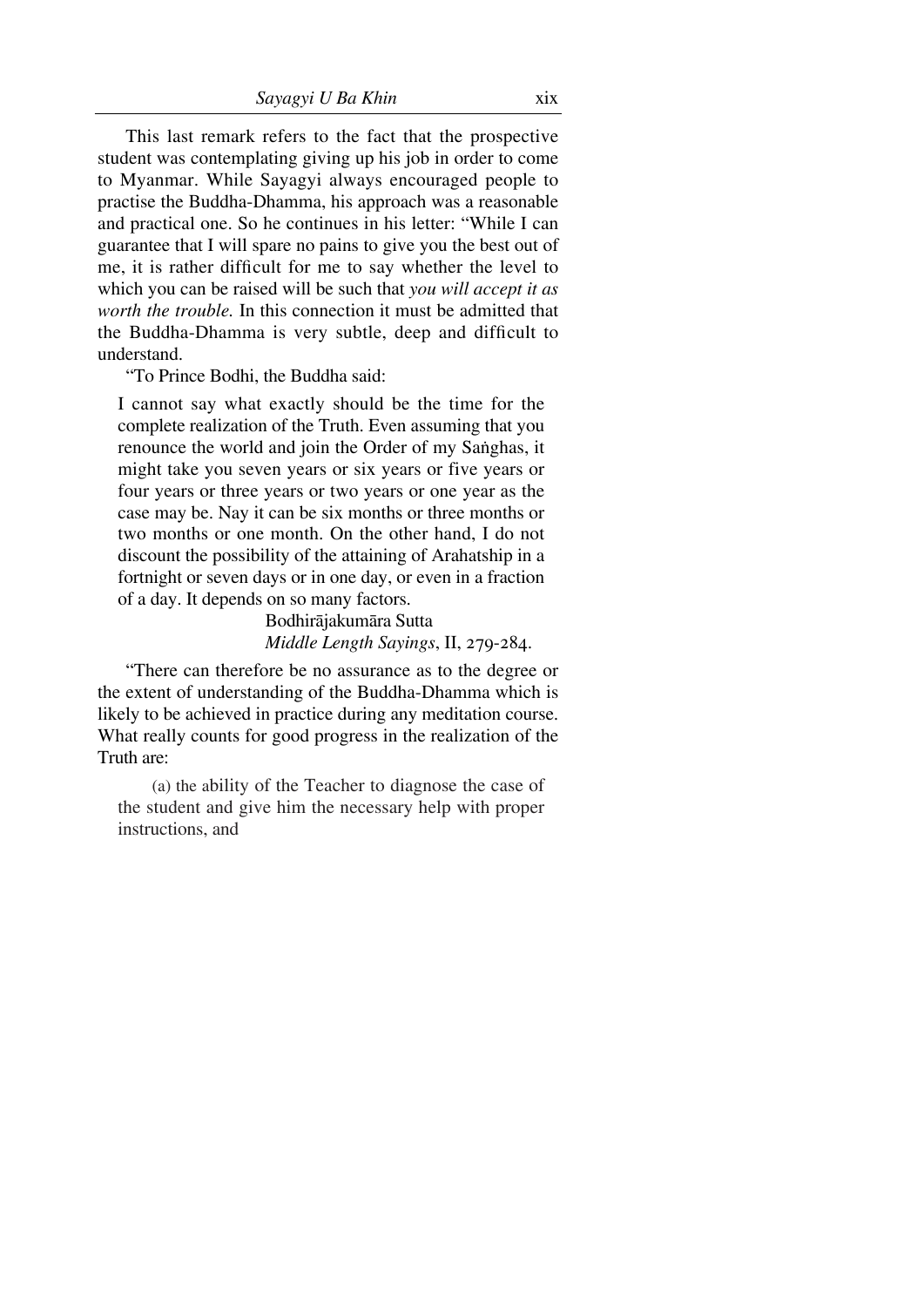(b) the *pāramī* of the student and *his compliance, without reservation, with the instructions given by the Teacher.* This is particularly so when the student is developing well and is well set to make an entry into the realm of Peace. At this stage it is essential for the student having regard for the very fruitful personal experiences gained, to take refuge in the Buddha, Dhamma and Sangha as a prelude to the goal of meditation. It is here that the setback comes for not a few. A strong determination is therefore necessary to discard the religious elements which are rooted in him, if he means to go the whole way in Buddhist Meditation and you should be prepared for this.

"My suggestion therefore is that you do not take such a risk in coming to Burma at this time. It would be more advisable for you to approach Dr Hislop and get lessons from him on Buddhist Meditation, which I hope he will be kind enough to give.

"When you are quite sure of the ground and become more and more convinced of the quality of the Buddha-Dhamma in practice as a result of the training you receive under Dr Hislop, you may then think of your future programme."

In 1961, Sayagyi had the Secretary of the Vipassanā Association, Saya U Ba Pho, write to another prospective student. The following extracts from that letter will help to give a more complete picture of the training given at the Centre.

"I am desired by Thray Sithu U Ba Khin, President of the International Meditation Centre, to acknowledge receipt of your letter of Oct. 20, 1961, and to inform you that if you are really interested in Buddhist Meditation you will be welcome at the Centre." He goes on to suggest that the prospective student should discuss the matter thoroughly with two former students of Sayagyi who lived near her, "because it will be necessary for you to completely forget what you are doing for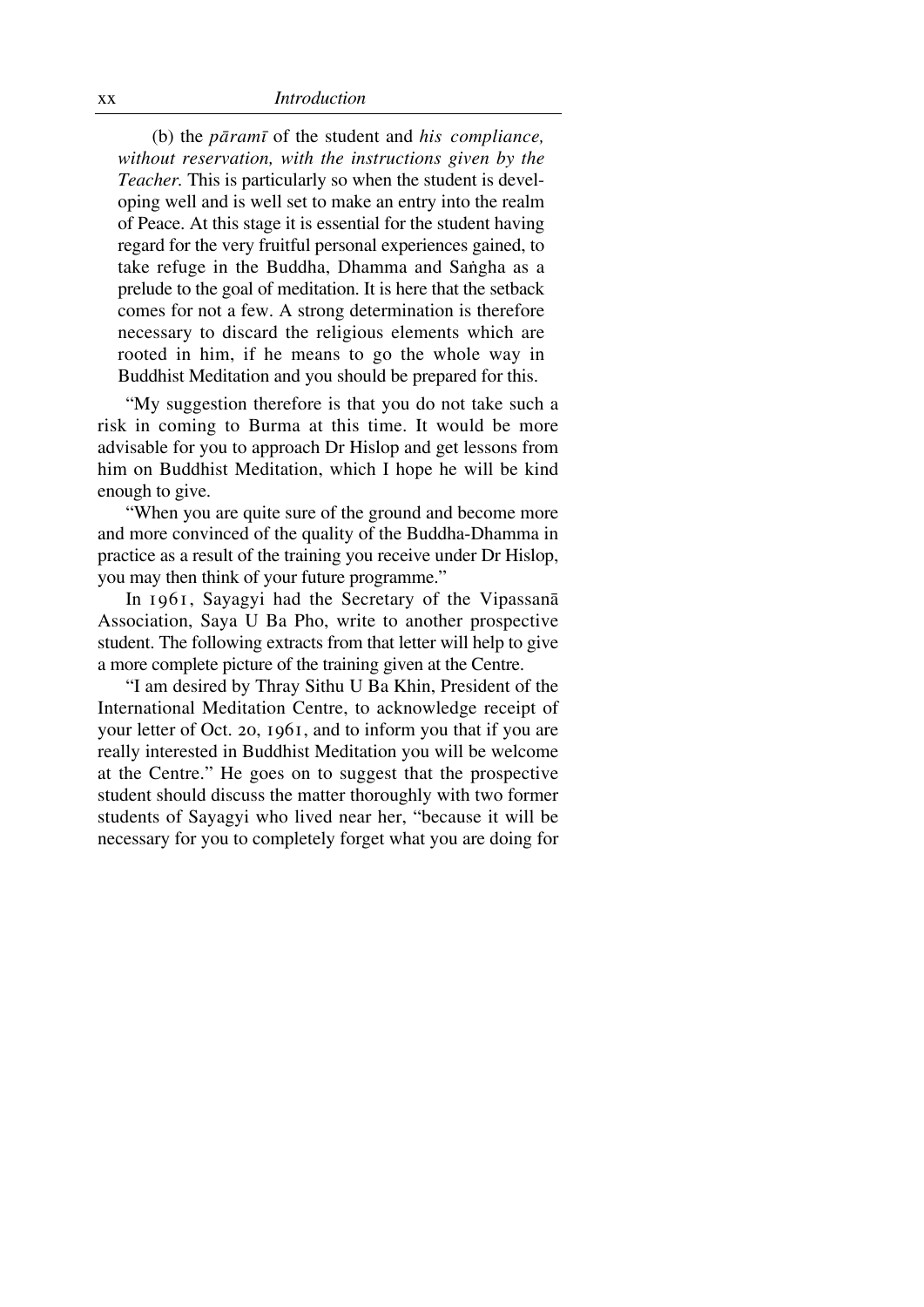the present under the guidance of [your present teacher]." This woman had written of her financial difficulties, so Saya U Ba Pho tells her, "When you are in Rangoon, you will be the guest of the Centre and you need not worry about expenses for lodging and food." Native Burmans paid for their food and lodgings at the Centre in Yangon. The Teachings, of course, were free. Foreigners and people in Myanmar who had their meals brought in for dietary reasons were not charged.

He concluded his letter by saying, "For progress in meditation, the following are the essential requirements:

- (a) confidence in the Teacher,
- (b) strict adherence to the instructions and the rules of discipline,
- (c) the ability to work hard, and
- (d) the capacity to appreciate and understand the Buddha-Dhamma in practice.

"As the accommodation available is limited, I would like you to let us know before when you intend to come over to Burma for a course of meditation which should in no case be less than one month.

Concerning this last remark, Sayagyi gave more details in a letter written to another prospective student on July 14, 1962: "The initial course is for a period of 10 days, but this is too short a period for those who want to understand the technique of meditation more thoroughly. I hope you will be able to arrange for a longer period of stay at the Centre, if possible, for a month or so."

Sayagyi did not insist that a student stay longer than the normal ten days, however. One person who was only able to do one course at the Centre was Mr Mauno Nordberg from Finland. Before going to the World Buddhist Conference in Myanmar he wrote to the editor of *The Light of the Dhamma,* "It goes without saying that I would highly appreciate it if I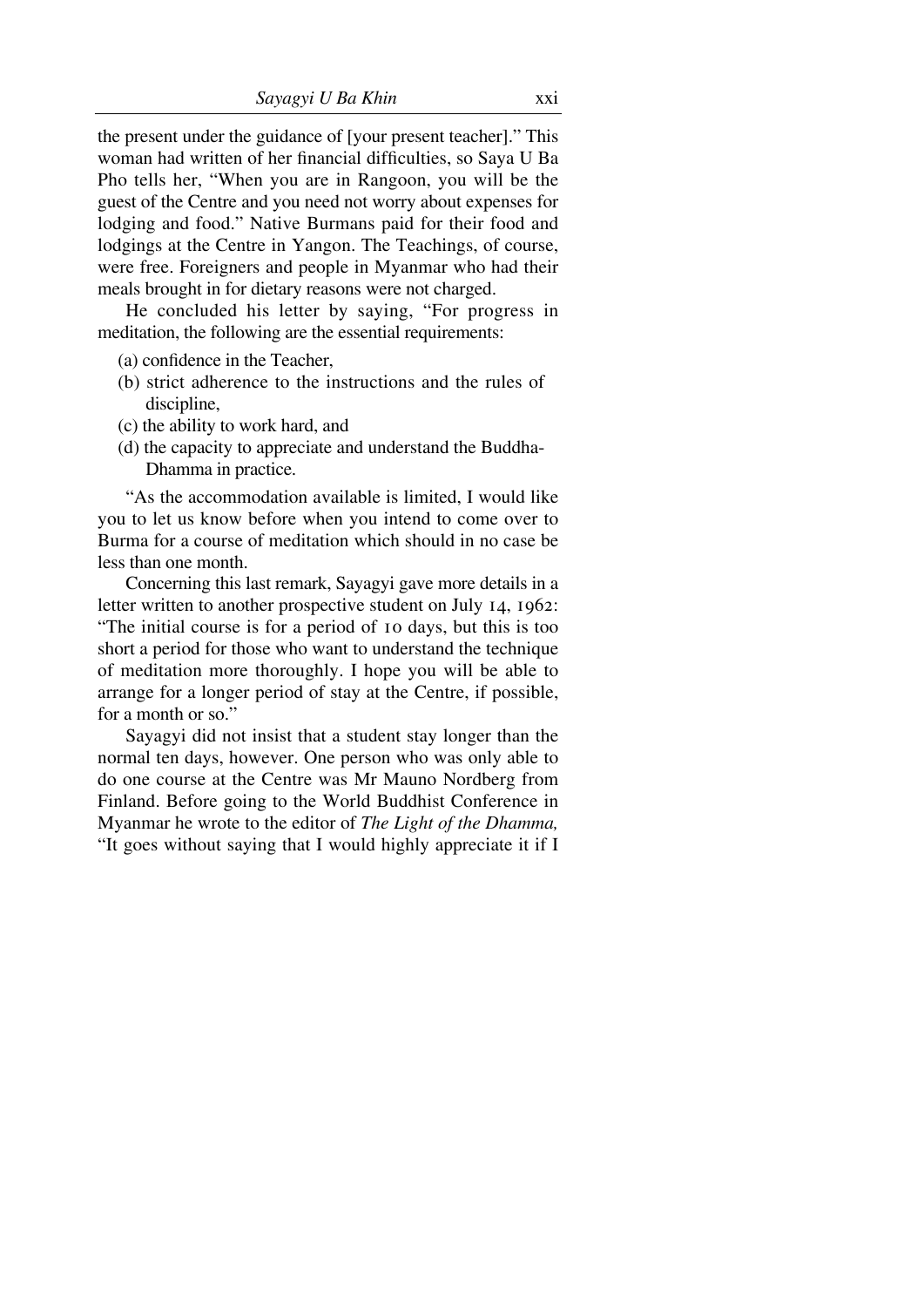could get the tuition of U Ba Khin for a few days. That would be more useful than travelling about, as interesting as that might be." He was able to meditate from Dec. 7 to 16, 1954, and Sayagyi said of him, "In spite of his age [70] and poor health, he was able to obtain a state of Samādhi and was well advanced in the Vipassanā course."

Eliashiv Ben-Horin wrote on Oct. 19, 1960: "I doubt whether any ordinary being can point to many periods in his lifetime that further his inner development as much as these ten brief days under your guidance. No doubt due to my insufficient Pāramī my achievement here may have fallen somewhat short of what it could have been. By perseverance, I hope, however, to improve. And I already take back with me considerable added strength and composure. You yourself are the finest example of what you set out to obtain in your pupils. Your wisdom, your tolerance and patience and your deep loving devotion leave a profound impact on the personality of those who come and sit at your feet. To yourself and to your dedicated helpers goes my true gratefulness."

Even students who did not wish to continue meditating had high praise for Sayagyi. Here are a few quotes from a student who wrote to Sayagyi in 1962: "I was deeply impressed by what I learnt about Buddhism from you … and though I could not accept all that you told me, it seemed the most satisfying religion (or philosophy) that I have encountered. Were I to adopt any belief … it would certainly be Buddhism. .… I am convinced, too, that the fruits of meditation can be very worthwhile—if you have the right mentality. I confess that I have not. My mind was made for motion, not immobility. Nevertheless, I know I have benefited from the course: my concentration has become acuter, and I can regard the world with a greater detachment than before. I thank you again for the unique experience."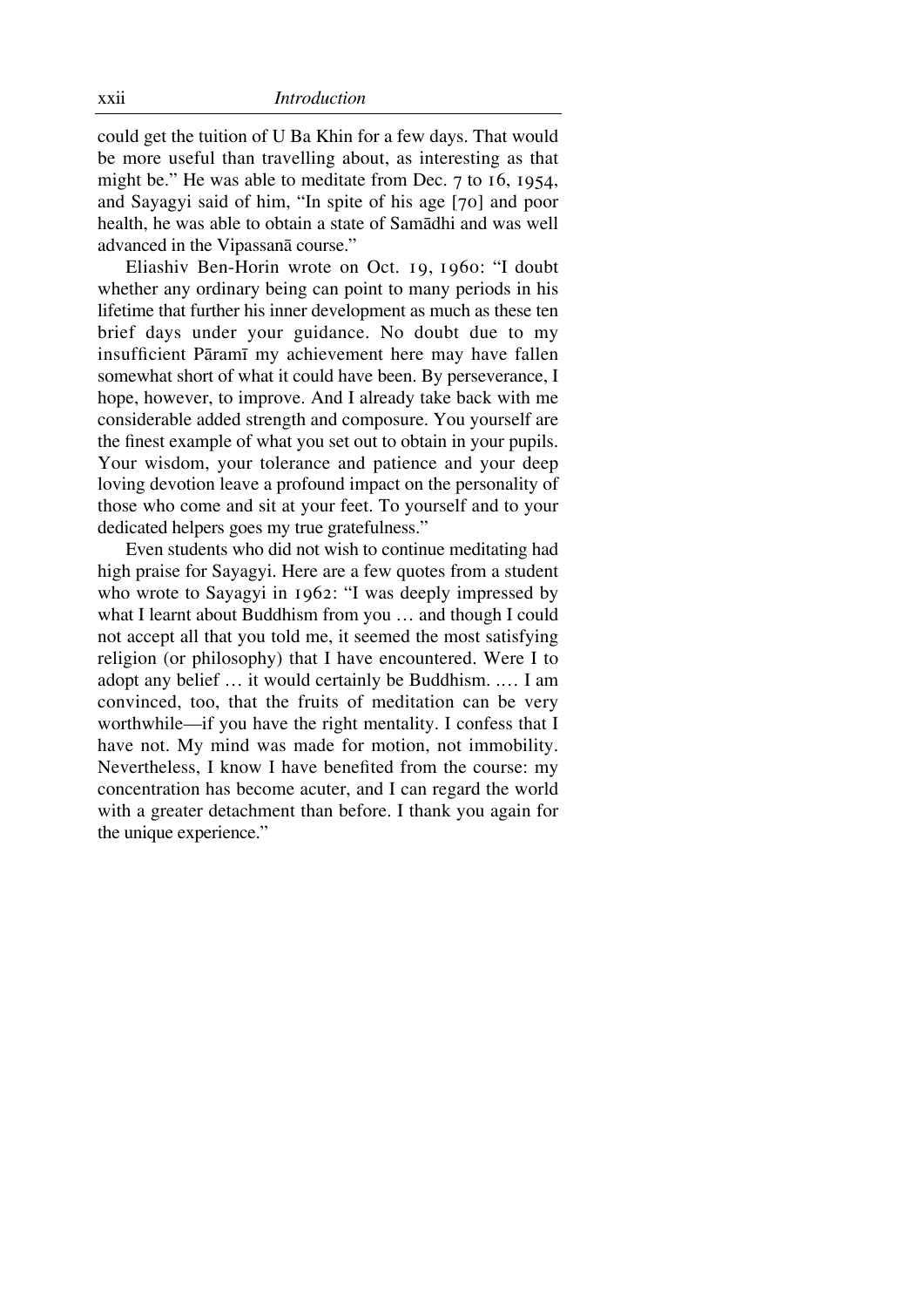The most outstanding characteristic of Sayagyi U Ba Khin, the one that made a deep impression on us all, was his "great effort", Viriya. He put forth great effort in all his undertakings, whether in worldly affairs or in his endeavours to develop his control over his mind (Bhāvanā) and his understanding (Paññā). This is described to a fair extent, though not in full, in his biography, written by one of his eminent disciples, U Ko Lay, former Vice-Chancellor of Mandalay University.

> Sayagyi U Chit Tin International Meditation Centre, U. K. Heddington, Wiltshire January 19, 1985

### **Note concerning the revised edition:**

I wish to thank Dr Robert Ilson, Mr Buz Hargraves, and Dr William Pruitt for their help in preparing this new edition of Sayagyi U Ba Khin's *Dhamma Texts.*

> Sayagyi U Chit Tin International Meditation Centre, Perth Mahogany Creek, Australia January 19, 1991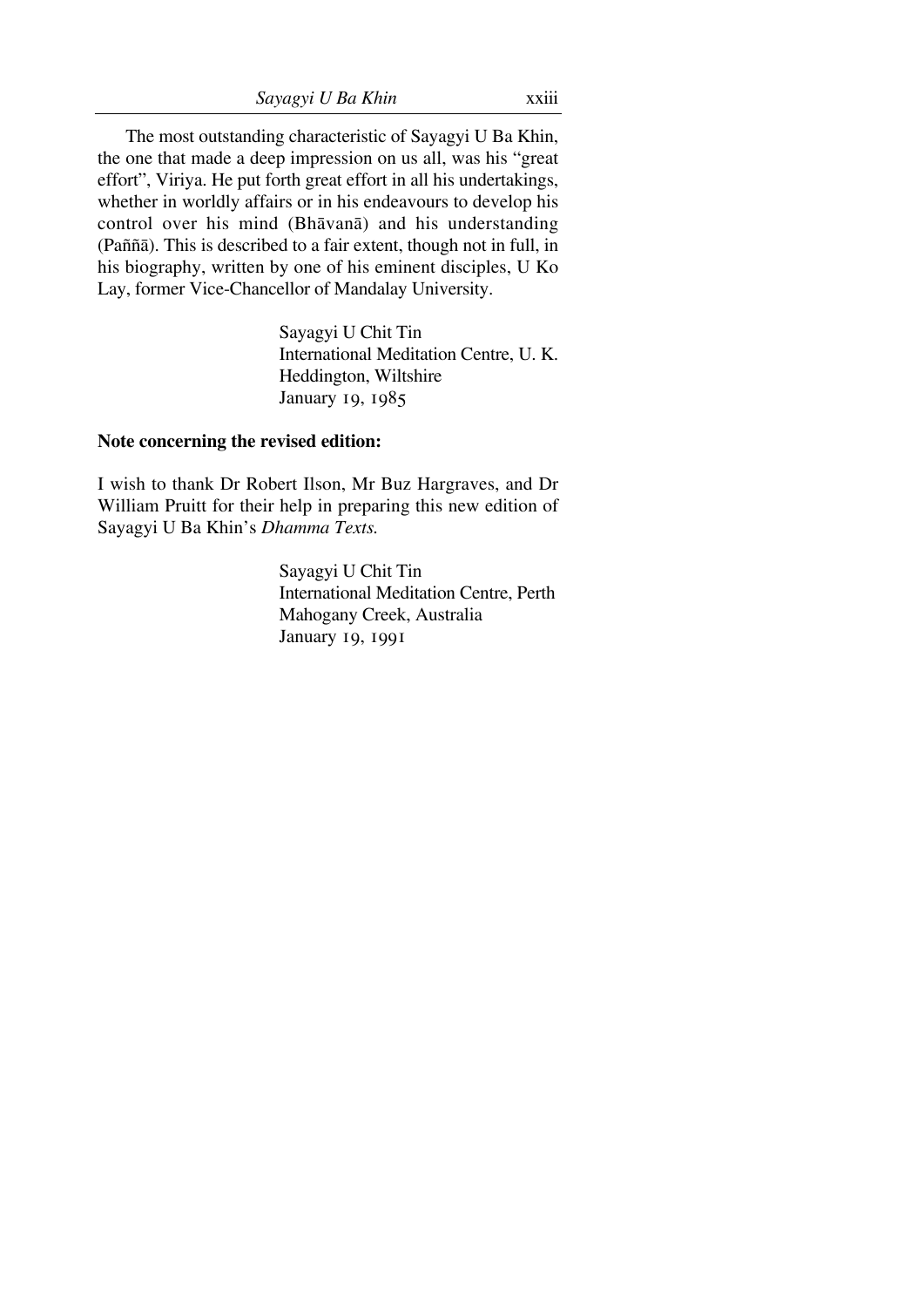Sårañ ca sårato ñatva asårañ ca asårato te sāram adhigacchanti sammā-saṅkappa-gocarā.

Knowing the essential to be essential, the unessential to be unessential,

They attain the essential, living with right intention.

Dhammapada, verse 12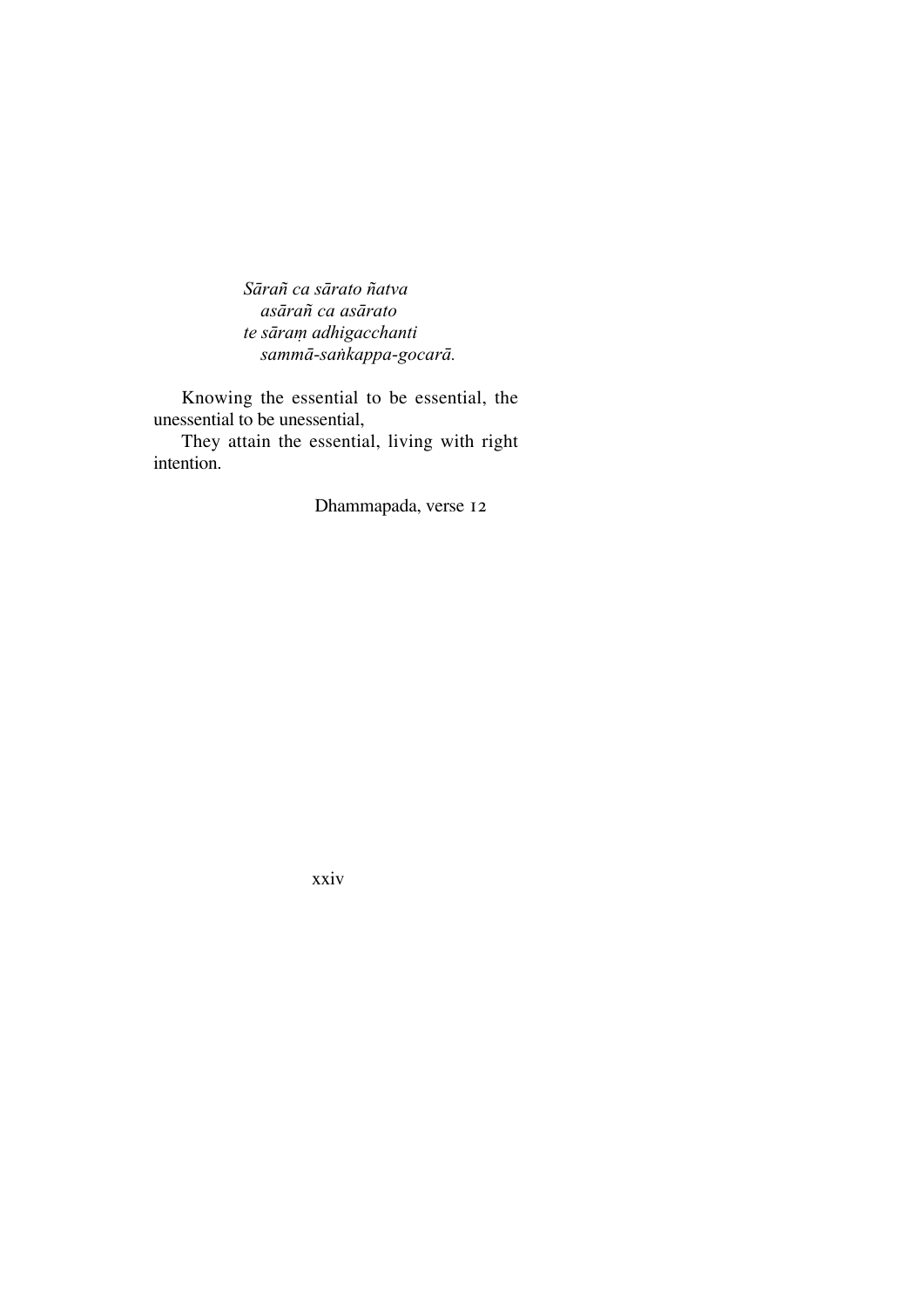### **WHAT BUDDHISM IS**

### *Lecture No. 1* (*September 23, 1951*)

I consider it a great privilege to be in your midst today and to have this opportunity of addressing you on the subject of "What Buddhism Is." At the outset, I must be very frank with you. I have not been to a university, and I have no knowledge of science except as a man in the street. Nor am I a scholar in the theory of Buddhism with any knowledge of Pāli, the language in which the Tipitakas (literally, the "Three Baskets" of Buddha-Dhamma) are maintained. I may say, however, that I have read in Burmese to some extent the treatises on Buddhism by well-known and learned Buddhist monks. As my approach to Buddhism is more by practical than by theoretical means, I hope to be able to give you something of Buddhism which is not easily available elsewhere. I must admit, however, that for the time being I am just a student of practical Buddhism, an experimentalist trying to learn through Buddhism the truth of the nature of forces. As this has to be done as a householder and within a limited time available in between the multifarious duties of a responsible officer of Government, the progress is rather slow, and I do not claim for a moment that what I am going to say is absolutely correct. I may be right or wrong. But when I say a thing, I assure you that it is with a sincerity of purpose, with the best of intentions and with conviction.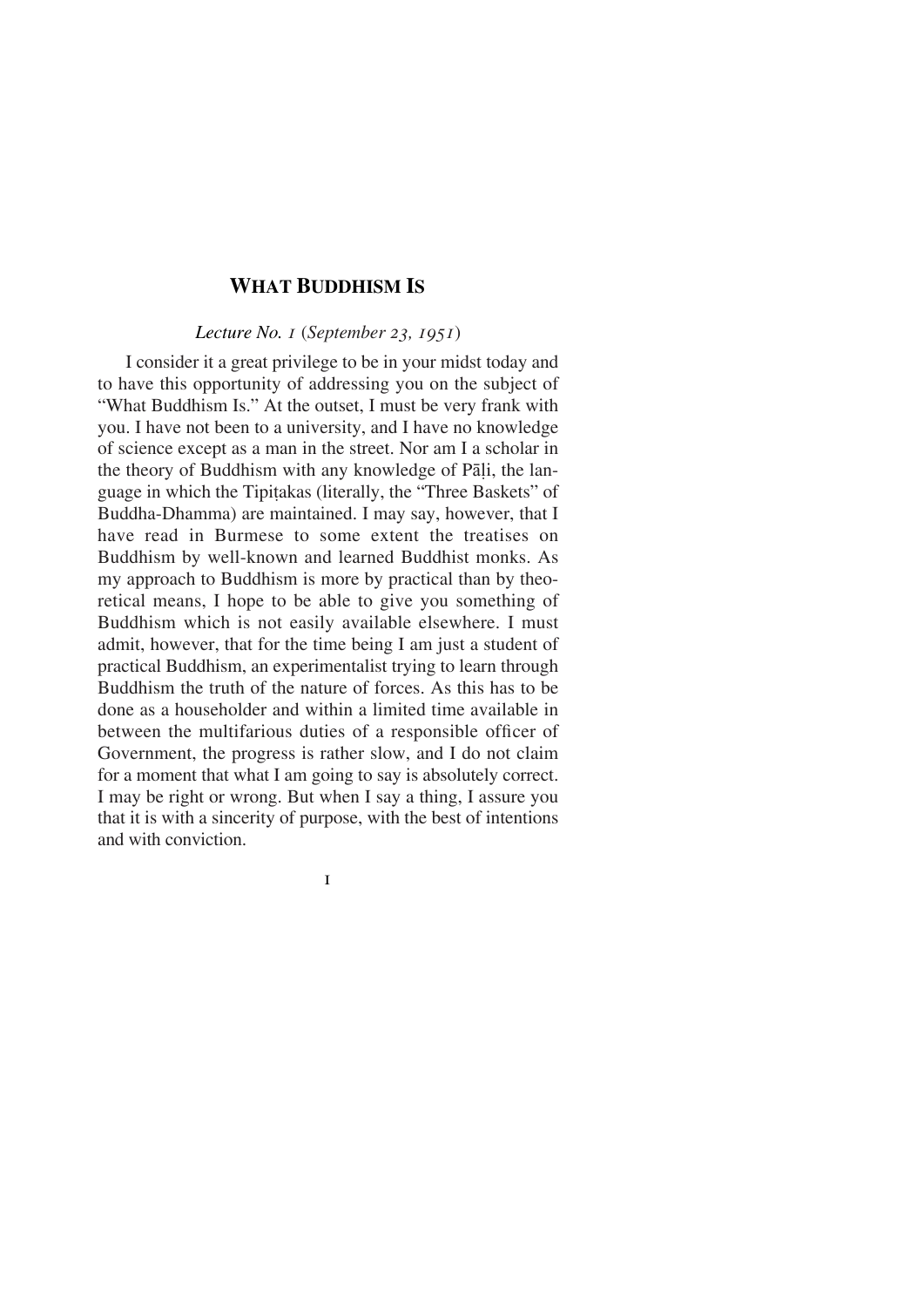The Lord Buddha said in the "Kālāma Sutta":<sup>1</sup>

Do not believe in what you have heard; do not believe in traditions because they have been handed down for many generations; do not believe in anything because it is rumoured and spoken by many; do not believe merely because a written statement of some old sage is produced; do not believe in conjectures; do not believe in that as truth to which you have become attached from habit; do not believe merely the authority of your teachers and elders. After observation and analysis, when it agrees with reason and is conducive to the good and gain of one and all, then accept it and live up to it.

Pray do not, therefore, believe me when I come to the philosophical issues until and unless you are convinced of what I say, either as a sequel to proper reasoning or by means of a practical approach.

> To abstain from evil, To do good, To purify the mind, These are the teachings of all the Buddhas. Dhammapada, verse 183

This extract taken from the Dhammapada gives in brief the essence of Buddhism. It sounds simple, but is so difficult to practise. One cannot be a true Buddhist unless one puts the doctrine of the Buddha into practice. The Buddha said: 2

You, to whom the truths I have perceived have been made known by me, make them truly your own, practise them,

<sup>1</sup>*Gradual Sayings,* I, pp. 171f. References, unless otherwise specified, are to the publications of the Pali Text Society.

<sup>2</sup>See the Buddha's instructions to his first disciples in the *Book of the Discipline,* IV, p. 28.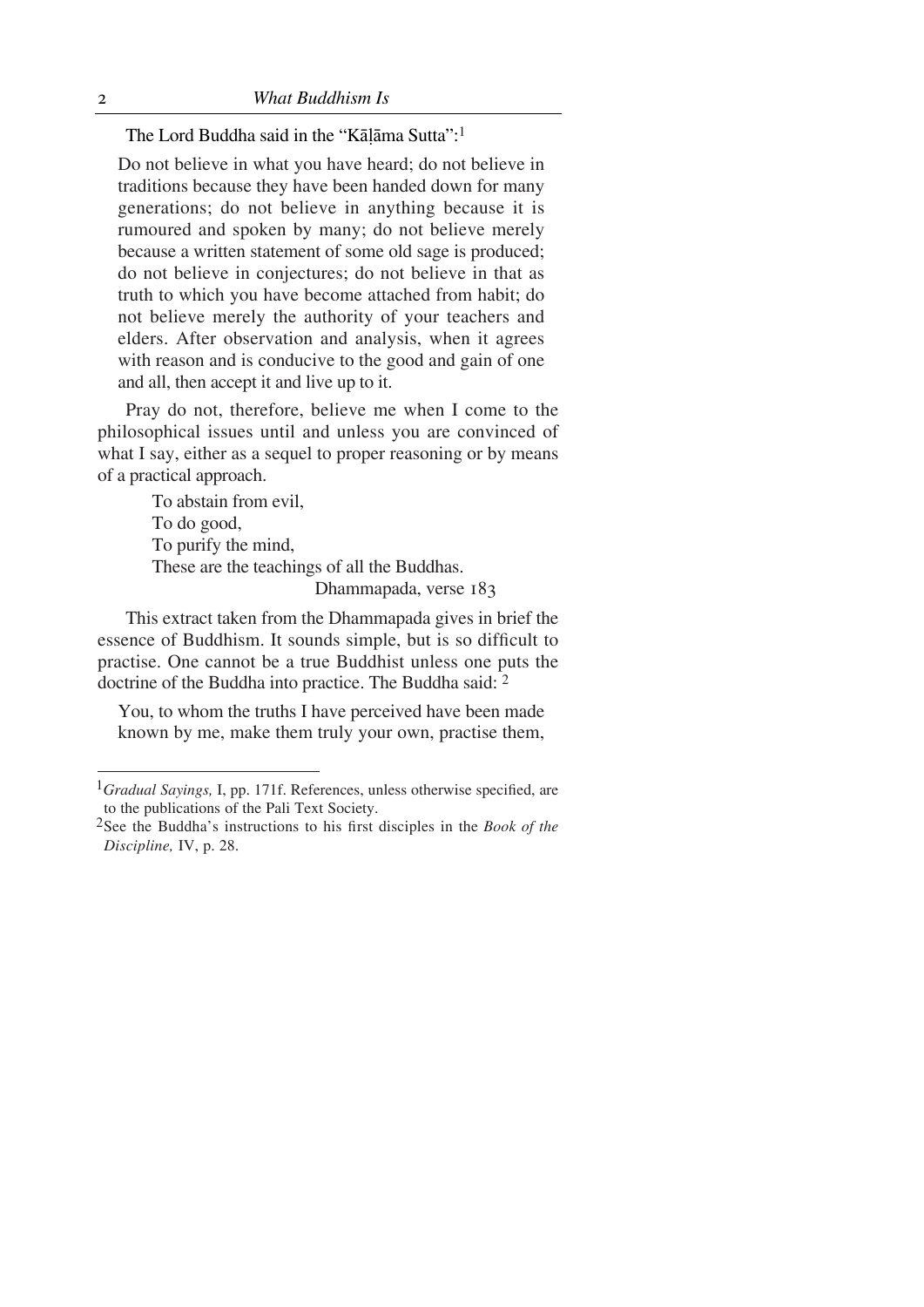meditate upon them, spread them abroad: in order that the pure religion may last long and be perpetuated for the good and the gain and the well-being of gods and men.

Before I take up the teachings of the Buddha, which form the basic foundation of Buddhism, I propose to acquaint you, first of all, with the life story of Gotama Buddha. For this purpose, I feel it is my duty to give you a background of certain Buddhist concepts which may be foreign to most of you. I propose, therefore, to give you a short descriptive explanation of such concepts in Buddhism as the universe, the worldsystem, the planes of existence, etc. These will, no doubt, give you some food for thought. I would, however, appeal to you to give a patient hearing and to pass over these matters for the time being, *i.e.*, until we come to the question time for discussion.

#### **The Universe**

The Buddhist concept of the universe may be summed up as follows: there is the Okåsa-loka (the universe of space) which accommodates  $n\bar{a}$  mand  $r\bar{u}$  (mind and matter). In this mundane world, it is  $n\bar{a}ma$  and  $r\bar{u}pa$  (mind and matter) which predominate under the influence of the law of cause and effect. Next is the *Sankhāra-loka* (the universe of mental forces), creative or created. This is a mental plane arising out of the creative energies of mind through the medium of bodily actions, words and thoughts. The third and last is the Sattaloka (the universe of sentient beings), visible or invisible, beings that are the products of these mental forces; we may rather call these three the "three-in-one" universe, because each is inseparable from the others. They are, so to speak, interwoven and interpenetrating.

What will interest you most are the *Cakkavālas* or worldsystems, each with its thirty-one planes of existence. Each world-system corresponds to the human world with its solar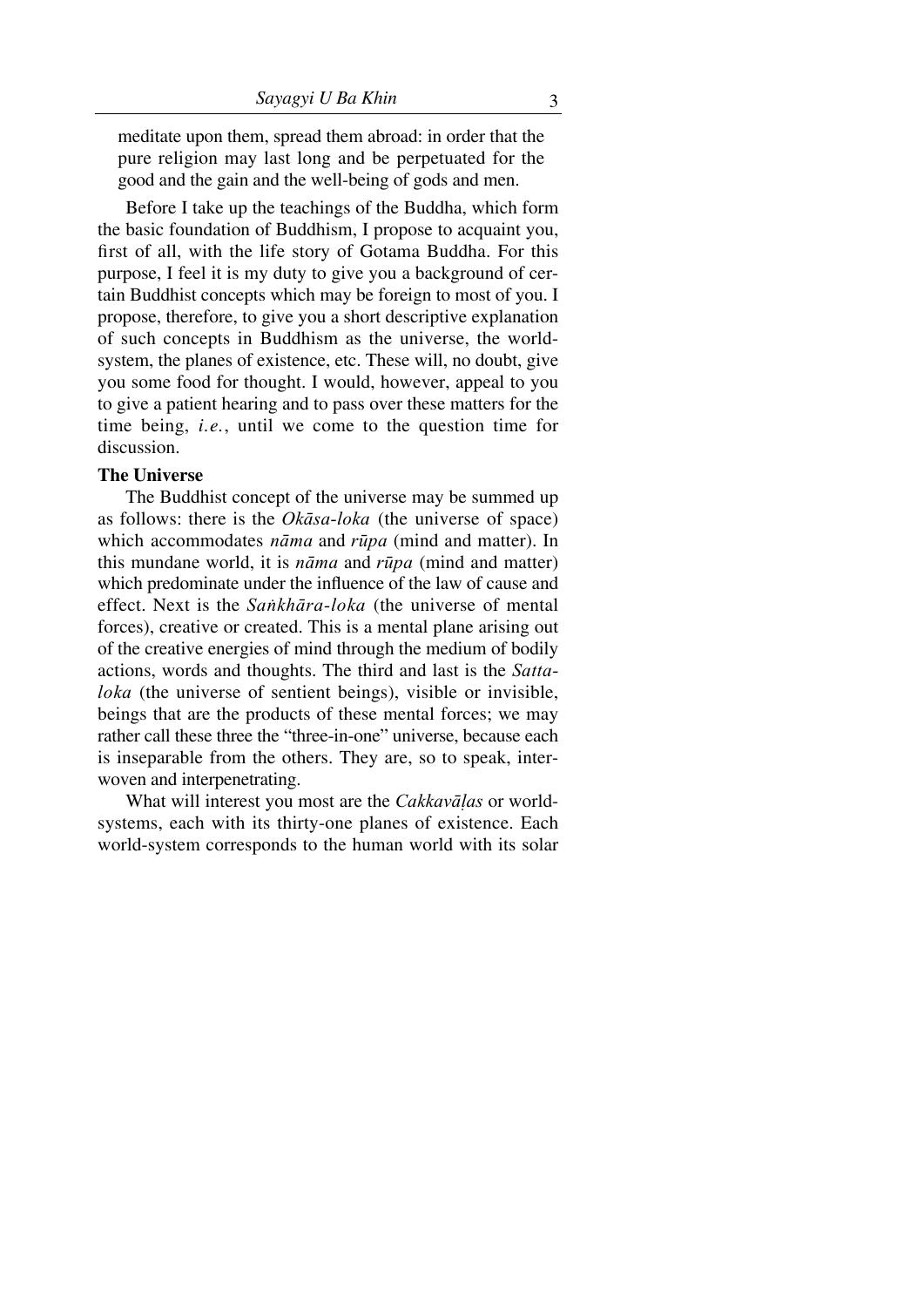system and other planes of existence. There are millions and millions of such world-systems; they are simply innumerable. The ten thousand world-systems closest to us are within the Jåti-khetta (or the field of origin) of a Buddha. In fact, when the renowned *sutta* (or discourse), the Mahå-Samaya (meaning the "Great Occasion") was preached by the Buddha in the Mahåvana (forest) near the town of Kapilavatthu, not only the brahmås and devas of our world-system but of all the ten thousand world-systems were present to listen to the teachings of the Buddha.1

The Lord Buddha can also send his thought-waves charged with boundless love and compassion to the sentient beings of a billion such world-systems within the  $\bar{A}n\bar{a}$ -khetta (the field of influence). The remainder of the world-systems are in the Visaya-khetta (infinite space), beyond the reach of the Buddha's effective thought waves. You can very well imagine from these concepts of Buddhism the size of the universe as a whole. The material insignificance of our world in the Okåsa-loka (the universe of space) is simply terrifying. The human world, as a whole, must be just a speck in space.

Now I will give you an idea of the thirty-one planes of existence in our world-system, which, of course, is the same as in any of the other world-systems. Broadly speaking, they are:

| (i) Arūpa-loka  | The immaterial worlds of the                                       |
|-----------------|--------------------------------------------------------------------|
|                 | brahmās                                                            |
| (ii) Rūpa-loka  | The fine-material worlds of the                                    |
|                 | brahmās                                                            |
| (iii) Kāma-loka | The sensuous worlds of <i>devas</i> ,<br>mankind, and lower beings |
|                 |                                                                    |

<sup>1</sup>This *sutta* is found in *Dialogues of the Buddha*, II, pp. 284-293.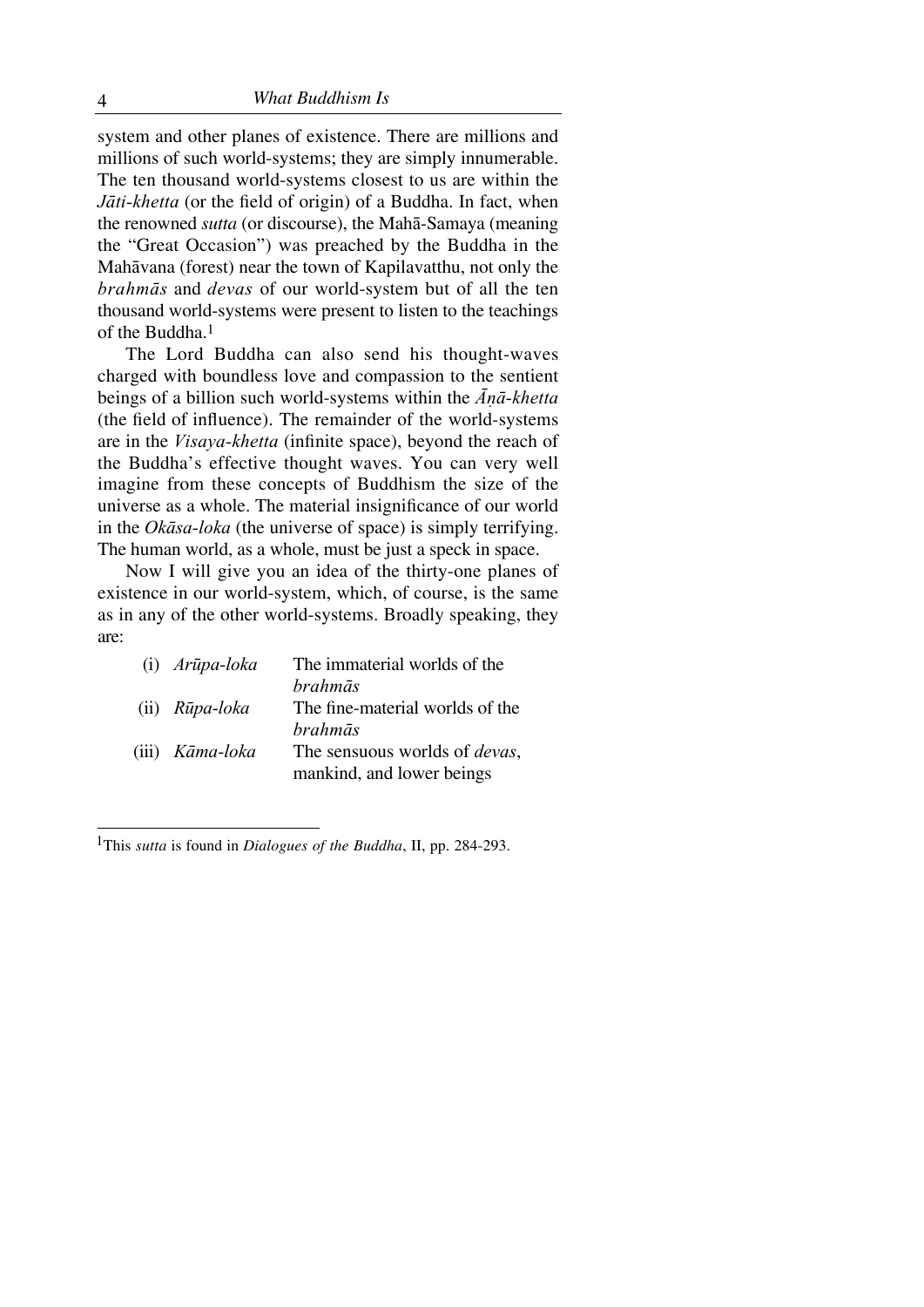The Arūpa-loka is composed of four brahmā worlds of immaterial state, *i.e.*, without *rūpa* or matter. The *Rūpa-loka* is composed of sixteen brahmå worlds of fine-material state. The Kåma-loka is composed of:

- (a) Six Deva-lokas (or celestial worlds):
	- (i) Catumahåråjika (the world of the Four Guardian Kings)
	- (ii)  $Tāvatimsa$  (the world of the Thirty-three)
	- (iii) Yåma
	- (iv) Tusita
	- (v) Nimmānaratī (those who enjoy their own creations)
	- (vi) Paranimmita-vasavati (those who enjoy others' creations)
- (b) The Human World
- (c) The four Lower Worlds (apåya):
	- (i) Niraya (hell)
	- (ii) Tiracchåna (the animal world)
	- (iii) Peta (the ghost world)
	- (iv) Asura (the demon world)

These planes of existence are pure or impure, cool or hot, luminous or dark, light or heavy, pleasant or wretched according to the character of the mental forces generated by the mind through the volition (cetana) associated with a series of actions, words, and thoughts. For example, take the case of a religious man who suffuses the whole universe of beings with boundless love and compassion. He must be generating such mental forces as are pure, cooling, luminous, light and pleasant, forces which normally settle down in the brahmå worlds. Let us now take the reverse case of a man who is dissatisfied or angry. As the saying goes, "The face reflects the mind." The impurity, heat, darkness, heaviness and wretchedness of his mind are immediately reflected in the person—visible even to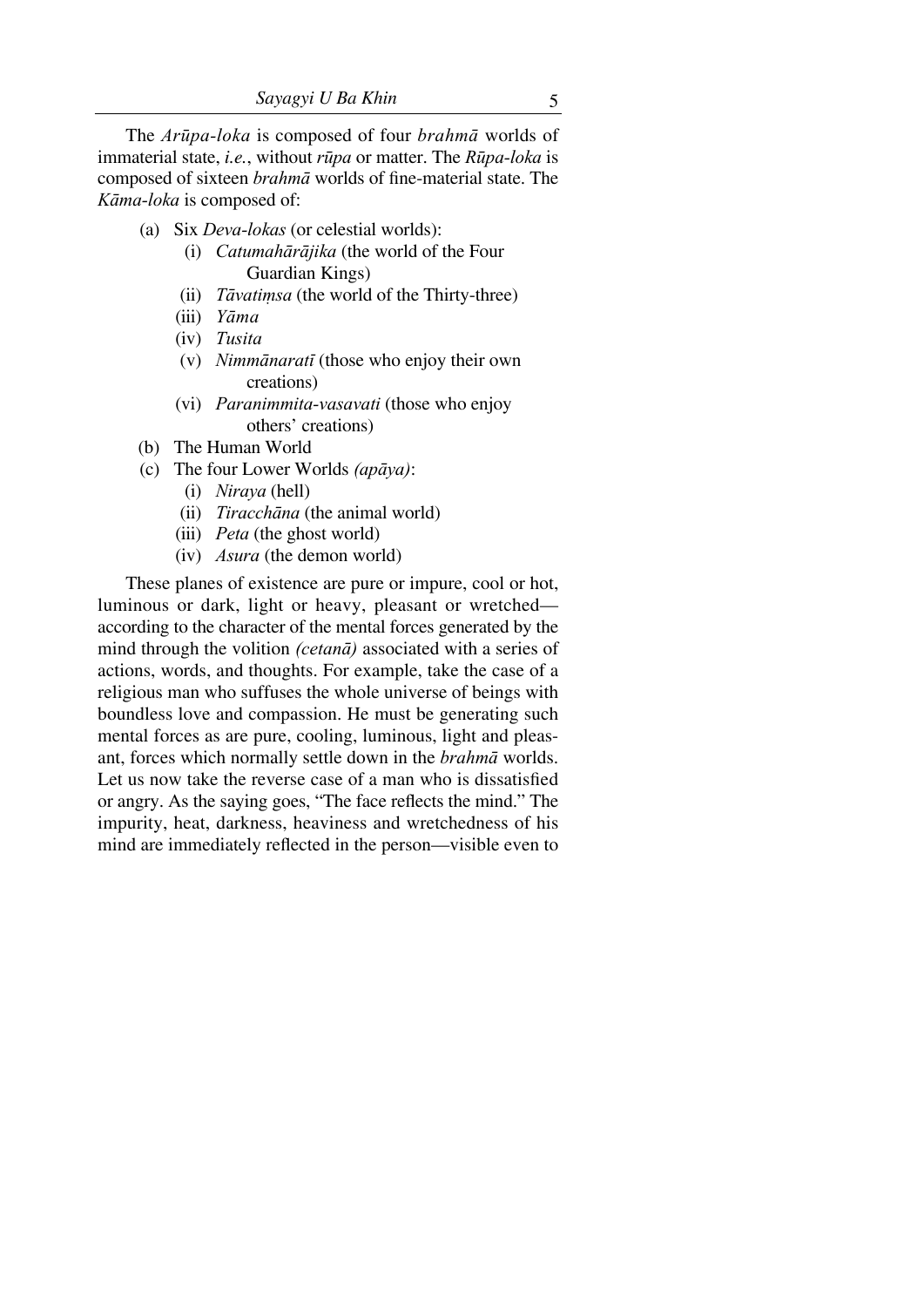the naked eye. This is due, I may say, to the generation of the evil mental forces of dosa (anger) which go down to the lower worlds of existence. This is also the case for the mental forces arising out of *lobha* (greed) or *moha* (delusion). In the case of meritorious deeds such as devotion, morality, and charity, which have at their base attachment to future well-being, the mental forces generated are such as will normally be located in the sensuous planes of devas (celestial beings) and of mankind. These, ladies and gentlemen, are some of the concepts in Buddhism relevant to the life story of Gotama Buddha.

#### **The Preparation to Become a Buddha**1

Gotama Buddha is the fourth of the five Buddhas to arise in the world-cycle which is known as a Bhadda-kappa (an auspicious world-cycle). His predecessors were the Buddhas Kakusanda, Konāgamana, and Kassapa. There were also innumerable Buddhas who arose in earlier world-cycles and who preached the very same Dhamma that gives deliverance from suffering and death to all matured beings. Buddhas are all compassionate, glorious, and enlightened.

A hermit by the name of Sumedha was inspired by Buddha Dīpañkara—so much so, that he took the vow to make all the necessary preparations to become a Buddha in the course of time. Buddha Dīpañkara gave him his blessings and prophesied that he would become a Buddha by the name of Gotama after a lapse of four incalculable periods<sup>2</sup> of worldcycles plus one hundred thousand world-cycles (*kappas*). From then onwards, existence after existence, the Bodhisatta (future Buddha) conserved mental energies of the highest

<sup>&</sup>lt;sup>1</sup>For more details concerning past Buddhas, the ascetic Sumedha's vow to become a Buddha, and Buddha Gotama's life, see the *Clarifier of the Sweet Meaning* (the commentary on the *Chronicle of Buddhas*).

<sup>&</sup>lt;sup>2</sup>An "incalculable" *(asankheyya)* is equal to a number equivalent to a "1" followed by 140 ciphers.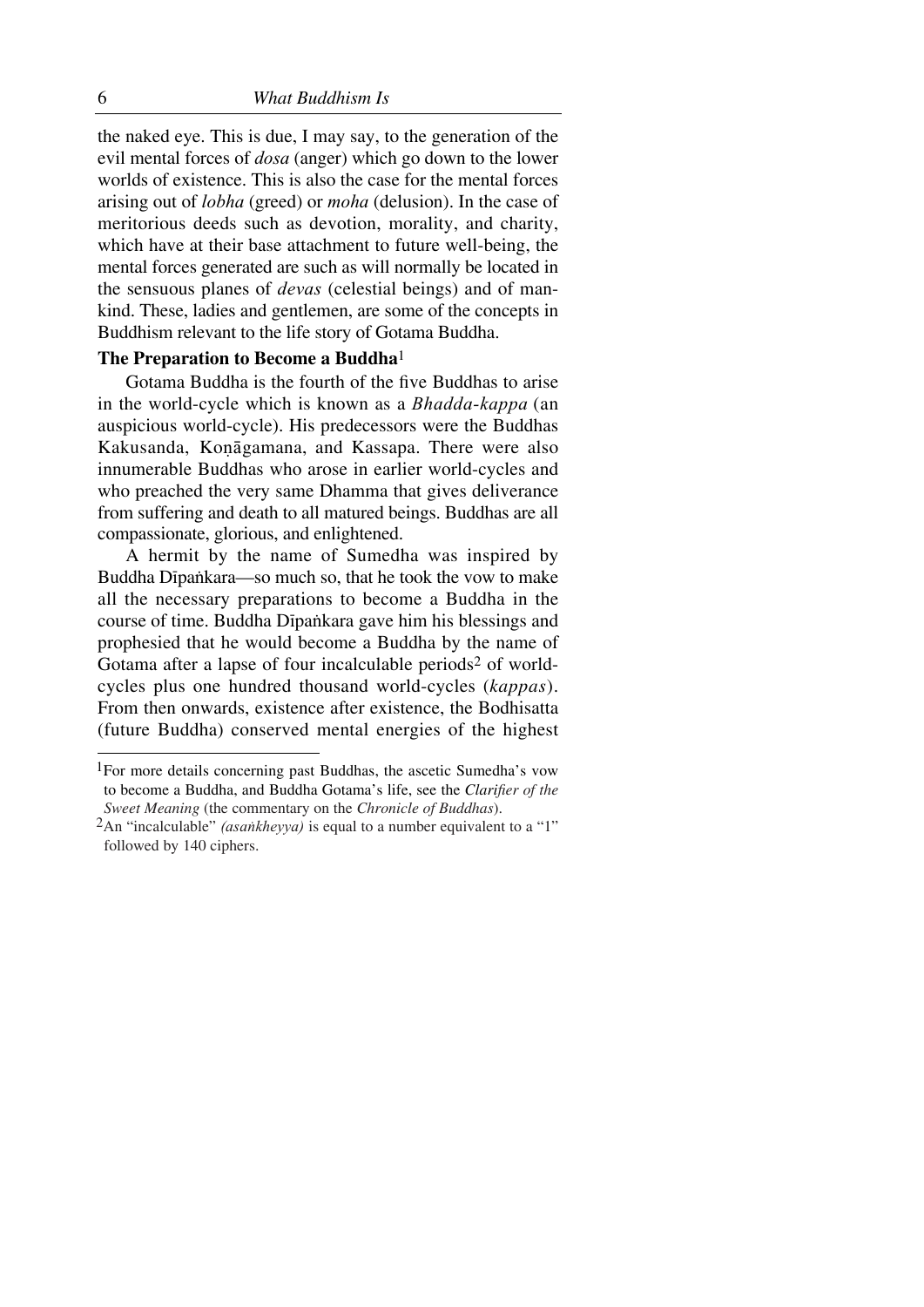order through the practice of the ten  $p\bar{a}$ ramitās (or  $p\bar{a}$ ram $\bar{i}s$ , virtues leading toward perfection):

|     | (i) Dāna-pāramī            | Virtue in alms-giving (or      |
|-----|----------------------------|--------------------------------|
|     |                            | generosity)                    |
| (i) | Sīla-pāramī                | Morality                       |
|     | (iii) Nekkhamma-pāramī     | Renunciation                   |
|     | (iv) Paññā-pāramī          | Wisdom                         |
|     | (v) Viriya-pāramī          | Great effort (or perseverance) |
|     | (vi) Khanti-pāramī         | Forbearance (or patience)      |
|     | (vii) Sacca-pāramī         | Truthfulness                   |
|     | (viii) Aditthāna-pāramī    | Determination                  |
|     | $(ix)$ <i>Mettā-pāramī</i> | All-embracing love             |
| (x) | Upekkhā-pāramī             | Equanimity                     |
|     |                            |                                |

It is, therefore, a most arduous task to become a Buddha. Utmost strength of will-power is necessary even to think of it. The Bodhisatta's preparatory period came to an end with the life of King Vessantara<sup>1</sup> who excelled any living being in alms-giving. He gave away his kingdom, his wife and children, and all his worldly possessions, for the consummation of his solemn vow taken before the Buddha Dīpankara. The next existence was in the Tusita (celestial plane) as the glorious deva Setaketu, until he got his release from that plane of existence and took conception in the womb of Māyā-Devī, the queen of King Suddhodana of Kapilavatthu, a place near modern Nepal. When time was drawing near for her confinement, the queen expressed her desire to go to the place of her own parents for the event. King Suddhodana accordingly sent her there with a befitting retinue and guards. On the way, a halt was made at the Lumbini Grove. She descended from her palanquin and enjoyed the cool breeze and fragrance of sal flowers. While holding out her right hand to a branch of a

1See Jåtaka Stories*,* n° 547.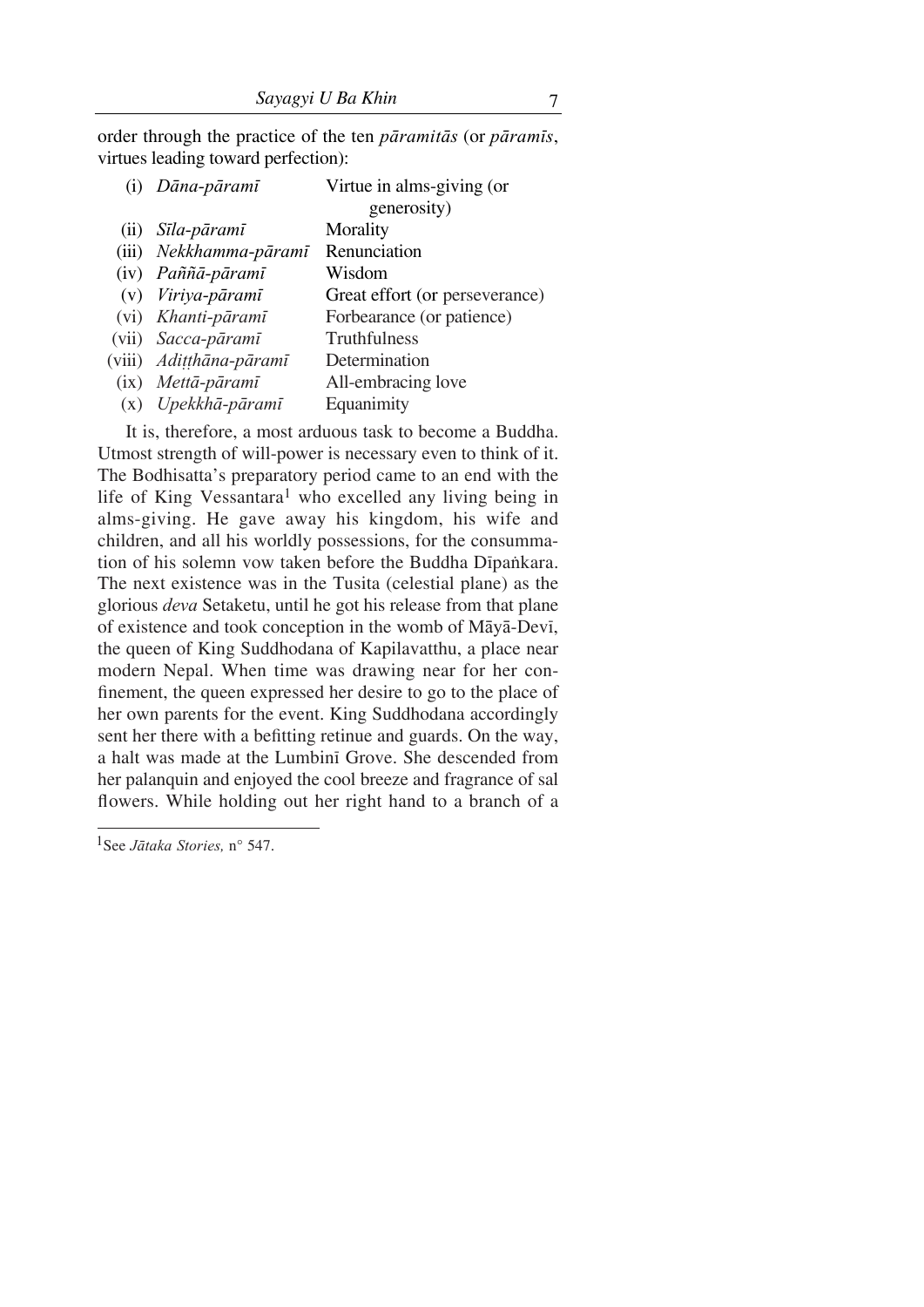nearby sal tree for a flower, all of a sudden and unexpectedly, she gave birth to a son who was to become the All-Enlightened Buddha. Simultaneously, the natural order of things in the cosmos was revolutionized in many respects and thirty-two wonderful phenomena were vivified. All material worlds were shaken from their foundations up. There were unusual illuminations in the solar system. All the beings of the material planes could see each other. The deaf and dumb were cured. Celestial music was heard everywhere, and so on.

At that moment, Kåladevala, the hermit teacher of King Suddhodana, was discoursing with the celestial beings of the Tāvatimsa *deva* world. He was a hermit of fame who had mastered the eight attainments (samåpattis) which gave him super-normal powers. Learning of the birth of a son to the king in the midst of the rejoicing in all the  $r\bar{u}pa$  and  $k\bar{a}ma$ worlds, he hurried back to the palace and desired the baby to be brought before him for his blessings. As the king was about to place the baby before his teacher for the occasion, a marvel took place. The baby rose into the air and rested his tiny feet on the head of Kåladevala who at once understood that the baby was no other than the Embryo Buddha. He smiled at this knowledge, but cried almost immediately thereafter, because he foresaw that he would not live to hear his teachings, and that after his death, he would be in the *arūpa*brahmā-loka (the immaterial planes of the brahmās) whence he would have no relationship with any of the material planes. He regretted bitterly that he would miss the Buddha and his teachings.

On the fifth day, the child was named Siddhattha in the presence of renowned astrologers who agreed that the child had all the characteristics of a Buddha-to-be. His mother, the queen, however, died a week after her confinement, and the child was taken care of by his maternal aunt, Pajāpatī-Gotamī.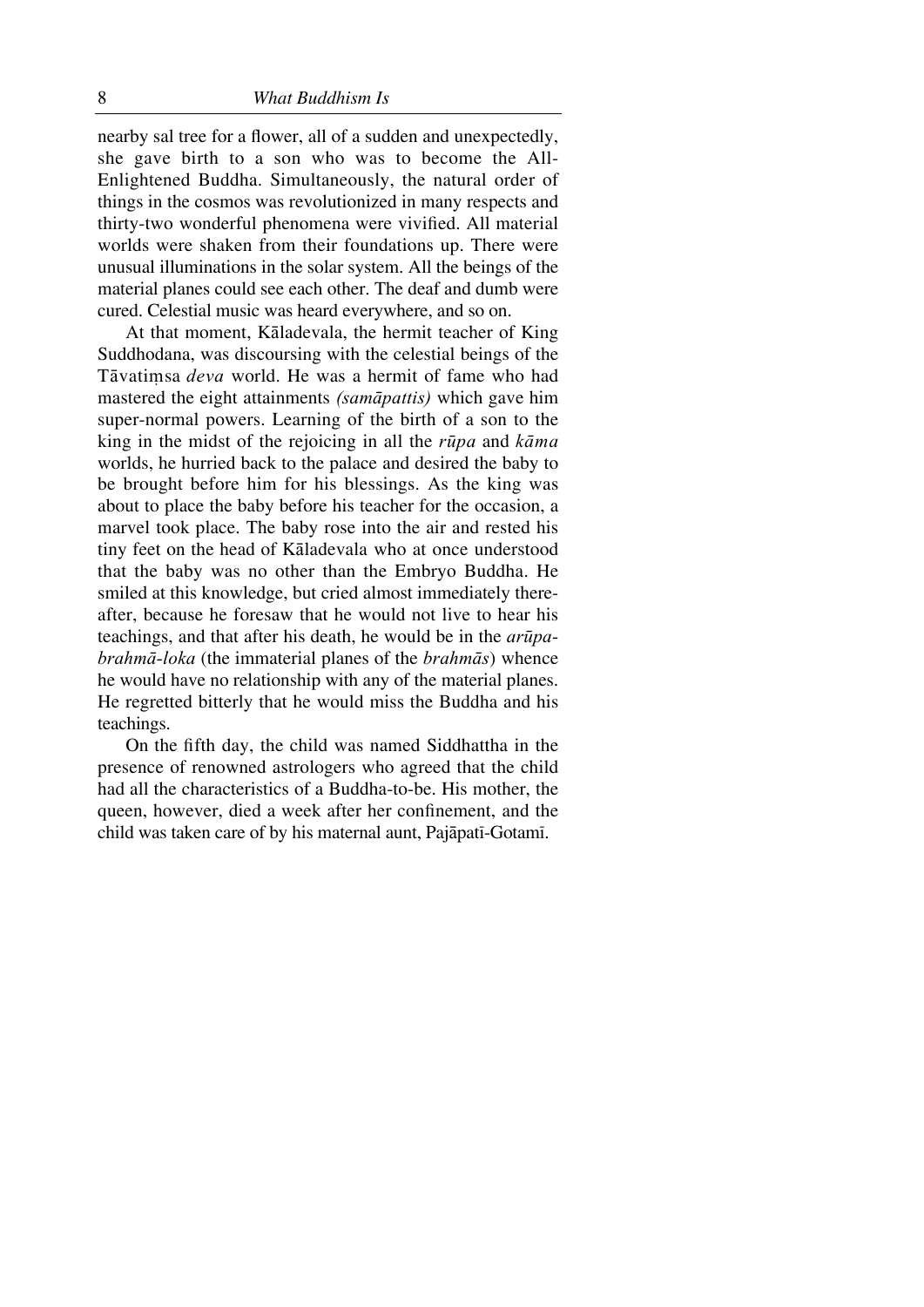Siddhattha spent his early years in ease, luxury, and culture. He was acclaimed to be a prodigy in both intellect and strength. The king spared no pains to make the course of his life smooth. Three separate palaces were built to suit the three seasons (hot, cold, and rainy) with all the necessities that would make the prince sink in sensuality. That was because the king, out of paternal affection, desired his son to remain in worldly life as a king rather than become an Enlightened Buddha. King Suddhodana was ever watchful that his son should be in an environment that would give him no chance for higher philosophical ideas. In order to make sure that the thoughts of the prince would never turn in this direction, he ordered that nobody serving him or in his association was ever to speak a single word about such things as old age, sickness, or death. They were to act as if there were no unpleasant things in this world. Servants and attendants who showed the least sign of growing old, weak, or sickly were replaced. On the other hand, there was dancing, music, and enjoyable parties right through, to keep him under a complete shade of sensuality.

#### **The Great Renunciation**

As days, months, and years passed, however, the monotony of the sensual surroundings gradually lost their hold over the mind of Prince Siddhatta. The mental energies of virtue conserved in all his earlier innumerable lives for the great goal of Buddhahood were automatically aroused. At times, when the world of sensuality lost control over his mind, his inner self worked its way up and raised his mind to a state of purity and tranquillity with the strength of *samādhi* (concentration) such as had raised his baby form into space and onto the head of Kåladevala. The war of nerves began. An escape from sensuality and passion was his first consideration. He wanted to know what existed outside the walls of the palace, for he had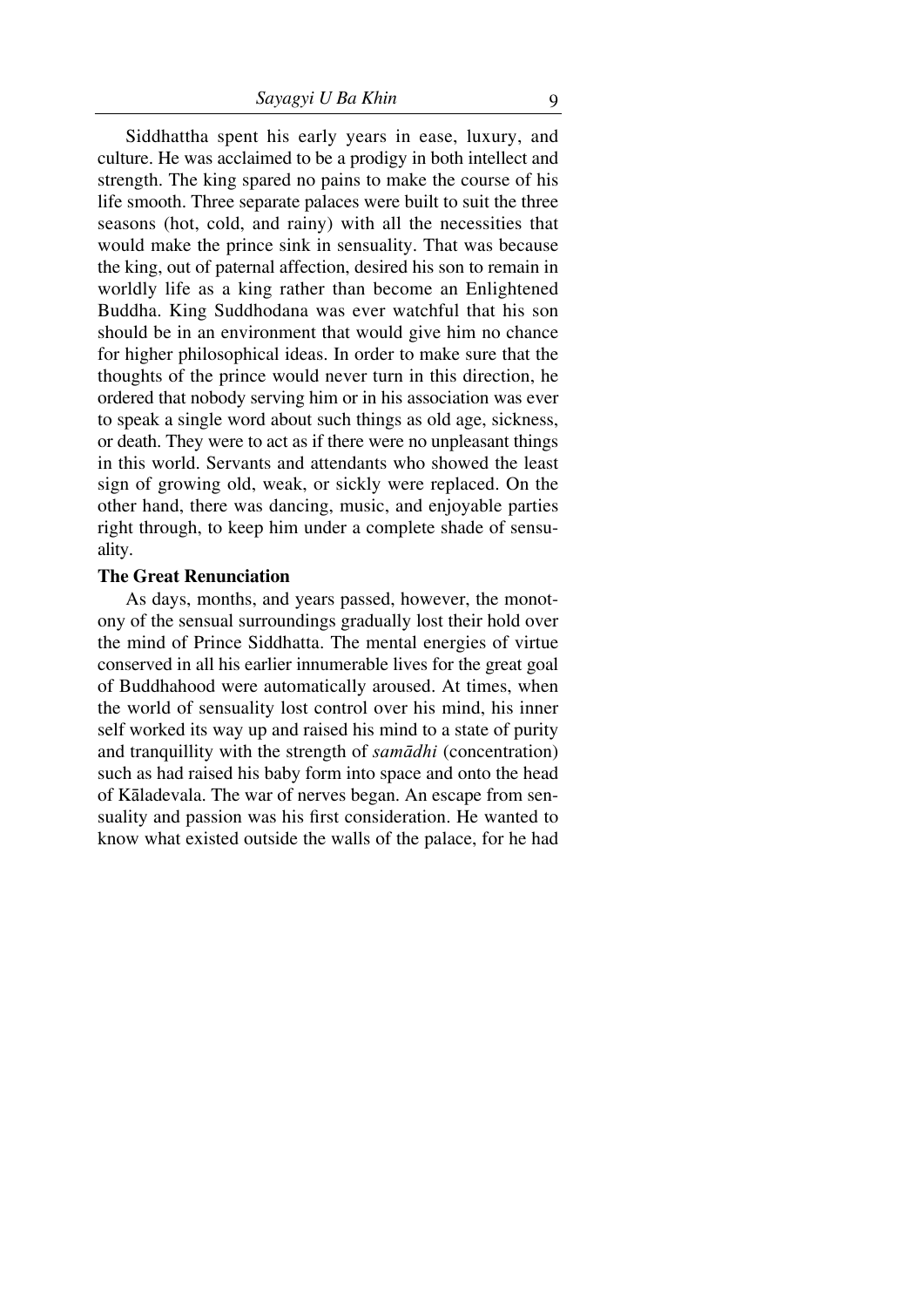not gone out even once. He wished to see Nature as it is and not as man has made it. Accordingly, he decided to see the royal park, outside the palace walls. On the way to the park, in spite of the precautions taken by the king to get the roads clear of unpleasant sights, he saw an old man bent with age on the very first visit. Next he saw a sick person in the agony of a fatal malady. Thereafter he met with a human corpse. On the last trip he came across a monk. All these predisposed his mind to serious thinking. His mental attitude was changed. His mind became clear of impurities and tuned up with the forces of his own virtues conserved in the *sankhāra-loka* (the plane of mental forces). By then his mind had become freed from hindrances, was tranquil, pure, and strong. It all happened on the night when a son was born to his wife, a new fetter to bind him down. He was, however, immune to anything which would tend to upset the equilibrium of his mind. The virtues of determination worked their way for a strong resolve, and he made up his mind to seek the way of escape from birth, old age, suffering, and death. It was midnight when the solemn determination was made. He asked his attendant Channa to keep his stallion Khanthaka ready. After a parting look at his wife and the newly born babe, Prince Siddhattha broke away from all the ties of family and of the world and made the Great Renunciation. He rode across the town to the river Anomå, which he crossed, never to return until his mission had been achieved.

### **The Search for Truth**

After this Great Renunciation, Prince Siddhattha went around in search of possible teachers in the garb of a wandering ascetic with a begging bowl in his hand. He placed himself under the spiritual guidance of two renowned Brahman teachers, Ālāra and Uddaka. Ālāra laid stress on the belief in the *atman* (soul) and taught that the soul attained per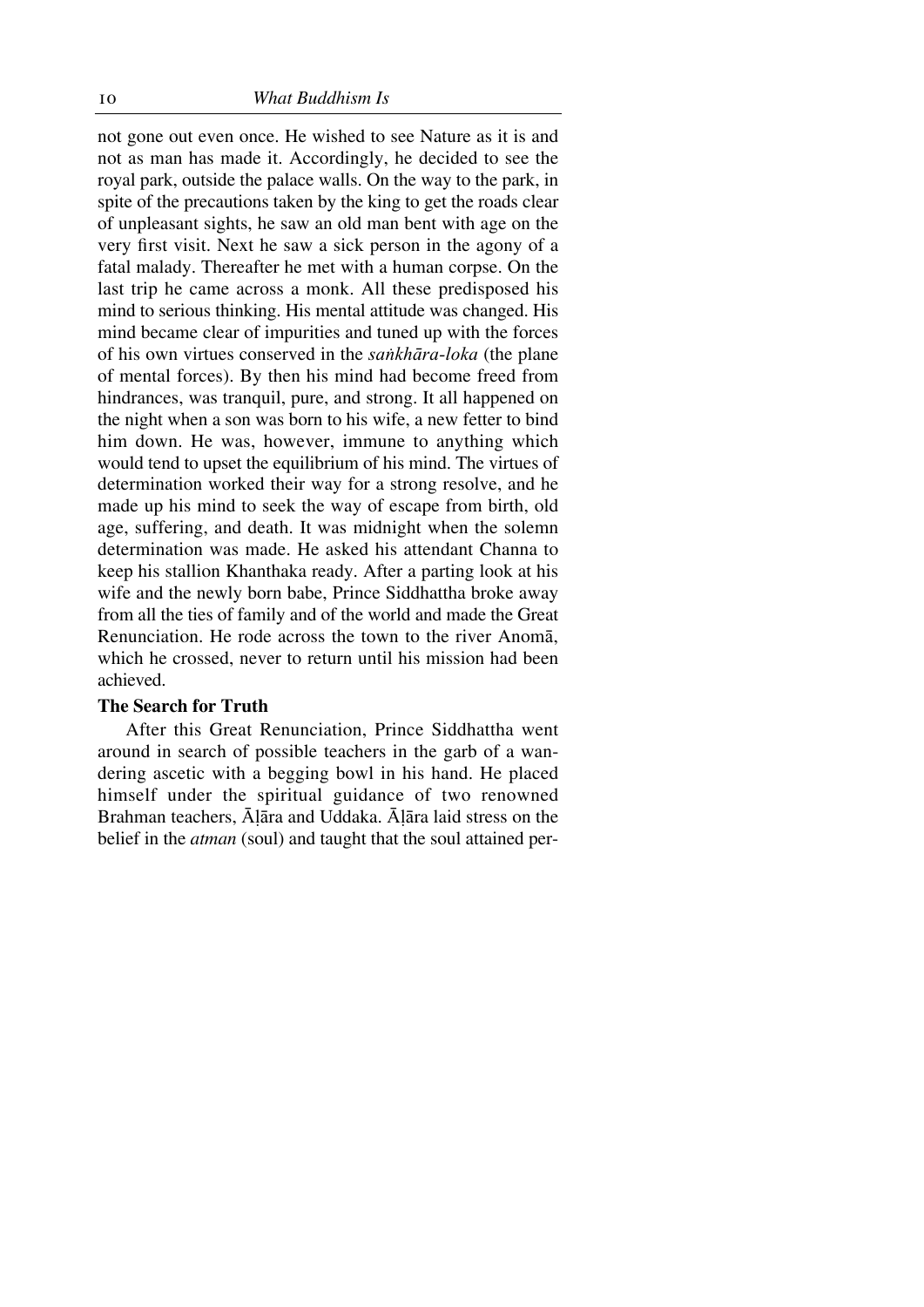fect release when freed from material limitations. This did not satisfy the prince. He next went to Uddaka, who emphasized too much the effect of *kamma* (volitional actions) and the transmigration of the soul. Both could not get out of the conception of "soul," and the prince ascetic felt that there was something else to learn. He, therefore, left both of them to work out the way to emancipation on his own. By that time, of course, he had learned the eight attainments (samåpattis) and had become adept in the exercise of all the supernormal powers including the ability to read events of many worldcycles to come and a similar period of the past. These were all in the mundane field, and they did not much concern the prince ascetic, whose ambition had been an escape from this mundane field of birth, suffering, and death.

He was joined later by five ascetics, one of whom, Kondañña by name, was the astrologer-palmist who definitely foretold on the fifth day after his birth that he would surely become a Buddha. These ascetics served him well throughout the six years during which he was engaged in fastings and meditation, subjecting himself to various forms of rigorous austerities and discipline till he was reduced to almost a skeleton. In fact, one day, he fell down in a swoon through exhaustion. When he survived this condition, he changed his method, followed a middle course, and found the way to his Enlightenment was clearer.

### **The Attainment of Buddhahood**

It was on the eve of the full-moon day of Ves $\bar{a}$ kha,<sup>1</sup> just 2,540 years ago,<sup>2</sup> that Prince Siddhattha, a wandering ascetic, sat cross-legged beneath a Bodhi tree on the bank of the river

 $1$ Or Wesak, the full-moon day of the month of Kason in the Burmese calendar.

<sup>2</sup>That is 2,540 years before 1951.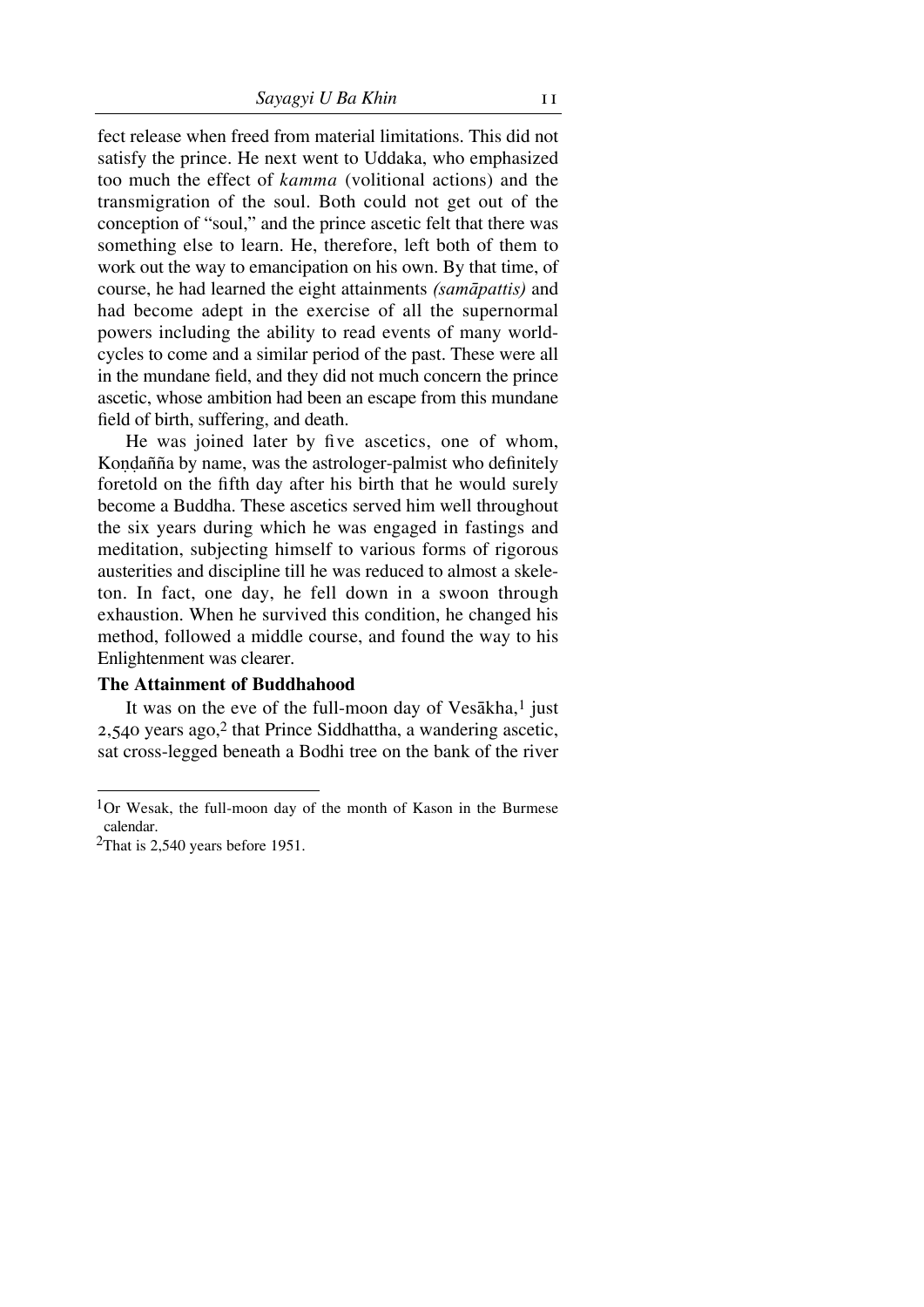Nerañjarå in the Forest of Uruvelå (near present day Buddhagayå)—with the strongest of determinations—not to rise from that posture on any account until he gained the Truth and Enlightenment, Buddhahood—even if the attempt might mean the loss of his very life.

The great event was approaching. The prince ascetic mustered up all his strength of mind to secure that one-pointedness of mind which is so essential for the discovery of Truth. The balancing of the mind, the prince found on this occasion, was not so easy as hitherto. There was not only the combination of the mental forces of the lower planes with those of the higher planes all around him, but also interferences strong enough to upset, off and on, the equilibrium of his mind. The resistance of the impenetrable masses of forces against the radiation of the light normally secured by him was unusual, perhaps because it was a final bid for Buddhahood, and Måra, the supreme controller of evil forces, was behind the scene.

The prince, however, worked his way through slowly but surely, backed up by the mental forces of virtues which must inevitably come back to him at the right moment. He made a vow and called upon all the brahmås and devas who had witnessed the fulfilment of his ten great perfections to join hands with him in the struggle for supremacy. This done, the association with the transcendingly pure mental forces of the brahmås and devas had a salutary effect. The thick masses of forces, which seemed impenetrable for a time, broke away, and with steady improvement in the control over the mind, they were wiped out once and for all.

All the hindrances having been overcome, the prince was able to raise his power of concentration and put the mind in a state of complete purity, tranquillity and equanimity. Gradually, the consciousness of true insight possessed him. The solution to the vital problems which confronted him made its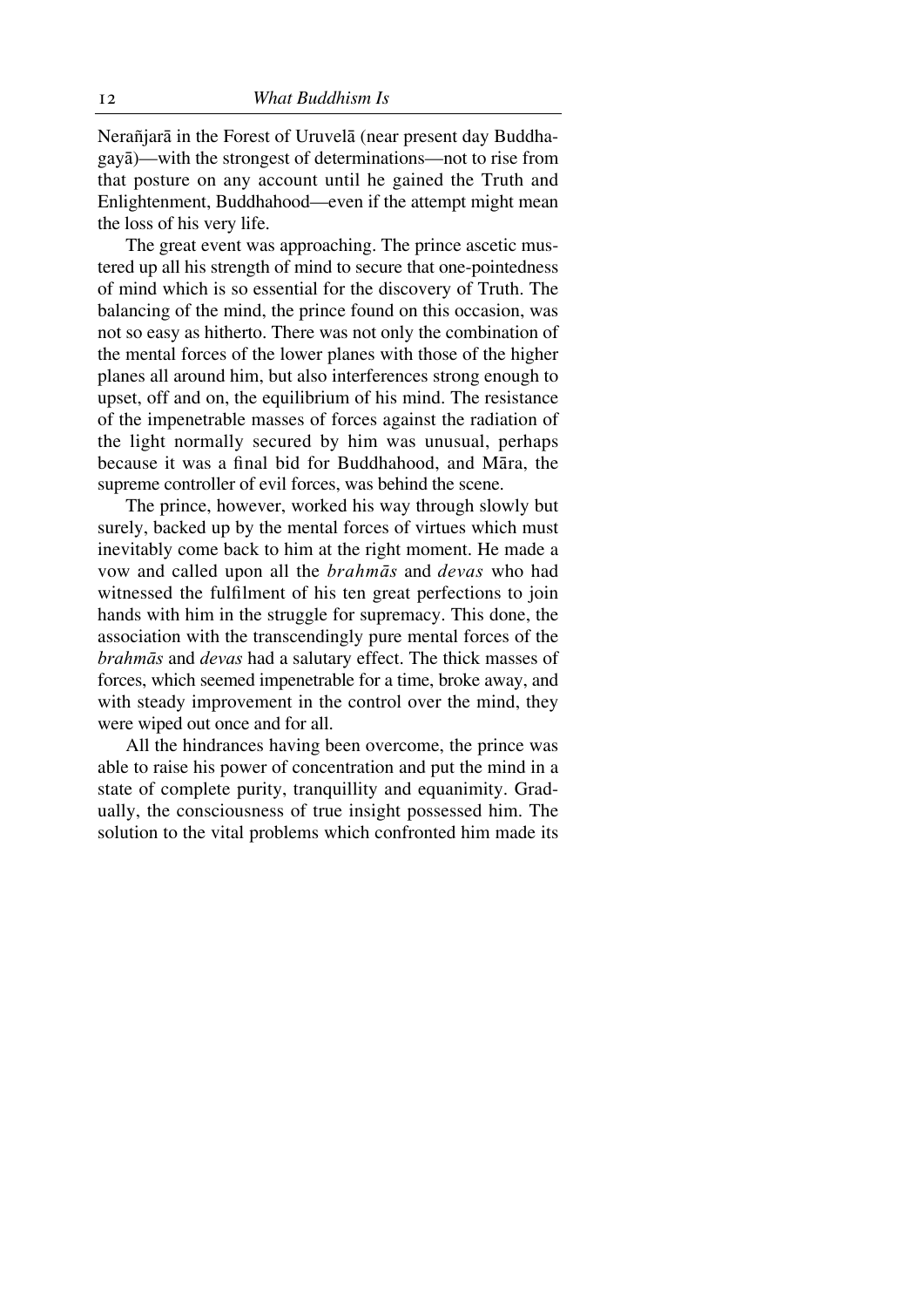appearance in his consciousness as an inspiration. By introspective meditation on the realities of nature in his own self, it came vividly to him that there is no substantiality, as there seems to be, in the human body and that it is nothing but the sum total of innumerable millions of kalāpas, each about the size of  $1/46,656$ th part of a particle of dust raised by the wheel of a chariot in summer. On further investigation, he realized that this kalåpa also is matter in constant change or flux. So also with the mind, which is a representation of the mental forces (creative) going out and the mental forces (created) coming into the system of an individual continually and throughout eternity.

The Buddha then proclaimed that the Eye of Wisdom (paññå-cakkhu) arose when he overcame all false perception of substantiality within his own self. He saw by means of the lens of samādhi (concentration) the kalāpas on which he next applied the law of anicca (impermanence) and reduced them to nonentity or behaviour, doing away with what we, in Buddhism, call *paññatti* (concept) and coming to a state of *paramattha,* understanding the nature of forces or, in other words, Ultimate Reality.

Accordingly, he came to a realization of the perpetual change of mind and matter in himself (*anicca*) and as a sequel thereto the Truth of Suffering (*dukkha*). It was then that the ego-centralism in him broke down into the void, and he got over to a stage beyond suffering (*dukkha-nirodha*) with no more traces of attå, or attachment to self, left behind. Mindand-matter were to him but empty phenomena which roll on forever, within the range of the Law of Cause and Effect and the Law of Dependent Origination. The Truth was realized. The inherent qualities of an Embryo Buddha then developed, and complete Enlightenment came to him by the dawn of Vesåkha. Verily, Prince Siddhattha attained Sammå-sambodhi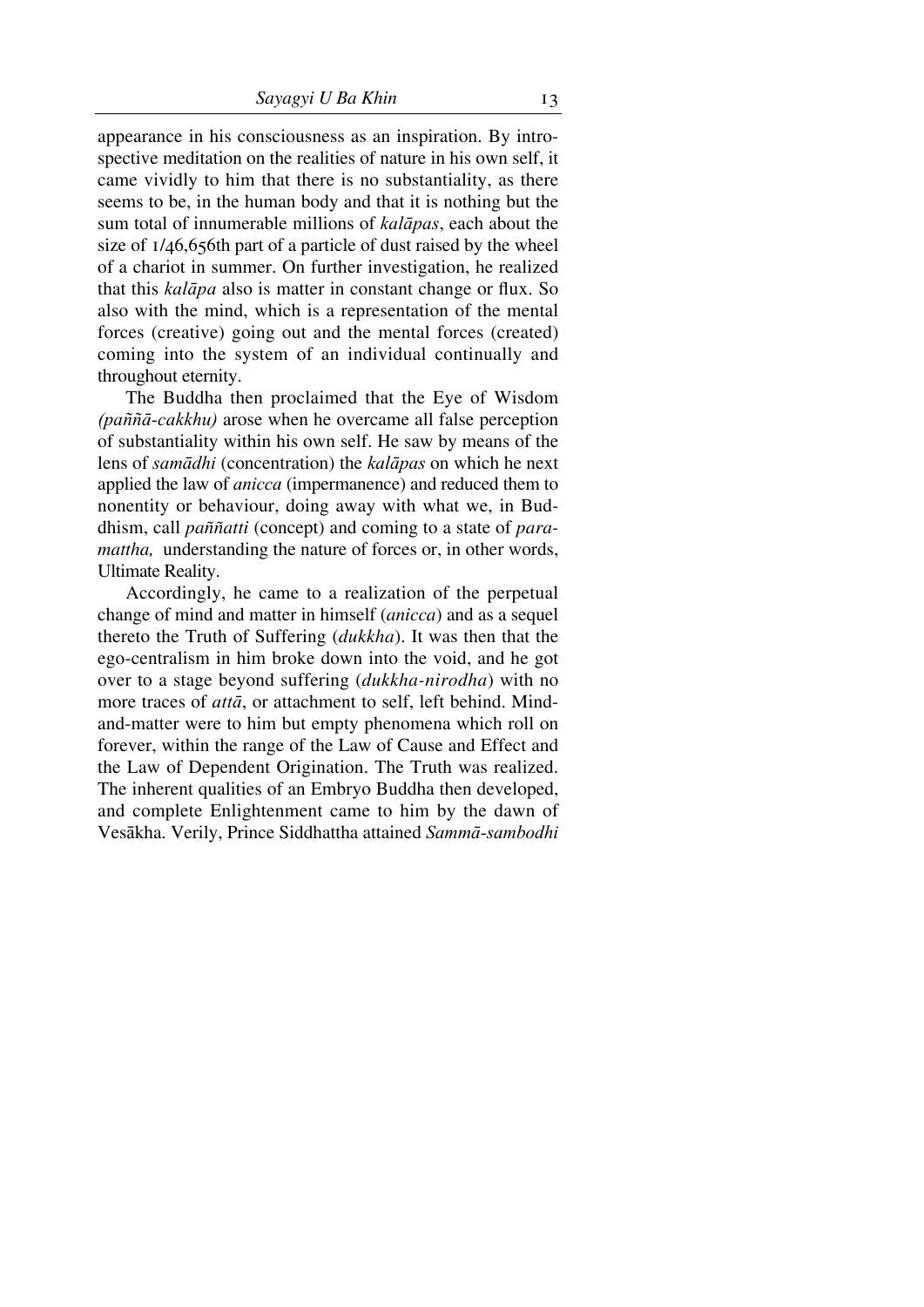(Supreme Enlightenment) and became the Buddha, the Awakened One, the Enlightened One, the All-Knowing One. He was awake in a way compared with which all others were asleep and dreaming. He was enlightened in a way compared with which all other men were stumbling and groping in the dark. He knew with a knowledge compared with which all that other men knew was but a kind of ignorance.

Ladies and gentlemen, I have taken so much of your time today. I thank you all for your patient listening. I must also thank the clergy of the church for their kind permission given to me for this address.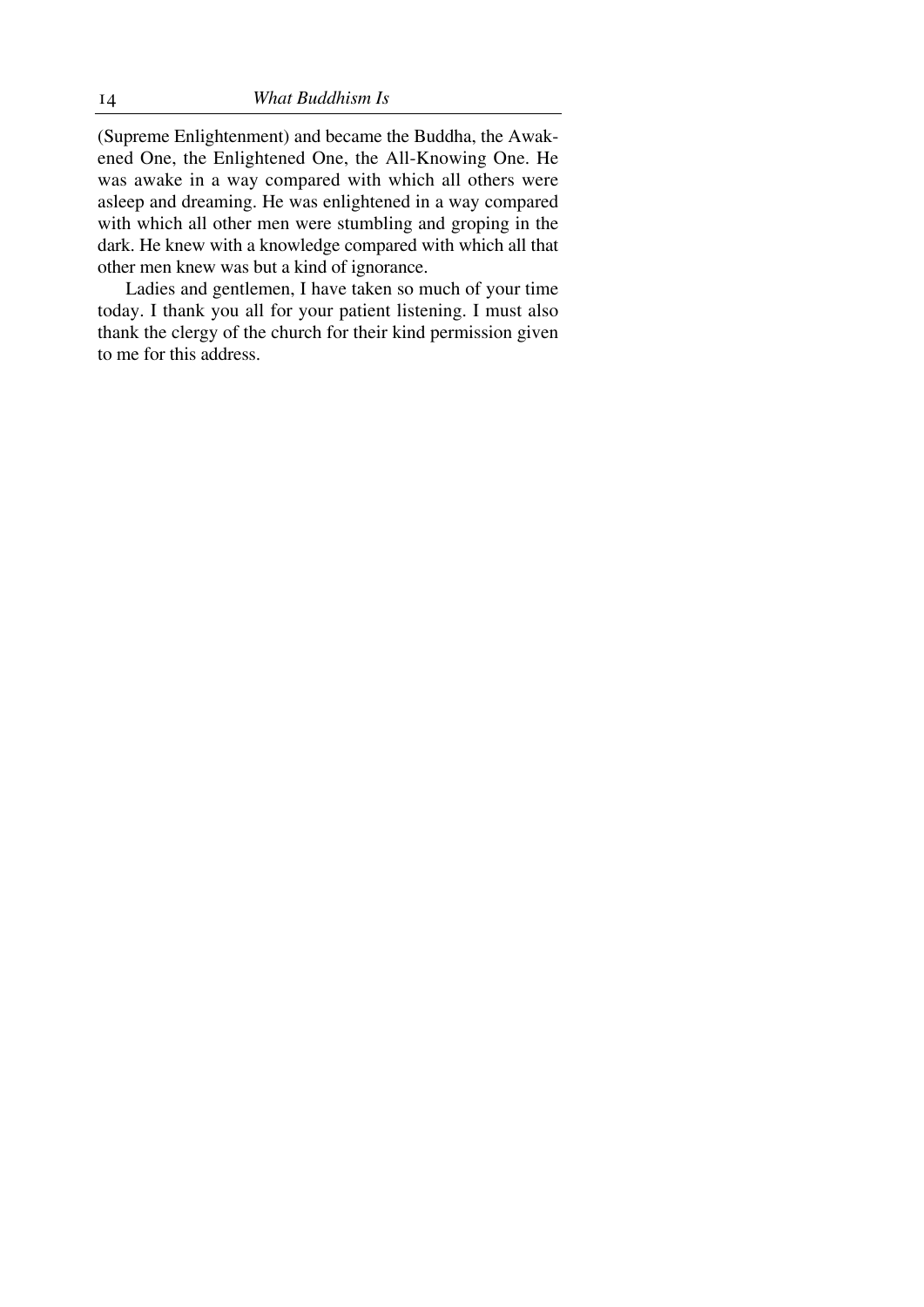## *Lecture No. 2* (*September 30, 1951*)

Last Sunday I gave you a brief outline—a very brief one too—of the life of our Lord Buddha, up to the moment of his attainment of Buddhahood. I am going to tell you today what his teachings are. Buddhist teachings are preserved in what we call the Tipitakas, consisting of the Suttas (Discourses), the Vinaya (the rules of discipline for Sanghas, or monks and nuns), and the Abhidhamma (the philosophical Teachings). We have the Tipitakas in Pāli in several volumes which will require an intelligent Pāli scholar some months just to read through. I propose, therefore, to confine myself today only to essentials, that is to say, the fundamental Truths of Buddhism.

Before Lord Buddha took upon himself the task of spreading his Dhamma (Teachings), he remained in silent meditation for a continuous period of forty-nine days, that is, seven days under the Bodhi tree and seven days each in six other spots nearby, enjoying at times the peace of Supreme Nibbåna and at other times going deeper in investigation into the most delicate problems of paramattha-dhammå (Ultimate Realities). On his complete mastery of the Law of Patthana (the Law of Relations), in which the infinite modes of relations between thought moments are dealt with, there emerged from his body brilliant rays of six colours, which eventually settled down as a halo of six-coloured rays around his head. He passed through this seven-times-seven-days' meditation without food. It is beyond us all to be without food for forty-nine days. The fact remains that he was throughout the period on a mental plane as distinct from a physical plane, in which mankind normally is. It is not material food that maintains the fine-material existence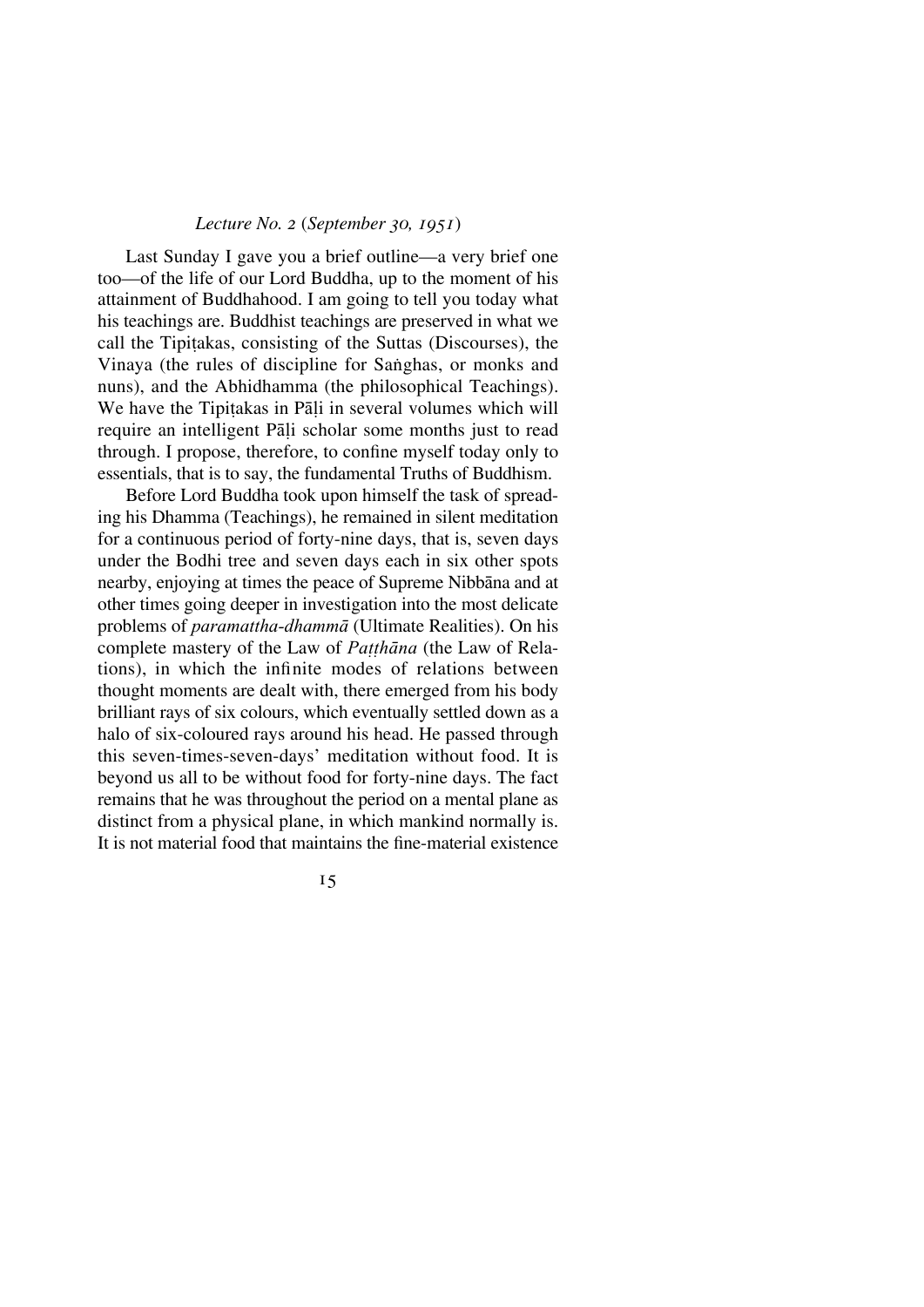and life-continuum of beings in the fine-material worlds of the  $branchm\bar{a}s$ , but rather the Jhānic pīti, which in itself is a nutriment. So also was the case with the Buddha, whose existence during this long period was on a mental rather than physical plane. Our experiments in this line of research have firmly convinced us that for a man of such high intellectual and mental development as the Buddha, this is a possibility.

It was the dawn of the fiftieth day of his Buddhahood when he arose from this long spell of meditation. Not that he was tired or exhausted, but, as he was no longer in the mental plane, he felt a longing for food. At that time, two traders of a foreign land were travelling in several carts loaded with merchandise through the Uruvelå forest. A *deva* of the forest who had been their relative in one of their previous existences advised them to take the opportunity of paying homage to the All-Enlightened Buddha who had just risen from his meditation. They accordingly went to the place where the Buddha was seated, illumined by the halo of six-coloured rays. They could not resist their feelings. They lay prostrate in worship and adoration before the Buddha and later offered preserved rice cakes with honey for the first meal of the Buddha. They were accepted as his lay disciples. On their request that they might be given some tokens for their worship, the Buddha presented them with eight strands of hair from his head. You will be surprised to know that these two traders were Tapassu and Bhallika from Ukkalå, 1 which today is known as Yangon, where you are at this moment. And the renowned Shwedagon, which you all probably have visited, is the pagoda in which were enshrined all the eight hair-relics of the Buddha under the personal direction of the then ruler of Ukkalå, 2,540 years ago. It has been preserved and renovated till now by successive

<sup>&</sup>lt;sup>1</sup>In Burma, usually spelled Okkala.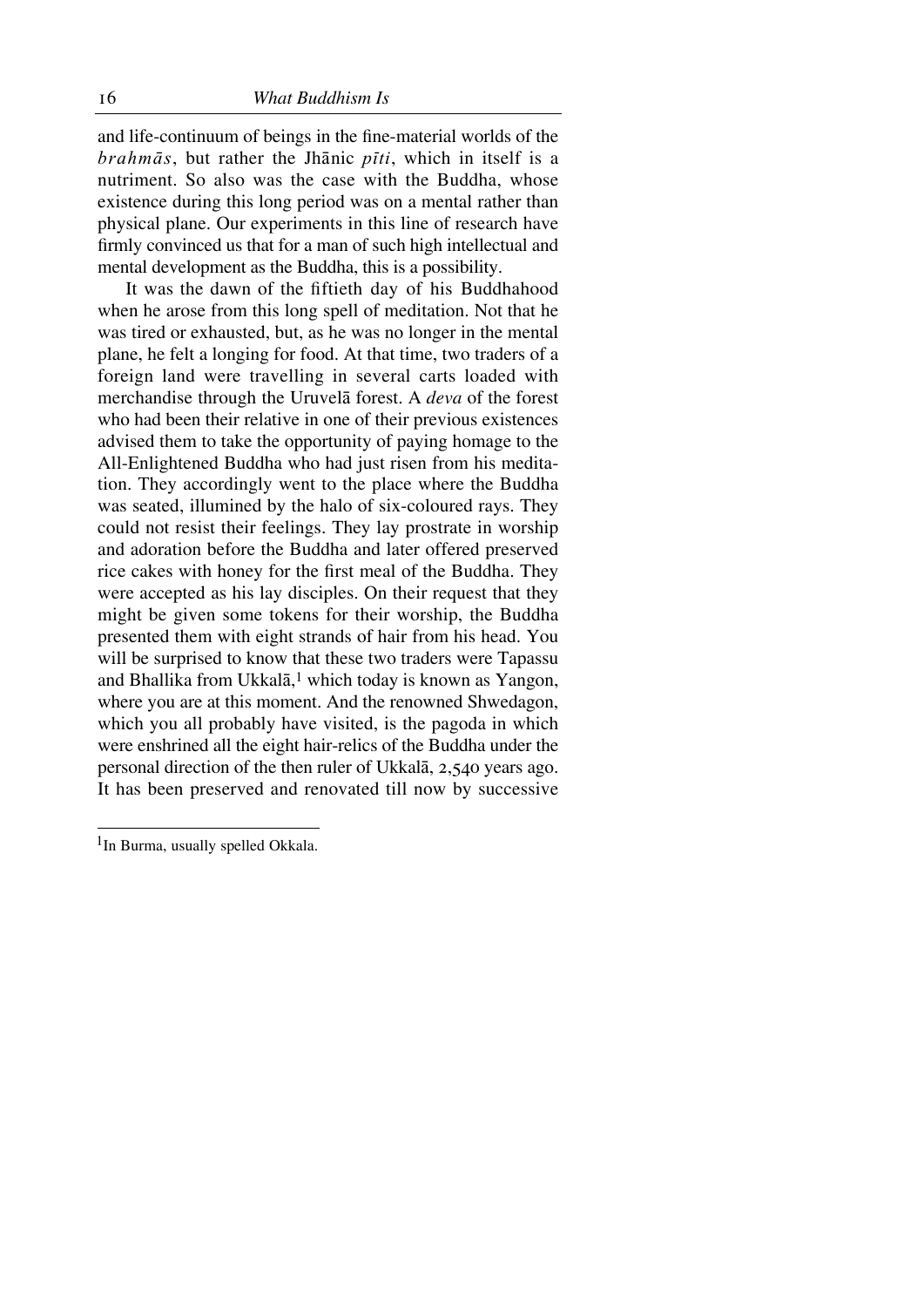Buddhist kings and devout laymen. Unfortunately, however, these two traders of Ukkalå, who had the privilege of becoming the first lay disciples of the Buddha, were disciples only by faith, without a taste of the Buddha-Dhamma in actual practice, which alone would give them deliverance from suffering and death. Faith is, no doubt, a preliminary requisite, but it is the practice of the Teachings which really counts. The Buddha therefore said, "The path must be trod by each individual; Buddhas do but point the Way."1

### **The Teachings of the Buddha**

Buddhism is not a religion according to the dictionary meaning of the word *religion*2 because it has no centre in god, as is the case in all other religions. Strictly speaking, Buddhism is a system of philosophy co-ordinated with a code of morality—physical and mental. The goal in view is the extinction of suffering and death.

The Four Noble Truths taught by the Buddha in his first sermon, known as the Dhamma-cakka-ppavattana-sutta (The Discourse to Set in Motion the Wheel of Dhamma) form the basis on which is founded this system of philosophy. In fact,

<sup>&</sup>lt;sup>1</sup>See Dhammapada, verse 276.

<sup>2</sup>The *Oxford English Dictionary* gives among its definitions of *religion:* "Action or conduct indicating a belief in, reverence for, and desire to please, a divine ruling power; the exercise or practice of rites or observances implying this. … Recognition on the part of man of some higher unseen power as having control of his destiny, and as being entitled to obedience, reverence, and worship …" The transferred usage given is closer to the way the word may be correctly applied to Buddhism: "Devotion to some principle …" But even so, it is important to exclude any idea of a creative and controlling god or principle behind the existence of the universe. Buddhism only recognizes that the functioning of mind and matter can be understood as it follows the fixed law of cause and effect. The Dhamma in its highest sense is this Truth, which is rediscovered by each Buddha and taught by him.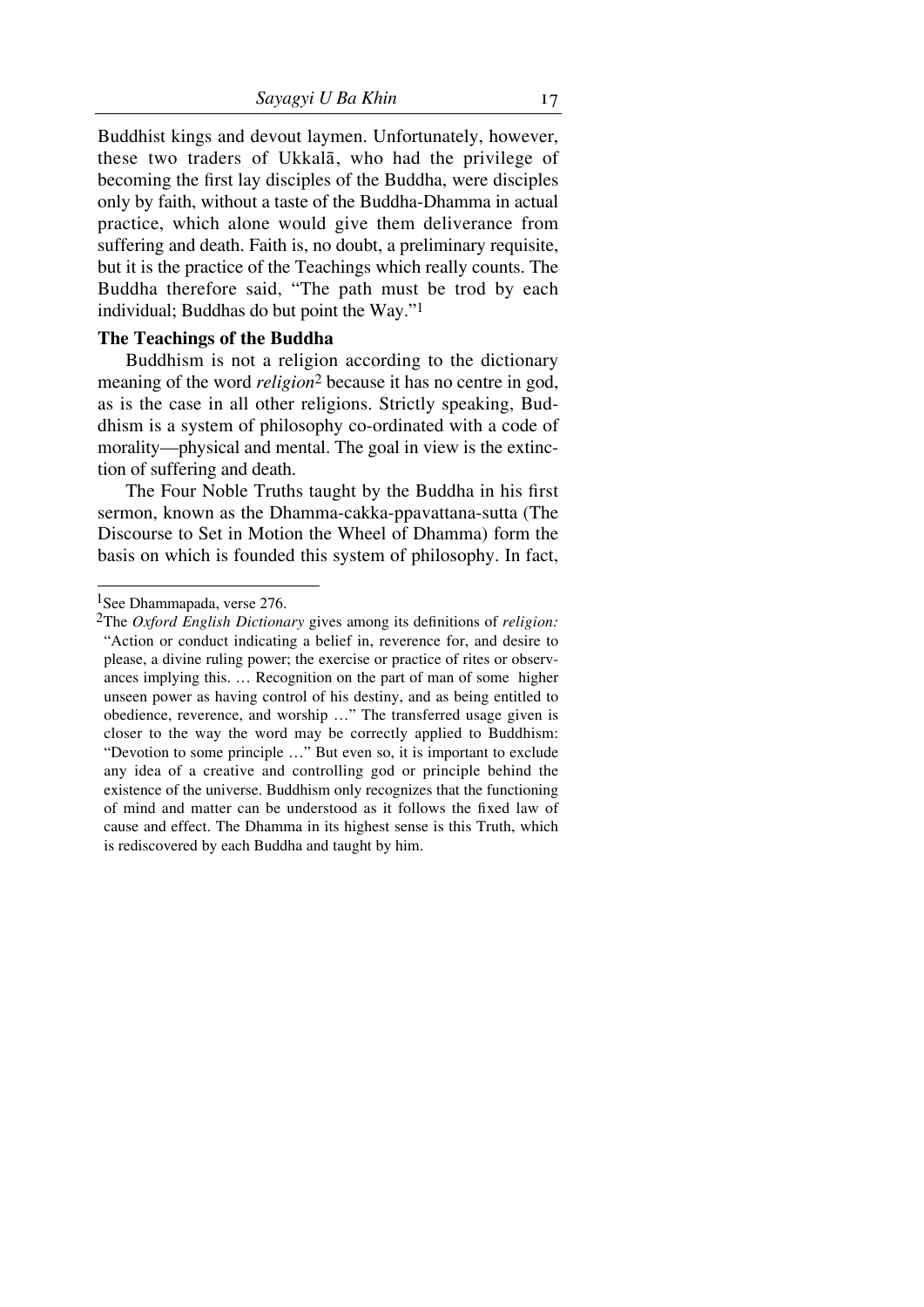the first three of the Four Noble Truths expound the philosophy of the Buddha, while the fourth (the Eightfold Noble Path which is a code of morality-cum-philosophy) serves as a means to the end. This first sermon was given to the five ascetics led by Kondañña, who were his early companions in search of the Truth. Kondañña was the first disciple of the Buddha in practice to become an Arahat (a Noble One who has gone beyond the limitations of all fetters).

Now we come to the Four Noble Truths. They are:

|      | (i) Dukkha-sacca    | The Truth of Suffering               |
|------|---------------------|--------------------------------------|
| (ii) | Samudaya-sacca      | The Truth of the Origin of Suffering |
|      | (iii) Nirodha-sacca | The Truth of the Extinction of       |
|      |                     | Suffering                            |
|      | (iv) Magga-sacca    | The Truth of the Path leading to the |
|      |                     | <b>Extinction of Suffering</b>       |

To come to a complete understanding of the fundamental concepts in the philosophy of the Buddha, emphasis is laid on the need for the realization of the Truth of Suffering. To bring home this point, Lord Buddha tackled the problem from two different angles.

Firstly, by a process of reasoning: He made his disciples feel that life is a struggle, life is suffering; birth is suffering; old age is suffering; illness is suffering; death is suffering. The influence of sensuality is, however, so strong in mankind that people are normally apt to forget this themselves, to forget the price they have to pay. Just think for a moment how life exists in the pre-natal period; how from the moment of birth the child has to struggle for existence; what preparations he has to make to face life; how, as a man, he has to struggle till he breathes his last. You can very well imagine what life is. Life is indeed suffering. The more one is attached to self, the greater is the suffering. In fact, the pains and sufferings a man has to undergo are suppressed in favour of momentary sensual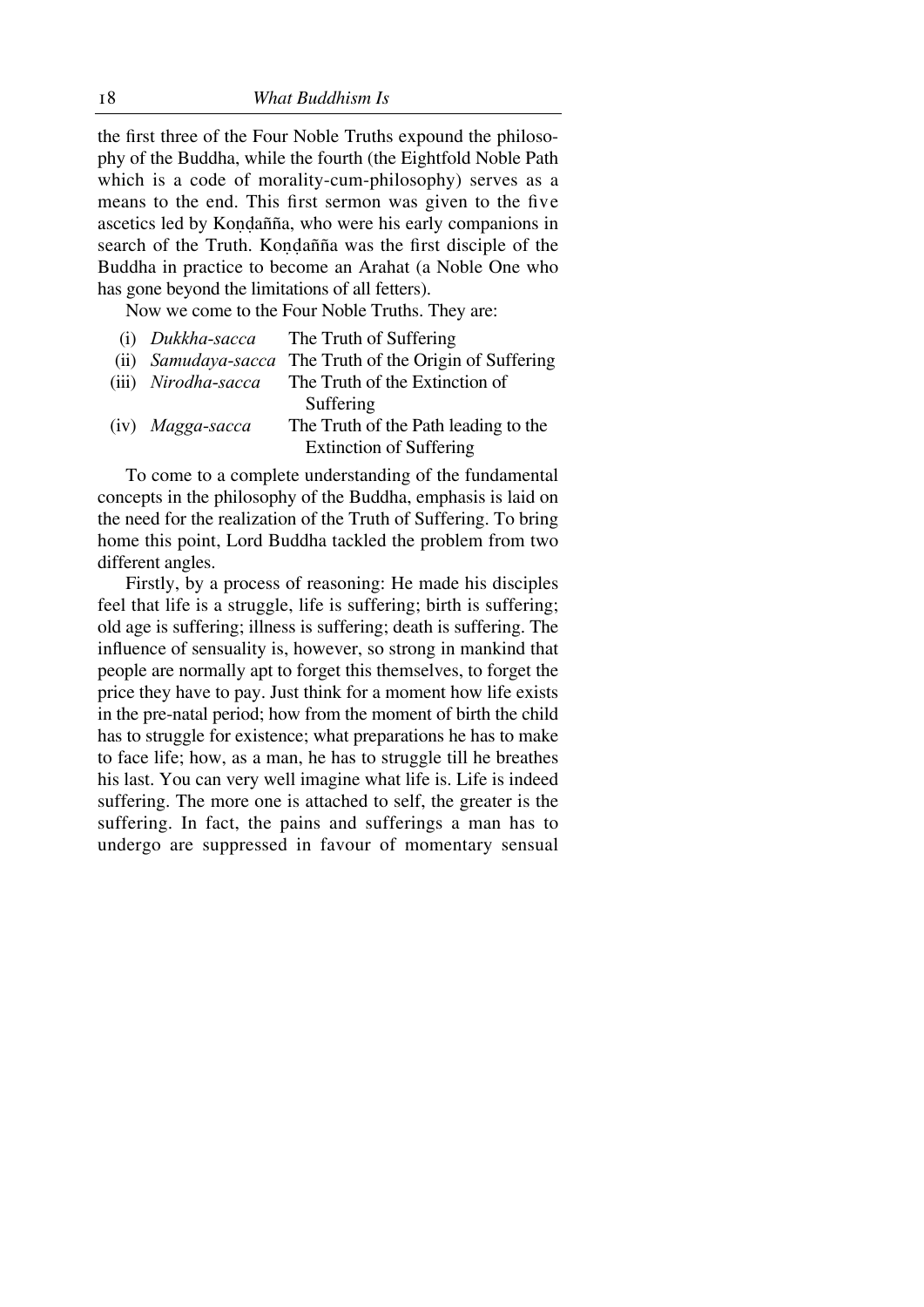pleasures which are but occasional spotlights in the darkness. Were it not for the *moha* (delusion) which keeps him away from the Truth, he would surely have worked out his way to emancipation from the rounds of life, suffering, and death.

Secondly, the Buddha made it known to his disciples that the human body is composed of kalāpas (subatomic units), each dying out simultaneously as it comes into being. Each kalåpa is a mass formed of the following nature elements:

|                      | (i) Pathavī         | Extension (literally, earth)    |
|----------------------|---------------------|---------------------------------|
|                      | (ii) $\bar{Ap}$     | Cohesion (lit., water)          |
|                      | $(iii)$ <i>Tejo</i> | Radiation (lit., heat and cold) |
|                      | $(iv)$ $V\bar{a}yo$ | Motion (lit., air)              |
|                      | $(v)$ Vanna         | Colour                          |
|                      | (vi) Gandha         | Smell                           |
|                      | (vii) Rasa          | Taste                           |
| $(viii)$ $Oj\bar{a}$ |                     | Nutritive essence               |
|                      |                     |                                 |

The first four are called *mahā-bhūtas*, *i.e.*, essential material qualities which are predominant in a kalāpa. The other four are merely subsidiaries which are dependent upon and born out of the former. A kalāpa is the minutest particle noticeable in the physical plane. It is only when the eight nature elements (which have merely the characteristic of behaviour) are together that the entity of a kalāpa is formed. In other words, the coexistence of these eight nature elements of behaviour makes a mass which, in Buddhism, is known as a kalåpa. These kalåpas, according to the Buddha, are in a state of perpetual change or flux. They are nothing but a stream of energies, just like the light of a candle or an electric bulb. The body, as we call it, is not an entity as it seems to be, but a continuum of matter with the life-force coexisting.

To a casual observer, a piece of iron is motionless. The scientist knows that it is composed of electrons, all in a state of perpetual change or flux. If it is so with a piece of iron, what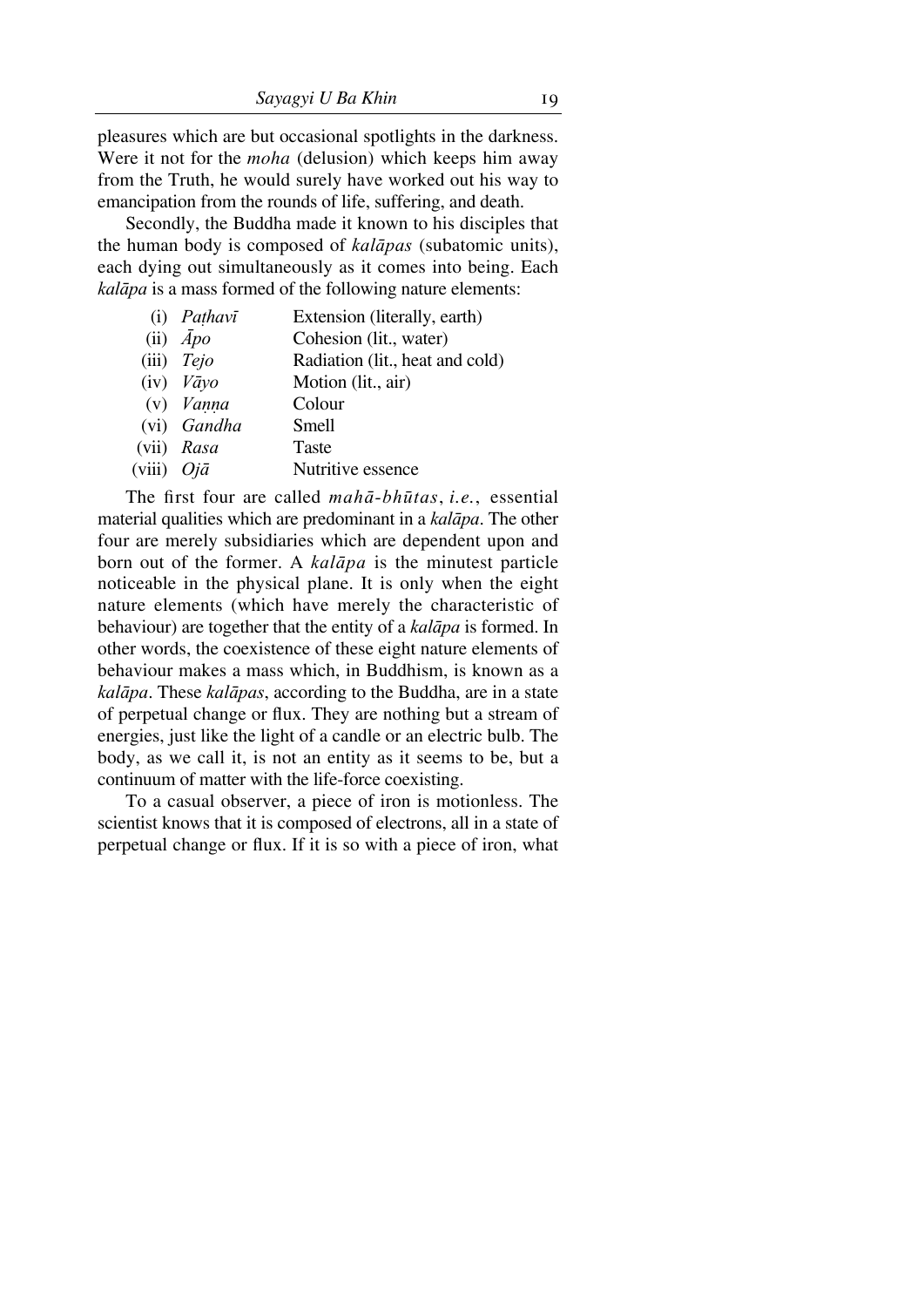will be the case for a living organism, say a human being? The changes that are taking place inside the human body must be more violent. Does man feel the rocking vibrations within himself? Does the scientist who knows that all is in a state of change or flux ever feel that his own body is but energy and vibration? What will be the repercussion on the mental attitude of the man who introspectively sees that his own body is mere energy and vibration? To quench thirst one may just easily drink a glass of water from a village well. Supposing his eyes are as powerful as microscopes, he would surely hesitate to drink the very same water in which he must see the magnified microbes. So also, when one comes to a realization of the perpetual change within oneself (*i.e.*, *anicca* or impermanence), one must necessarily come to the understanding as a sequel thereto of the Truth of Suffering as the consequence of the sharp sense of feeling of the radiation, vibration, and friction of the subatomic units within. Indeed, life is suffering, both within and without, to all appearances and in ultimate reality.

When I say, life is suffering, as the Buddha taught, please be so good as not to run away with the idea that, if that is so, life is miserable, life is not worth living, and that the Buddhist concept of suffering is a terrible concept which will give you no chance of a reasonably happy life. What is happiness? For all that science has achieved in the field of materialism, are the peoples of the world happy? They may find sensual pleasure off and on, but in their heart of hearts they are not happy concerning what has happened, what is happening and what may happen next. Why? This is because, while man has mastery over matter, he is still lacking in mastery over his mind.

Pleasure born of sensuality is nothing compared with the  $p$ *iti* (or rapture) born of the inner peace of mind which can be secured through a process of Buddhist meditation. Sense pleasures are preceded and followed by troubles and pains, as in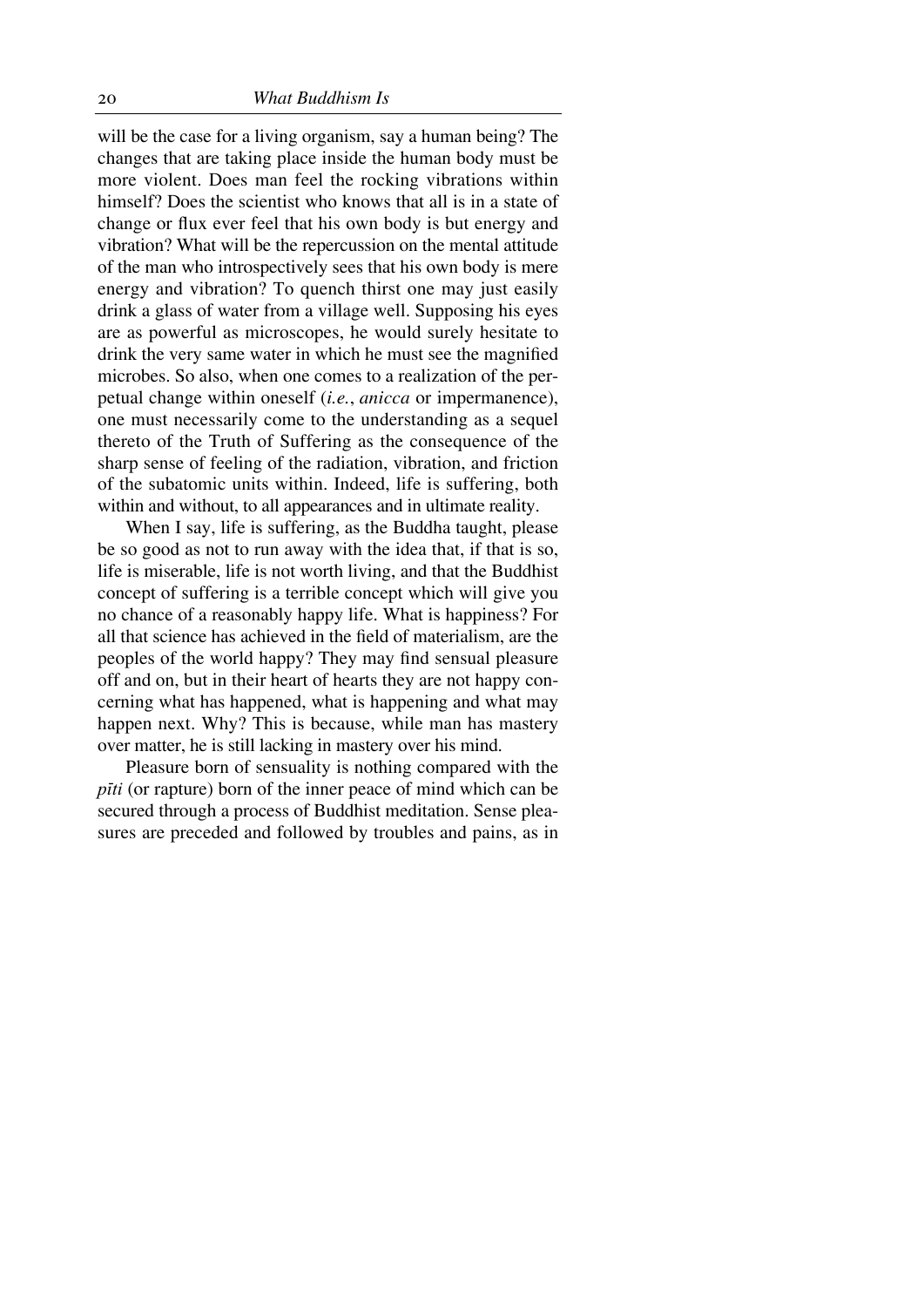the case of a rustic who finds pleasure in cautiously scratching the itches over his body, whereas  $pi$ i is free from such troubles and pains, either before or after. It will be difficult for you, looking from a sensuous field, to appreciate what that piti is like. But I know you can enjoy it and have a taste of it for comparative evaluation. There is, therefore, nothing to the supposition that Buddhism teaches something that will make you feel miserable with the nightmare of suffering. But please take it from me that it will give you an escape from the normal conditions of life, a lotus as it were in a pond of crystal water immune from its fiery surroundings. It will give you that Peace Within which will satisfy you that you are getting not only beyond the day-to-day troubles of life, but slowly and surely beyond the limitation of life, suffering, and death.

What then is the Origin of Suffering? The origin of it, the Buddha said, is  $tanh\bar{a}$  or craving. Once the seed of desire is sown, it grows into greed and multiplies into craving or lust, either for power or for material gains. The man in whom this seed is sown becomes a slave to these cravings, and he is automatically driven to strenuous labours of mind and body to keep pace with them till the end comes. The final result must surely be the accumulation of the evil mental forces generated by his own actions, words, and thoughts which are motivated by *lobha* (desire) and *dosa* (anger) inherent in him. Philosophically again, it is the mental forces of actions *(sankhāra)* which react in the course of time on the person originating them and which are responsible for this stream of mind and matter, the origin of suffering within.

### **The Path Leading to the Extinction of Suffering**

What then is the Path Leading to the Extinction of Suffering? The Path is none other than the Noble Eightfold Path taught by the Buddha in his first sermon. This Eightfold Path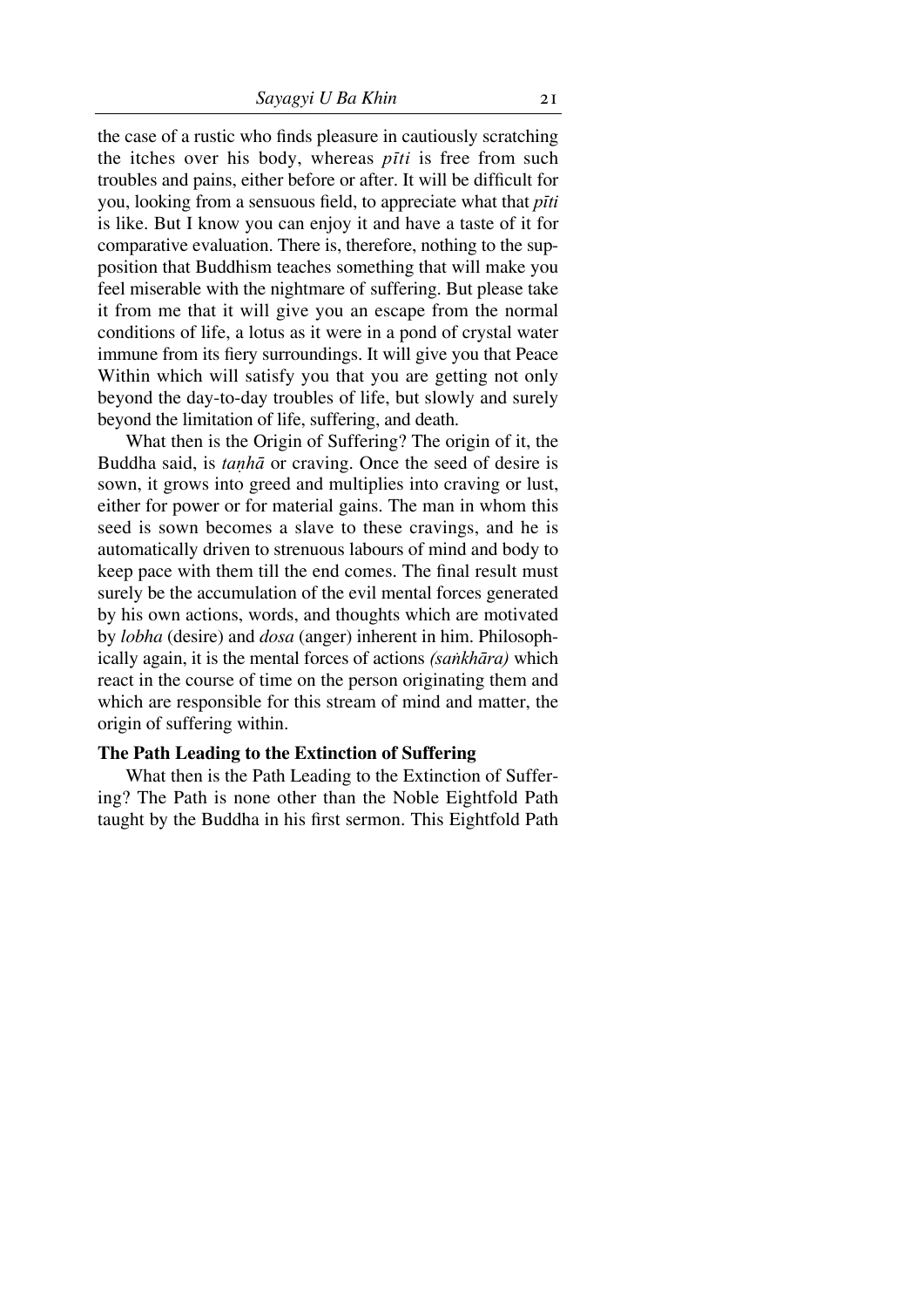is divided into three main stages, namely, sila, samādhi, and paññå.

Sīla (The Precepts)

- 1. Right Speech
- 2. Right Action
- 3. Right Livelihood Samådhi (Tranquillity of Mind)
- 4. Right Exertion
- 5. Right Attentiveness
- 6. Right Concentration Paññå (Wisdom, Insight)
- 7. Right Aspiration
- 8. Right Understanding

A. Sila. The three characteristic aspects of sila are:

- 1. Sammå-våcå: Right Speech
- 2. Sammå-kammanta: Right Action
- 3. Sammå-åjiva: Right Livelihood

By Right Speech is meant: speech which must be true, beneficial, and neither foul nor malicious.

By Right Action is meant: the fundamentals of morality, which are opposed to killing, stealing, sexual misconduct, and drunkenness.

By Right Livelihood is meant: a way of living by trades other than those which increase the suffering of all beings such as slave trading, the manufacture of weapons, and traffic in intoxicating drugs.

These represent generally the Code of Morality as initially pronounced by the Buddha in his very first sermon. Later, however, he amplified it and introduced separate codes for the monks and lay disciples.

I need not worry you with what has been prescribed for monks. I will just let you know what the code of morality, or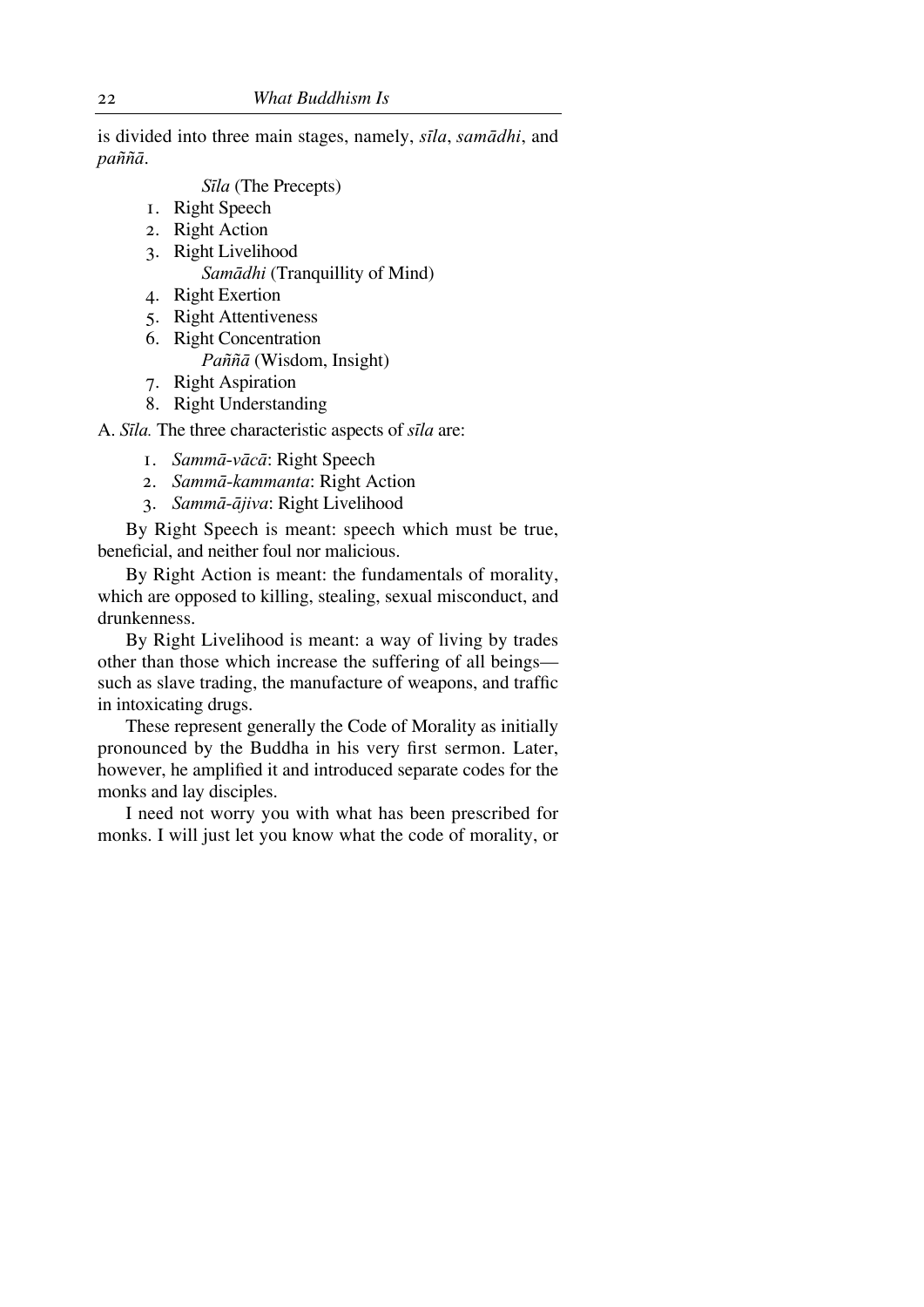the precepts, for a Buddhist lay disciple is. This is called pañca-sīla, or the Five Precepts, which are:

- (i)  $P\bar{a}n\bar{a}tipata$ : Abstaining from killing any sentient being. (Life is the most precious thing for all beings, and in prescribing this precept, the Buddha's compassion extends to all beings.)
- (ii) Adinn' ådåna: Abstaining from taking what is not given. (This serves as a check against improper desires for possessions.)
- (iii) Kåmesu-micchå-cåra: Abstaining from sexual misconduct. (Sexual desire is latent in man. This is irresistible to almost all. Unlawful sexual indulgence is therefore something which the Buddha prohibited.)
- (iv) Musåvåda: Abstaining from telling lies. (This precept is included to fulfil by way of speech the essence of Truth.)
- (v) Surå-meraya: Abstaining from intoxication. (Intoxication causes a man to lose his steadfastness of mind and the reasoning power so essential for the realization of Truth.)

The *pañca-sīla*, therefore, is intended to control actions and words and to serve as a foundation for samādhi (Equanimity of Mind).

B. Samådhi. Ladies and gentlemen, we now come to the mental aspect of Buddhism, which I am sure will greatly interest you. In the second stage of the Eightfold Noble Path (samådhi) are included:

- 1. Sammå-våyåma: Right Exertion
- 2. Sammå-sati: Right Attentiveness
- 3. Sammå-samådhi: Right Concentration

Right Exertion is, of course, a prerequisite for Right Attentiveness. Unless one makes a determined effort to narrow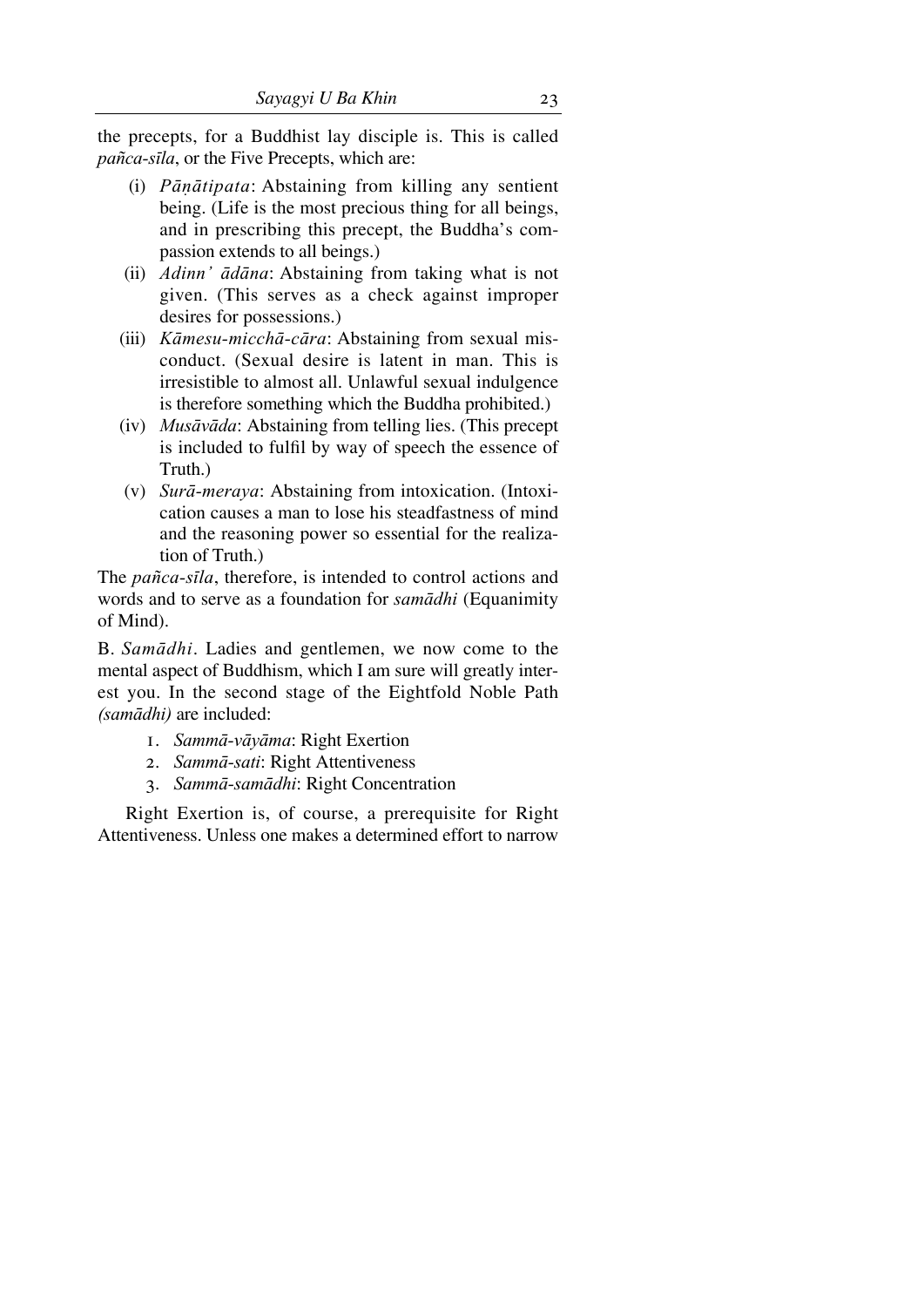down the range of thoughts of one's wavering and unsteady mind, one cannot expect to secure that attentiveness of mind which in turn helps one to bring the mind by Right Concentration to a state of one-pointedness and equanimity (or samādhi). It is here that the mind becomes freed from hindrances—pure and tranquil, illumined within and without. The mind in such a state becomes powerful and bright. Outside, it is represented by light which is just a mental reflex, with the light varying in degrees from that of a star to that of the sun. To be plain, this light which is reflected before the mind's eye in complete darkness is a manifestation of the purity, tranquillity, and serenity of the mind.

The Hindus work for it. To go from light into the void and to come back to light is truly Brahmanic. The New Testament, in Matthew, speaks of "a body full of light." We hear also of Roman Catholic priests meditating regularly for this very miraculous light. The Koran, too, gives prominence to the "manifestation of Divine Light."

This mental reflex of light denotes the purity of mind within, and the purity of mind forms the essence of a religious life, whether one be Buddhist, Hindu, Christian, or Muslim. Indeed, purity of mind is the greatest common denominator of all religions. Love, which alone is a means for the unity of mankind, must be supreme, and it cannot be so unless the mind is transcendentally pure. A balanced mind is necessary to balance the unbalanced minds of others. "As a fletcher makes straight his arrow, a wise man makes straight his trembling and unsteady thought, which is difficult to guard, difficult to hold back."1

So said the Buddha. Exercise of the mind is just as necessary as exercise of the physical body. Why not, then, give

<sup>1</sup>Dhammapada, verse 33.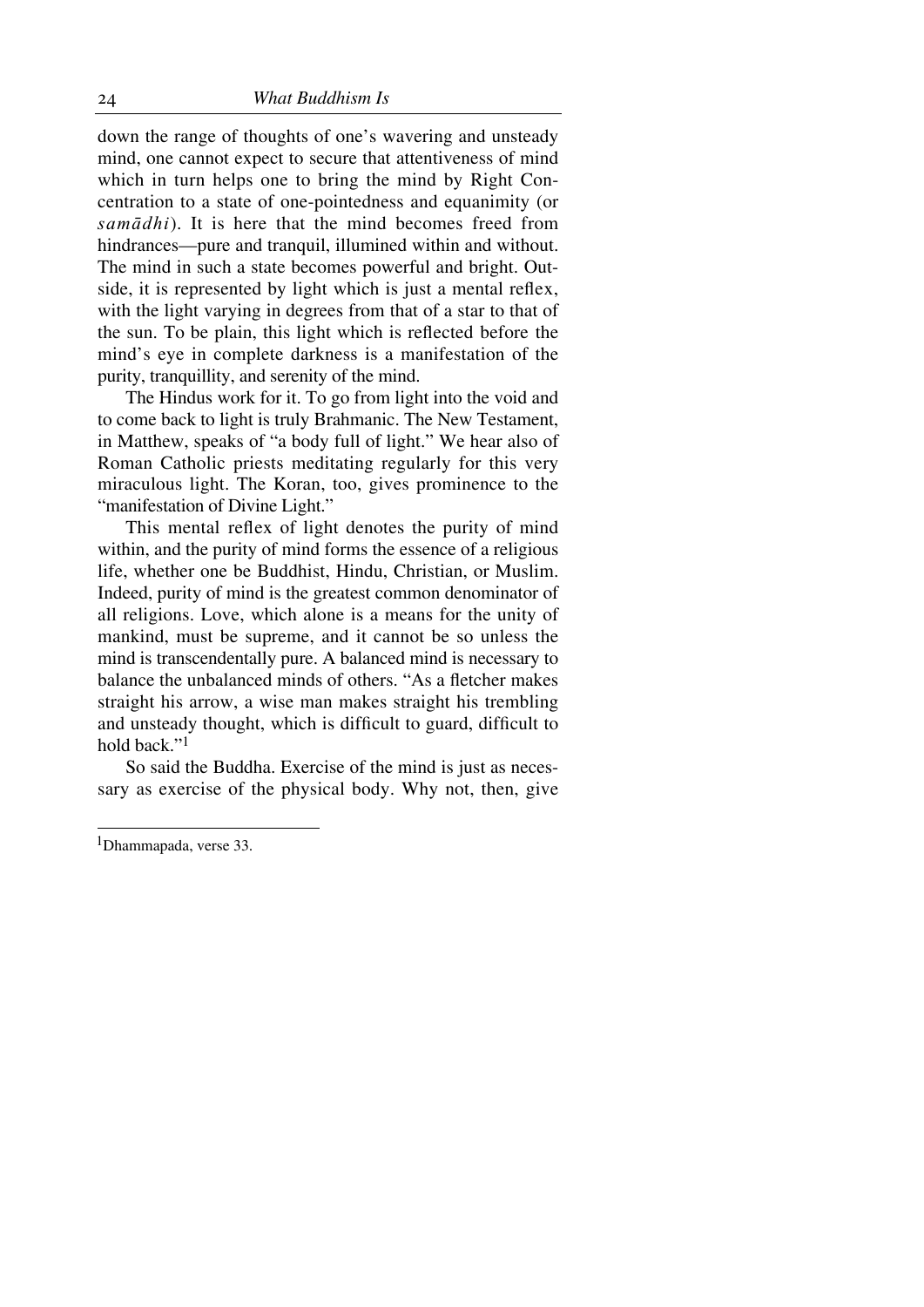exercise to the mind and make it pure and strong so that you may enjoy the Jhånic Peace Within?

When Inner Peace begins to permeate the mind, you will surely progress in the knowledge of Truth.

Believe it or not, it is our experience that under a proper guide, this Inner Peace and Purity of Mind with light can be secured *by one and all* irrespective of their religion or creed, provided they have sincerity of purpose and are prepared to submit to the guide for the period of trial.

When by continued practice one has complete mastery over one's mind, one can enter into Jhånic states (absorption states) and gradually develop oneself to acquire the attainments (samåpattis) which will give one supernormal powers like those exercised by Kåladevala, the hermit teacher of King Suddhodana. This, of course, must be tried with very strict morality and away from human habitations, but it is rather dangerous for those who still have traces of passion in them. Anyway, such a practice, which gives supernormal powers in this mundane field, was not encouraged by the Buddha, whose sole object of developing samādhi was to have the purity and strength of mind essential for the realization of Truth.

We have in Buddhism forty methods of concentration, of which the most outstanding is  $\bar{a}n\bar{a}p\bar{a}na$ , that is, concentration on the incoming and outgoing breath, the method followed by all the Buddhas.

C. Paññå. Ladies and gentlemen, I will now take up the philosophical aspect of Buddhism in the third stage of the Noble Eightfold Path, paññå or Insight. The two characteristic aspects of paññå are:

- 1. Sammā-sankappa: Right Aspiration (or Right Thought)
- 2. Sammā-ditthi: Right Understanding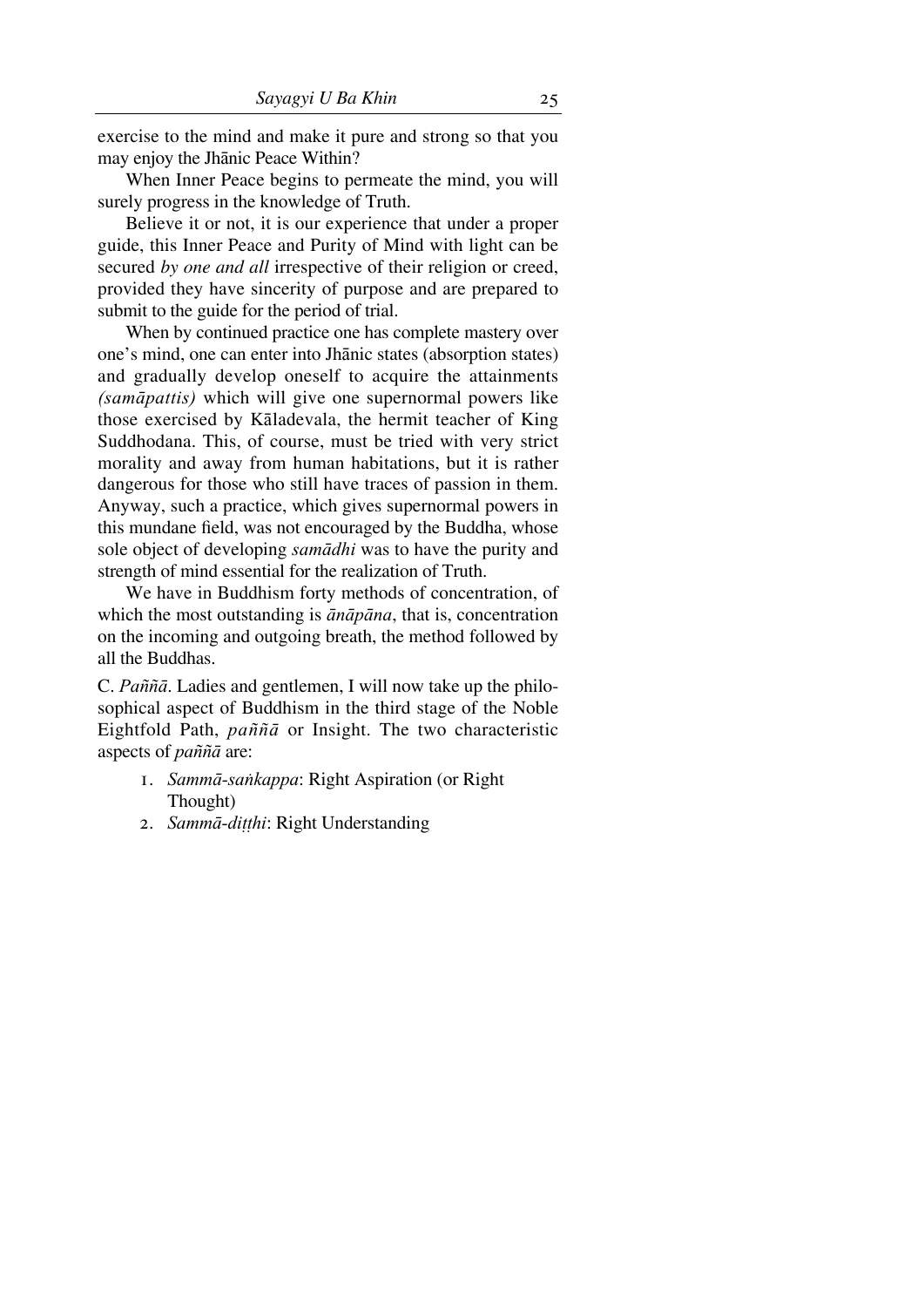Right Understanding of the Truth is the aim and object of Buddhism, and Right Aspiration (or Right Thought) is the analytical study of mind and matter, both within and without, in order to come to a realization of Truth.

You have heard of  $n\bar{a}$  mand  $r\bar{u}$  mand and matter) so many times. I owe you a further explanation.

Nåma is so called because of its tendency to incline towards an object of sense.  $R\bar{u}pa$  is so called because of its impermanence due to perpetual change. The nearest terms in English to  $n\bar{a}$  and  $r\bar{u}pa$ , therefore, are mind and matter. I say "nearest" because the meaning is not exact.

Nåma, strictly speaking, is the term applied to the following:

- (i) Consciousness  $(viiññāna)$
- (ii) Feeling (vedanå)
- (iii) Perception (saññå)
- (iv) Volitional Energies (or Mental Forces) (sa∫khåra)

These, together with  $r\bar{u}pa$  in the material state, make what we call the *pañca-kkhandā* or five aggregates. It is in these five aggregates that the Buddha has summed up all the mental and physical phenomena of existence, which in reality is a continuum of mind and matter coexisting, but which to a layman is his personality or ego.

In sammā-sankappa (Right Aspiration), the disciple, who by then has developed the powerful lens of samādhi, focuses his attention into his own self and, by introspective meditation, makes an analytical study of the nature—first of  $r\bar{u}pa$  (matter) and then of *nāma* (mind and the mental properties). He feels and at times he also sees—the kalåpas in their true state. He begins to realize that both  $r\bar{u}pa$  and  $n\bar{a}ma$  are in constant change—impermanent and fleeting. As his power of concentration increases, the nature of the forces in him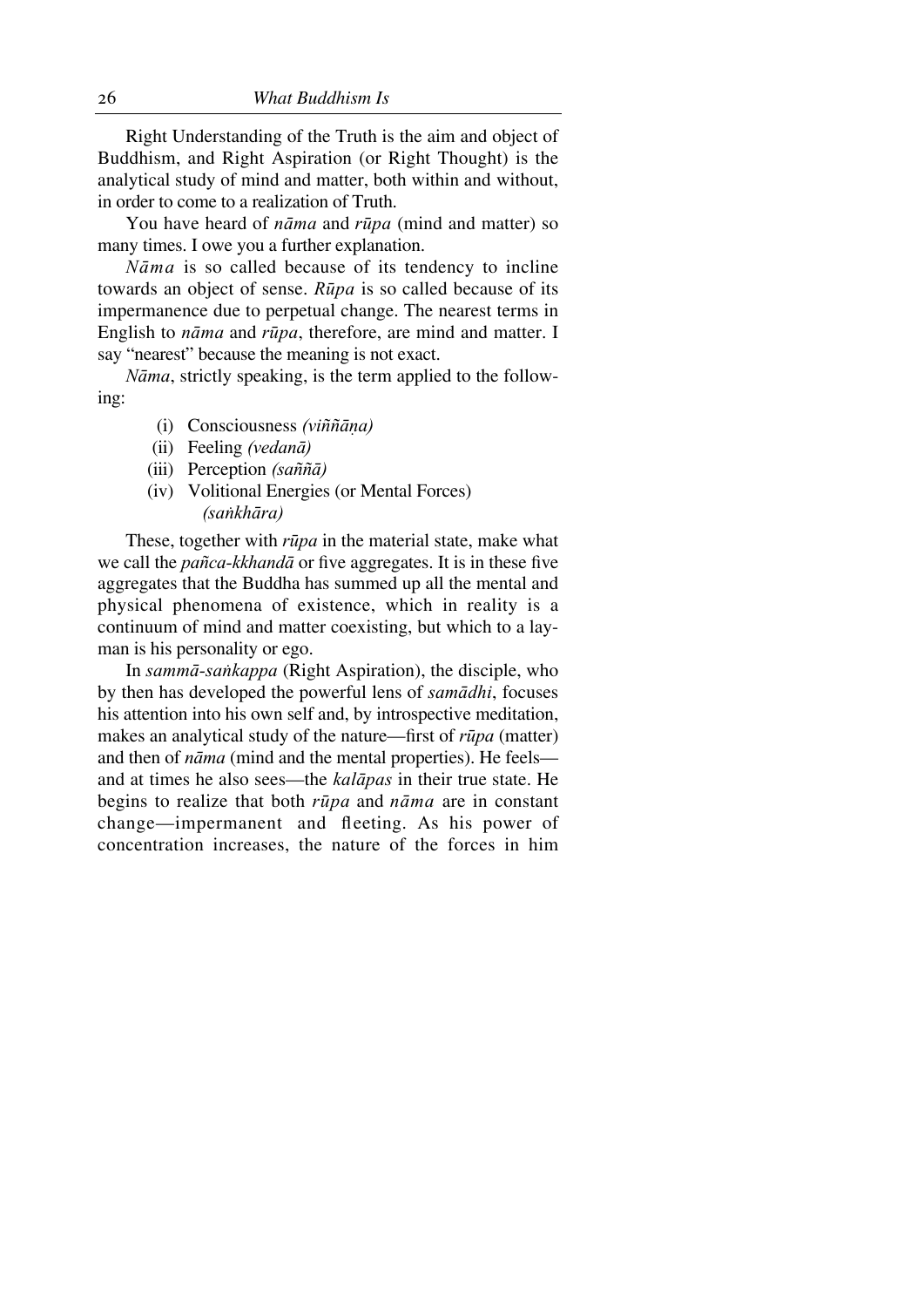becomes more and more vivid. He can no longer get out of the impression that the  $pa\tilde{n}ca - k\tilde{k}handh\tilde{a}$ , or five aggregates, are suffering, within the Law of Cause and Effect. He is now convinced that, in reality, all is suffering within and without, and there is no such thing as an ego. He longs for a state beyond suffering. So eventually going beyond the bounds of suffering, he moves from the mundane to the supramundane state and enters the stream of sotåpanna, the first of the four stages of the *ariyas* (Noble Ones). Then he becomes free from (i) ego, (ii) doubts, and (iii) attachment to rules and rituals. The second stage is sakadāgāmī (Once-Returner), on coming to which sensuous craving and ill-will become attenuated. He ceases to have any passion or anger when he attains the third stage of anāgāmī (Non-Returner). Arahatship is the final goal. Each of the *ariyas* can feel what Nibbåna is like, even as a man, as often as he may choose by going into the fruition stage of sotåpanna, etc., which gives him the Nibbånic Peace Within.

This Peace Within, which is identified with Nibbåna, has no parallel because it is supramundane. Compared with this, the Jhånic Peace Within, which I mentioned earlier in dealing with *samādhi*, is negligible because while the Nibbānic Peace Within takes one beyond the limits of the thirty-one planes of existence, the Jhånic Peace Within will still keep one within these planes—that is to say, in the fine-material world of the brahmås.

Ladies and gentlemen, just a word more. What I have said includes only some of the fundamental aspects of Buddhism. With the time at my disposal, I hope I have given you my best:

> To come to a state of Purity of Mind with a light before you;

To go into a Jhånic state at will;

To experience for yourselves Nibbånic Peace Within.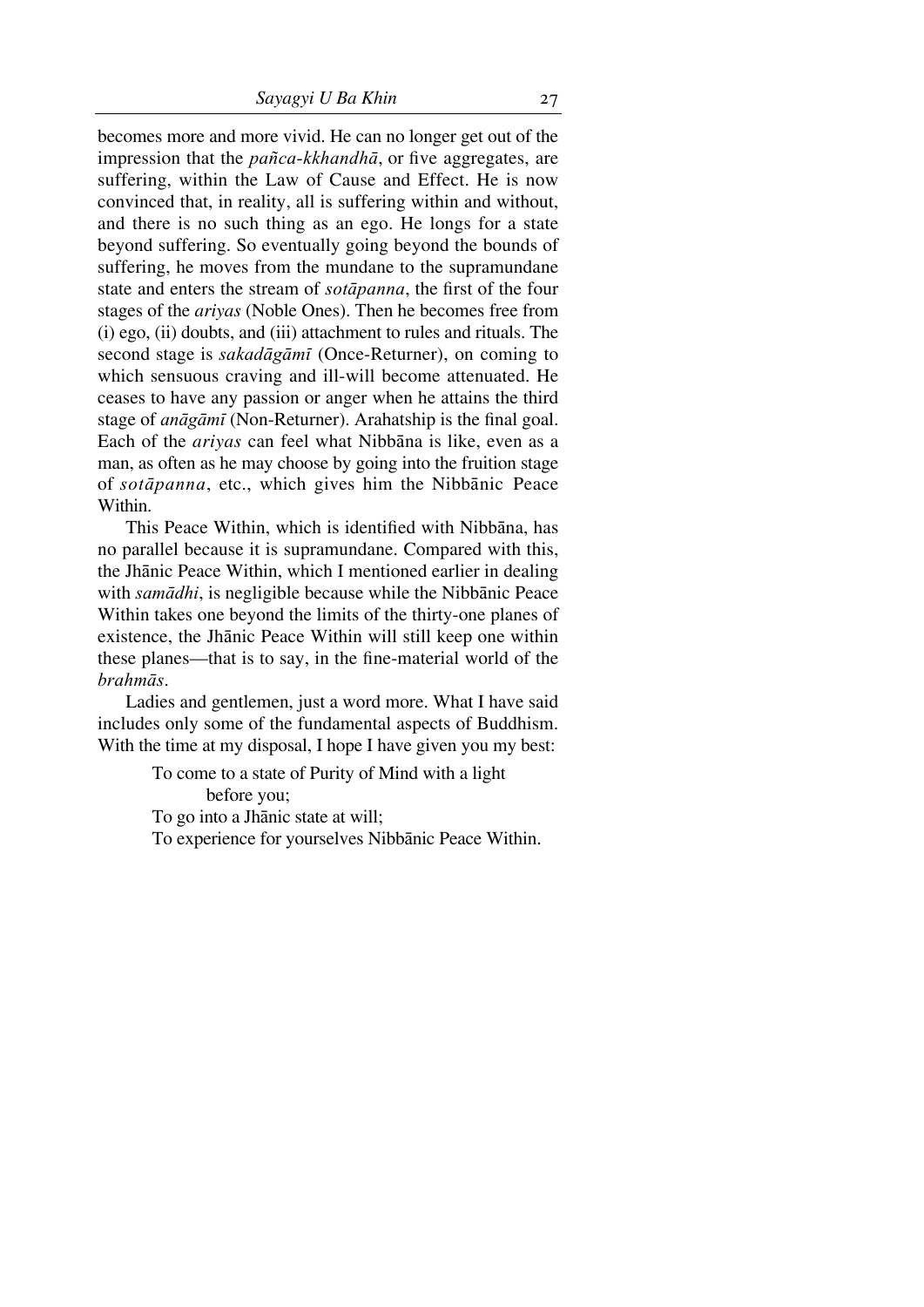These are all within your reach.

Why not, then, try for the first two at least, which are within the confines of your own religion? I am prepared to give you any help that you may require.

May I again express my gratitude to you all for your patient listening. My thanks are also due to the clergy of the church for their kind permission.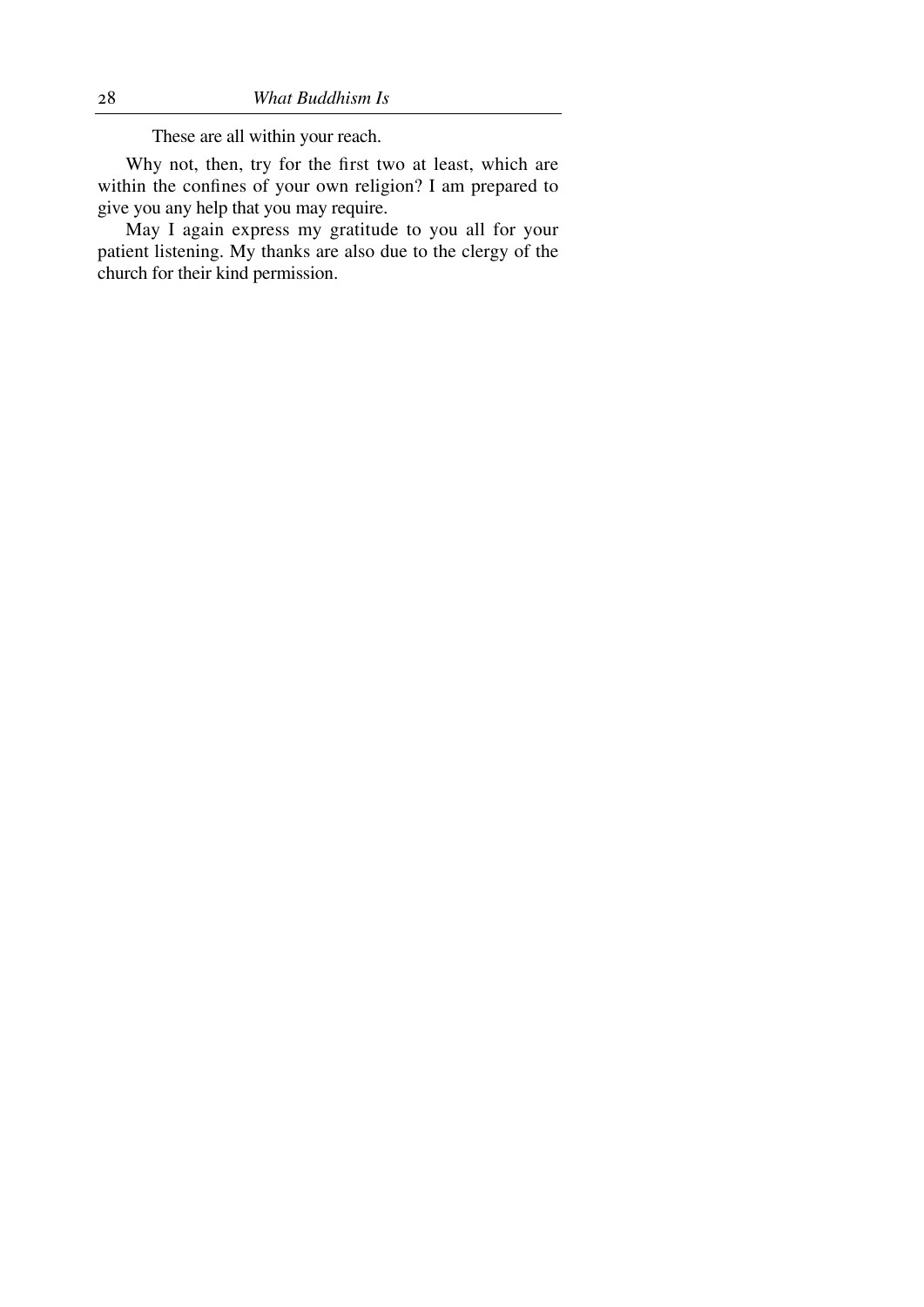## *Lecture No. 3* (*October 14, 1951*)

My talks on "What Buddhism Is" will not be complete without a reference, though in brief, to the Law of *Paticca*samuppāda (the Law of Dependent Origination) and the Law of Patthāna (the Law of Relations, or Cause and Effect).

#### **The Law of Dependent Origination**

It will be recalled that in summing up my first lecture, I mentioned how Prince Siddhattha, the wandering ascetic, realized the truth and became a Buddha. Lest you forget, I will repeat that portion again.

Verily, Prince Siddhattha attained Sammå-sambodhi and became the Buddha, the Awakened One, the Enlightened One, the All-Knowing One. He was awake in a way compared with which all others were asleep and dreaming. He was enlightened in a way compared with which all other men were stumbling and groping in the dark. He knew with a knowledge compared with which all that other men knew was but a kind of ignorance.

All religions, no doubt, claim to show the way to Truth. In Buddhism, for so long as one has not realized the truth (*i.e.*, the Four Noble Truths), one is in ignorance. It is this ignorance (avijjå) that is responsible for the generation of mental forces (sankhāra) which regulate the life continuum (or consciousness) (vi $\tilde{n}$  $\tilde{a}$  $na$ ) in all sentient beings. Just as the life continuum is established in a new existence, mind and matter  $(n\bar{a}ma$  and  $r\bar{u}pa)$  appear automatically and correlatively. These, in turn, are developed into a vehicle or body with sense centres (salāyatana). These sense centres give rise to contact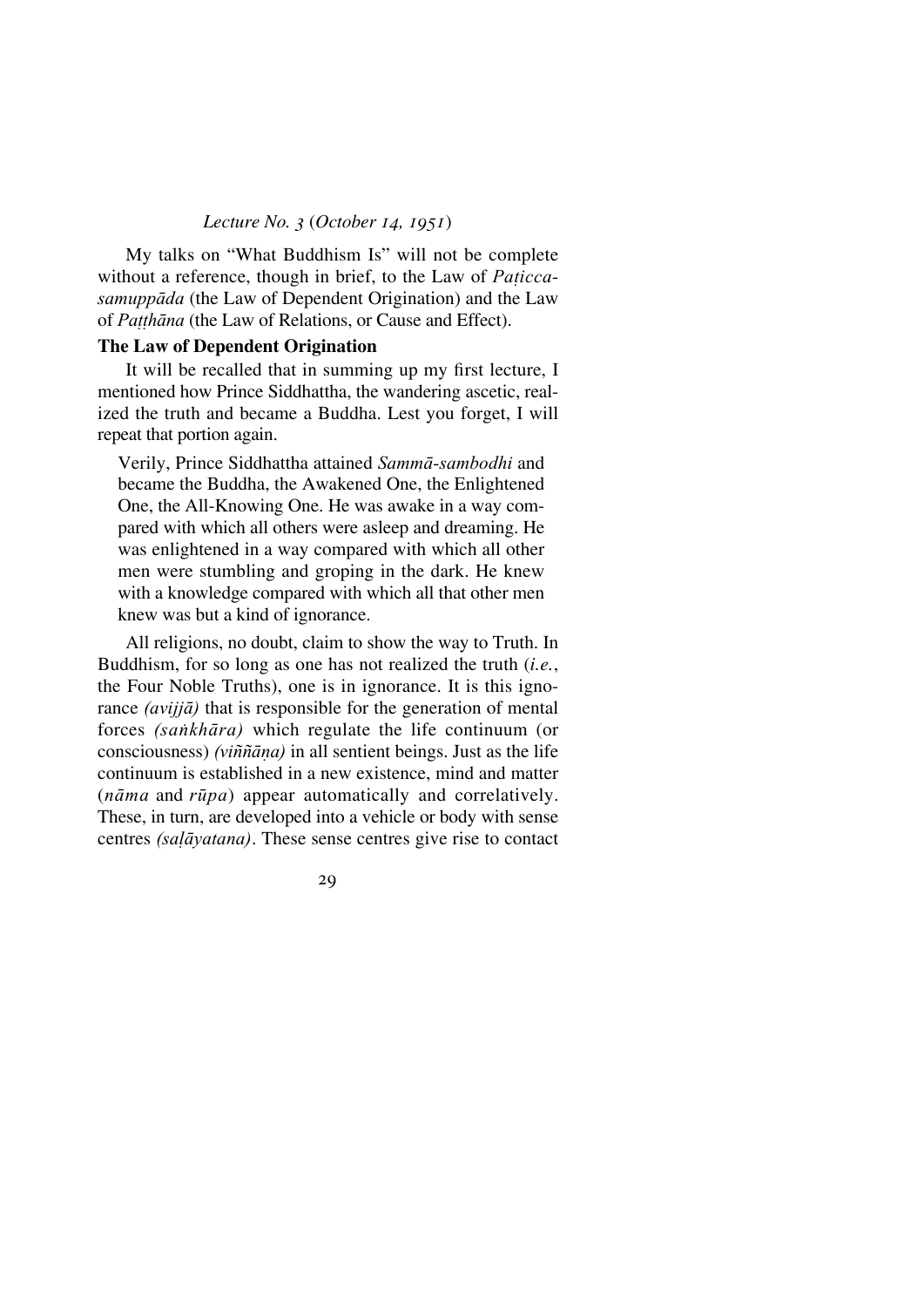(phassa), and contact of these sense centres with sense objects gives rise to sense impressions (vedan $\bar{a}$ ), which have the effect of arousing desire *(tanhā)* followed closely by attachment or clinging to desire (upådåna). It is this attachment, or clinging to desire, which is the cause of becoming (bhava) or of existence with the attendant birth  $(i\bar{a}ti)$ , old age, illness, death, anxiety, agony, pains, etc. *(jarā-marana*, etc.), all of which denote suffering. In this way the Buddha traced the origin of suffering to ignorance.

So the Buddha said: $1$ 

Ignorance is the origin of mental forces Mental forces, the origin of the life continuum The life continuum, the origin of mind and matter; Mind and matter, the origin of the sense centres The sense centres, the origin of contact Contact, the origin of impression Impression, the origin of desire Desire, the origin of attachment Attachment, the origin of becoming (existence) Becoming (existence), the origin of birth Birth, the origin of old age, illness, death, anxiety, agony, pains, etc. (which are all suffering)

This chain of origination is called the Law of Dependent Origination, and the root cause of all these is therefore  $avij\bar{a}$ , ignorance—that is, ignorance of the Truth. It is true that, superficially, desire is the origin of suffering. This is so simple. When you want a thing, desire is aroused. You have to work for it, or you suffer for it. But this is not enough. The Buddha said, "The five aggregates, which are nothing but mind and matter, also are suffering." The Truth of suffering in Buddhism is complete only when one realizes by seeing mind

<sup>1</sup>See *Kindred Sayings,* II, pp. 23f.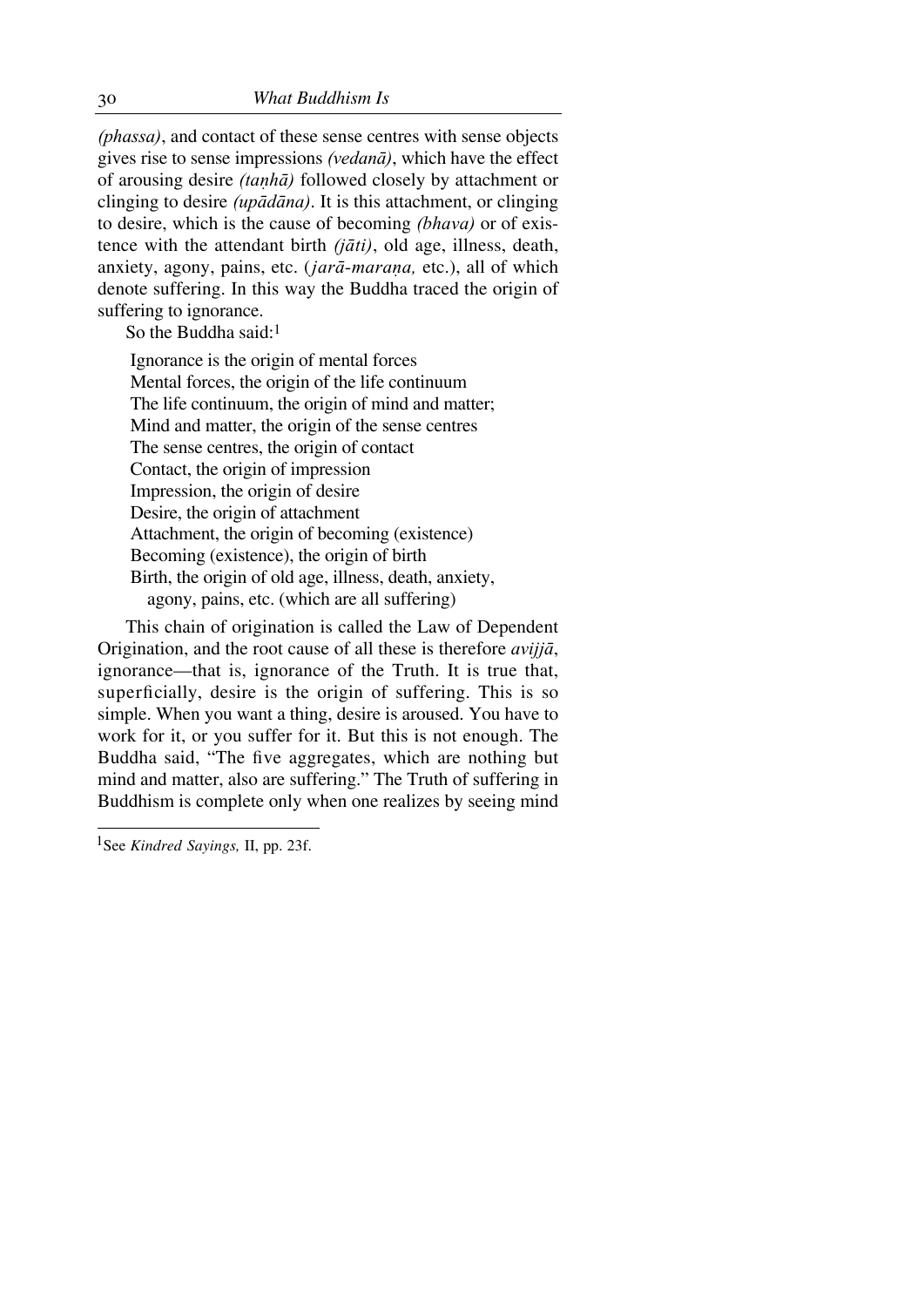and matter as they really are (both within and without) and not as they seem to be.

The Truth of Suffering is therefore something which must be experienced before it can be understood. For example, we all know from science that everything that exists is nothing but vibration caused by the whirling movement of infinite numbers of sub-atomic particles, but how many of us can persuade ourselves to believe that our own bodies are subject to the same Law? Why not then try to feel things as they really are in so far as they relate to yourself? One must be above physical conditions for this purpose. One must develop mental energy powerful enough to see things in their true state. With developed mental power, one can see through and through; one can see more than what one can see with the help of the latest scientific instruments. If that be so, why should one not see what exactly is happening in one's own self—the atoms, the electrons and what not, all changing fast and yet never ending. It is, of course, by no means easy.

Here is an extract from a diary of one of my disciples which will give you an idea of what Suffering Within is:

21/8/51. As soon as I began to meditate I felt as if someone were boring a hole through my head, and I felt the sensation of crawling ants all over my head. I wanted to scratch, but my Guru forbade me from doing it. Within an hour I saw the sparkling radium of blue light tinged with violet colour entering inside my body gradually. When I lay in my room continuously for three hours I became almost senseless, and I felt a terrible shock in my body. I was about to be frightened but my Guru encouraged me to proceed on. I felt my whole body heated up, and I also felt the induction of the electronic needle at every part of my body.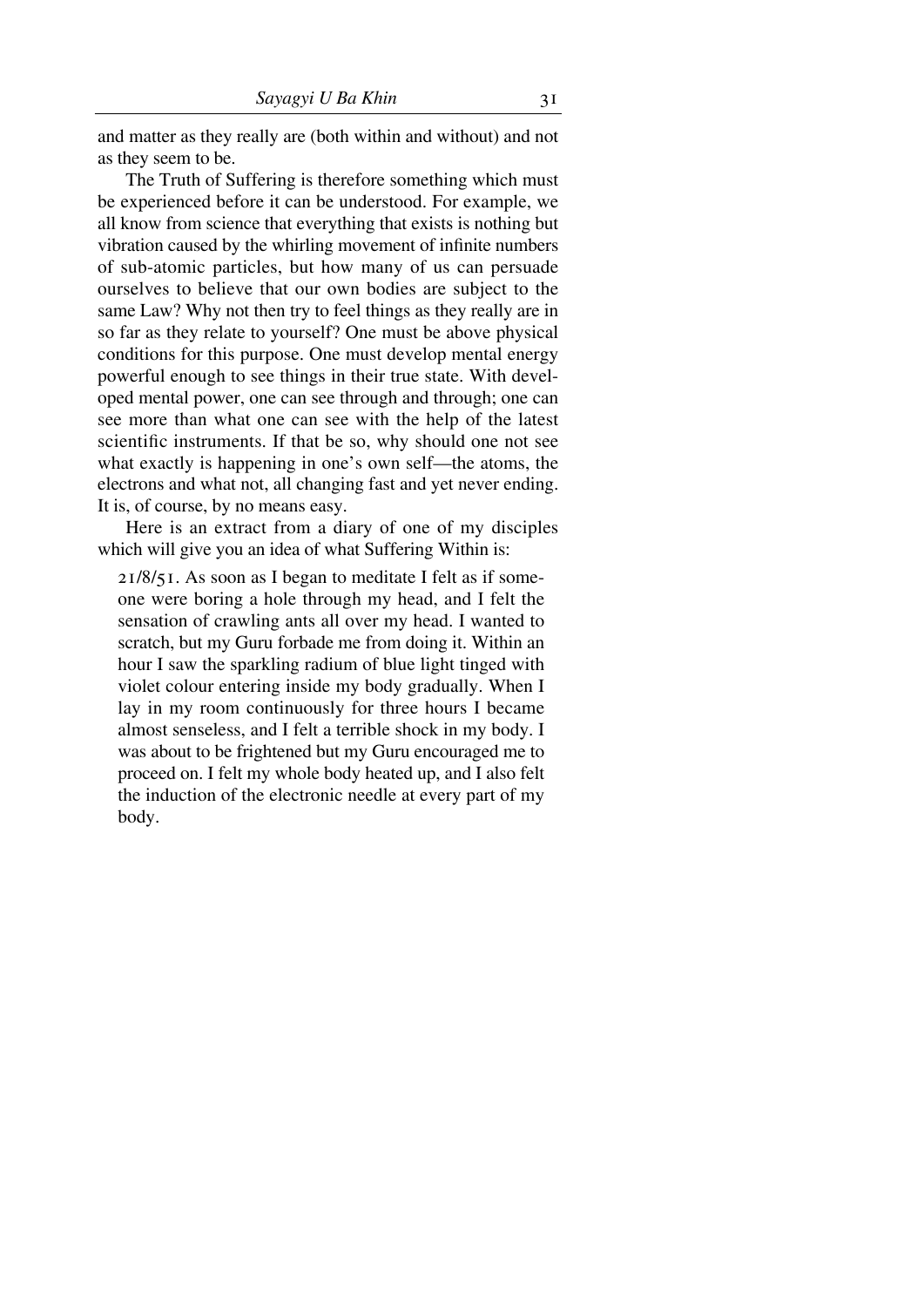22/8/51. Today also I lay down meditating for nearly three hours. I had the sensation that my whole body was in flames, and I also saw sparkles of blue and violet rays of light moving from top to bottom aimlessly. Then my Guru told me that the changing in the body is anicca (impermanence), and the pain and suffering following it is *dukkha.* and that one must get to a state beyond *dukkha* or suffering.

23/8/51. My Guru asked me to concentrate on my breast without the radiation of light and added that we are reaching the stage of philosophy of our body. I did accordingly and came to the conclusion that our body is full of sufferings.

In reality, this suffering within is a sequel to the keen sense of feeling of the vibration, radiation and friction of the atomic units experienced through a process of introspective meditation called vipassanā with the aid of the powerful lens of samādhi. Not knowing this truth is indeed ignorance. Knowing this truth in its ultimate reality means destruction of the root cause of suffering, that is, ignorance with all the links in the chain of causation ending with what we call "life" with its characteristics of old age, illness, anxiety, agony, pains, etc.

So much for the Law of Dependent Origination and the root cause of suffering.

#### **The Law of Cause and Effect**

Let us now turn our attention to the Causal Law of Relations as expounded by the Buddha in the Law of Patthana in the Abhidhamma Pi†aka. This is the Law in the course of the analytical study of which six coloured rays emerged from the person of the Buddha during his non-stop meditation for fortynine days soon after the attainment of Buddhahood. We have five volumes of about 500 pages each of Pāli text on this very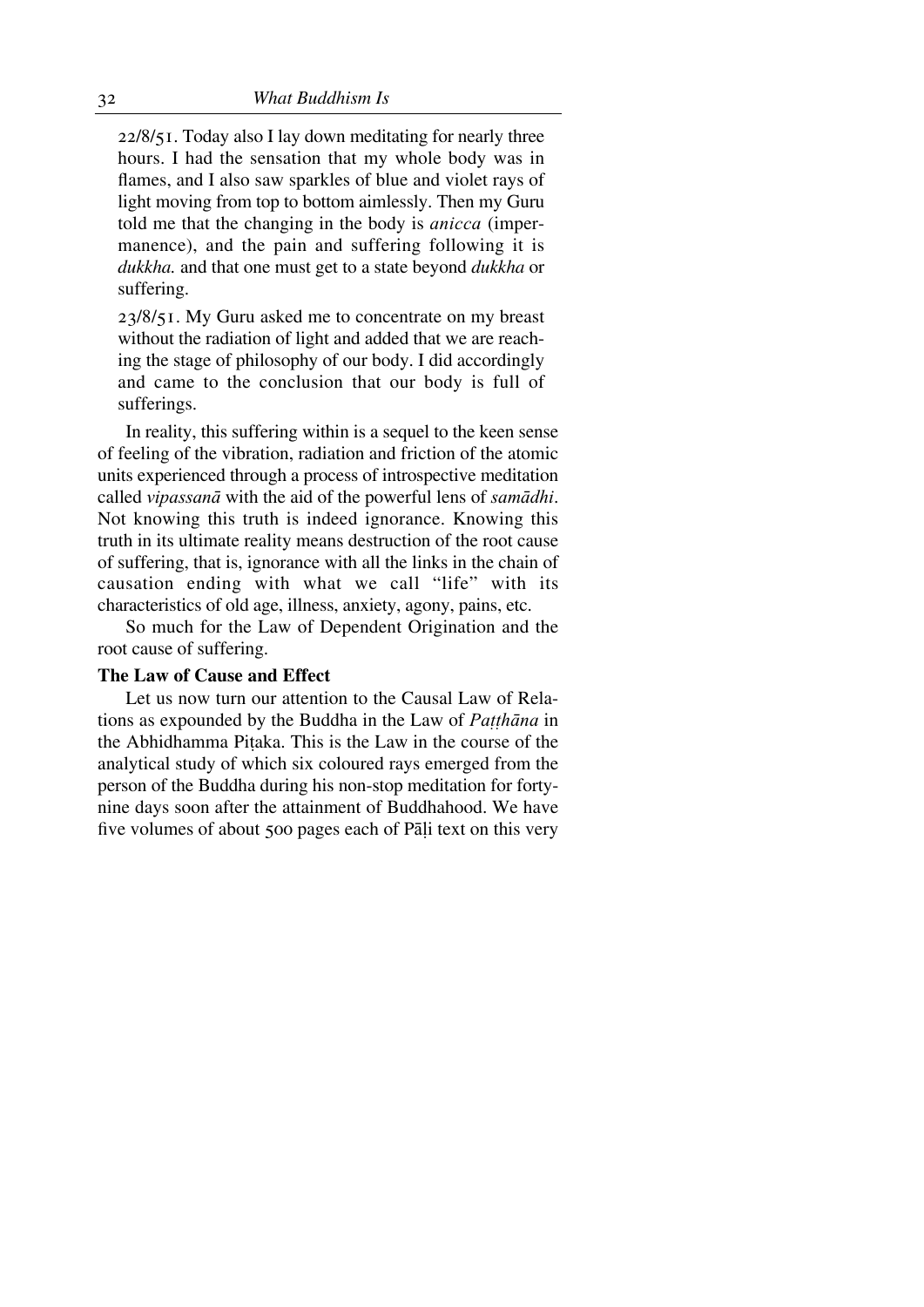delicate subject. I will just give here only an idea of the Law. There are twenty-four types of relations on which the fundamental principles of cause and effect in Buddhism are based. They are:

| I.               | Condition                   | Hetu        |
|------------------|-----------------------------|-------------|
| 2.               | Object                      | Ārammaṇa    |
| 3.               | Dominance                   | Adhipati    |
| $\ddot{4}$       | Contiguity                  | Anantara    |
| 5.               | <b>Immediate Contiguity</b> | Samanantara |
| 6.               | Coexistence                 | Sahajāta    |
| 7.               | Reciprocity                 | Annamanna   |
| 8.               | Dependence                  | Nissaya     |
| 9.               | <b>Sufficing Condition</b>  | Upanissaya  |
| I <sub>0</sub> . | Antecedence                 | Purejāta    |
| II.              | Consequence                 | Pacchājāta  |
| I2.              | Succession                  | Āsevana     |
|                  | 13. Action                  | Kamma       |
| 14.              | Effect                      | Vipāka      |
| <b>15.</b>       | Support                     | Āhāra       |
| 16.              | Control                     | Indriya     |
| I7.              | Ecstasy                     | Jhāna       |
| 18.              | Means                       | Magga       |
| 19.              | Association                 | Sampayutta  |
| 20.              | Dissociation                | Vippayutta  |
| 2I.              | Presence                    | Atthi       |
|                  | 22. Absence                 | Natthi      |
| 23.              | Abeyance                    | Vigata      |
| 24.              | Continuance                 | Avigata     |

I will explain to you now about the correlation of *hetu* (condition) and *kamma* (action) and the effect produced by their causes, as I understand them.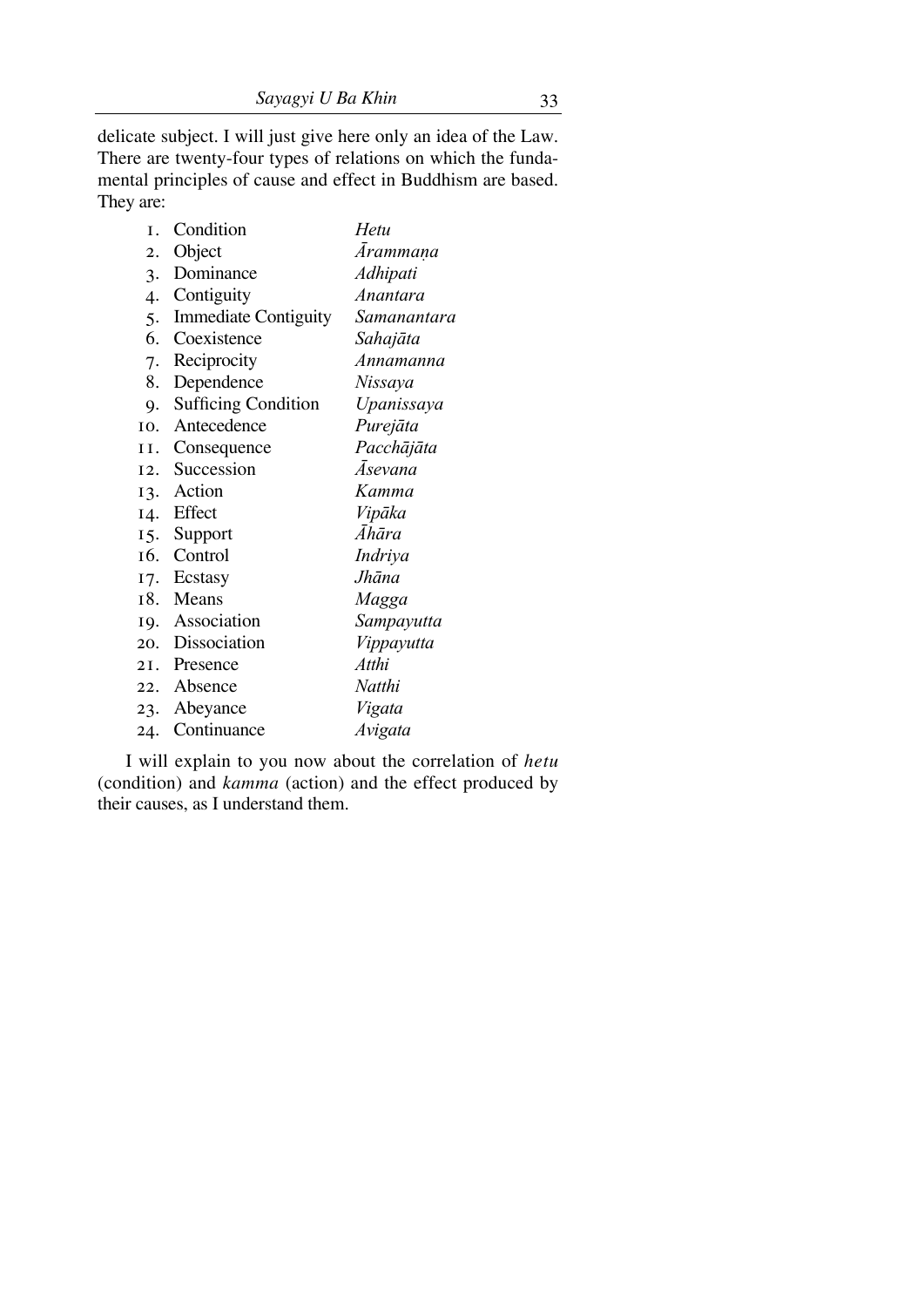*Hetu* is the condition of the mind at one conscious moment of each *kamma* (action) whether physical, vocal or mental. Each *kamma* therefore produces a condition of mind which is either moral, immoral or neutral. This is what in Buddhism we call kusala-dhamma, akusala-dhamma, and abyåkatadhamma. These Dhammas are mere forces—*i.e.*, mental forces—which collectively create the universe of mental forces as explained in my first lecture.

*Moral* (*kusala*) *Forces* are positive forces generated from kammas (actions, words, and thoughts) motivated by such good deeds as alms-giving, welfare work, devotion, purification of mind, etc.

*Immoral* (*akusala*) *Forces* are negative forces generated from kammas (actions, words, and thoughts) motivated by desire, greed, lust, anger, hatred, dissatisfaction, delusion, etc.

*Neutral* (abyåkata) *Forces* are neither moral nor immoral. This is the case, for example, of an Arahat who has got rid of all traces of ignorance  $\left(\frac{avij}{\bar{a}}\right)$ . In the case of an Arahat, contact (phassa) of sense objects with the sense centres produces no reaction to sense impressions *(vedanā)* whatsoever, just as no impression is possible on flowing water which is ever changing. To him, the whole framework of the body is but an everchanging mass, and any impression thereon automatically breaks away with the mass.

Let us now adjust the moral and immoral forces generated by conditioned actions with the planes of existence. For this purpose, I will classify the planes of existence roughly as follows:

 $(1)$  Arūpa- and Rūpa-Brahmā Planes. These are beyond the range of sensuality. Supreme love, supreme compassion, supreme joy at others' success or greatness and supreme equanimity of mind are the four qualities of mind which generate transcendentally pure, brilliant, and extremely pleasing,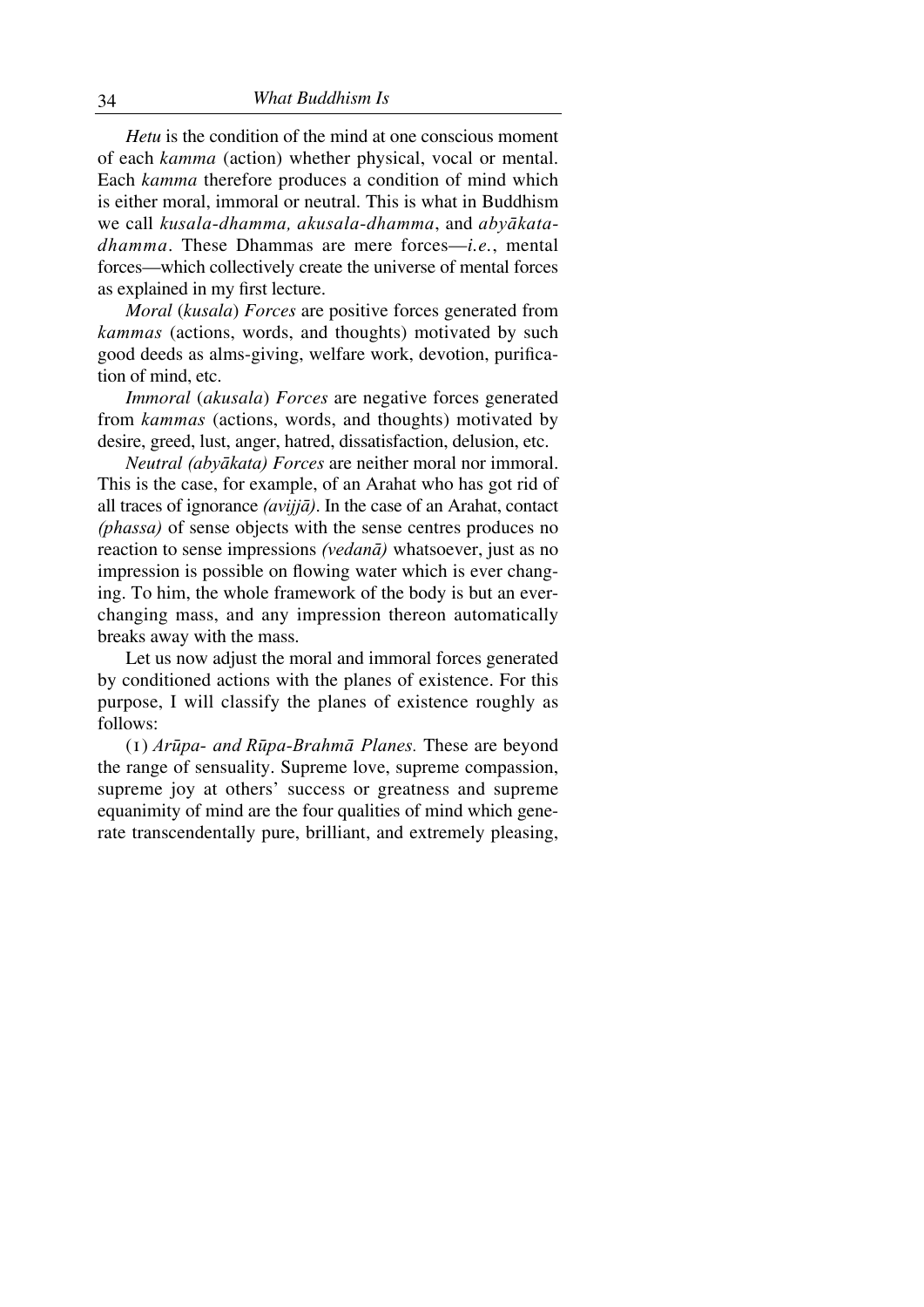cool, and light mental forces which find their location in the highest of the planes of existence. This is the reason that in these planes matter is superfine, and there is nothing but radiance, and the vehicles or bodies of the brahmås cannot be identified with matter but with radiation or light.

(2) *The Sensuous Planes* which are composed of:

- (i) the Planes of Celestial Beings
- (ii) the Human World
- (iii) the Planes of the Lower Forms of Existence

*The Planes of Celestial Beings.* All good or meritorious deeds, words or thoughts which have a taint of desire for future well-being create moral mental forces which are very pure, luminous, pleasant, and light. These find their location in the higher planes of celestial beings where matter is fine, luminous, pleasant, and light. These celestial beings therefore have astral bodies varying in fineness, luminosity, and colour according to the planes to which they belong. Ordinarily they live in heavenly bliss till their own moral mental forces are consumed, when they revert to the lower planes of existence.

I will now pass on to (iii) the planes of the lower forms of existence. I will come to our human world last.

*The Planes of the Lower Forms of Existence.* All malicious, evil, demeritorious actions, words, and thoughts create mental forces which by nature are impure, dark, fiery, heavy, and hard. The most impure, dark, fiery, heavy, and hard mental forces should therefore find their place in hell, the lowest of the four planes of existence. The matter in all these planes must, therefore, be hard, crude, unpleasant, and hot. The human world is just above the concentration of these forces, which are meant for consumption by those beings destined for these lower forms of existence. These beings, with the exception of those in the animal world, are invisible to the ordinary human eye but visible to those only who have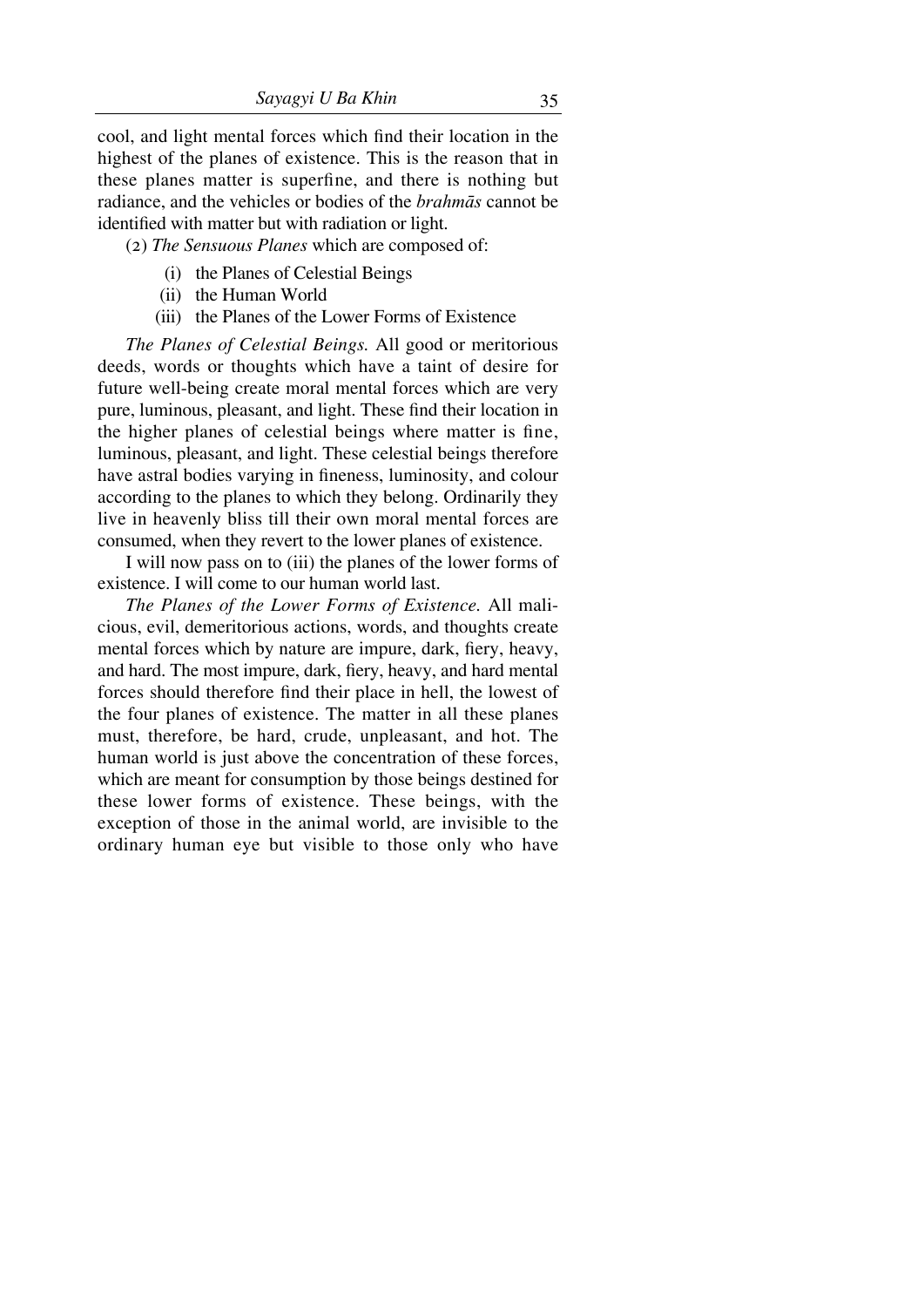developed the higher powers of samādhi and secured the Divine Eye. Here, suffering, both physical and mental, predominates. This is just the reverse of what happens in the planes of celestial beings.

*The Human World.* Now I come to the human world. This is a half-way house between heaven and hell. We experience pleasure and pain mixed together, in degrees as determined by our own past *kamma*. From here, we can, by developing our mental attitude, draw in our own mental forces that are in the higher planes. It is also from here that we can go down to the depths of depravity and tune up with the forces of the lower order. There is no such constancy as in other planes of existence. One may be a saint today but one can be a rogue thereafter. One may be rich today but one may soon become poor. The vicissitudes of life here are very conspicuous. There is no man who is stable, no family which is stable, no community which is stable, no nation which is stable. All are subject to the Law of *Kamma*. As this *kamma* comes out of mind, which is ever-changing, the effects of *kamma* must necessarily also be changing.

It is the condition of the evil mental forces submerged in the Earth just under our feet which gives rise to the Law of Gravitation. For as long as man has inherent impurities in him which, *prima facie*, exist, he is subject to this gravitational pull, and if he dies with the mental attitude tuned up with mental forces of a plane of lower existence at the last moment of his life, at the moment of death, the next existence is automatically in that plane, in order to clear, in a manner of speaking, his debit account of mental forces there. On the other hand, if at the moment of death his mental attitude is associated with forces in the human world, the next existence can be in the human world again. If, however, his mental attitude at the last moment of death is associated with the reminiscence of his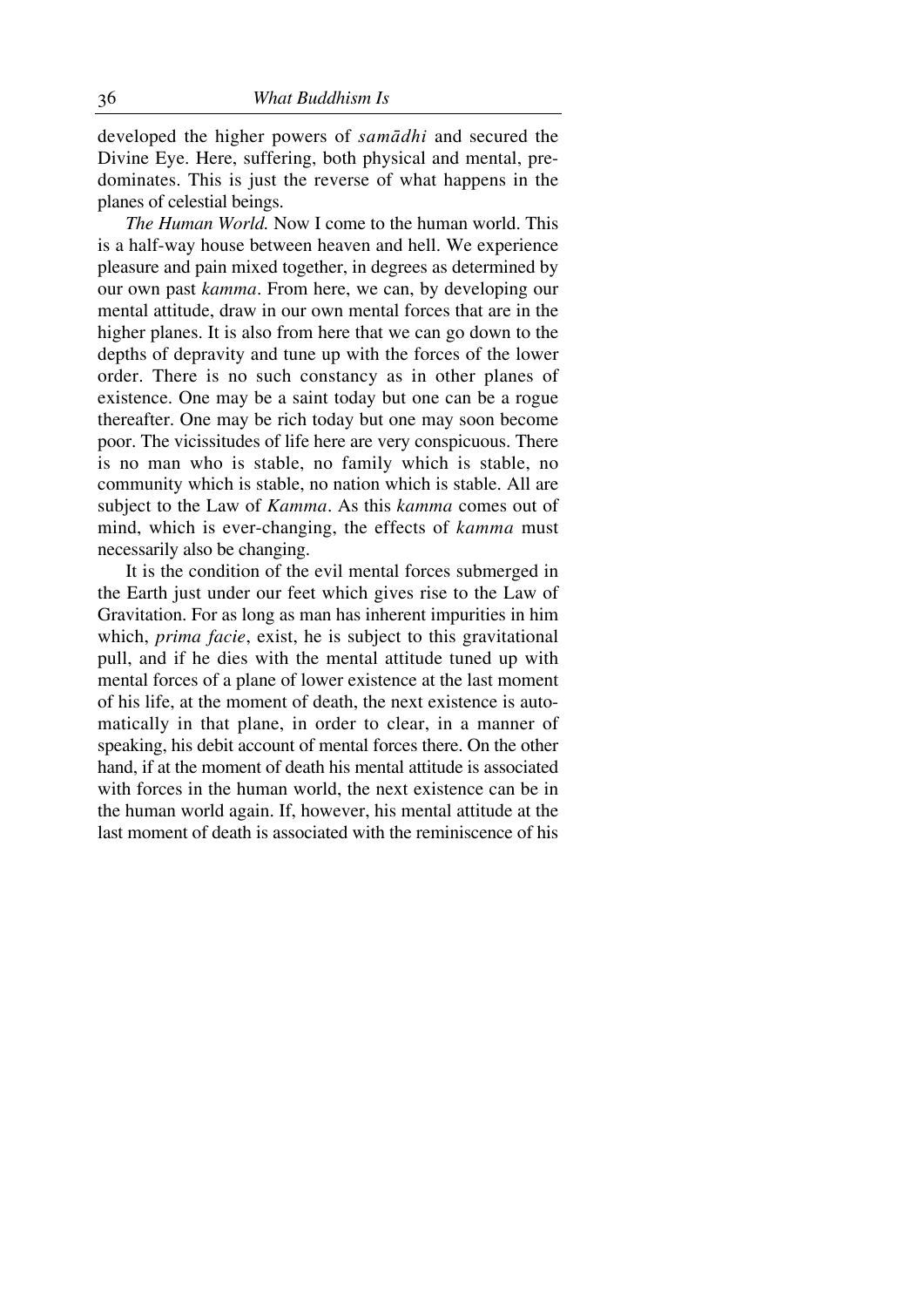good deeds, etc., the next existence will normally be in the celestial world, in order to enjoy the credit balance of his own mental forces there. One goes to the brahmå world if, at the moment of death, one's mind is not sensual, but is pure and tranquil. This is how *kamma* plays its role in Buddhism, with mathematical precision.

These, ladies and gentlemen, are the essential teachings of the Buddha. The way in which these teachings will affect the individual depends on how one takes it. The same applies to the family, the community, or people in general. We have Buddhists in Faith and Buddhists in Practice. Yet there is another class of Buddhists who are just labelled Buddhists by Birth. Only Buddhists in actual practice can secure the change in mental attitude and outlook. Let them only observe the five precepts. They are the followers of the teachings of the Buddha. If this were followed by all the Buddhists in Burma, there would be no internecine strife such as we have here in Burma. But there is another disturbing factor: bodily requirements. One must have the bare necessities of life. Life is more precious to a person than anything else. The tendency, therefore, is for a person to break laws of discipline, whether religious or governmental, for his self-preservation and for others depending on him.

What is most essential is the generation of pure and good mental forces to combat the evil mental forces which dominate mankind. This is by no means easy. One cannot rise to a level of pure mental attitude without the help of a Teacher. If we want effective power to combat these forces, we must work for it Dhammically, *i.e.*, according to the Dhamma. Modern science has given us, for what it is worth, the atomic bomb the most wonderful and, at the same time, the most dreadful product of man's intelligence. Is man using his intelligence in the right way? Is he creating good or bad mental forces,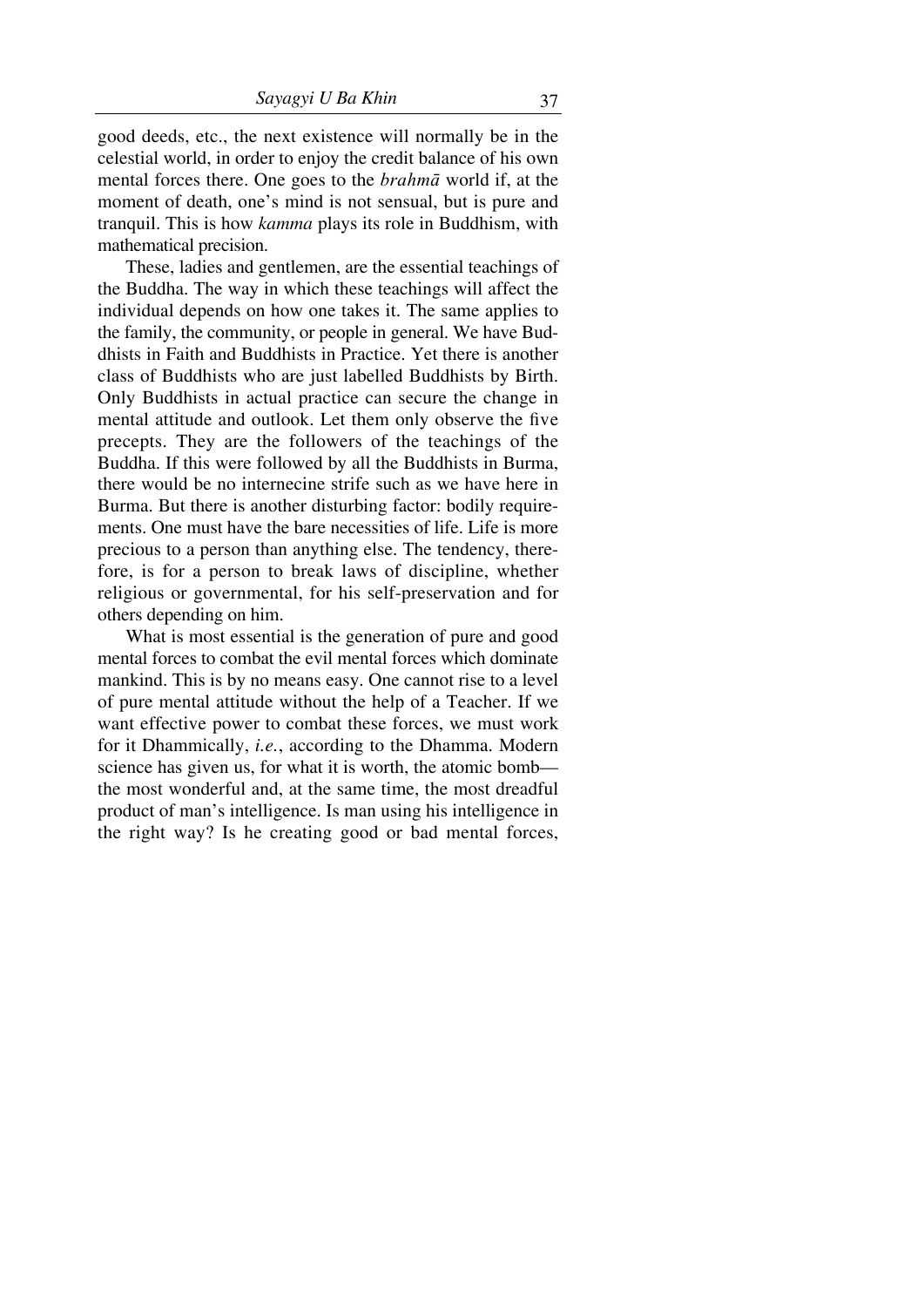according to the spirit of Buddhism? It is our will that decides how and upon what subject we shall use intelligence. Instead of using intelligence only for the conquest of atomic energy in matter without, why not use it also for the conquest of atomic energy within? This will give us the Peace Within and will enable us to share it with all others. We will then radiate such powerful and purified mental forces as will successfully counteract the evil forces which are all around us. Just as the light of a single candle has the power to dispel darkness in a room, so also the light developed in one man can help dispel darkness in several others.

To imagine that "good" can be done by means of an "evil" is an illusion, a nightmare. The case in point is that of Korea. For all the loss of lives on both sides, now over a million, are we nearer to or further away from peace? These are the lessons which we have learnt. A change of the mental attitude of mankind through religion alone is the solution. What is necessary at the moment is mastery over mind and not only mastery over matter.

In Buddhism we differentiate loka-dhåtu from dhammadhåtu. By dhåtu is meant the nature elements or forces. Lokadhåtu is therefore matter (with its nature elements) within the range of the physical plane. *Dhamma-dhātu*, however, comprises mind, mental properties, and some aspects of the nature elements which are not in the physical but in the mental plane. Modern science deals with what we call loka-dhåtu. It is just a base for dhamma-dhåtu in the mental plane. A step further and we come to the mental plane; not with the knowledge of modern science but with the knowledge of Buddha-Dhamma in practice.

At least Mr H.A. Overstreet, author of *The Mature Mind* (New York: W.W. Norton) is optimistic about what is in store for mature minds. He said: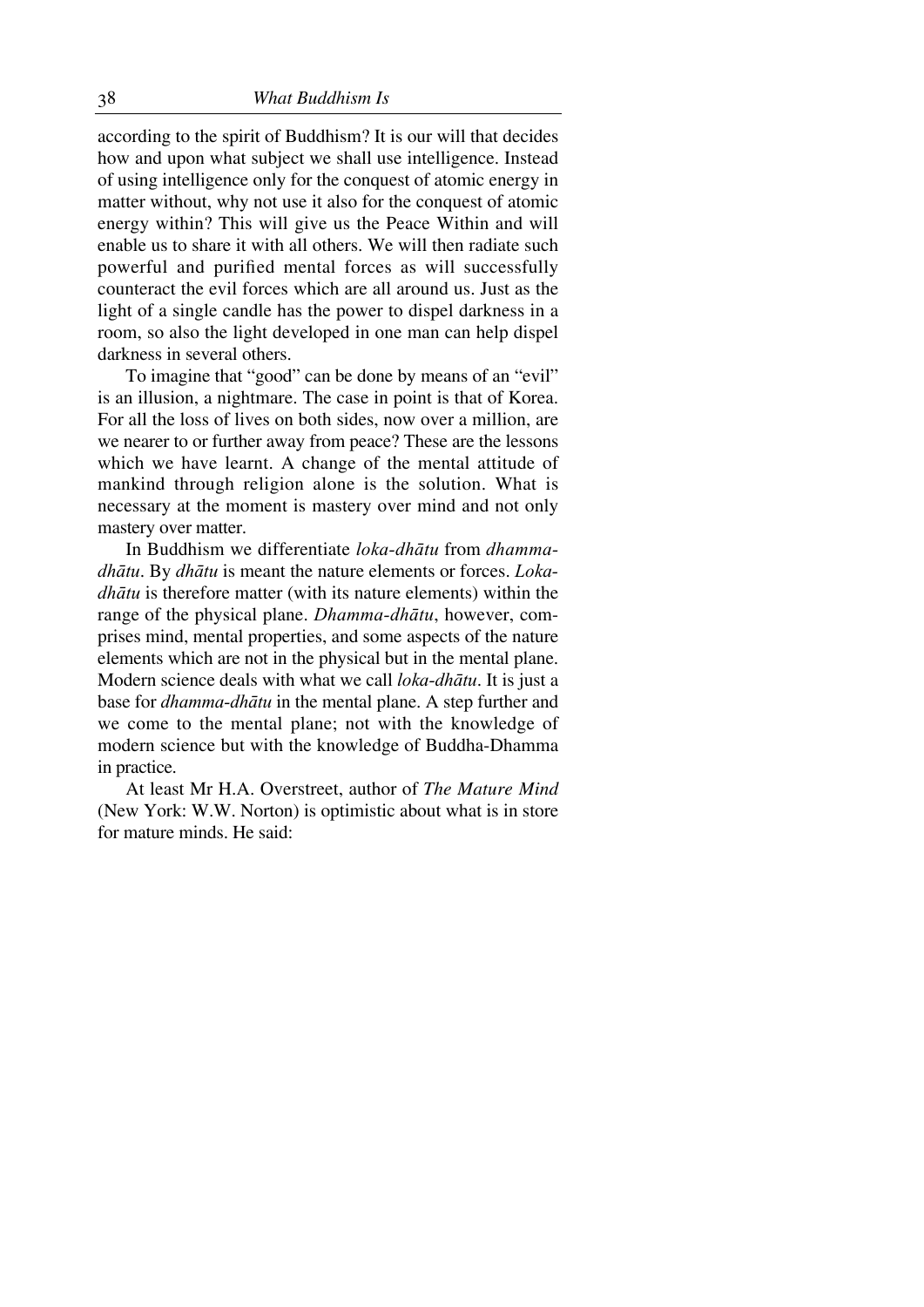The characteristic knowledge of our century is psychological. Even the most dramatic advances in physics and chemistry are chiefly the application of known methods of research. But the attitude toward human nature and human experience that has come in our time is new. This attitude could not have come earlier. Before it came, there had to be long preparation. Physiology had to be a developed science; for the psychological person is also physiological. His mind, among other things, is a matter of brain tissue, of nerves, of glands, or organs of touch, smell and sight. It was not until about seventy years ago that physiology was sufficiently developed to make psycho-physical research possible, as in the laboratories of the distinguished German psychologist, William Wundt. But before physiology there had to be a developed science of biology. Since brain, nerves, glands and the rest all depend upon processes, the science of the living cell had to have its maturing before a competent physiology could emerge. But before biology there had to be chemistry; and before chemistry, physics; and before physics, mathematics. So the long preparation goes back into the centuries. There is, in short, a time clock of science. Each science has to wait until its hour strikes. Today, at least, the time clock of science strikes the hour of psychology, and a new enlightenment begins. To be sure, the interests explored by this latest of the sciences are themselves old; but the accuracy of research is new. There is, in brief, a kind of iron logic that is in control. Each science has to wait for its peculiar accuracy until its predecessor has supplied the data and tools out of which its accuracy can be made. The time clock of science has struck a new hour: a new insight begins to be at our service.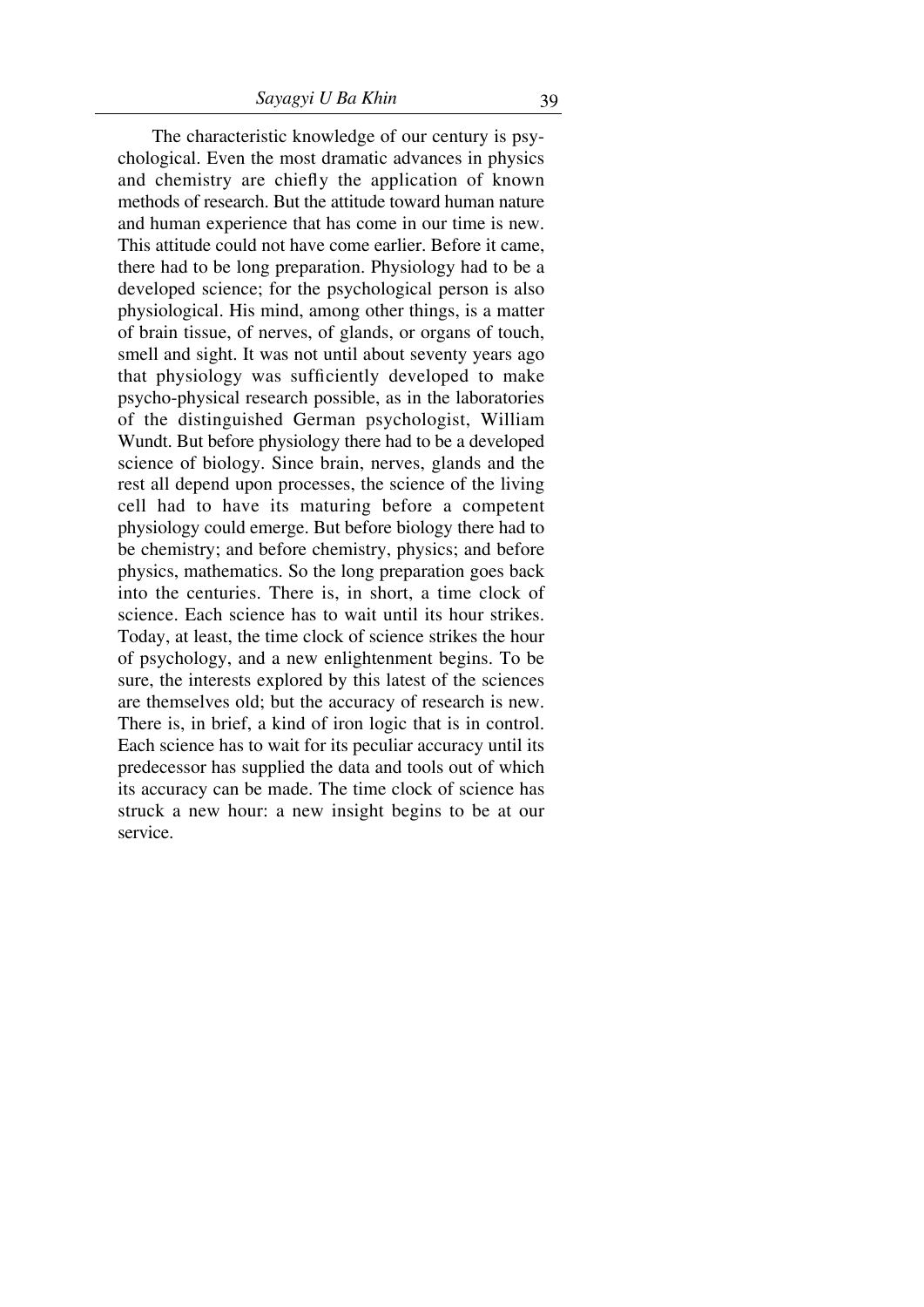May I say that it is the Buddha-Dhamma which should be studied by one and all for a new insight into the realities of human nature. In Buddhism we have the cure for all the mental ills that affect mankind. It is the evil forces of the mind (past and present) that are responsible for the present state of affairs all over the world. By inspiring a strong sense of Buddhism in the minds of the people during the most critical days of Burma some two years ago, we have been able to get over the crisis.

Nowadays, there is dissatisfaction almost everywhere. Dissatisfaction creates ill-feeling. Ill-feeling creates hatred. Hatred creates enmity. Enmity creates war. War creates enemies. Enemies create war. War creates enemies, and so on. It is now becoming a vicious circle. Why? Certainly because there is lack of proper control over the mind.

What is man? Man is after all mental forces personified. What is matter? Matter is nothing but mental forces materialized, a result of the reaction of moral (positive) and immoral (negative) forces. The Buddha said: *Cittena niyyati loko,* "The world is mind-made."1

Mind, therefore, predominates over everything. Let us then study the mind and its peculiar characteristics and solve the problem that is now facing the world.

There is a great field for practical research in Buddhism. Buddhists in Burma will always welcome whoever is anxious to have the benefit of their experience.

Ladies and gentlemen, I have made an attempt to give you the best of what I know about Buddhism. I shall be glad to give any interested person such further explanation on any point that he may wish to discuss. I am grateful to you for your kind attendance and the interest taken in my lectures. May

<sup>1</sup>*Kindred Sayings,* I, p. 55; *Gradual Sayings,* II, p. 185.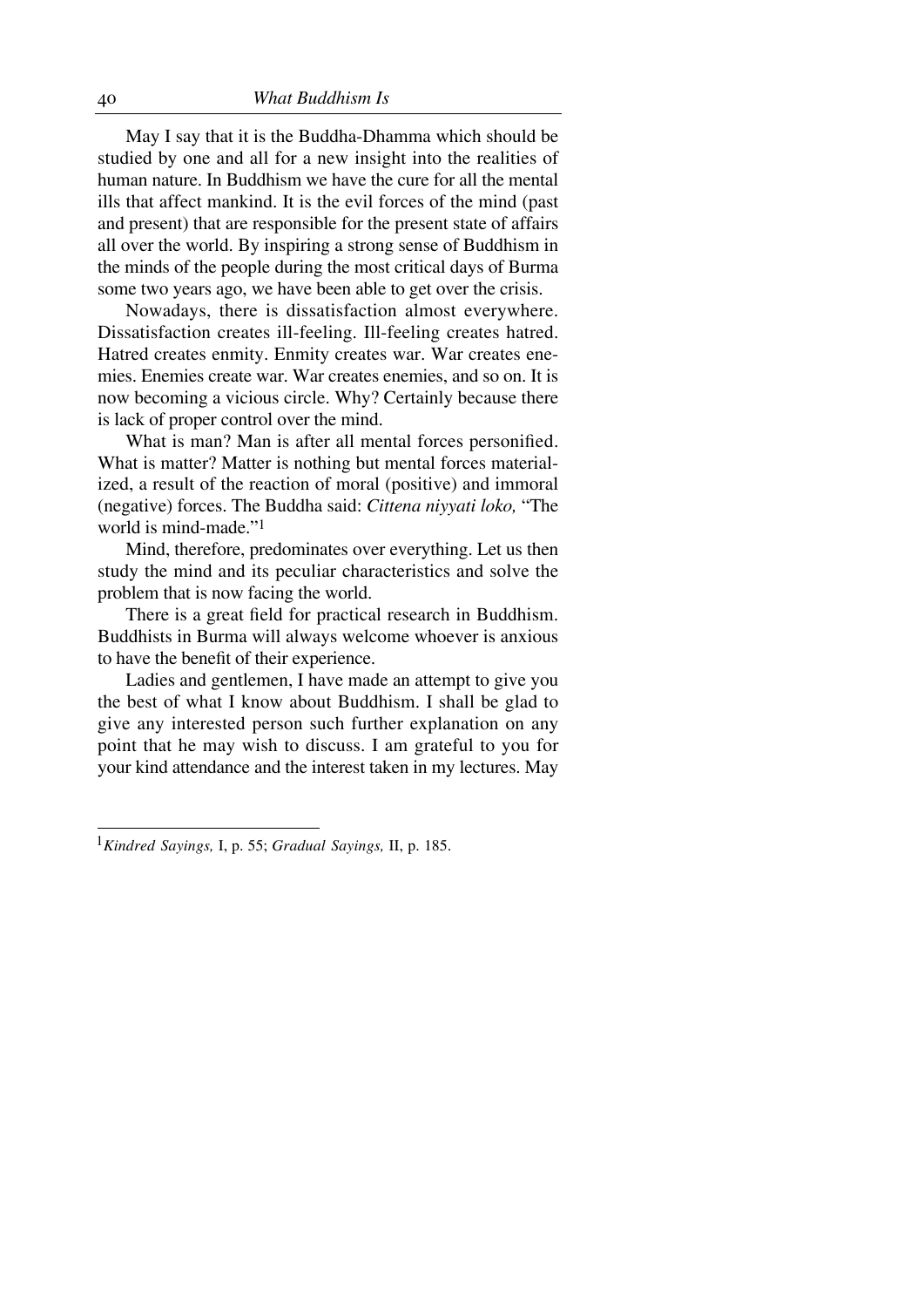I again thank the clergy of the church for the permission so kindly given for this series of lectures on their premises.

Peace to all beings.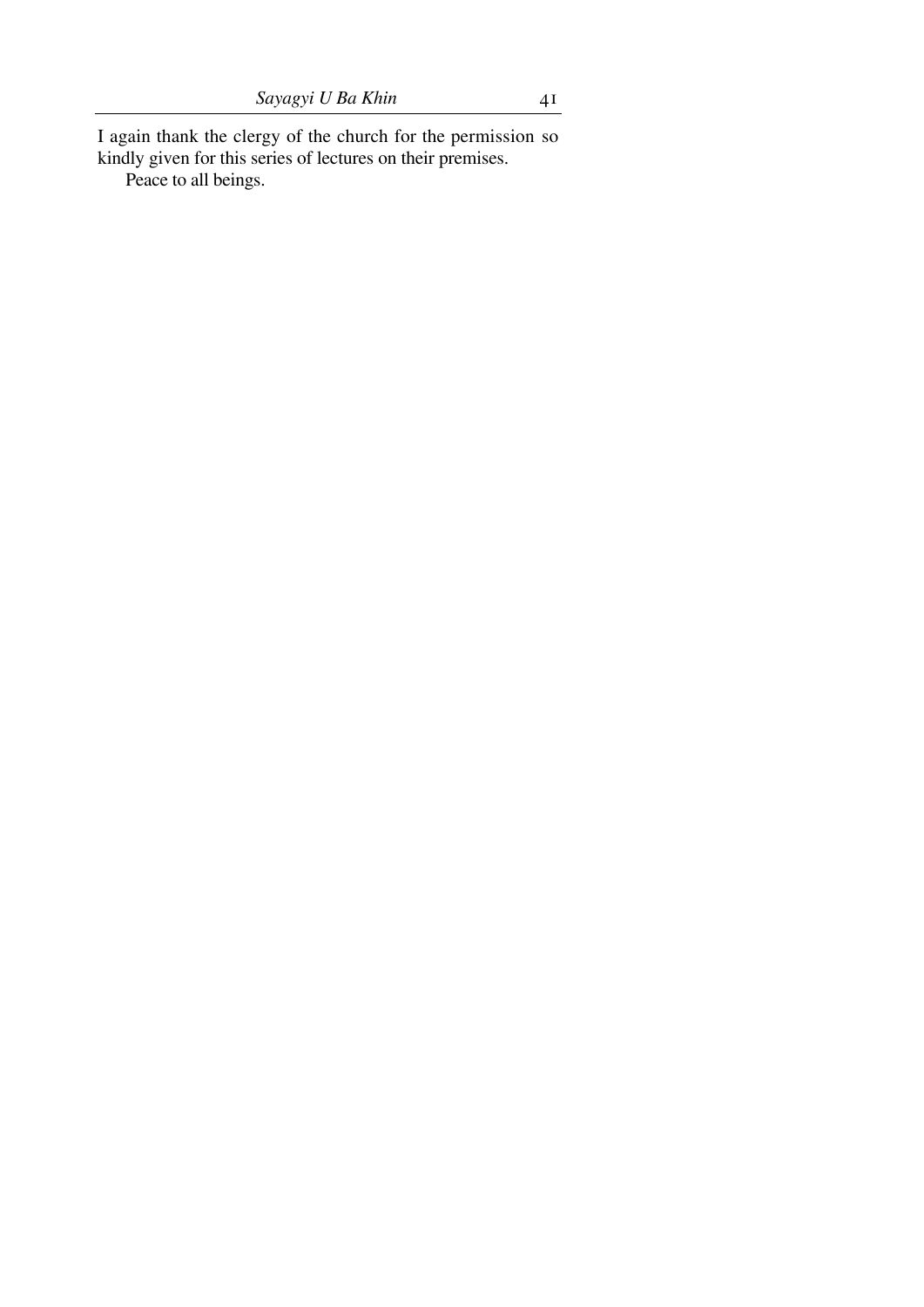#### **APPENDIX**

# **A Comparative Study in the Field of** *Samādhi*

*Extract from a speech delivered on May 9, 1952, by Sayagyi U Ba Khin on the occasion of the anniversary of the day of the birth of Lord Buddha at the Ramakrishna Society Hall in Rangoon.*

\_\_\_\_\_\_\_\_\_\_\_\_\_\_\_\_\_\_\_\_\_\_\_\_\_

*Samādhi,* as I see it, is the common ground on which all religionists work for their respective goal. It is, in other words, the essence of the religious life for all.

The Hindus work for it. In the last three verses of a Tantric Text we find the following:

When the Yogi closes the house which hangs without support, the knowledge whereof he has gained by the service of Parama-guru, and when the Chetas by repeated practice become dissolved in the place which is the abode of uninterrupted bliss, he then sees within the middle of and in the space above [the triangle] sparks of fire distinctly shining.

He then also sees the Light which is in the form of a flaming lamp. It is lustrous like the clearly shining morning sun, and glows between the sky and the earth. It is here that the Bhagavan manifests himself in the fullness of his might. He knows no decay, and witnesseth all, and is here as he is in the region of Fire, Moon and Sun. This is the incomparable and delightful abode of Vishnu. The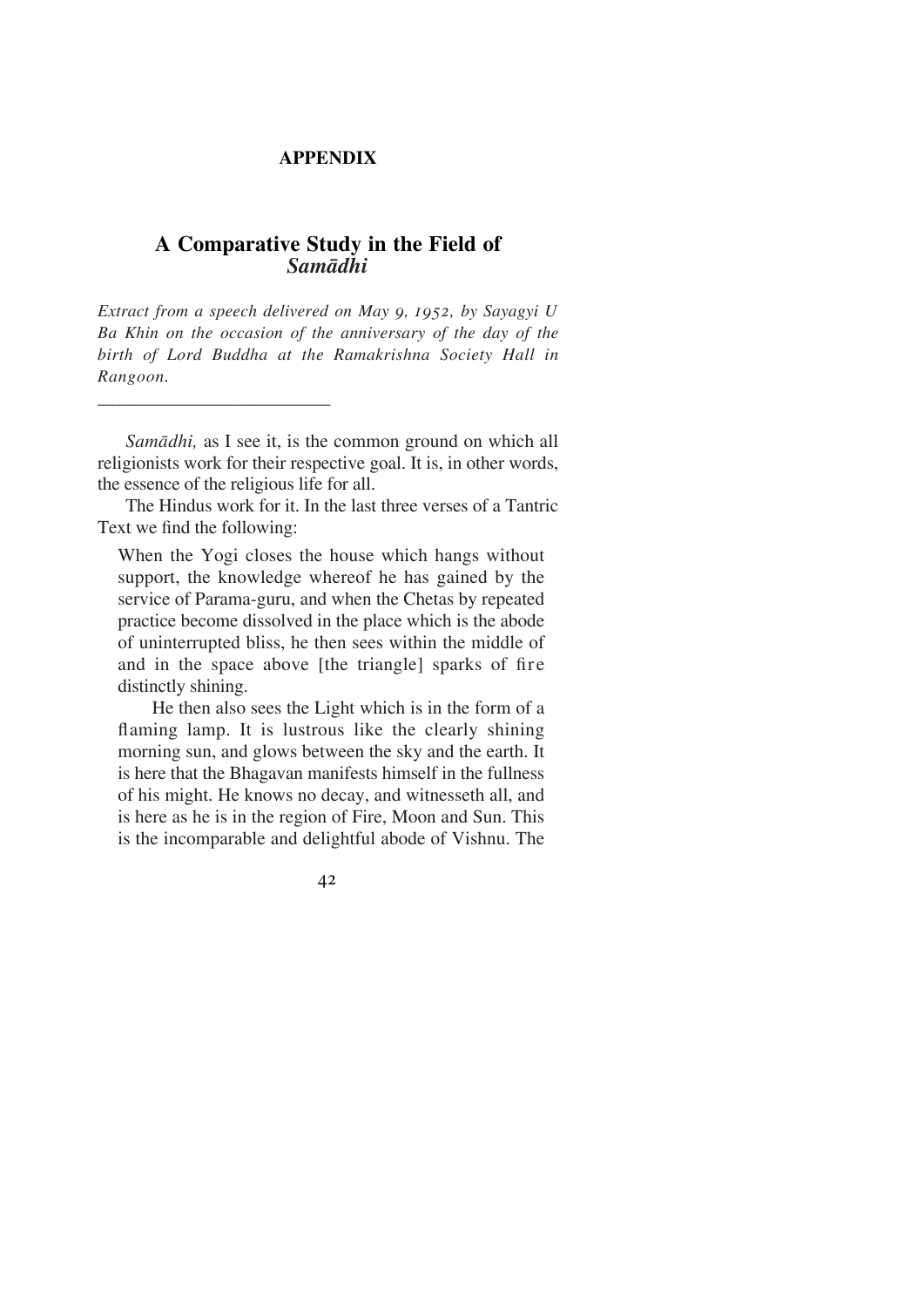excellent Yogi at the time of death joyfully places his vital breath [prana] here and enters [after death] that supreme, eternal, birthless, primeval deva, the Purusha, who was before the three worlds and who is known by the Vedanta.

So, for Hindus, to be in tune with the Divine Light is a great achievement.

In the Koran (Section 5: Manifestation of the Divine Light) we find the following

> God is the light Of the heavens and the earth. The parable of his light Is as if there were a niche And within it a lamp, The lamp enclosed in glass, The glass as it were A brilliant star, Lit from a blessed tree, An olive, neither of the east Nor of the west, Whose oil is well-nigh Luminous. Though fire scarce touched it, Light upon light? God doth guide Whom he will To his light; God doth set forth parables For men, and God Doth know all things. (Light is such a light) In houses, which God Hath permitted to be raised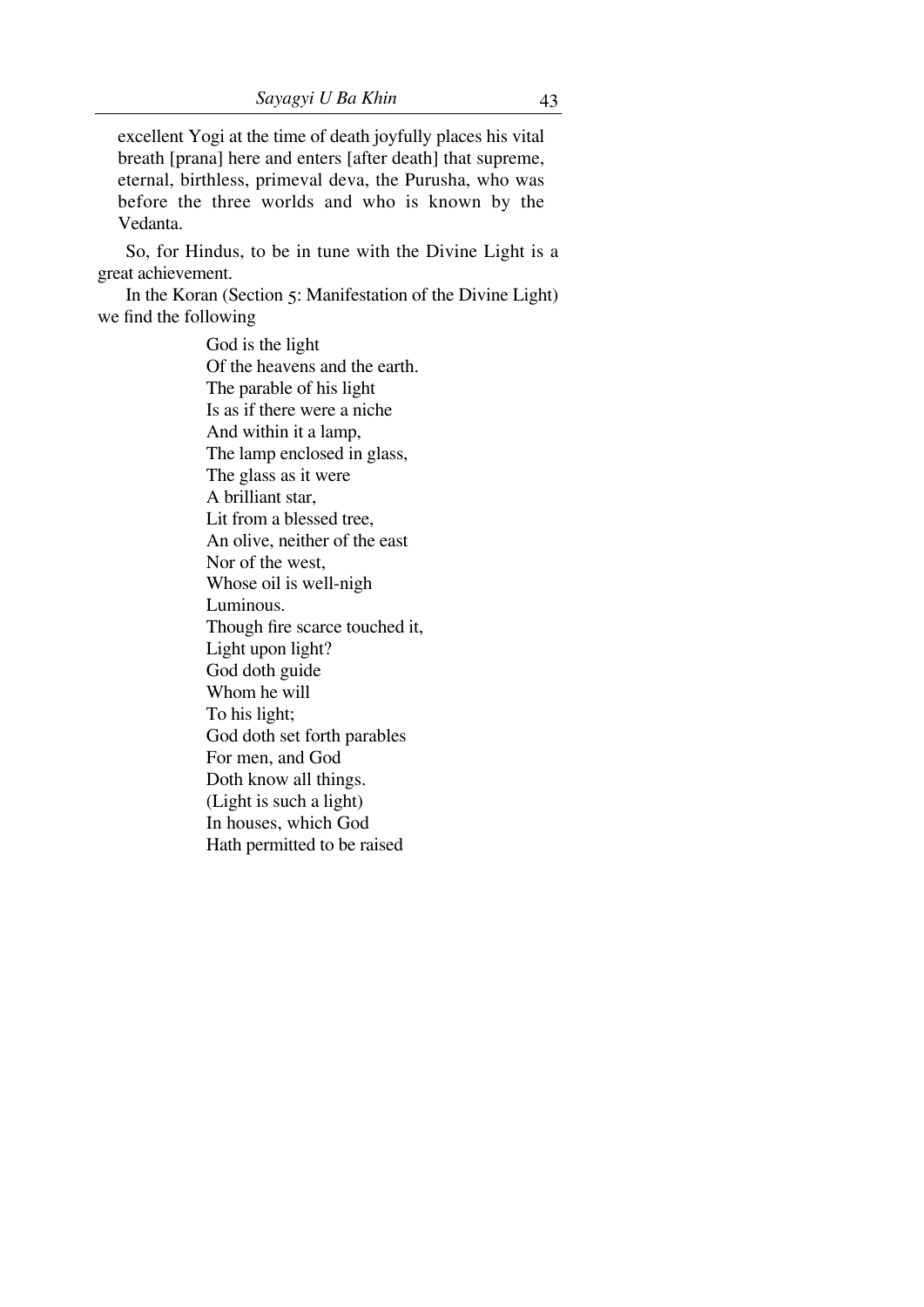To honour for the celebration, In them, of his name; In them is he glorified In the mornings and In the evenings, (again and again).

There is no doubt that the followers of Prophet Mohammed also work quietly in secluded spots for this very Divine Light.

When Guru Nanak was about to breathe his last he ordered the crowd which assembled around him to pray that he might meet the Lord. He then drew a sheet over himself, made obeisance to God and blended his Light with that of Guru Angad his successor. No doubt Guru Nanak also has worked for that Divine Light.

What about the Christians? Do they also meditate? I should say "Yes" from what I learn of the Roman Catholic monks. I will just read out an extract from an article in *La Nazione* published in Florence:

Sit down in a corner, shut your door and raise your spirit above everything vain and temporary; then bend your beard forward on your breast, and with all your soul open and with the perceiving eye which is in the middle of your body, restrict the exits of the air so that you should not breathe too easily. Force yourself to find the exact site of your heart, where all the forces of your soul are destined to live. First you will encounter darkness, and the resistance of impenetrable masses; but if you persevere and continue with this work day and night, you will finish by feeling an inexpressible joy; because as soon as you have found the site of the heart, the spirit sees that which it could never realize previously. It then sees the air between it and the heart glowing, clearly and perceptibly with a miraculous light.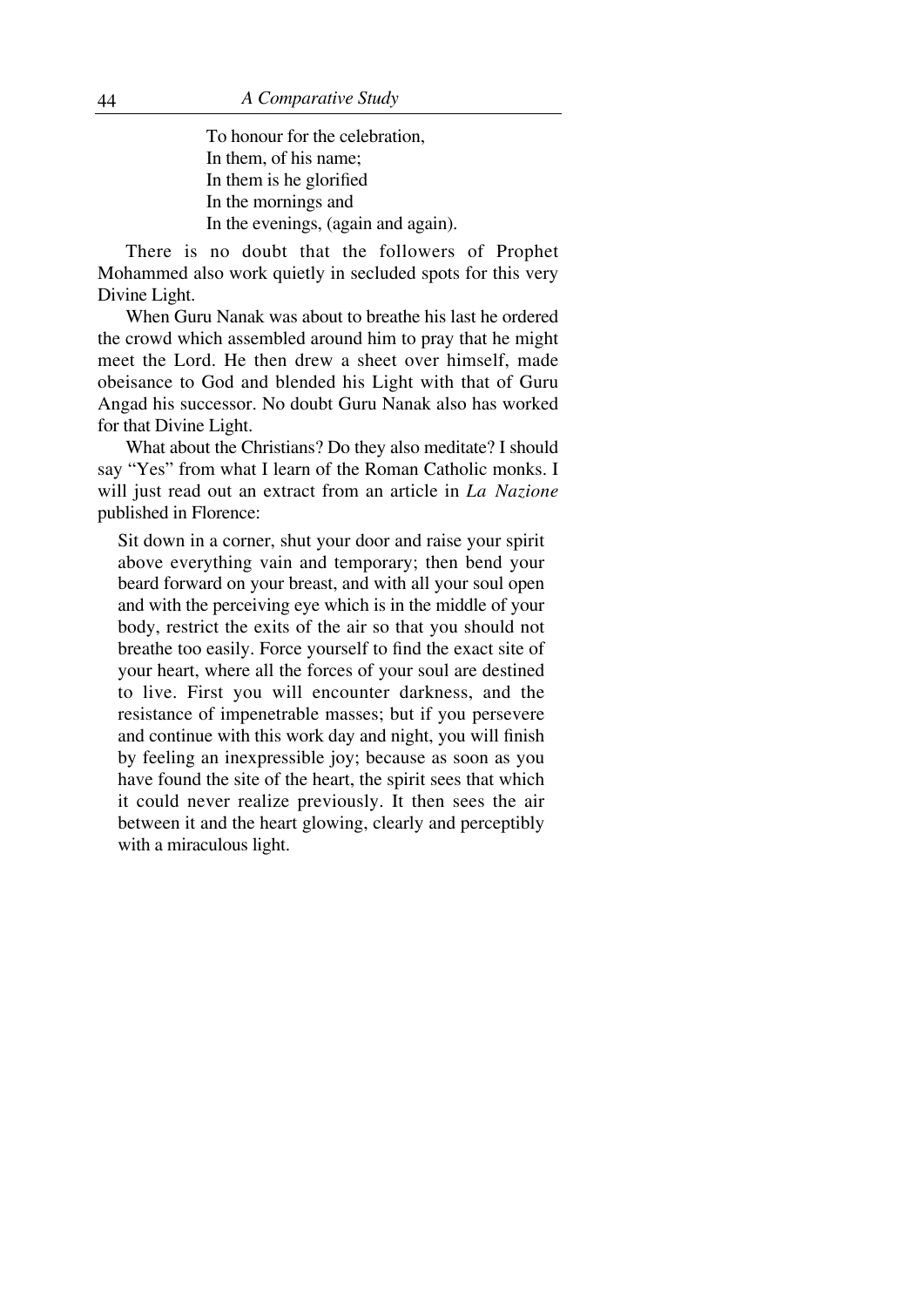Here also the aim and object of meditation is to secure the Divine Light.

The common belief, however, is that it is an extremely difficult affair even to get a glimpse of the Light in meditation and that courses of meditation are meant only for men who have renounced the world. Our experiments, however, show that under the proper guide, the inner peace and purity of Mind with Light can be secured by one and all irrespective of their religion or creed.

As President of the Vipassanā Research Association, I should like to dispel that common belief and say definitely that we have developed a technique whereby we are able to help a sincere worker to experience a state of purity of mind in the course of a few days.

We do not claim, however, that this is possible for everyone. While for a normal type of student there should be no difficulty whatsoever, provided he is sincere, we are somewhat concerned with those of the abnormal type, such as persons:

(1) who are associated with the spiritual forces of the lower order either on their own initiative or through the influence of others;

(2) who are in the tight grip of *tahā* (craving), *māna* (conceit, pride) or *ditthi* (wrong beliefs [though they themselves consider their beliefs to be right]).

Even in their case, there is a possibility of success, if there is sincerity of purpose, complete submission to the Guru (teacher) and strong determination and effort to get the desired result.

For ourselves, we have set the ball rolling. I wish to make it known to you all that we have just acquired a piece of land near University Avenue and that we are developing it into a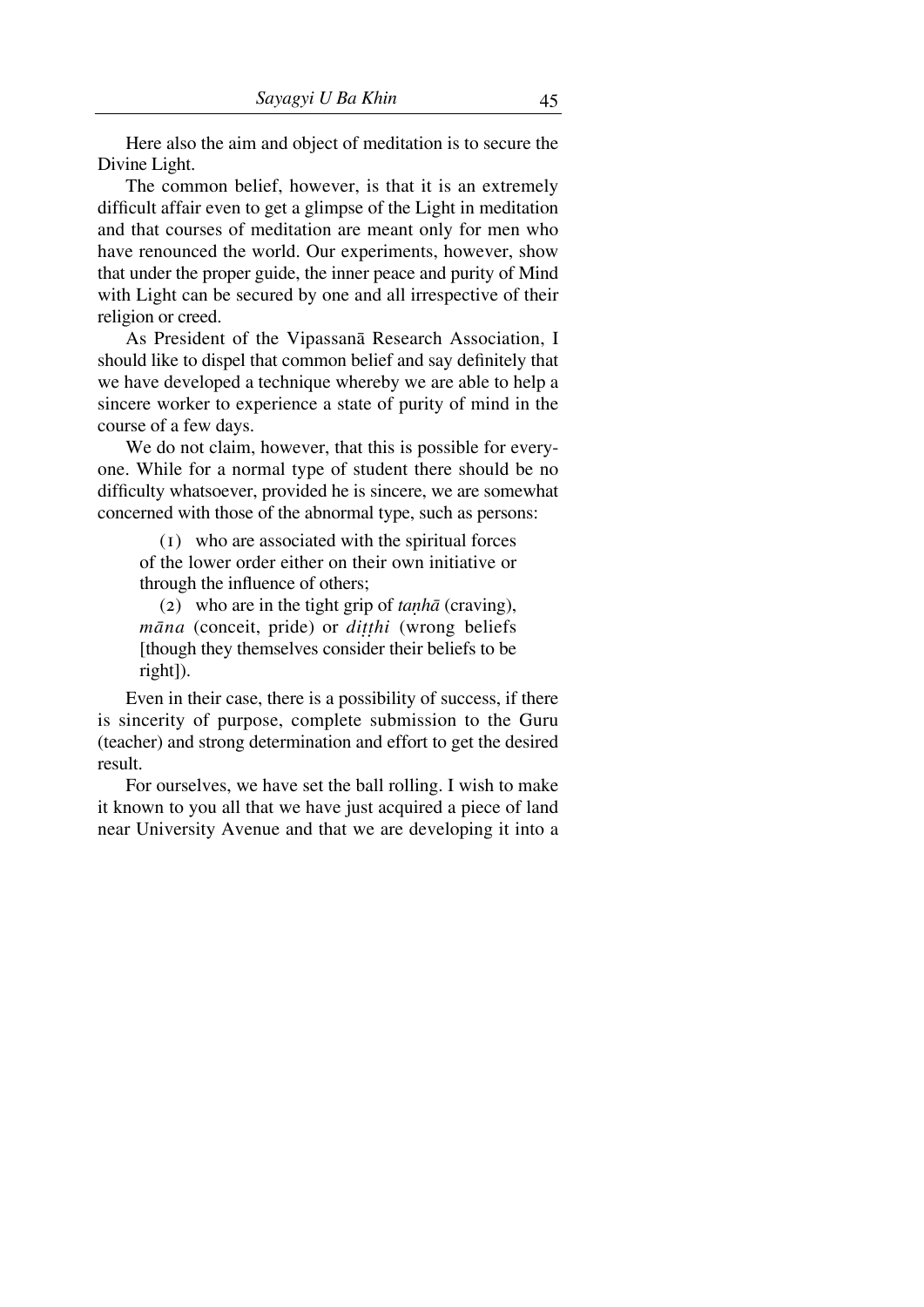Meditation Centre which will also be open to non-Buddhists who are interested in our work and who aspire to secure that Divine Light and go into states of Jhānic Peace Within. We will be all too glad to give them the necessary help without interfering with their own religious faith. We should also be prepared to help any such person who cares to have a taste of the "Nibbānic Peace Within."

The success of our endeavours will depend, however, on the encouragement given by people interested in our work. We hope, with the grace of the Buddha, Dhamma and Sangha, that such encouragement will be forthcoming and that we will shortly be able to conduct our meditation classes for the benefit of all concerned.

["True extract," (signed:) S. Venkataraman, Secretary, Vipassanā Research Association, Office of the Accountant General, Burma.]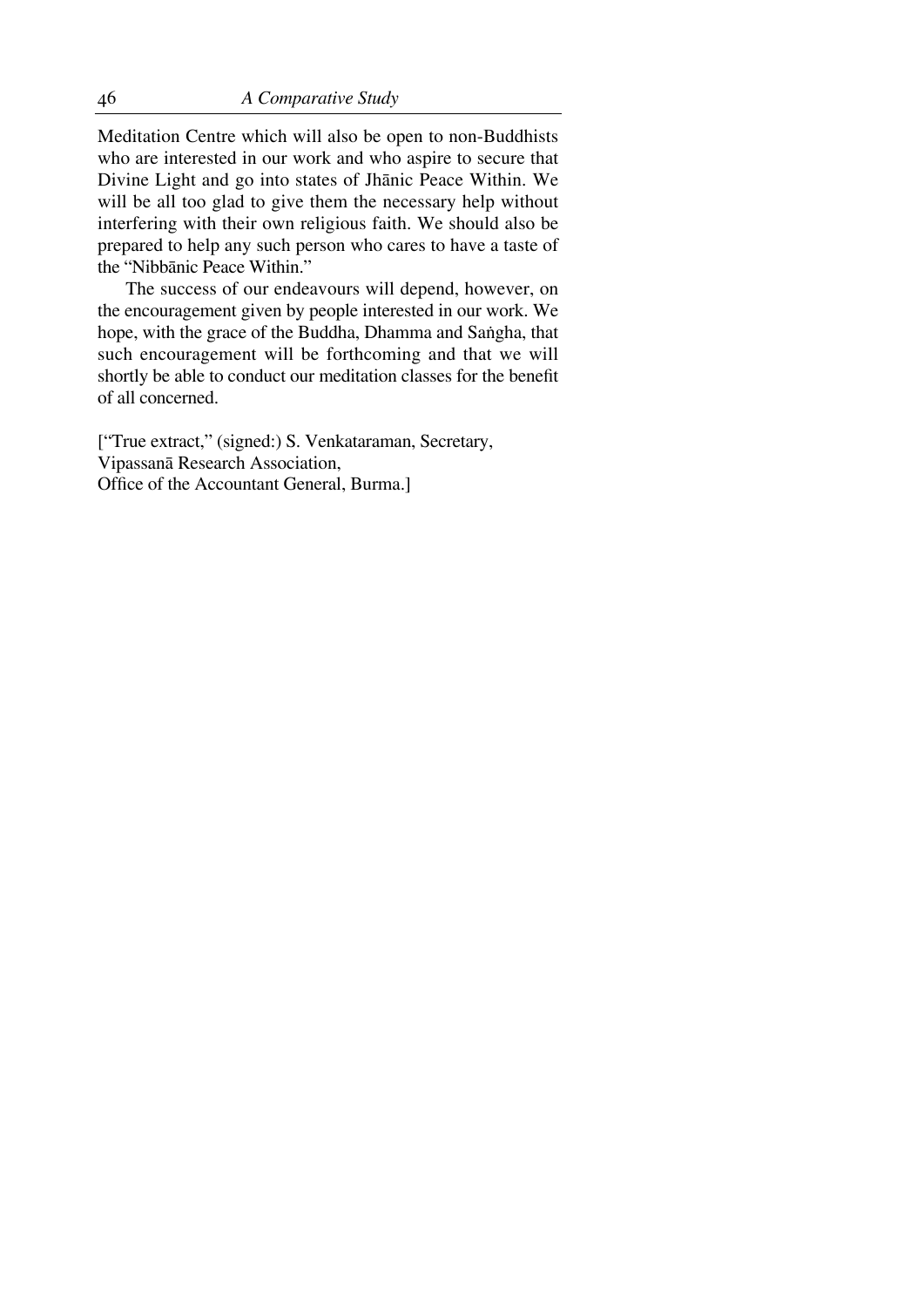# **International Meditation Centre Rangoon, Burma**

Founded by The Vipassanā Association Office of the Accountant General, Burma.

\_\_\_\_\_\_\_\_\_\_\_\_\_\_\_\_\_\_\_\_\_\_\_\_\_\_\_\_\_\_\_\_\_\_\_\_\_\_\_\_

- 1. The International Meditation Centre is founded with the sole object of promoting the practice of Buddhist Meditation according to the teachings of the Lord Buddha.
- 2. It is open to members of the Association and also to foreigners who are really anxious to experience the "Nibbānic Peace Within."
- 3. Courses of training in practical Buddhist Meditation will be given in English and each candidate for the course must be prepared:

(a) to submit himself wholly to the Teacher and to pay the respects normally due from a disciple to a Teacher;

(b) to observe strictly the eight Precepts (*uposathasīla*);

(c) to remain within the precincts of the Centre for the entire period of the course.

- 4. The initial course will be for a period of 10 days, which may be extended according to individual needs.
- 5. Individual development depends on one's own *pāramitā* and one's capability to fulfil the five Elements of Effort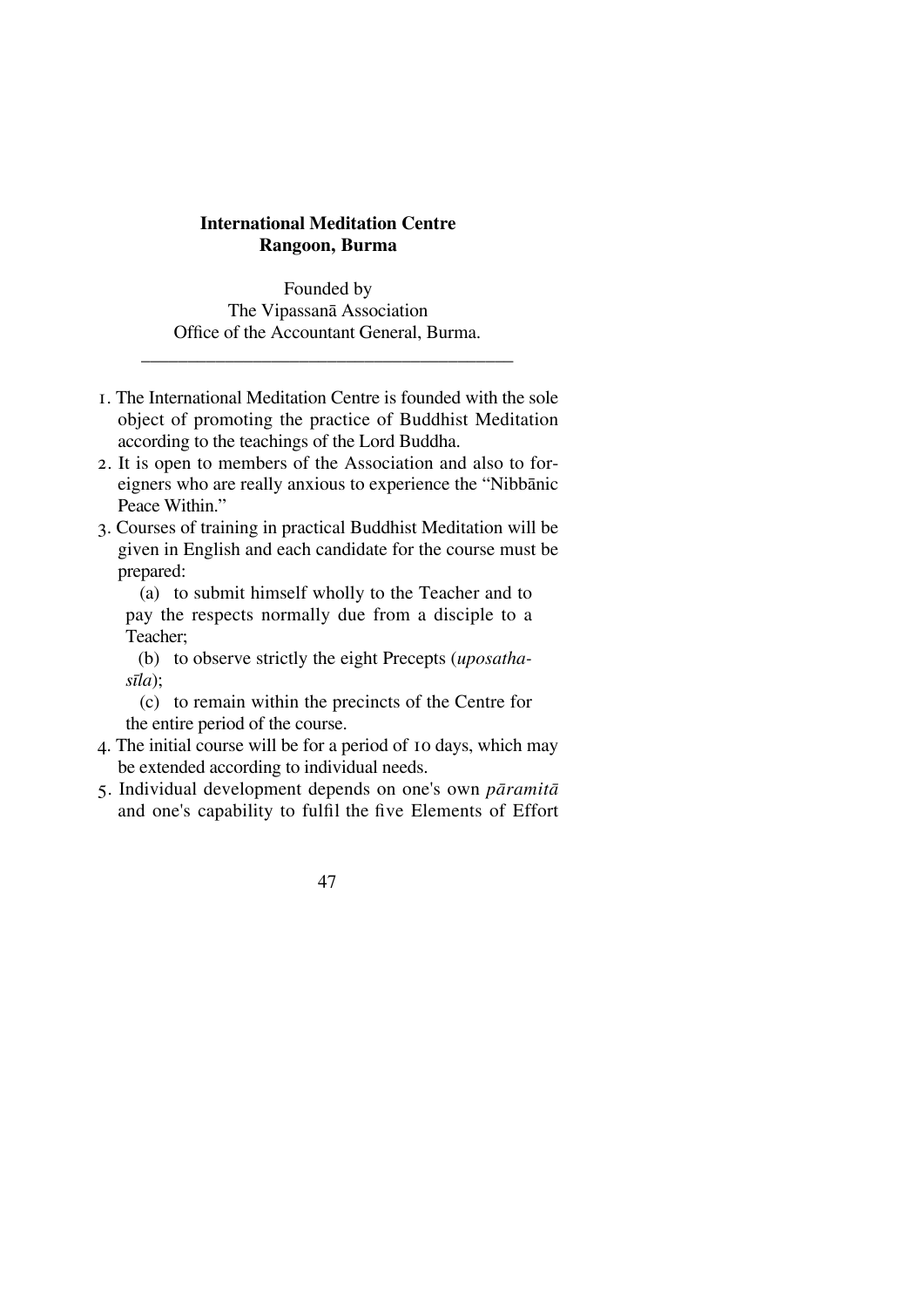(*padhā–niyanga*), viz, Faith, Health, Sincerity, Energy and Wisdom.

- 6. In practical work, every candidate will be required to follow strictly and diligently the three indisputable steps of *sīla*, *samādhi*, and *paññā* of the Eightfold Noble Path or the Seven Stages of Purity (*satta-visuddhi*).
- 7. It is the responsibility of the candidate to restrain himself properly to ensure that the Eight Precepts (*uposatha-sīla*) are duly observed. With a view to promoting *sīla*, he should further restrain the sense-centres *(indrivasamvara)* by keeping himself alone, as far as practicable, in a cave or a secluded spot.
- 8. The Teacher will arrange for the development of the candidate's power of concentration to one-pointedness (*cittass' ekaggatā*). For this purpose, the training to be given will be in accordance with such principles enunciated in the Ānāpāna-sati Sutta or the Visuddhi-magga as may be found suitable to the candidate. (In this respect, the Teacher is merely a guide. The success in the development of the power of concentration to perfection (*sammā-samādhi*) depends entirely on the right exertion (*sammā-vāyāma*) and the right mindfulness (or right attentiveness) (Sammā-sati) of the candidate concerned. The achievement of *appanāsamādhi* (Attainment-concentration) or *upacāra-samādhi* (Neighbourhood-concentration) is a reward which goes only to highly developed candidates.
- 9. When the candidates have developed sufficiently well in the power of concentration, they will be acquainted with the fundamental principles of Buddha-Dhamma closely connected with the practical lessons in Vipassanā which are to follow.
- 10. The course of training will then be changed to Vipassanā or Insight. This involves an examination of the inherent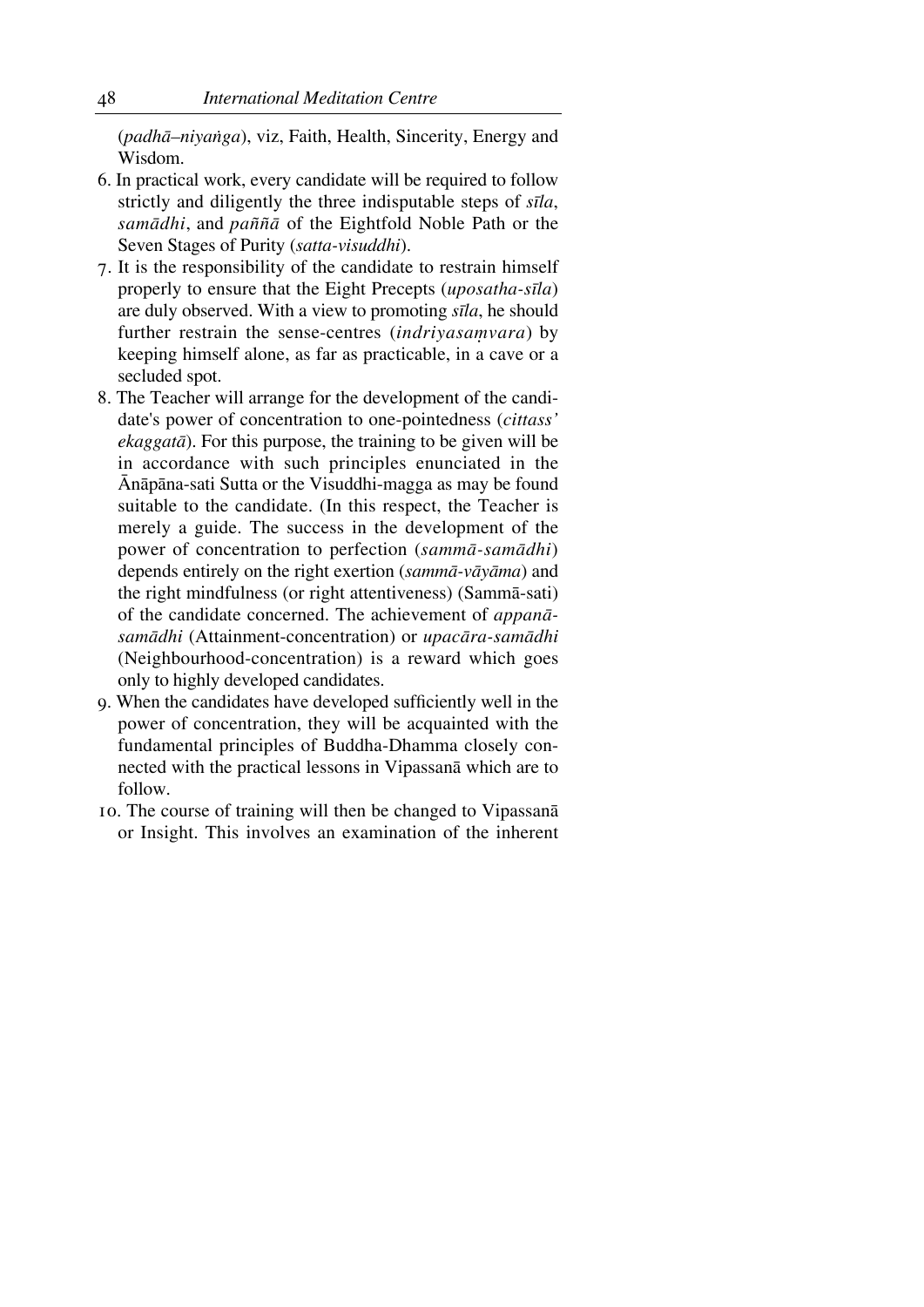tendencies of all that exists within one's own self. The candidate learns in due course of time, by personal experience: the nature of *anicca*, *dukkha* and *anattā* as taught by the Buddha. Maybe, following a realization of the Four Noble Truths, he will break through to a state beyond Suffering (*dukkha-nirodha*), enter the first stream of Sotāpanna and enjoy the fruit (*phala*) of his endeavours in the "Nibbanic Peace Within."

11. He who can enjoy this Nibbanic Peace Within is an Ariya. He may enjoy it as and when he may wish to do so, when in that state of Peace Within called *phala*, but for the supramundane consciousness in relation to the Peace of Nibbāna, no feeling can be aroused through any of the sense centres. At the same time, his body posture becomes tightened. In other words, he is in a state of perfect physical and mental calm, as in the case referred to by the Buddha in his dialogue with Pukkusa of Malla while halting at a place on his way to Kusinara for the Mahā-Parinibbāna.

> Sithu U Ba Khin Accountant General, Burma (Retd.) President, Vipassanā Association, Office of the Accountant General Burma

Dated, Rangoon, 17 May 1954

[Note: In 1956, Sayagyi was awarded the title of "Thray Sithu" in addition to "Sithu," which he gained in 1948, when Burma attained independence.]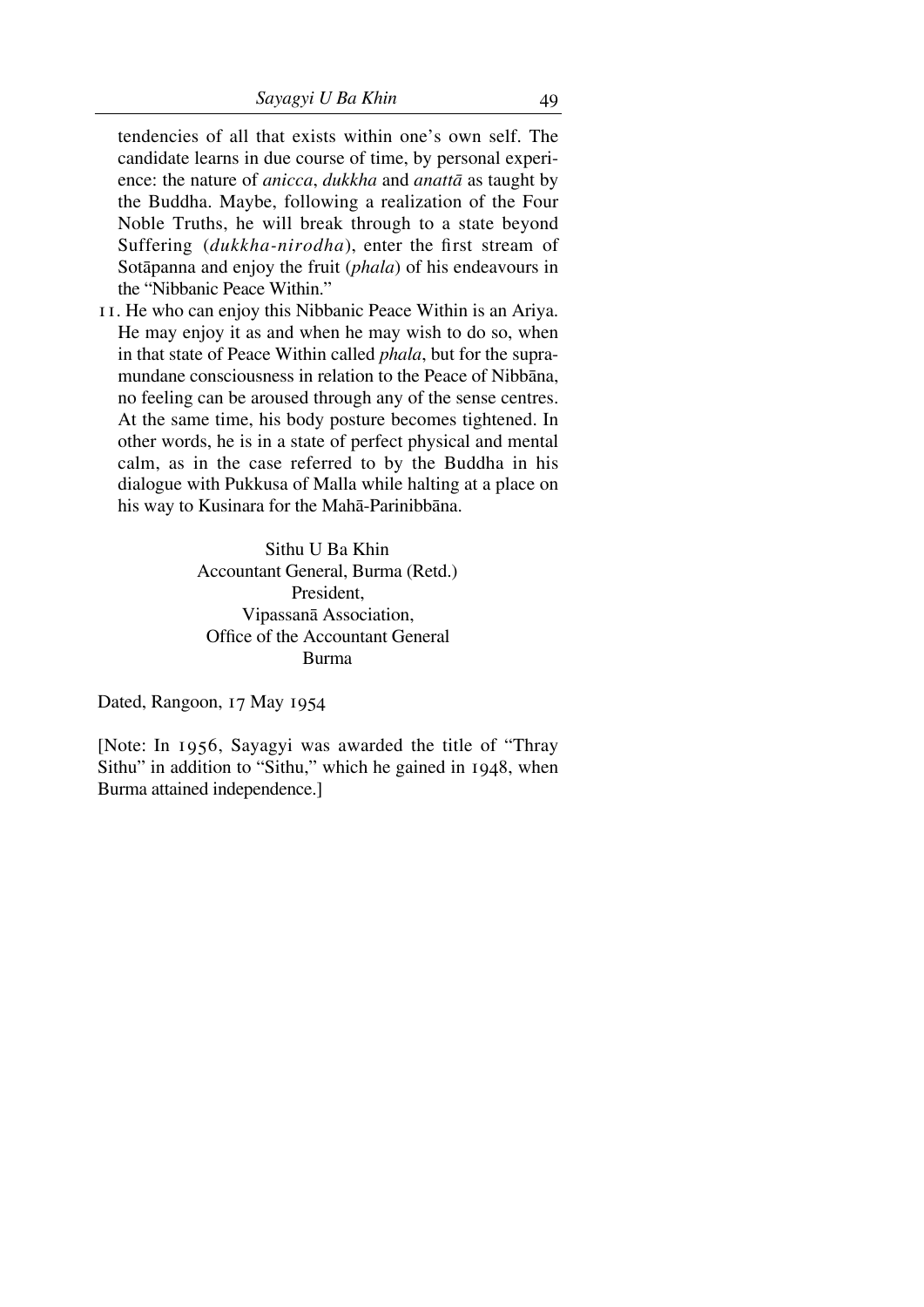Aneka-jāti-samsāram sandhāvissam anibbisam Gaha-kāram gavesanto; dukkhā jāti punappunam.

Gahakāraka dittho 'si; puna geham na kāhasi; Sabbå 'te phåsukå bhaggå; gaha-kūțam visankhatam; Visankhāra-gatam cittam; tanhānam khayam ajjhagā.

I have run through countless births in journeying-on, seeking, but not finding the builder of the house. Being born again and again is suffering.

- You are seen, housebuilder. You will not build a house again.
- All your rafters are broken. Your ridge-pole is torn asunder.
- The mind has arrived at the extinction of conditioned phenomena. The complete destruction of cravings has been experienced.

Dhammapada, verses 153, 154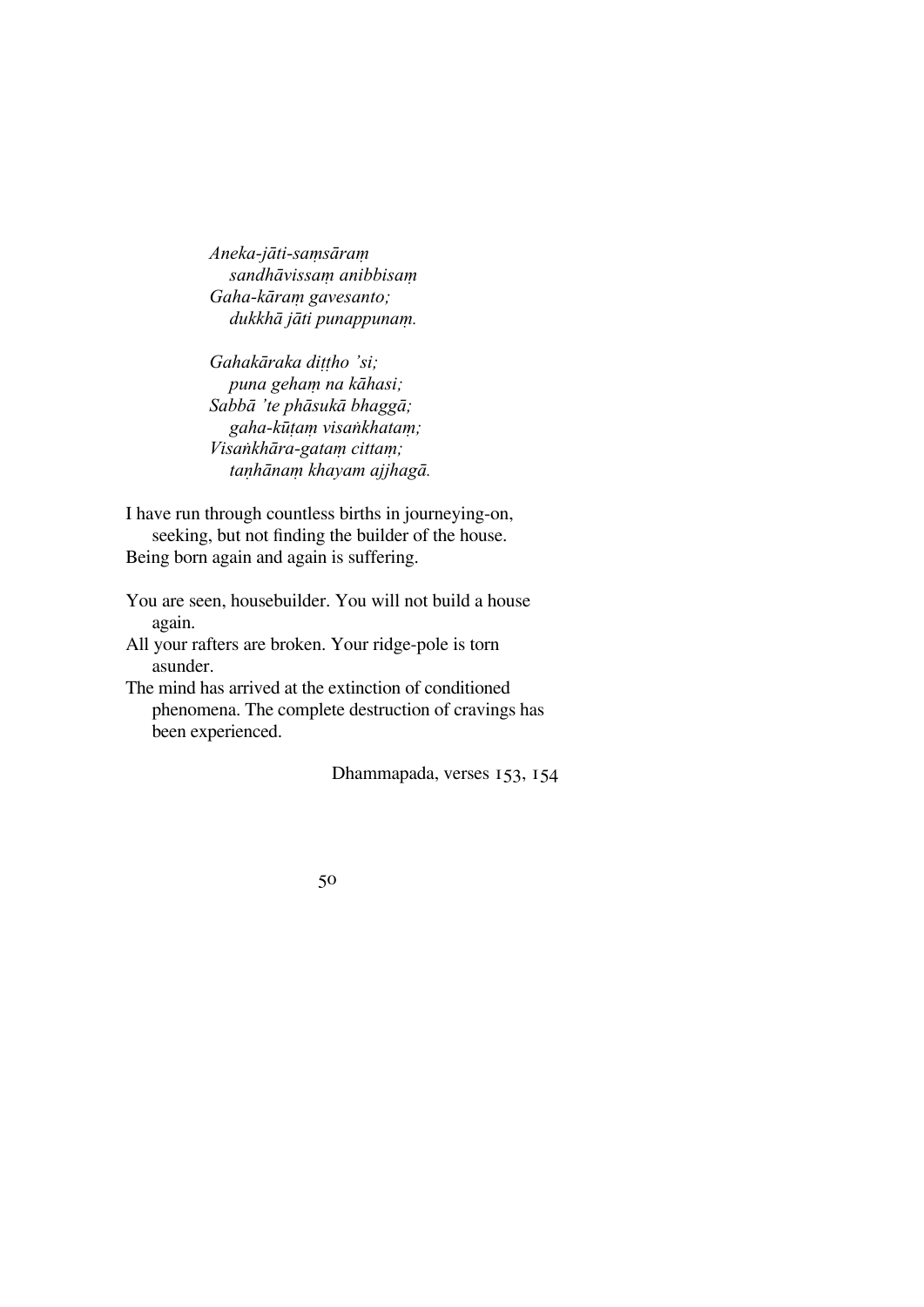# **Buddhist Meditation in Burma**

by

### Dr Elizabeth K. Nottingham\*

On a little knoll, in the heart of Rangoon's Golden Valley district stands a small modern pagoda. Its golden spire and umbrella-*hti* sparkle in the sunlight, while at night its electric lights twinkle against the darkened sky. Unlike most Burmese pagodas, this is not a solid structure; its central chamber is a shrine room, while eight smaller pie-shaped rooms, each topped with its own little *hti,* surround this central shrine. These small separate rooms or "caves" are for the practice of Buddhist meditation. Over the archway which gives entrance to the property a sign reads "International Meditation Centre, founded 1952," while inside there stands a notice board with the further information that this Centre is the property of the Vipassanā Association whose headquarters are in the Office of the Accountant General. To an American the idea of a centre for religious meditation being the property of a voluntary association with its central focus in a government department may perhaps seem surprising. Even in Burma, the fact that the Teacher, or *saya,* of this Centre is a prominent government official rather than a monk, is regarded as somewhat unusual.

From a paper contributed by the writer in 1958.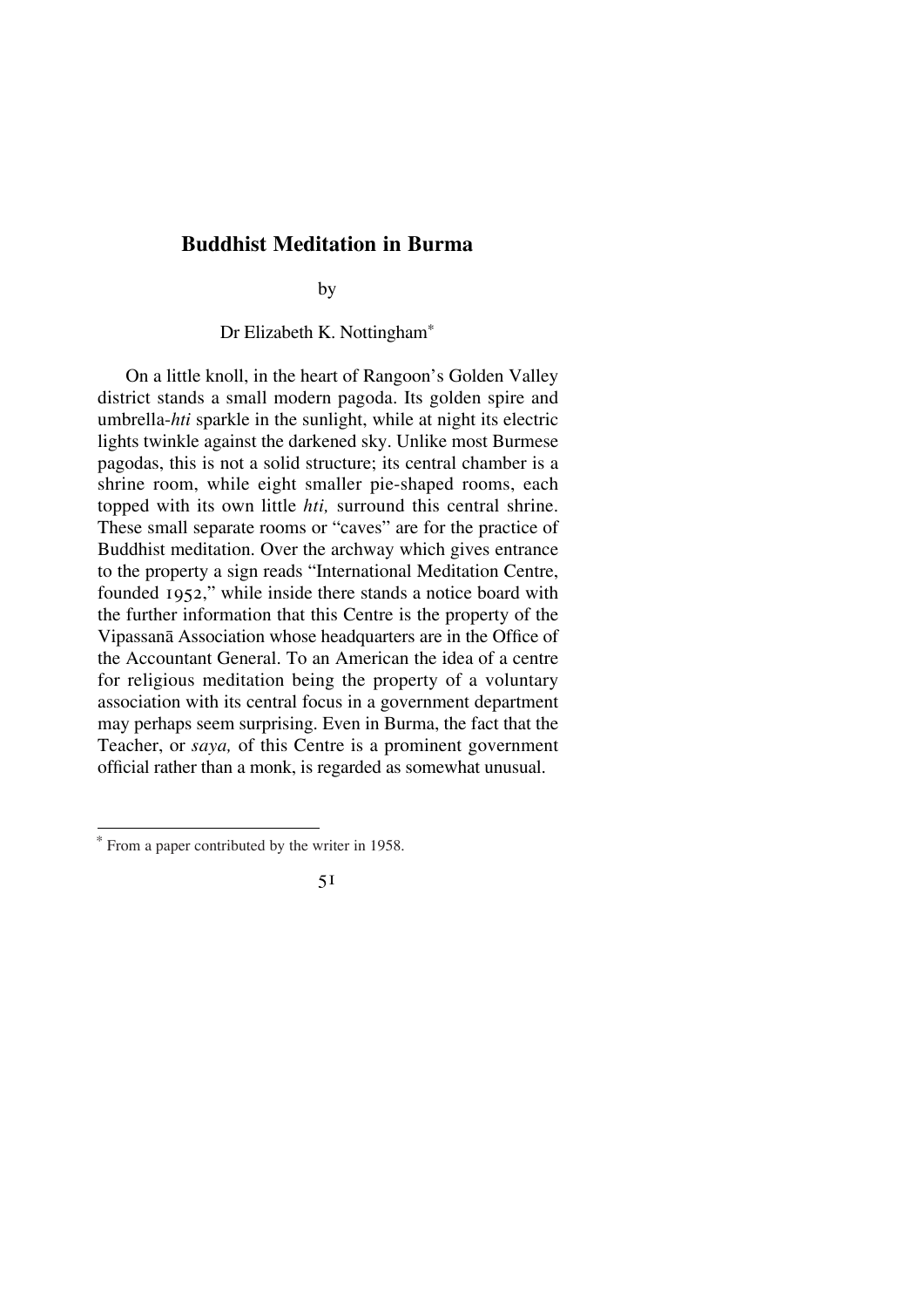U Ba Khin, the *saya*—or, if one prefers the Indian term, the *guru*—of the International Meditation Centre is indeed an unusual person. In addition to his purely voluntary and quite time-consuming activities as teacher of meditation at the Centre, he is also a highly responsible government official. As Chairman of Burma's State Agricultural Marketing Board, which handles the rice crop, the export and sale of which is crucial to the country's economic existence, U Ba Khin's responsibility to the government is outstanding and his competence and absolute integrity a matter of public satisfaction. In his former capacity as Accountant General, as well as in his present office as Chairman of the S.A.M.B., he has good reason to know how vital are the honesty and efficiency of Burma's civil servants if she is to consolidate and maintain her existence as an independent state.

The Centre sponsors each month meditation courses of ten days' duration under the personal direction of the saya. The courses are geared to the needs and the capacities of the individual, whether he be from the East or from the West. They are engaged in by a wide variety of people, ranging from an ex- president of the Burmese Republic to an attendant at a gas station. Senior and junior officials of the government services, mainly from the offices of the Accountant General and the S.A.M.B., furnish the majority of the candidates, with a sprinkling of university professors, foreign visitors, including one member of the American Foreign Service, and other Burmese householders and housewives.

At the beginning of every course, each trainee takes a vow of loyalty to the Buddha and his teaching—a vow which is modified in the case of non-Buddhists—and promises not to leave the Centre during the training period and in other ways to be obedient to the direction of the Teacher. He also promises to obey eight of the ten Buddhist Precepts, three more than the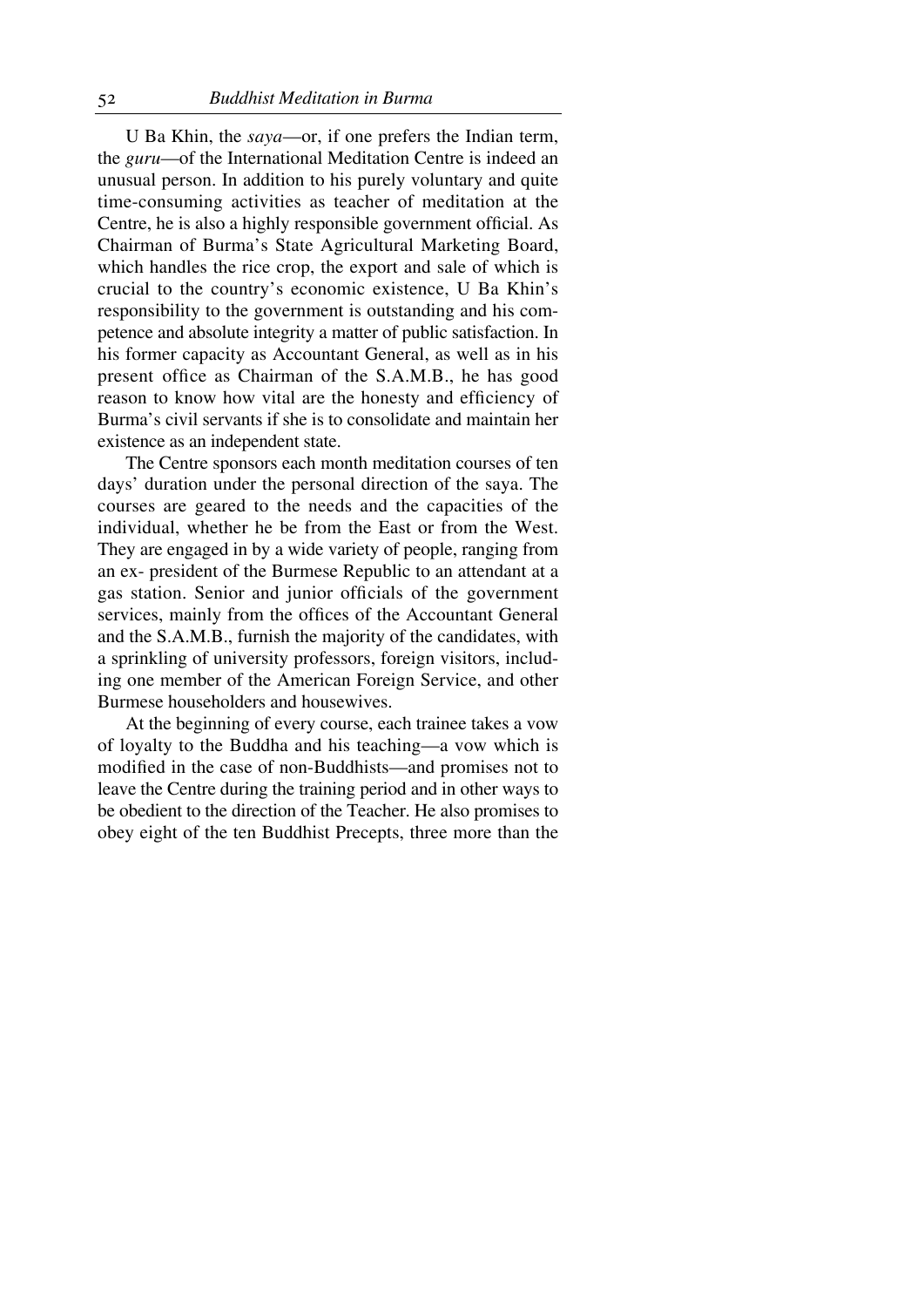usual five precepts that are considered to be binding on all devout Buddhist laity. The Five Precepts require that the individual refrain from taking the life of a sentient being, from taking what is not given, from fornication, from speaking falsely and from intoxicating liquor. Those who abide by eight precepts are also required, as are all monks, to refrain from eating after twelve noon each day. Trainees at the Centre are also required to hold a strict vegetarian diet for the period of the course. During the training period foreigners are provided with sleeping quarters, as well as all meals, free of charge.

The routine may seem exacting to those unacquainted with the schedule of meditation hours that are common in the East. The hours allotted to relaxation and sleep are more generous at the International Centre than at some other meditation centres in Burma. U Ba Khin believes that a prerequisite for all successful practice in meditation is good health. Trainees get up each morning a little after four, and are in meditation from 4.30 to 6.00 A.M. Breakfast at 6.00 A.M. is followed by a second period of meditation from 7.30 to 10.30 A.M. after which lunch, the last meal of the day, is taken. 12.30 to 5.00 is the afternoon meditation period, and at 5.00 P.M. there is a period for rest and relaxation, followed by an informal talk from the Teacher from 6.00 to 7.00 P.M. The evening meditation period from 7.00 to 9.00 P.M. ends the day and most of the trainees are ready to take to their beds—or rather their mats—at 9.00 P.M.

The training the student undergoes is though essentially a process of purification or refinement of the moral, mental and spiritual perceptions. The Buddha admonished his followers, "Cease to do evil, learn to do good, purify the mind." The training at the Centre is directed towards the fulfilment of this injunction. In line with the classic Buddhist tradition the requirements for such training fall into three parts, *sīla,*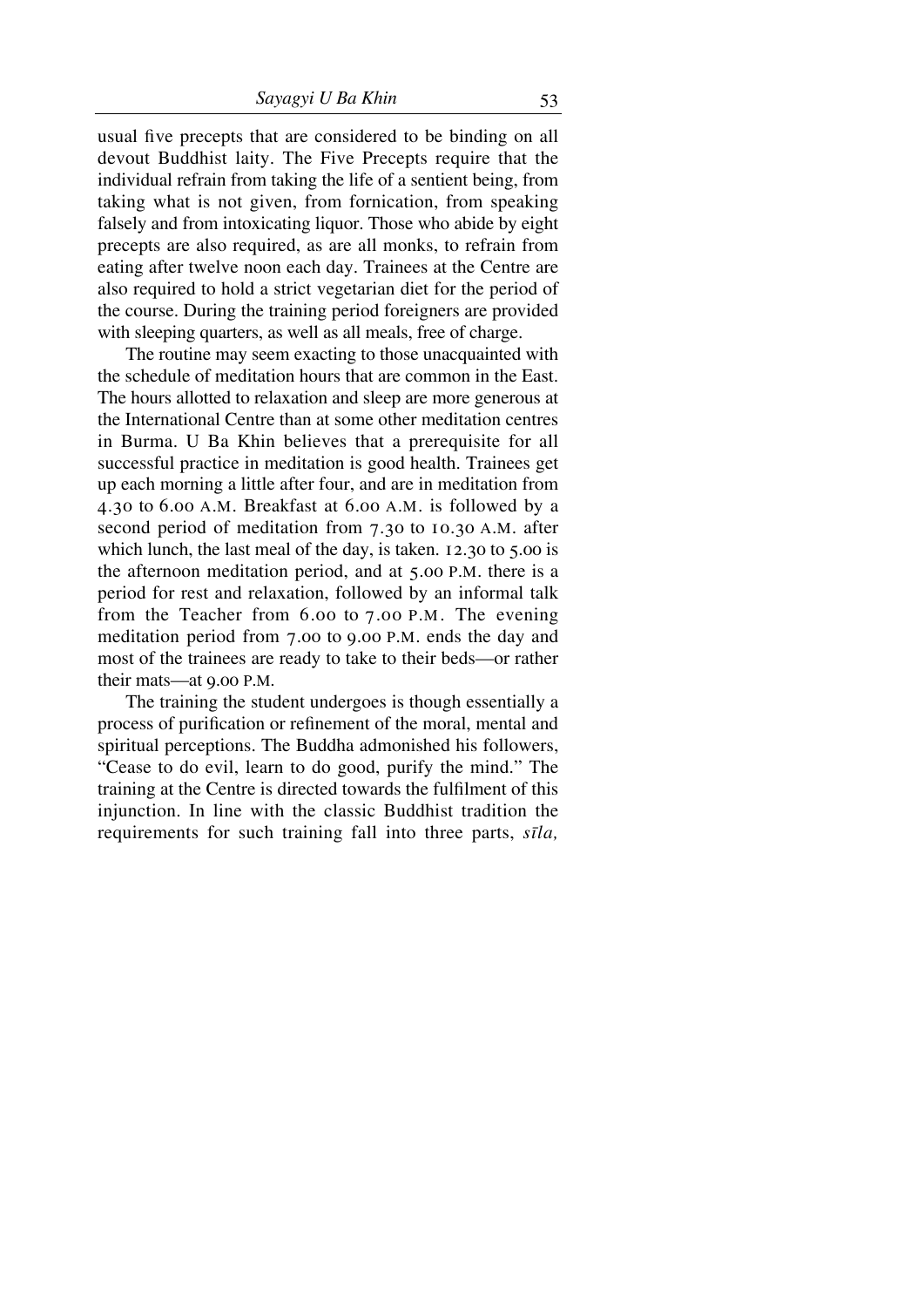*samādhi,* and *paññā.* These three Pāi words might be regarded as the watchwords of the Centre. *Sīla* signifies morality, the purification of conduct; hence at least formal or temporary adherence to the Five Precepts are a minimum essential for all who would proceed to further mental and spiritual training. *Samādhi* is concentration, a mental discipline that has much in common with *yoga.* Though training in *samādhi* may take place in a Buddhist context, it is not in itself necessarily Buddhistic. It is merely a means, though an exacting and essential one, whereby the student learns, in the words of the Teacher, to "put a ring through the nose of the bull of consciousness," and so harness that wayward will-o' the-wisp, the faculty of attention. *Paññā,* wisdom or insight, is the product of Vipassanā, or Buddhist meditation properly so called.

*Sīla, samādhi,* and *paññā* are thus stages in the achievement of spiritual proficiency and, according to Buddhists, in the process of detachment from the craving that binds all living things to the wheel of existence and rebirth. They constitute a grouping into three parts of the eight requirements of the Buddha's Noble Eightfold Path for the realization of the Cessation of suffering.

About the practice of *sīla,* little needs to be said. It is taken for granted as a basic requirement for all trainees. The Westerner may have to exercise conscious control in refraining from swatting mosquitoes, but he soon learns to regulate his hunger and otherwise fairly readily adapts himself to the routine. *Samādhi,* however—the practice of concentration demands patience and persistent endurance, just how much only those who have attempted to practise it can know. There are a number of techniques used by a Buddhist in the practice of concentration. The beginner at the Centre is taught to concentrate on the breath as it enters and leaves the nostrils. In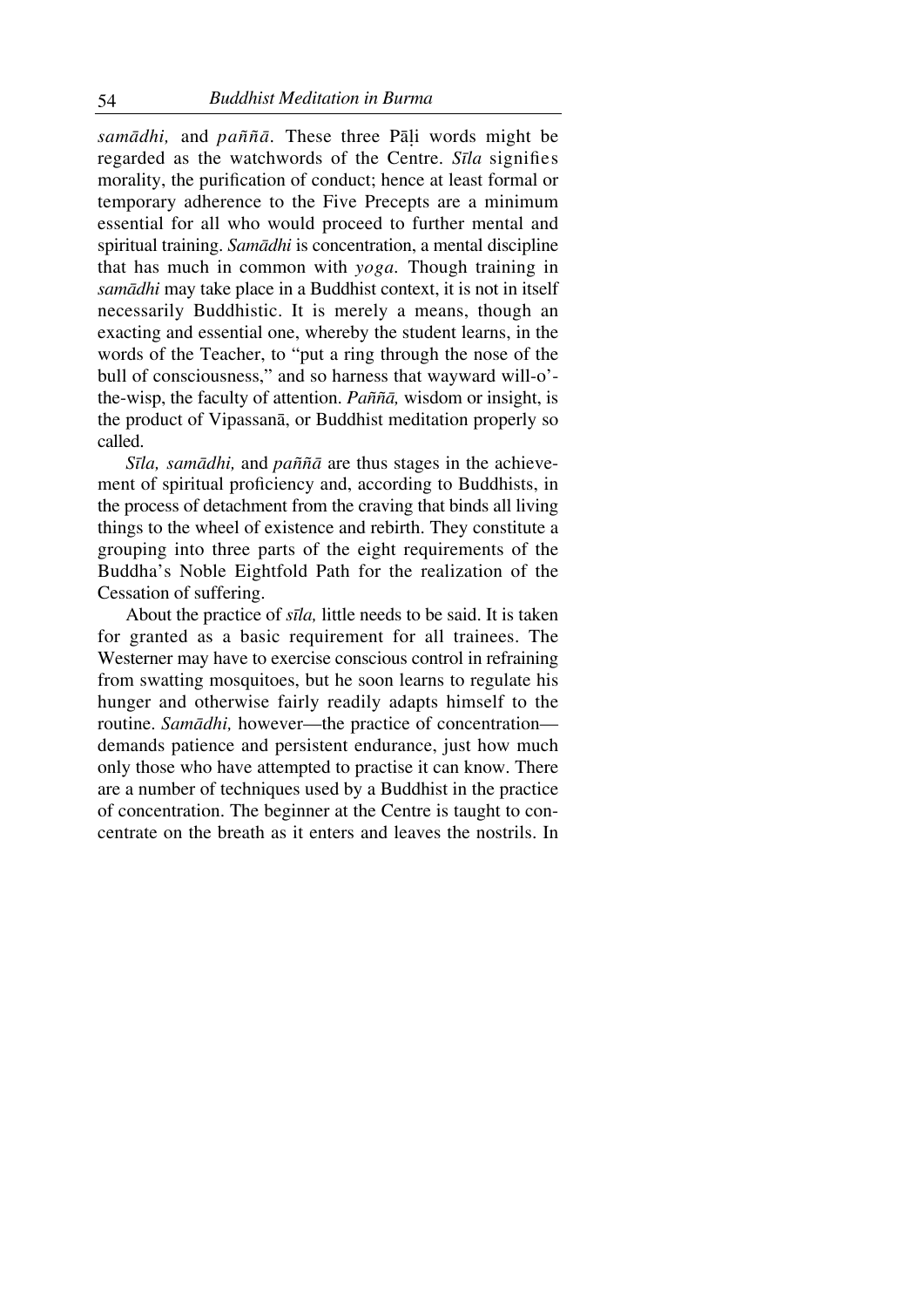doing this he must be tireless in excluding all other thoughts and at the same time learn to relax his body and gradually to narrow the focus of his attention until he is eventually aware only of a tiny "spot" at the base of the nose. Little by little all conscious awareness of breathing stops and he is mindful only of a minute point of light and warmth. It may take four or five days of practice to achieve this result, though some students succeed within a much shorter period. Other systems of Buddhist concentration may adopt slightly different means some begin the practice by concentration on an external object, such, for example, as a neutral-coloured disc. But no matter what the precise means employed the aim is the same, namely the attainment of *one-pointedness*—the power to gather up the attention into a single powerful lens and to focus it at will upon any object, material or ideational. *Samādhi,* then, is a technique that can be practised by members of any—or of no—religious faith. A developed power of concentration is, needless to say, of inestimable value in the ordinary, everyday business of life. It may well make the difference between an efficient or an inefficient public servant or professional worker. Of this fact the *saya* is well aware. *Samādhi,* however, is *essential* for the practice of meditation, and without the strong "lens" of concentration the student can never hope to attain *paññā;* that is, wisdom or insight.

The practice of *Vipassanā,* the heart of meditation, the means by which *paññā* or insight is attained, is something to be experienced rather than described. A non-Buddhist, and a non-adept, can say but little and should perhaps be content to say nothing at all. Nevertheless, an attempt will be made to describe its underlying principles.

*Vipassanā* is grounded in the Four Noble Truths, the outstanding contribution of the Buddha to the world's religious thought. The First Noble Truth, that suffering is basic to all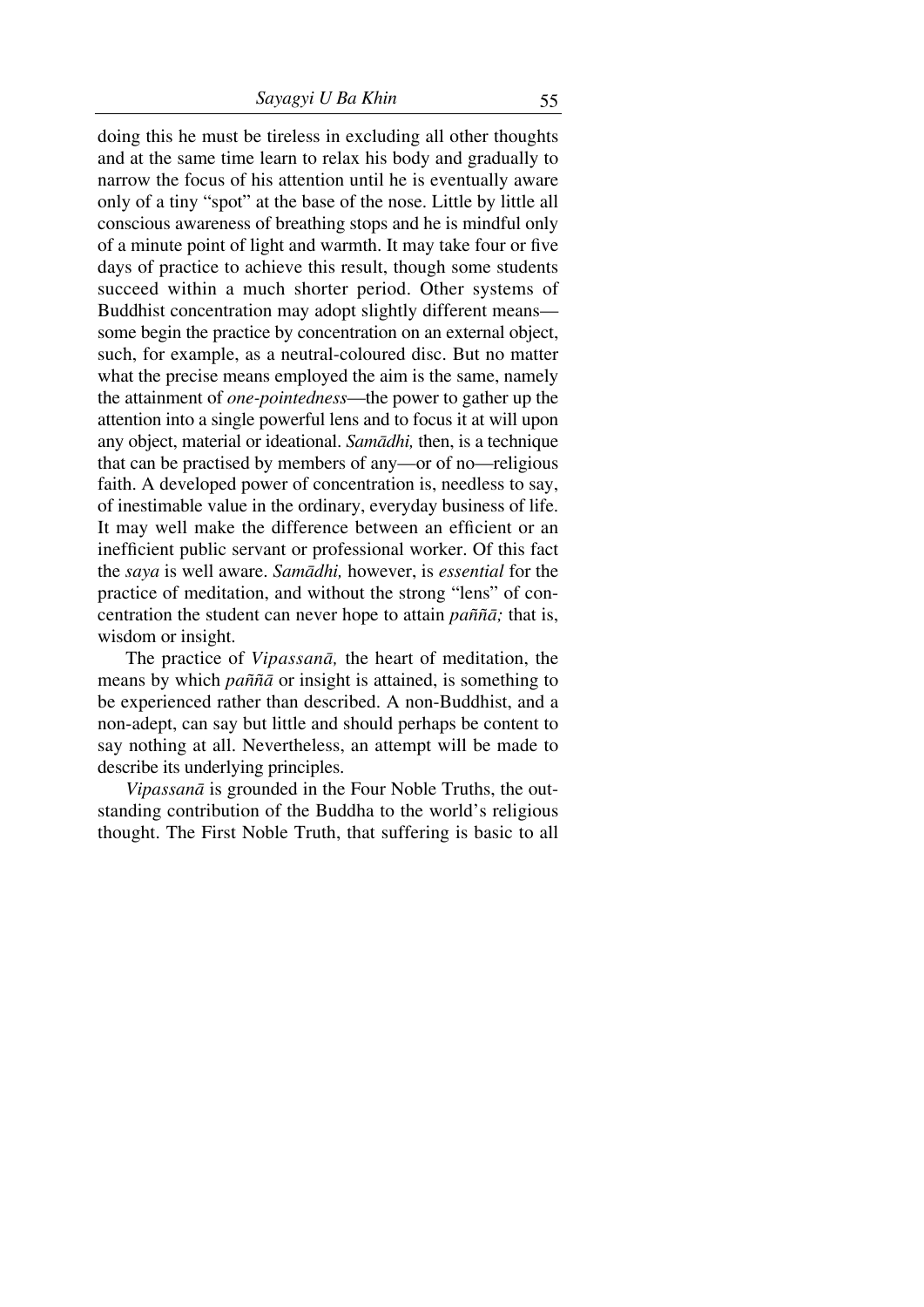existence, is not regarded as requiring merely a cool intellectual assent from the devotee. The reality of this First Noble Truth must be faced and experienced subjectively before the other Truths, which locate the cause and point out the method of release from suffering, can be realized. Suffering, in the Buddhist sense, is not simply something to be "accepted" as a preferably temporary condition of one's own being or as a more permanent state for the world's unfortunates. Rather it is to be viewed as an integral part of matter and mind (*rūpa* and *nāma*), the very stuff of existence itself. The Pāli words *anicca, dukkha,* and *anattā,* which may be translated as impermanence, suffering and the non-self—or perhaps as the illusion of the separate self—are the key themes in this meditation. These themes are to be experienced introspectively—in accordance with his capacity—by the meditator as on-going processes of his own organism. He must endeavour to become *aware* of his mental and bodily components in the process of change, to experience impermanence as suffering, and to perceive with his inward eye the illusory nature of the separate self.

Only when suffering is thus faced and realized can the way to release be opened. In meditation the student should develop a sharpened consciousness of the imperious nature of his desires and of his attachment to them. This is what the Buddha meant by *tahā,* or craving, which he saw as the cause of all suffering, and so enunciated in his Second Noble Truth. If the trainee longs with an intense desire for release from this condition of craving and for the calm of Nirvāna, or the Great Peace, he may then gain some insight into the Third of the Noble Truths, namely, that to free oneself from craving is the way to be released from suffering. In so far as his desire to detach himself from craving is sincere and deep he will act upon the Fourth Noble Truth and follow more closely in the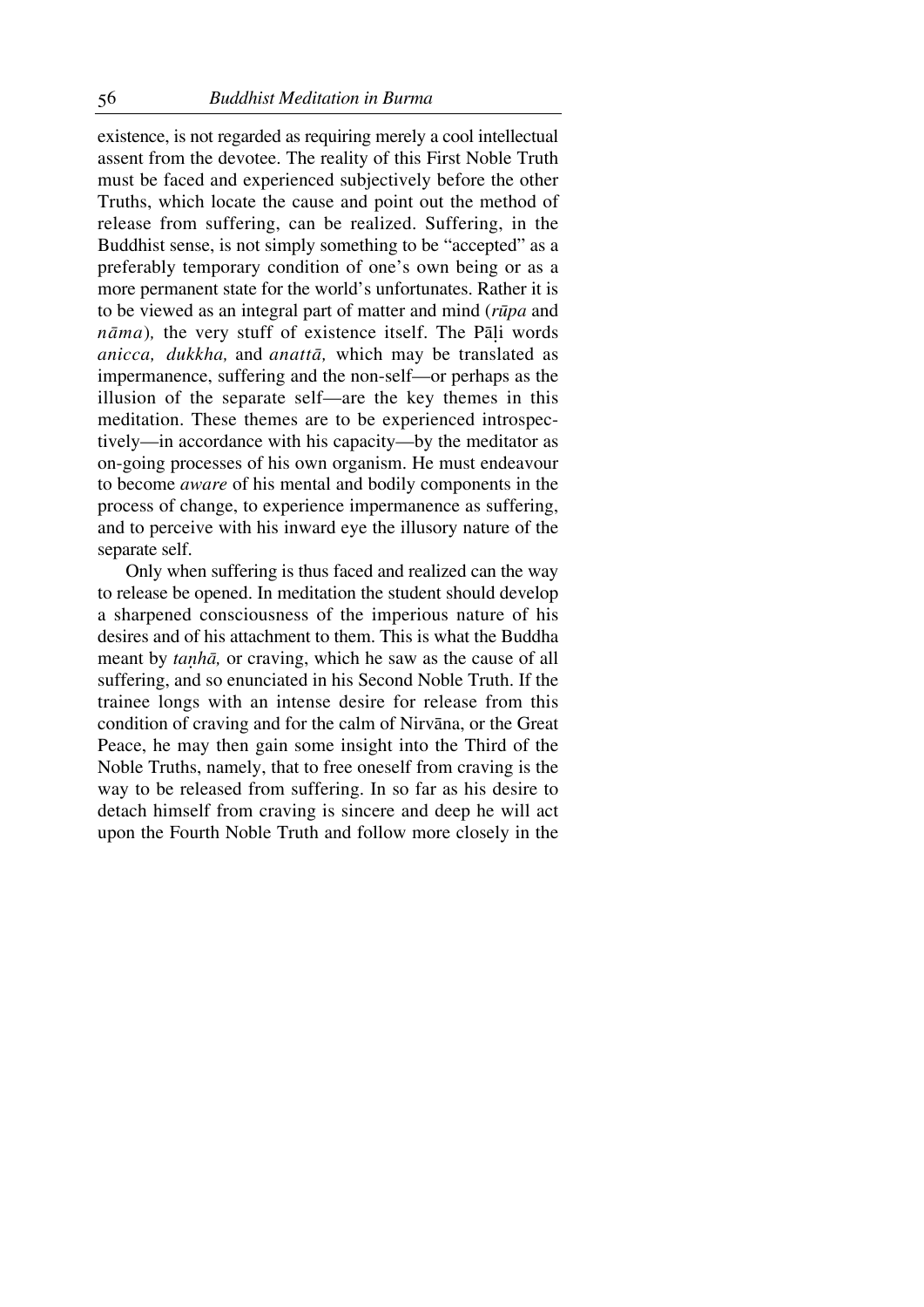Eightfold Noble Path. By so doing he should experience, even in his present life, some measure of the great Peace.

It is a challenging experience for a Westerner to undergo a course in meditation at the International Centre. He not only may explore new realms of consciousness, but he can scarcely avoid the attempt to re-phrase his experiences, where possible, in terms of his traditional religious beliefs. Furthermore, certain incidents, certain expressions in both the Old and the New Testaments spring to life, so to say, and take on new and vivid meaning. For instance, the Biblical verse "If thine eye be single thy whole body will be full of light" may be experienced subjectively as almost literal truth by one who in practising *samādhi* is able to approach one-pointedness in his concentration. Indeed, many biblical phrases that to a Westerner may have seemed vague or merely allegorical take on specific meaning, thus recalling the fact that Judeo-Christianity is a faith of eastern rather than western origin.

Even a Westerner who does not accept the major premises of the Buddhist faith will, if he follows instructions given at the Centre faithfully, experience a deep and invigorating calm, a calm possibly deeper than anything he has previously known. He may or may not enter into the more rarefied forms of consciousness—*jhānic* states in Buddhist terms—for individuals vary very much both in their capacity and in their willingness to do this. Nevertheless he will almost certainly learn to tighten his control of his mental processes to experience a feeling of cleansing, strengthening and relaxed peace. He may also learn something of the technique for inducing such peaceful states at will, an accomplishment not to be despised in these days of hurry and of strain. To do so, as it seems to the writer, what is required is not a willingness to renounce one's traditional religious faith—or even one's agnosticism—but an open-minded determination to experience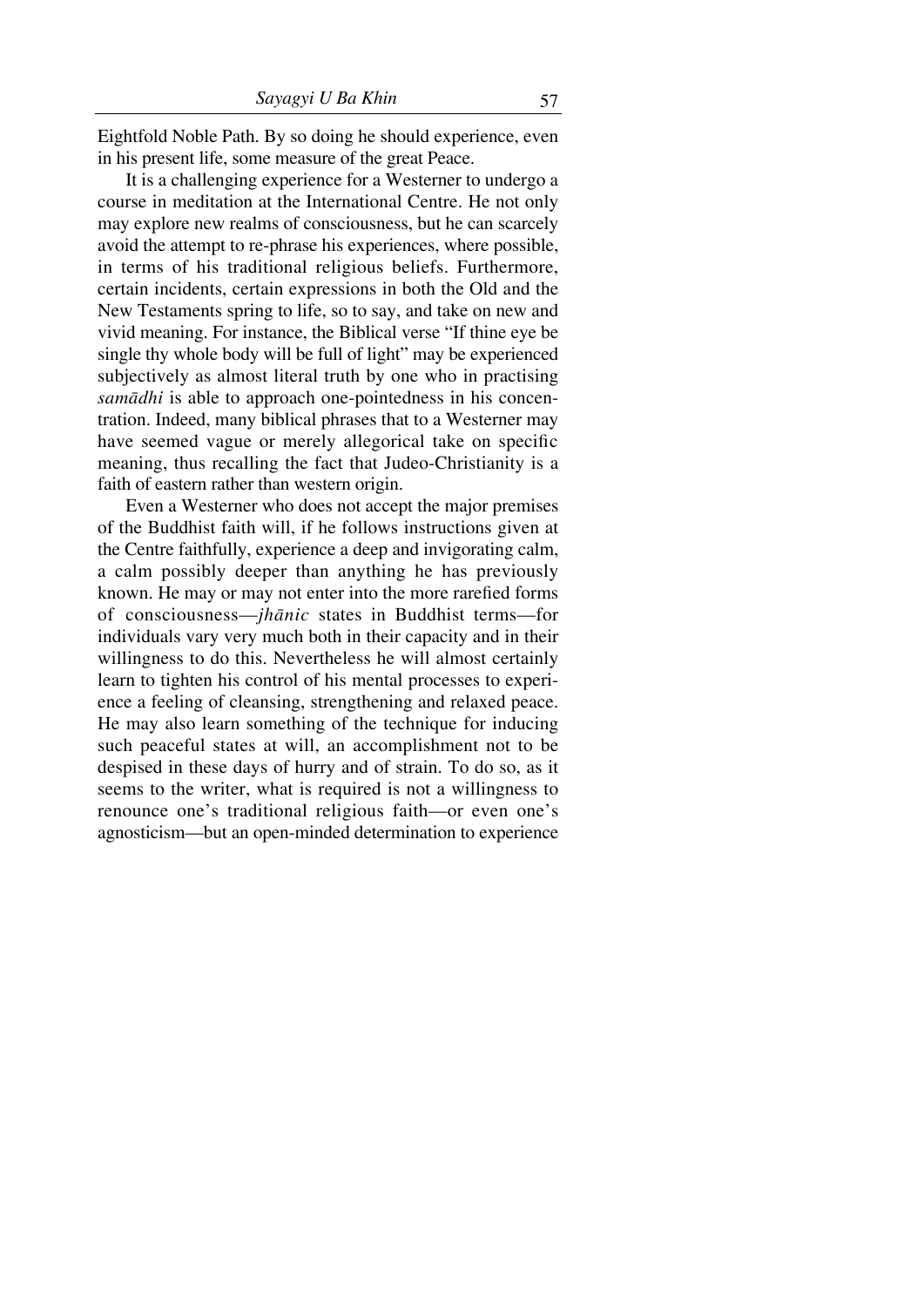something new. There is no compulsion exercised at the Centre to make Buddhists out of Christians or Jews. The *saya* invites his students freely to take and use what appears to them to be good and, should they so wish, to leave the rest. The atmosphere of tolerance and of active loving-kindness that surrounds the western visitor to the Centre does much to strengthen the appeal of the mental and spiritual discipline.

Apart from any possible meaning that the meditation Centre might have for Westerners is the question of its actual present meaning for those Burmans who make up the bulk of its membership. Most of those who come to receive training, or who, having received it, frequent the Centre are, broadly speaking, middle class people in active middle and young adult life. Almost without exception they are old enough to remember the war years and the Japanese occupation, the tragic murder of General Aung San and the stormy years of the birth of the new republic. They remember, too, the period of post-independence insurrection, when at the height of the Karen rebellion the government was in effective control only of Rangoon. If it is true that stress and suffering are generating forces in religious revival, there is no doubt that Burma's responsible middle classes have had their fill of both. Few Americans appreciate the suffering and destruction that the war and postwar periods have witnessed in Burma, or the amount of dislocation of communications and of economic life that still prevail. The leading members of the International Centre, therefore, have been led by many vicissitudes of fortune to learn how to live in good times and in bad, in safety and in peril. In the quest for that calm of spirit that would enable them not merely to exist with the unawareness of mere animals, but to turn their experiences to positive account, some have been discovering anew the ancient truths of their Buddhist faith.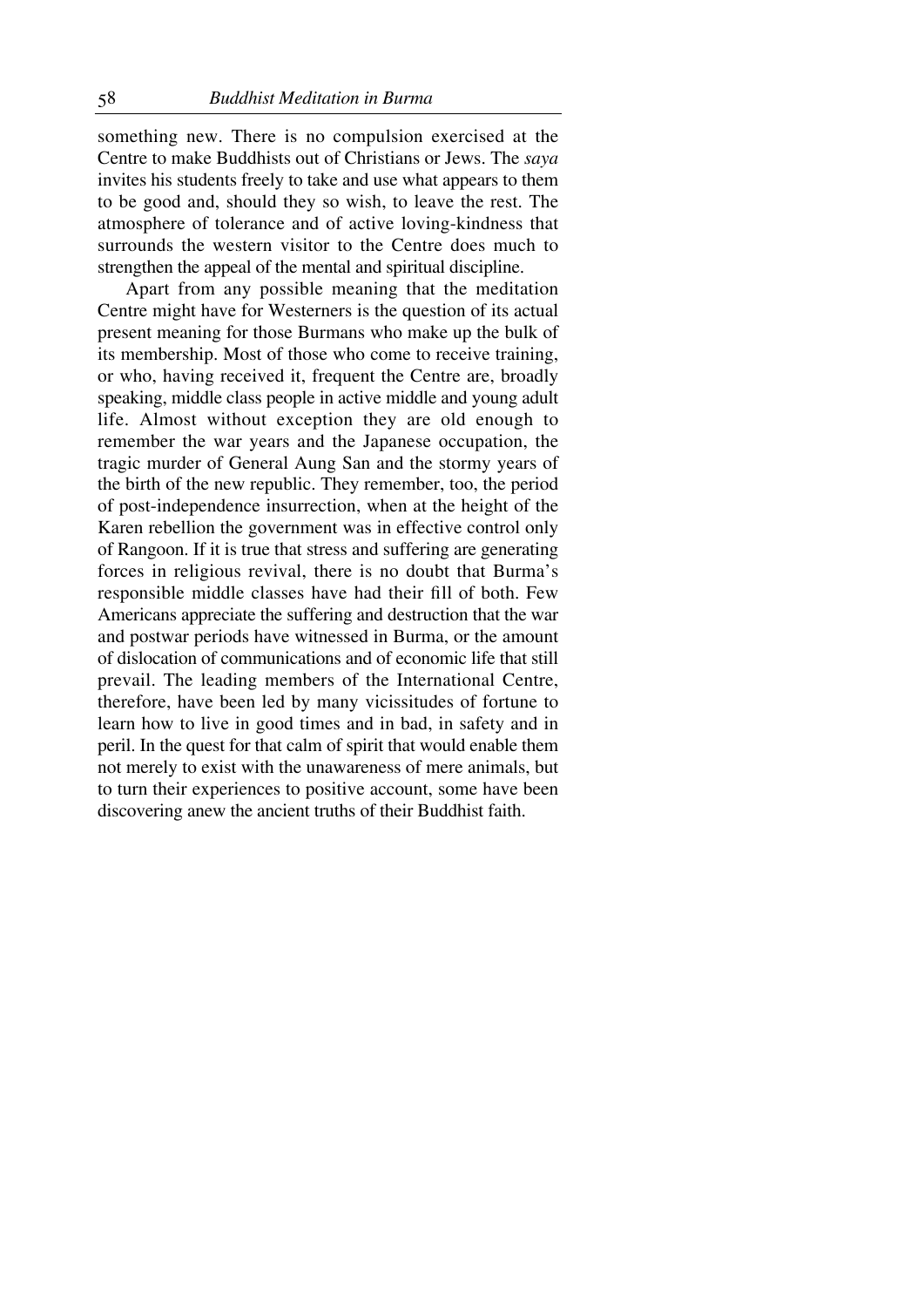Furthermore, most of those who attend the Centre are occupied in business and in the professions, and the program at the Centre is geared to their needs. It is a fellowship of laity, under lay leadership, and Buddhist meditation is presented to them not as something that may be practised only in the seclusion of the monastery but rather as an activity for Buddhist "householders," those who are immersed in family cares and public responsibilities. For these people the Centre affords a Fellowship of the like-minded. For Buddhists are not organized in congregations as are most Western religious groups—indeed, the need for such organized gatherings is hardly felt in the country districts where a whole village may, in effect, compose the community of faithful laity which supports and frequents a particular monastery. In a big city, however, where territorial bonds are less strong, there would seem to be a growing need for voluntary religious associations with some congregational features. Each Sunday, for instance, the Centre is open from seven in the morning until late in the afternoon to all who wish to take advantage of a quiet time for meditation, of informal instruction and advice from the Teacher, of a communal lunch and the companionship of friends. The degree of devotion which the Centre, in turn, inspires in some of its supporters may be judged from the number of volunteer workers always on hand to supervise the kitchen and the housekeeping, to initiate new students and take care of foreign visitors and to keep watch over the premises during the night. The increasing numbers of those who come for instruction, and the spontaneous manner in which funds are supplied for new building, seem to show that the Centre fulfils a growing need.

To what extent are such meditation centres typical developments in the Buddhist practice of Burma today? Granted that the individualistic tendencies within Buddhism are very strong,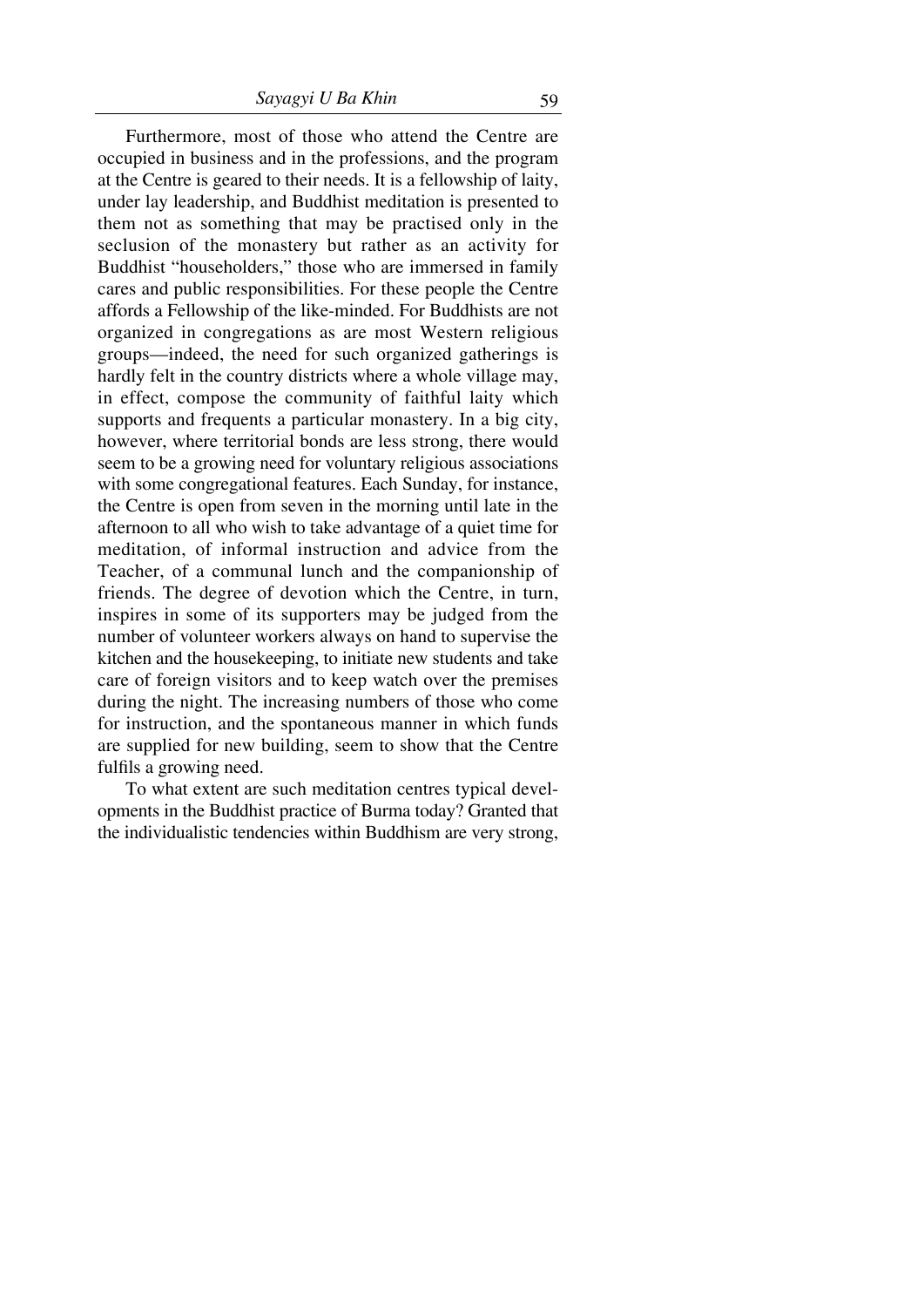so that in important respects the International Meditation Centre must be considered as unique, nevertheless, there seems to be a definite tendency in the contemporary emphasis on Buddhism in Burma to place especial stress on the practice of meditation. Meditation occupies a central place in orthodox Buddhist practice, and, though in popular Buddhist observance it has at times played a minor role, it has always been a main activity of those monks who do not specialize in scholarly pursuits. Today, however, the government, acting through the intermediary of the Buddha-Sāsanā Council—a body drawn from monks and laymen which is responsible for the wellbeing of Buddhism in Burma and its extension both within the Union and also in foreign lands—claims, in a report issued on the *Situation of Buddhism in Burma* since 1955, that there exist at present some 216 meditation centres within the Union as of November, 1956. Of these centres, some under monastic and others under lay leadership, a total of 142 were recognized by the Sāsanā Council and received government subsidies. Other Centres, like the International, depend entirely on voluntary support. The Council also sponsors a central meditation centre in Rangoon, where those who wish to undergo training as teachers of meditation and who are approved by the Council will receive a small monthly stipend to defray their maintenance expenses while receiving such training in Rangoon. In addition, a certain number of students from overseas who have expressed a wish to receive training in meditation in Burma have also been subsidized by the Council. During the period covered by the report, eleven foreigners from nine different countries received such subsidies.

Though the numbers of those actually practising meditation systematically in Burma today may well be small indeed in proportion to its total population of Buddhists, nevertheless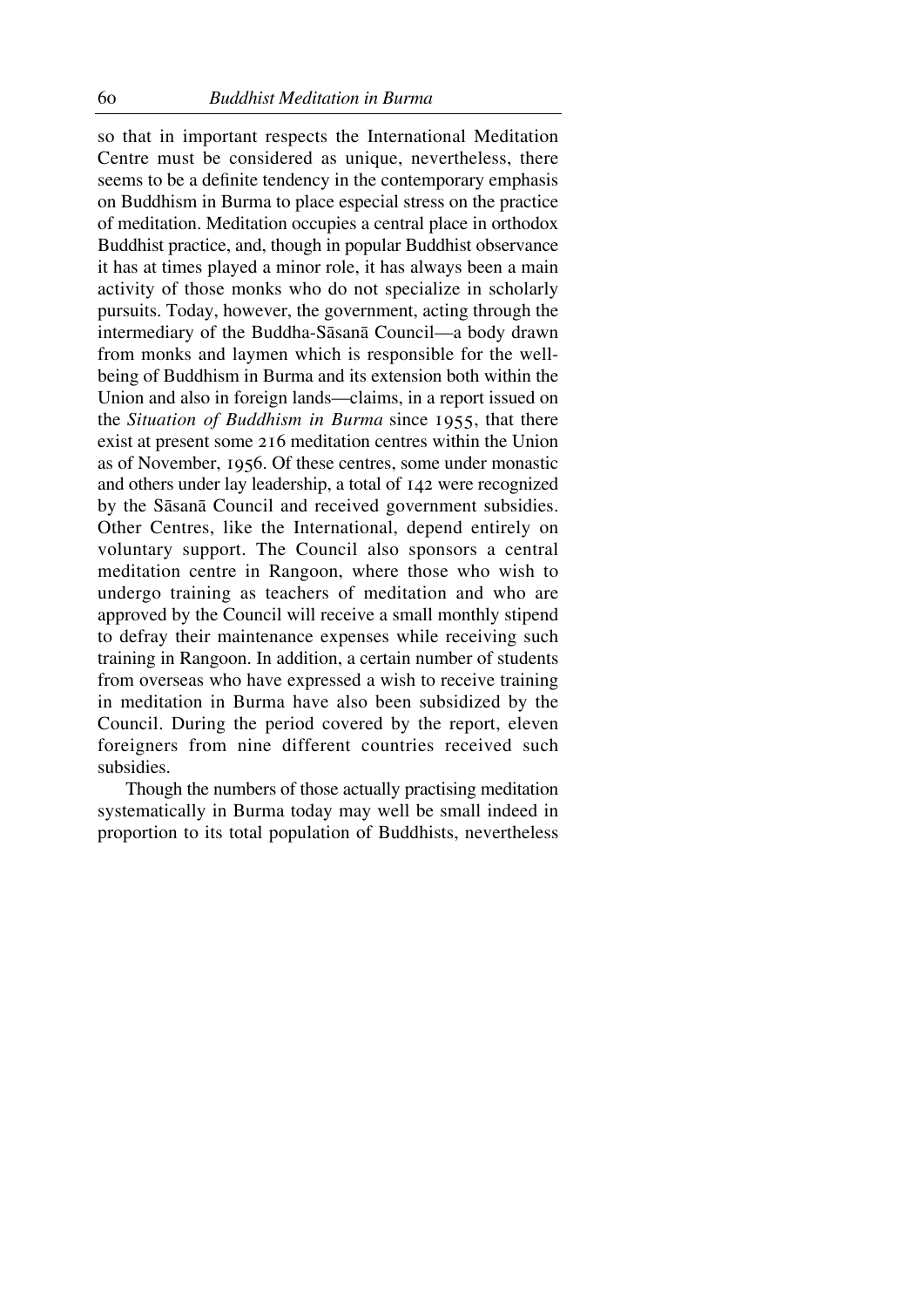meditation enjoys the prestige of government support and more particularly the interested support of Prime Minister U Nu himself—so that to a degree it has become almost fashionable. Shrines for meditation are sometimes to be found in government offices, and official leave may be granted for the practice of *Vipassanā.*

While a number of Westerners would probably admit that the extension of relaxation and mental control—perhaps even of meditation itself—might furnish a needed corrective to the frenetic activity and hypertension attendant on living in their own countries, what shall be said as to the social value of today's emphasis on the practice of meditation in a country such as Burma? Does this overt attempt to foster it by governmental and other agencies merely accentuate an existing over-strong tendency to withdraw from social responsibilities either for religious reasons or out of downright idleness? Or, on the other hand, may it not possibly help to create a reservoir of calm and balanced energy to be used for the building of a "welfare state" and as a bulwark against corruption in public life? Such questions are far easier to ask than to answer. Both possible alternatives would appear to exist, and any accurate assessment must necessarily depend on the situation—or even the individual under consideration. Undoubtedly U Nu and U Ba Khin combine the practice of meditation with the exercise of exacting public responsibilities. If it is actually true that *meditation* "keeps them going," then the promotion of the means whereby other such individuals may be produced could be important for Burma's national existence.

Can meditation, then, be viewed not only as a means of self-development—a development that must be regarded by Buddhists not in terms of one short lifetime but against the almost timeless background of thousands of rebirths—but also as this worldly task? Do there exist elements in the broad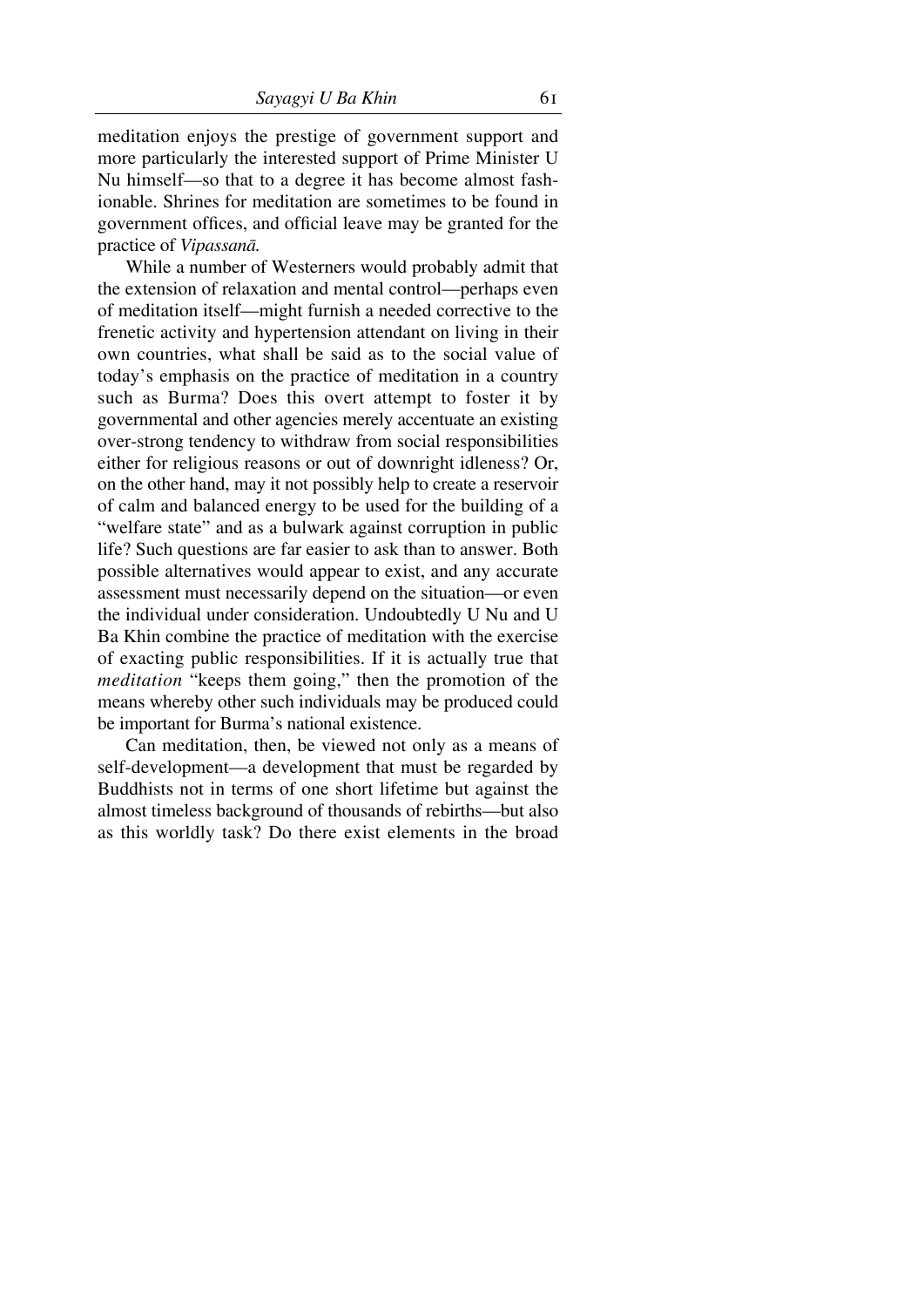tradition of Buddhism itself, which, if now emphasized, might furnish the moral motive power that Burma needs? Perhaps there is this much that may be said: if one of the effects of meditation on its practitioners is to strengthen and deepen their adherence to the Five Precepts here and now, both public and private life would be benefited. And there is also the positive example of the Buddha himself, who for forty-five years after his Enlightenment, instead of withdrawing from the world to enjoy in peace and solitude the liberation he had won, laboured on as a Teacher of a struggling humanity.

# \_\_\_\_\_\_\_\_\_\_\_\_\_\_\_\_\_\_\_\_ **APPRECIATION**

Dr Nottingham was quite modest when she wrote in the Guest Book that she had learnt from the Centre how to find a deep pool of quiet in the midst of the activities of a busy life, although she might not have been able to learn very deeply about the Dhamma. It was an agreeable surprise when I read her paper on "Buddhist Meditation in Burma" to find that she understands Buddhism very deeply indeed.

Her expressions (1) of one-pointedness of Mind with a minute point of light and warmth at the base of the nose (*cittavissudhi*), (2) of the awareness of mental and bodily components in the process of change (*anicca*)*,* (3) of the experiencing of impermanence as suffering (*dukkha*), and (4) of perceiving with the inward eye the illusory nature of the separate self (*anattā*) are really very commendable.

I congratulate Dr Nottingham very warmly for the paper, which deserves worldwide attention and interest.

> Ba Khin, President International Meditation Centre Inya Myaing, Rangoon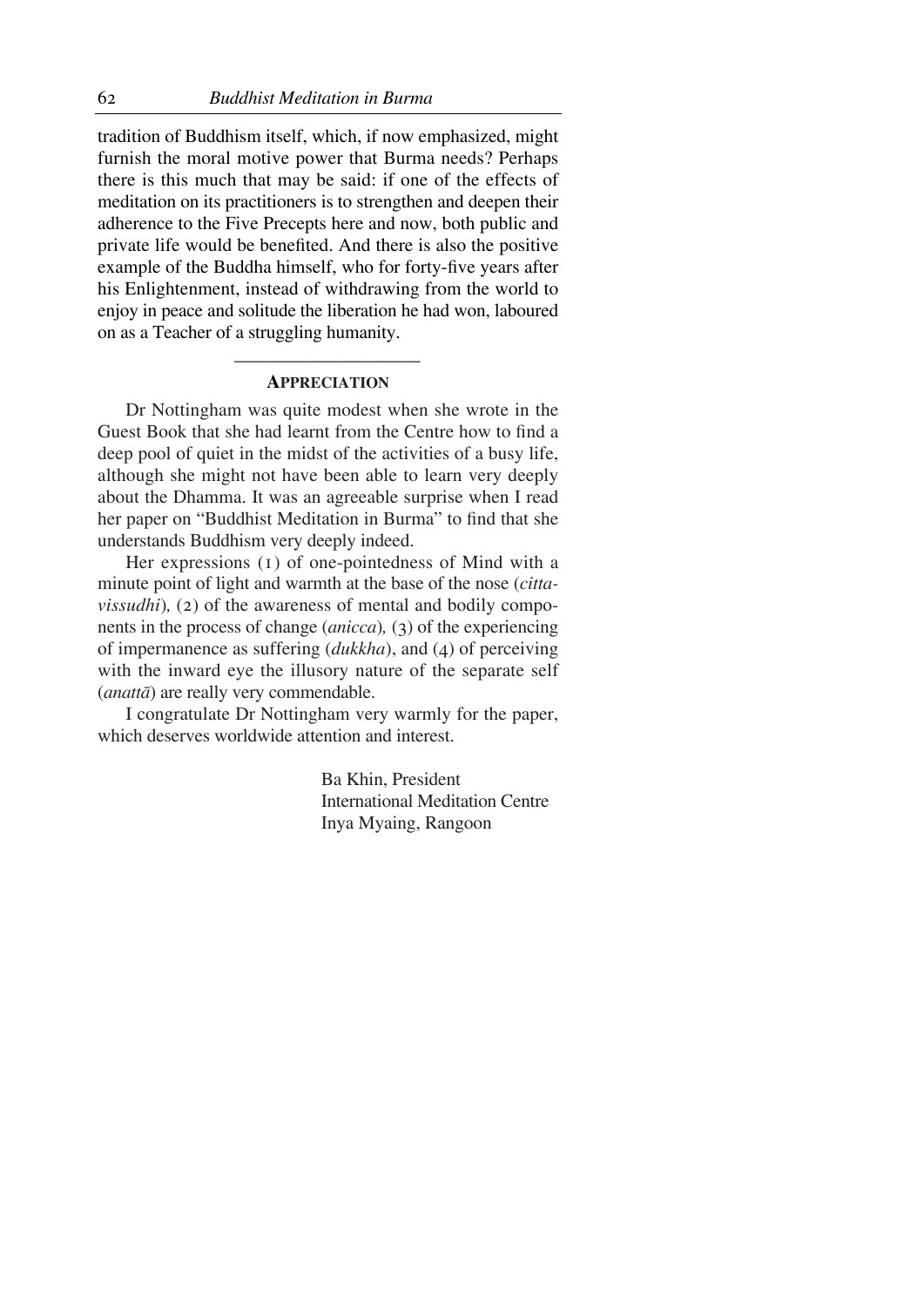Yo sahassam sahassena *sagāme mānuse jine, ekañ ca jeyya m' attāna sa ve sagāma-j-uttamo.*

A man may conquer a thousand times a thousand men in battle,

But if one conquers oneself, one indeed is victorious in battle.

Dhammapada, verse 103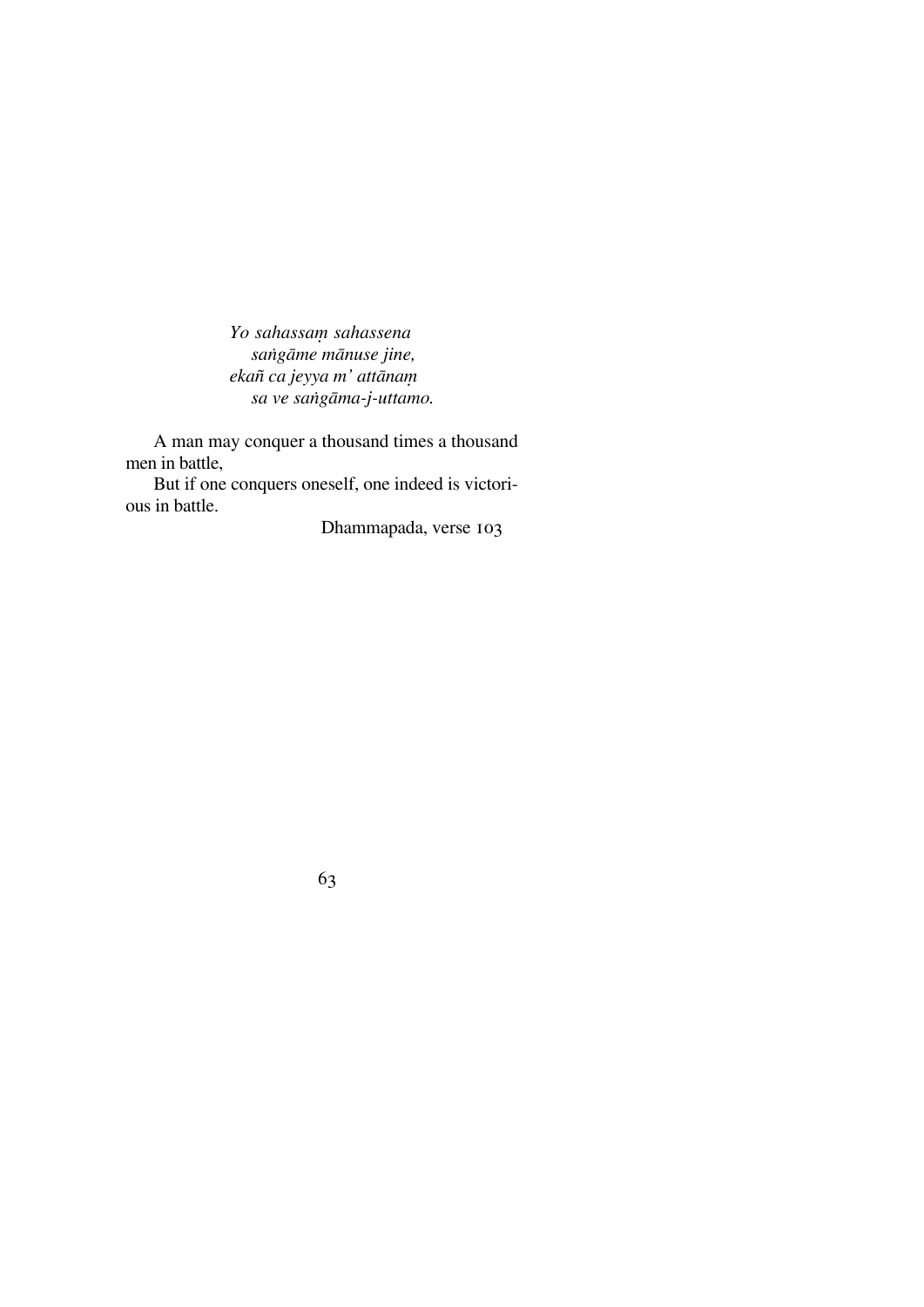# **The Real Values of True Buddhist Meditation**

#### **Preface**

Man needs rest and peace of mind, which means and includes living a full life. The best means of attaining real peace of mind is meditation.

The main object of Buddhist meditation is the realization of the ultimate goal of life leading to Nirvāna; experience, however, proves that the process of meditation inevitably involves two important aspects of present-day life, namely, acquisition of mental equilibrium and of physical fitness.

A man who has undergone courses of Buddhist meditation is able to make quick decisions, correct and sound judgments and a concerted effort—mental capabilities which definitely contribute to success in life. And at the same time, by the same process of purification of mind, the physical body becomes automatically cleansed and physical fitness is ensured. To attain these objectives the correct method or technique of meditation is essential.

Herein lies the secret of the simple and yet efficient technique of U Ba Khin, who is the founder of the International Meditation Centre, which is, so far as experience goes, one of the best of all meditation centres.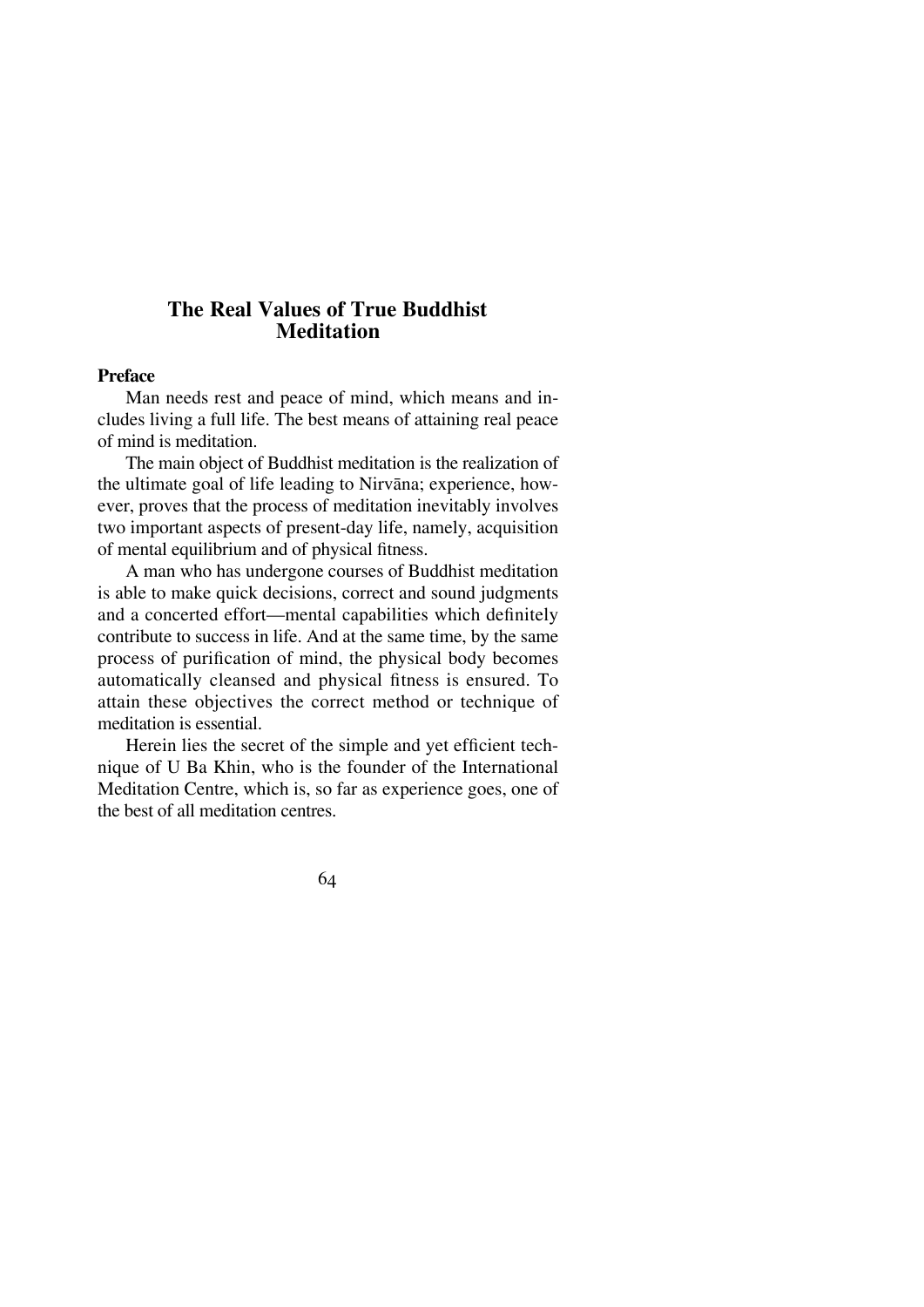Those who wish to enjoy a full life involving the mental bliss of peace and physical well-being, without, of course, dedicating themselves to self, are well advised to visit the centre and take a course under his guidance.

> Lun Baw, Chairman Public Service Commission of the Union of Burma Rangoon, 6 July 1962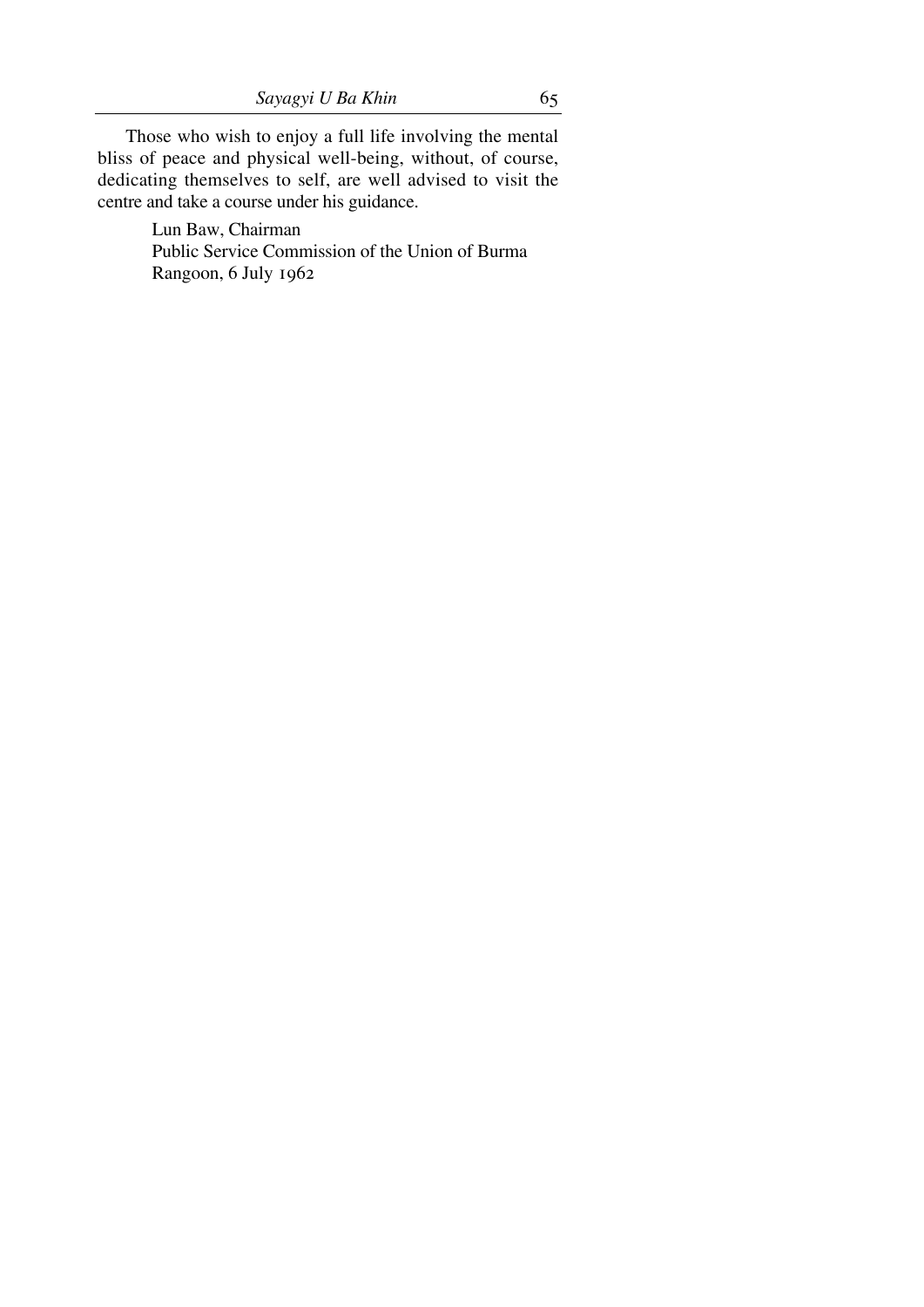### **Foreword**

The accompanying paper was read to the press representatives of Israel who were entertained to tea on the 12th December 1961, at the International Meditation Centre, by arrangement with the Directorate of Information, on the occasion of the visit of their Prime Minister Mr Ben Gurion to Burma. The press representatives, led by Mr Joseph Laip of the *Maariv* newspaper, Tel Aviv, were already acquainted with the contents of "What Buddhism Is" and "Introduction to the International Meditation Centre" which were published by our Association. They were preceded by Mr Pundik, a journalist from Tel Aviv, who arrived earlier in Rangoon and paid a visit to the Centre on the 3rd December 1961.

Our President, Thray Sithu U Ba Khin, was able to gather from his discussions with Mr Pundik that the Israelis were materialistic in outlook and were more interested in the present values of Buddhist Meditation than in what one would gain in the after-life. Accordingly, the paper was prepared in time for the visit of Mr Ben Gurion and his entourage, to bring home the real values of True Buddhist Meditation, both in regard to one's own well-being and mankind's, even in this lifetime. In doing so, U Ba Khin has been forced to draw from the wealth of his own personal experiences the necessary materials which, being supported by facts and figures, will appeal to Western minds.

> Ba Pho Secretary, Vipassanā Association 31-A Inya Myaing Road, Rangoon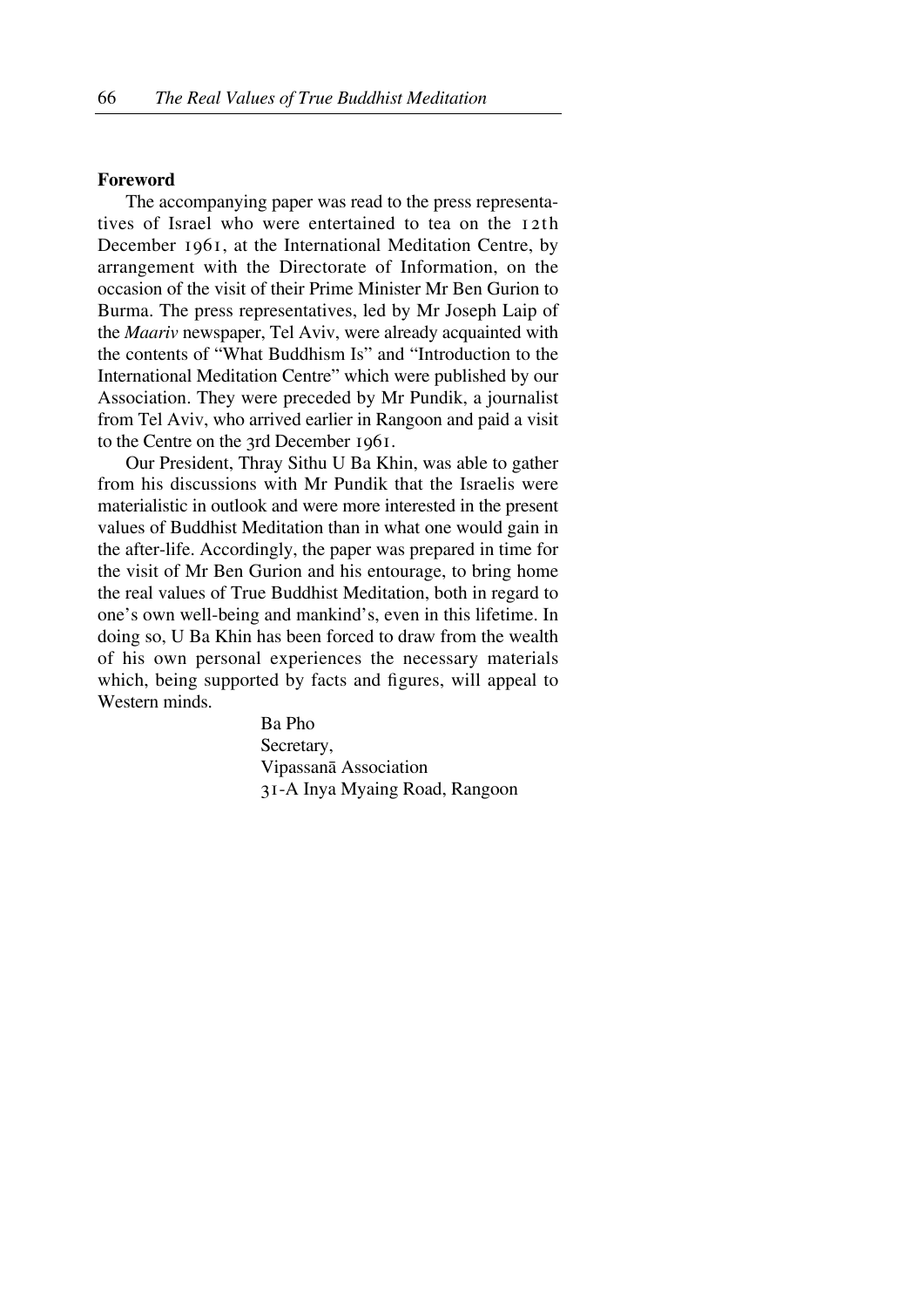# **The Real Values of True Buddhist Meditation**

## **I. The Foundation of a Buddhist**

A Buddhist is a person who takes refuge in the Buddha, the Dhamma and the Sangha.

We have four categories of Buddhists, namely:

- 1. *Bhaya:* A Buddhist because of danger
- 2. *Lābha:* A Buddhist because of the need for gratification
- 3. *Kula:* A Buddhist because of birth
- 4. *Saddhā:* A Buddhist because of faith.

Buddhists may be further divided into two classes, namely:

- 1. Those who intend to make a bid for release in this very life;
- 2. Those who are just accumulating virtues (*pāramī*) with a view of becoming:
	- (a) a Buddha
	- (b) a Pacceka Buddha (*i.e.*, a non-teaching Buddha)
	- (c) one of the Agga-sāvakas (chief disciples)
	- (d) one of the 80 Mahā-sāvakas (leading disciples)
	- (e) an Arahat

For the consummation of the vow to become a Buddha, a Pacceka Buddha, etc., the length of time that is required for the accumulation of the virtues is roughly: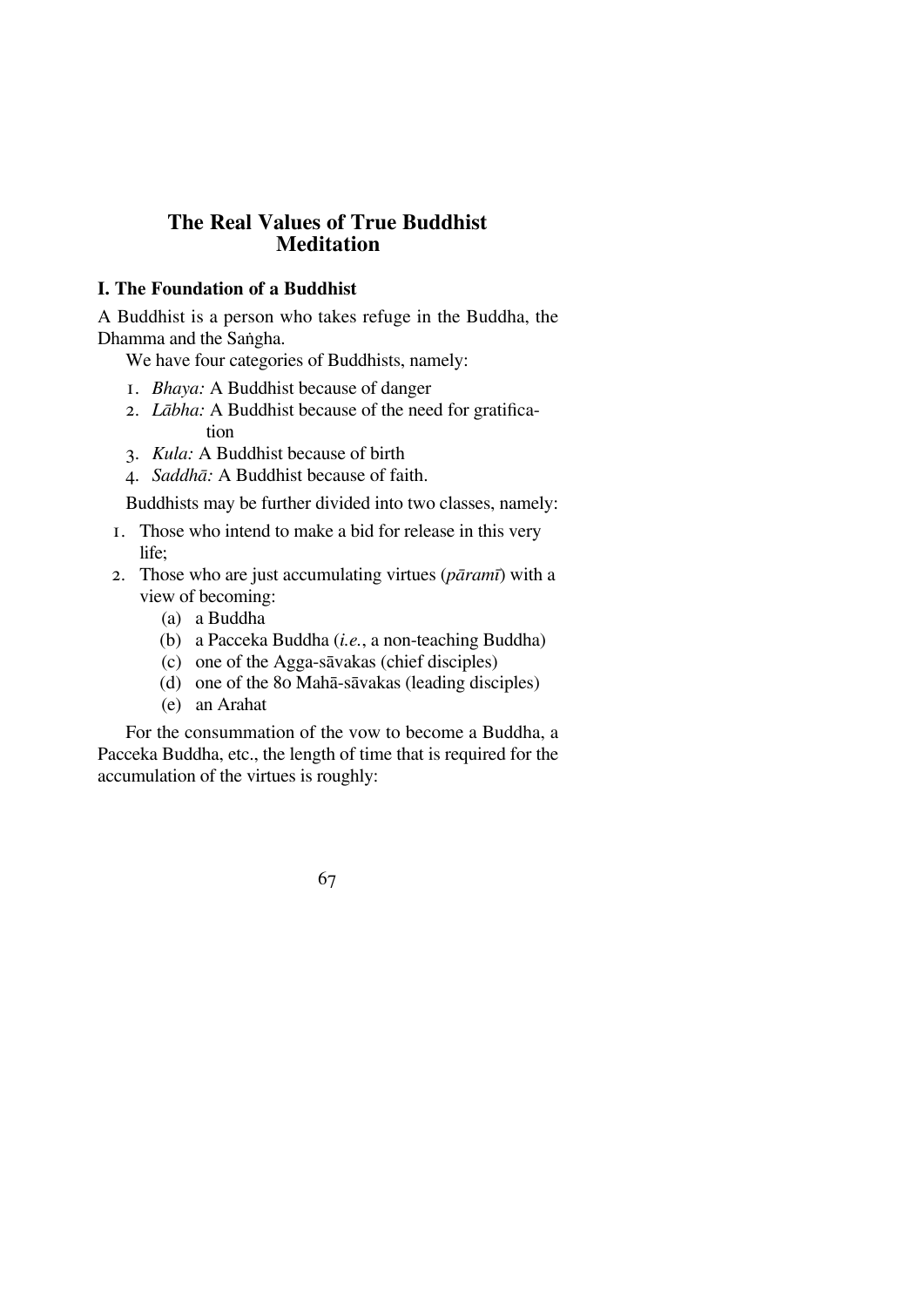- 1. For teaching Buddhas:
	- (a) a Viriyādhika Buddha (with effort as the pre– dominating factor): *16 incalculable World-cycles* (asakheyya*, a unit followed by 140 ciphers*) *plus 100,000 World-cycles* (*kappa*)
	- (b) a Saddhādhika Buddha (with faith as the predominating factor): *8 incalculable World-cycles plus 100,000 World-cycles*
	- (c) a Paññādhika Buddha (with wisdom as the predominating factor): *4 incalculable World-cycles plus 100,000 World-cycles.*
- 2. For a Pacceka Buddha: *2 incalculable World-cycles plus 100,000 World-cycles*
- 3. For an Agga-sāvaka: *1 incalculable World-cycle plus 100,000 World-cycles*
- 4. For a Mahā-sāvaka: *100,000 World-cycles*
- 5. For an Arahat: *100 to 1,000 World-cycles approximately.*

Once a person becomes a Buddhist, he acquires the seed of the Buddha-Dhamma which he is to develop according to his capacity. Every Buddhist is expected to walk on the Noble Eightfold Path in order to attain the goal of Nibbāna in his capacity as a Buddha, a Pacceka Buddha, or an Agga-sāvaka, etc., as he may choose. He must work for the consummation of his goal himself.

Among those who intend to make a bid for release in the same lifetime, there are four types of individuals:

- 1. *Ugghaitaññū* (of quick understanding)
- 2. *Vipancitaññū* (understanding in detail)
- 3. *Neyya* (needing to be led)
- 4. *Padaparama* (one whose highest attainment is the text)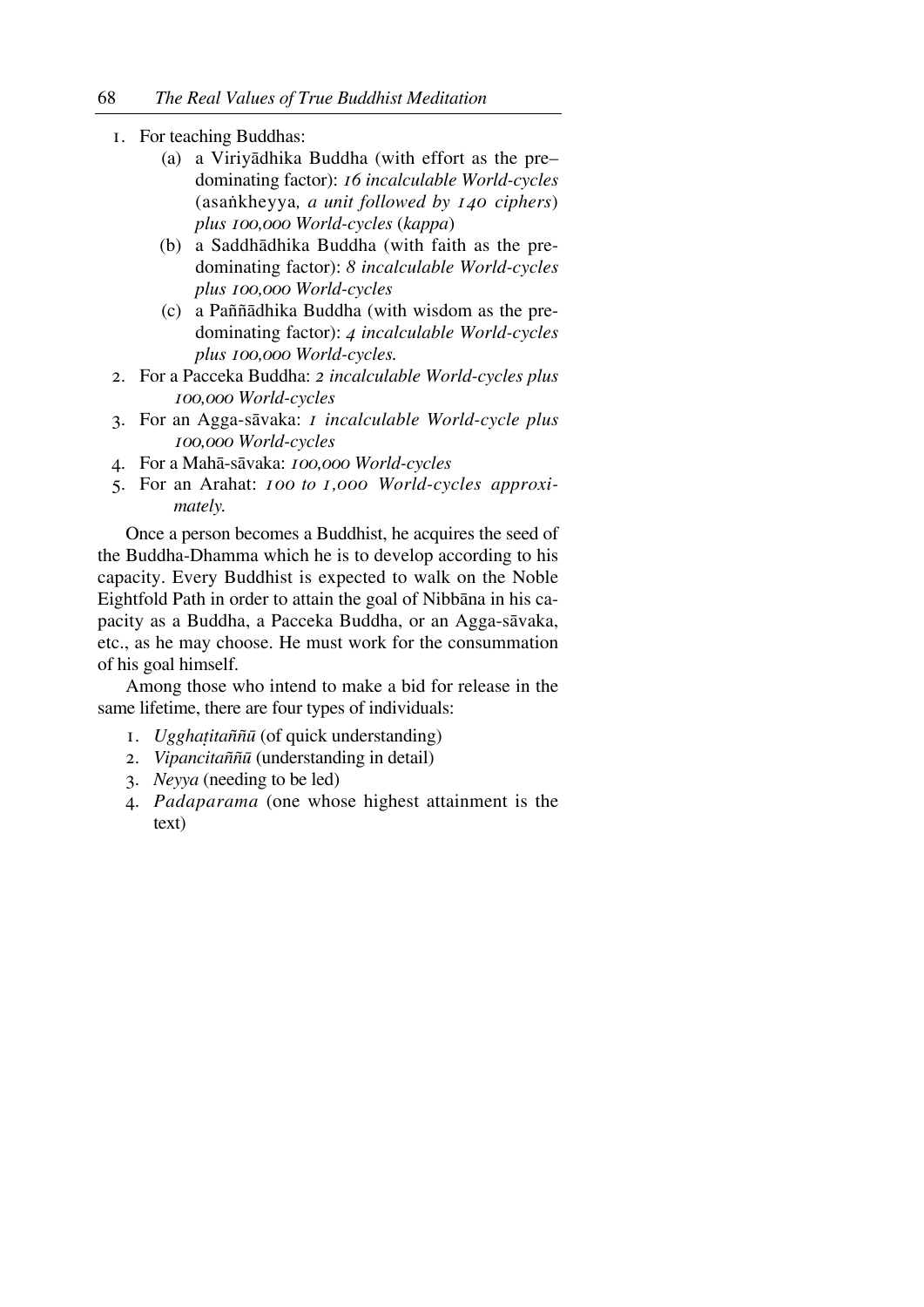An *ugghaitaññū* is an individual who encounters a Buddha in person and who is capable of attaining the Noble Path and Noble Truth (Dhamma) through the mere hearing of a short discourse.

A *vipancitaññū* is an individual who can attain the Paths and the Fruition states only when a discourse is expounded to him at some considerable length.

A *neyya* is an individual who does not have the capability of attaining the Paths and the Fruition states through the hearing of either a short or a long discourse but who must make a study of the teachings and practise the provisions contained therein for days, months or years in order that he may attain the Paths and the Fruition states.

In answer to a question raised by Bodhirājakumāra, the Buddha said, $1$  "I cannot say what exactly should be the time for the complete realization of the Truth. Even assuming that you renounce the world and join the Order of my Sangha, it might take you seven years or six years or five years or two years or one year as the case may be. Nay, it can be six months or three months or two months or one month. On the other hand, I do not discount the possibility of attaining Arahatship in a fortnight or seven days or in one day or even in a fraction of a day. It depends on so many factors."

A *padaparama* is an individual who, though he encounters a Buddha-Sāsana,2 and puts forth the utmost possible effort in both the study and practice of the Dhamma, cannot attain the Paths and the Fruition states within this lifetime. All that he can do is accumulate habits and potential. Such a person cannot obtain release from *samsāra* (continued rebirth) within his lifetime. If he dies while practising *samatha* (calm)

<sup>1</sup>See the *Middle Length Sayings,* II, pp. 279-284.

 $2$ The period during which the Teachings of a Buddha are available.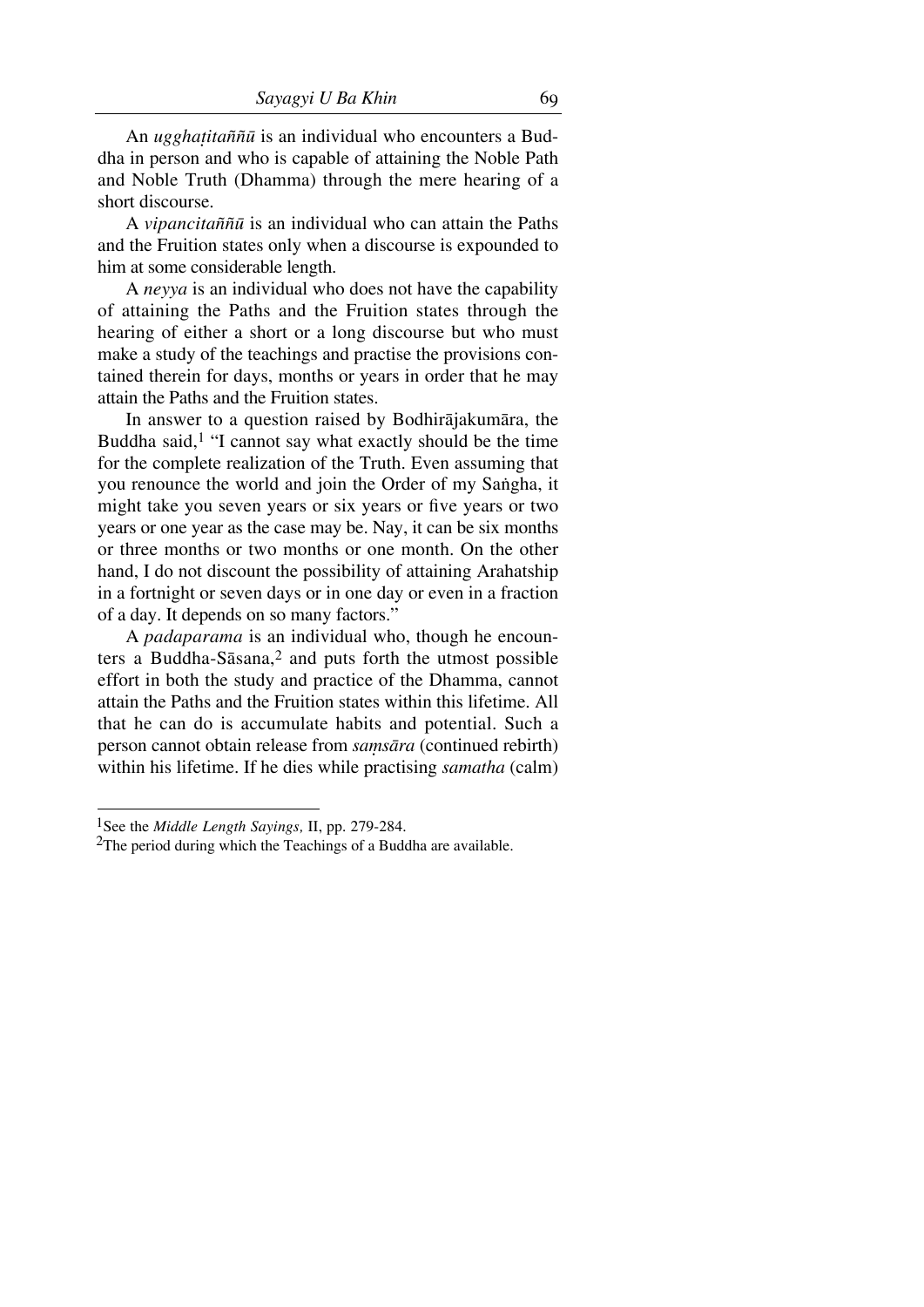for *samādhi* (concentration) or *vipassanā* (insight) for *paññā* (wisdom), and secures rebirth either as a human being or a Deva in his next existence, he can attain the Paths and Fruition states in that existence within the present Buddha-Sāsana which is to last for five thousand years from the date of the passing away of the Buddha into Mahā-parinibbāna.

It is therefore to be assumed that only those quite matured in the accumulation of virtues (*pāramī*), such as those of the four types of individuals referred to above, will be inclined to make that bid for release and take seriously to courses of Buddhist Meditation. As a corollary, we have no doubt that whoever is determined to follow strictly and diligently the Noble Eightfold Path through a course in Buddhist Meditation under the guidance of a *qualified* Teacher, is an individual either of the *neyya* or *padaparama* type.

### **II. The Essence of the Buddha-Dhamma**

The Buddha-Dhamma is subtle, deep and difficult to understand. It is by strictly and diligently following the Noble Eightfold Path that one can

- 1. come to the realization of the truth of suffering or ill,
- 2. annihilate the cause of suffering, and then
- 3. come to the end of it.

Only the accomplished saint, only the Arahat, can fully understand the truth of suffering or ill. As the truth of suffering is realized, the causes of suffering become automatically destroyed, and so, one eventually comes to the end of suffering or ill. What is most important in the understanding of the Buddha-Dhamma is the realization of the truth of suffering or ill through a process of meditation in accordance with the three steps of *sīla*, *samādhi* and *paññā* of the Noble Eightfold Path. As the Buddha put it, "It is difficult to shoot from a distance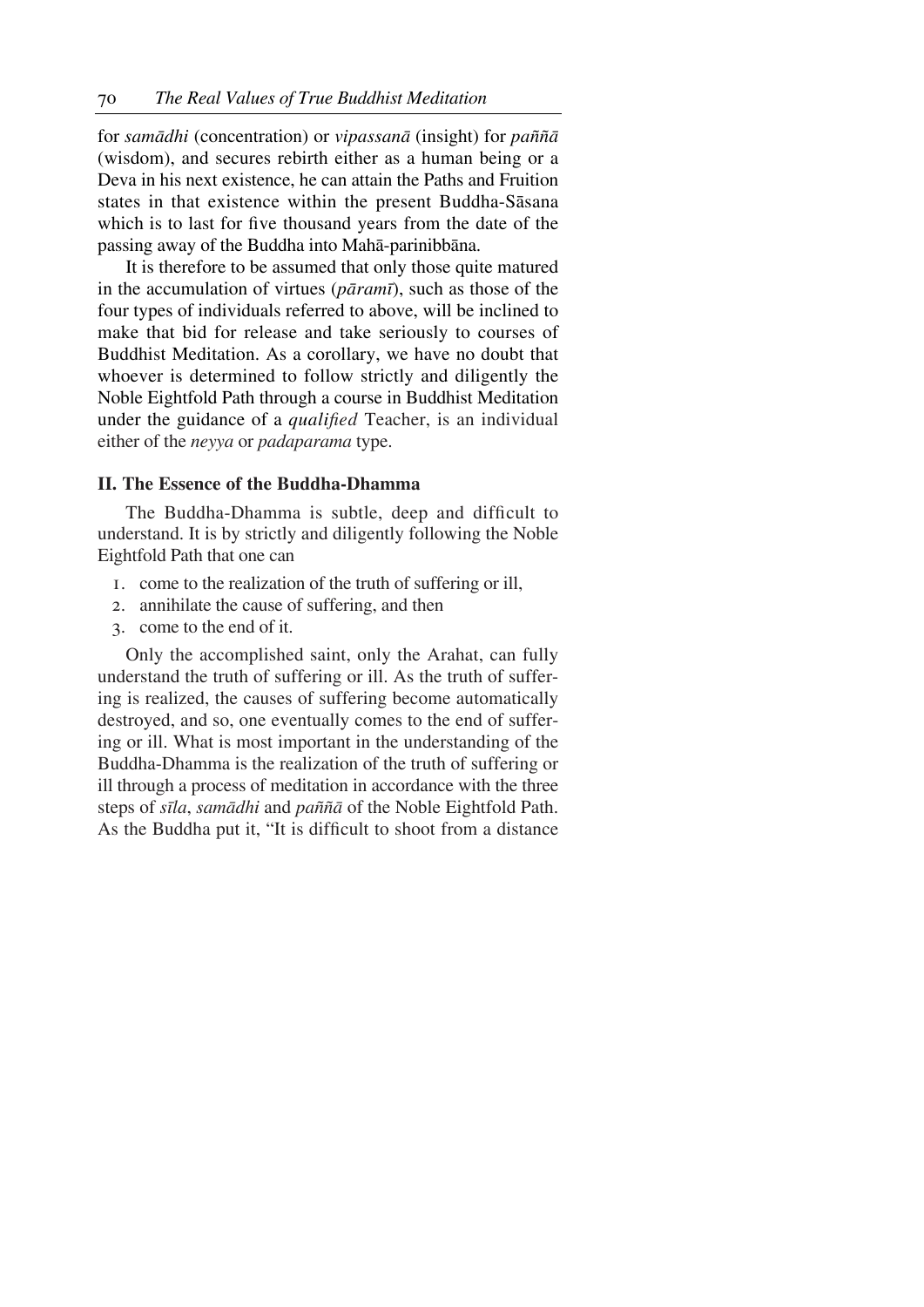arrow after arrow through a narrow key-hole and not miss once. It is more difficult to shoot and penetrate with a tip of a hair split a hundred times a piece of hair similarly split. It is more difficult to penetrate to the fact that 'All this is suffering or ill.' " He who has, by the practice of the Buddha-Dhamma, passed into the four streams of sanctity and enjoyed the four Fruition states, can appreciate the six attributes of the Dhamma:

1. The Dhamma is not the result of conjecture or speculation, but the result of personal attainments, and it is precise in every respect.

2. The Dhamma produces beneficial results here and now for those who practise it in accordance with the techniques evolved by the Buddha.

3. The effect of the Dhamma on the person practising it is immediate in that it has the quality of simultaneously removing the causes of suffering with the understanding of the truth of suffering.

4. The Dhamma can stand the test of those who are anxious to try it. They can know for themselves what the benefits are.

5. The Dhamma is part of one's own self, and is therefore susceptible to ready investigation.

6. The Fruits of the Dhamma can be fully experienced by the eight types of Noble Disciples:

- (a) one who has attained the first Noble Path, called Sotāpatti-magga, the Path of Stream-winning,
- (b) one who has attained the first Noble Fruition State, called Sotāpatti-phala, the Fruition of Stream-winning,
- (c) one who has attained the second Noble Path, called Sakadāgāmi-magga, the Path of Oncereturning,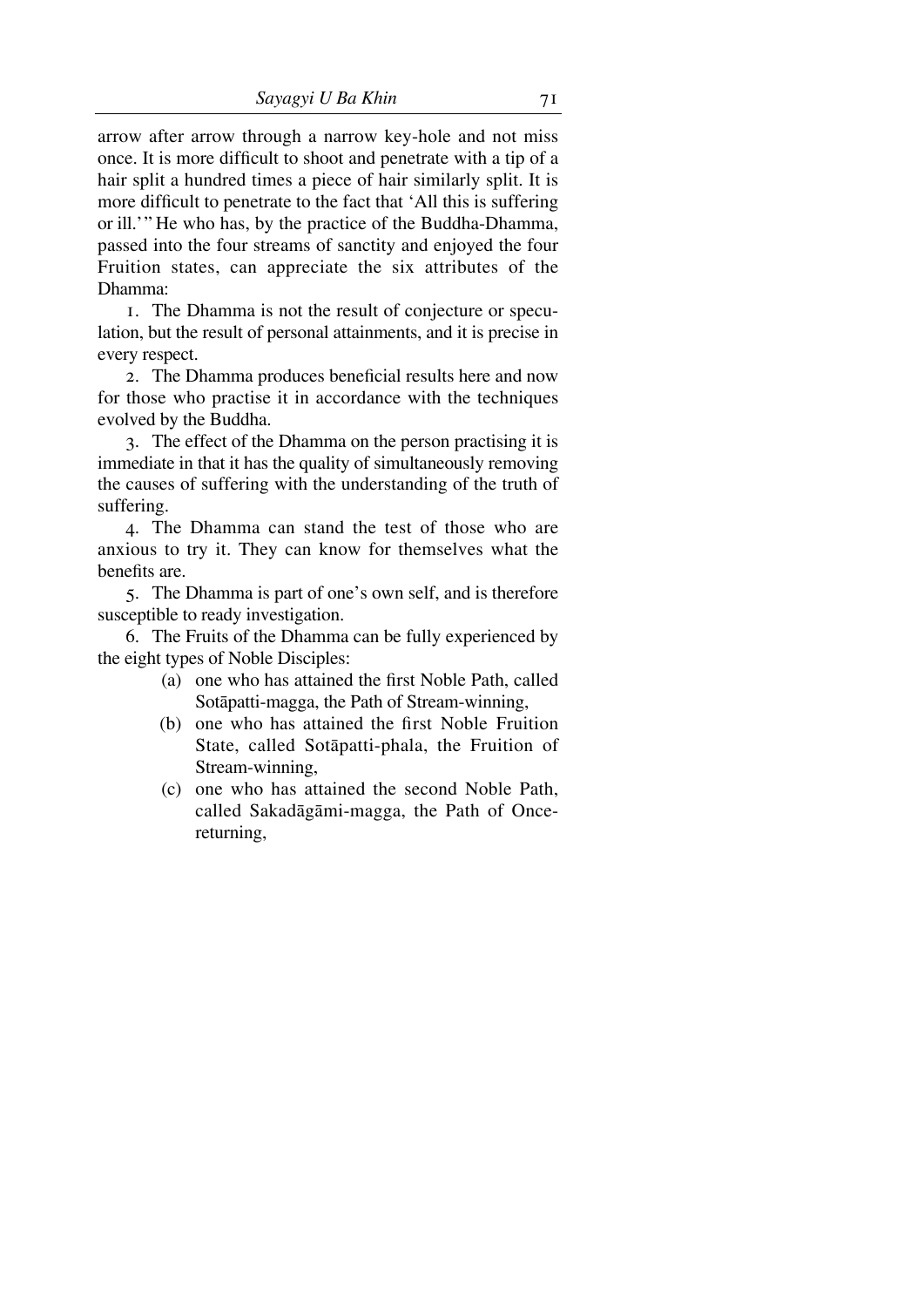- (d) one who has attained the second Noble Fruition State, called Sakadāgāmi-phala, the Fruition of Once-returning,
- (e) one who has attained the third Noble Path, called Anāgāmi-magga, the Path of Non-returning,
- (f) one who has attained the third Noble Fruition State, called Anāgāmi-phala, the Fruition of Non-returning,
- (g) one who has attained the fourth Noble Path, called Arahatta-magga, the Path of Final Emancipation,
- (h) one who has attained the fourth Noble Fruition State, called Arahatta-phala, the Fruition of Final Emancipation.

# **III. On the Path (Training at the Centre)**

Whoever is desirous of undergoing a course of training in Buddhist Meditation must go along the Noble Eightfold Path. This Noble Eightfold Path was laid down by the Buddha in his first sermon to the five ascetics (Pañca-vaggiyā) as the means to the end, and all the student has to do is *to follow strictly and diligently* the three steps of *sīla*, *samādhi* and *paññā*, which form the essence of the Noble Eightfold Path.

*Sīla* (The Precepts)

- 1. Right Speech
- 2. Right Action
- 3. Right Livelihood

*Samādhi* (Tranquillity of Mind)

- 4. Right Exertion
- 5. Right Attentiveness
- 6. Right Concentration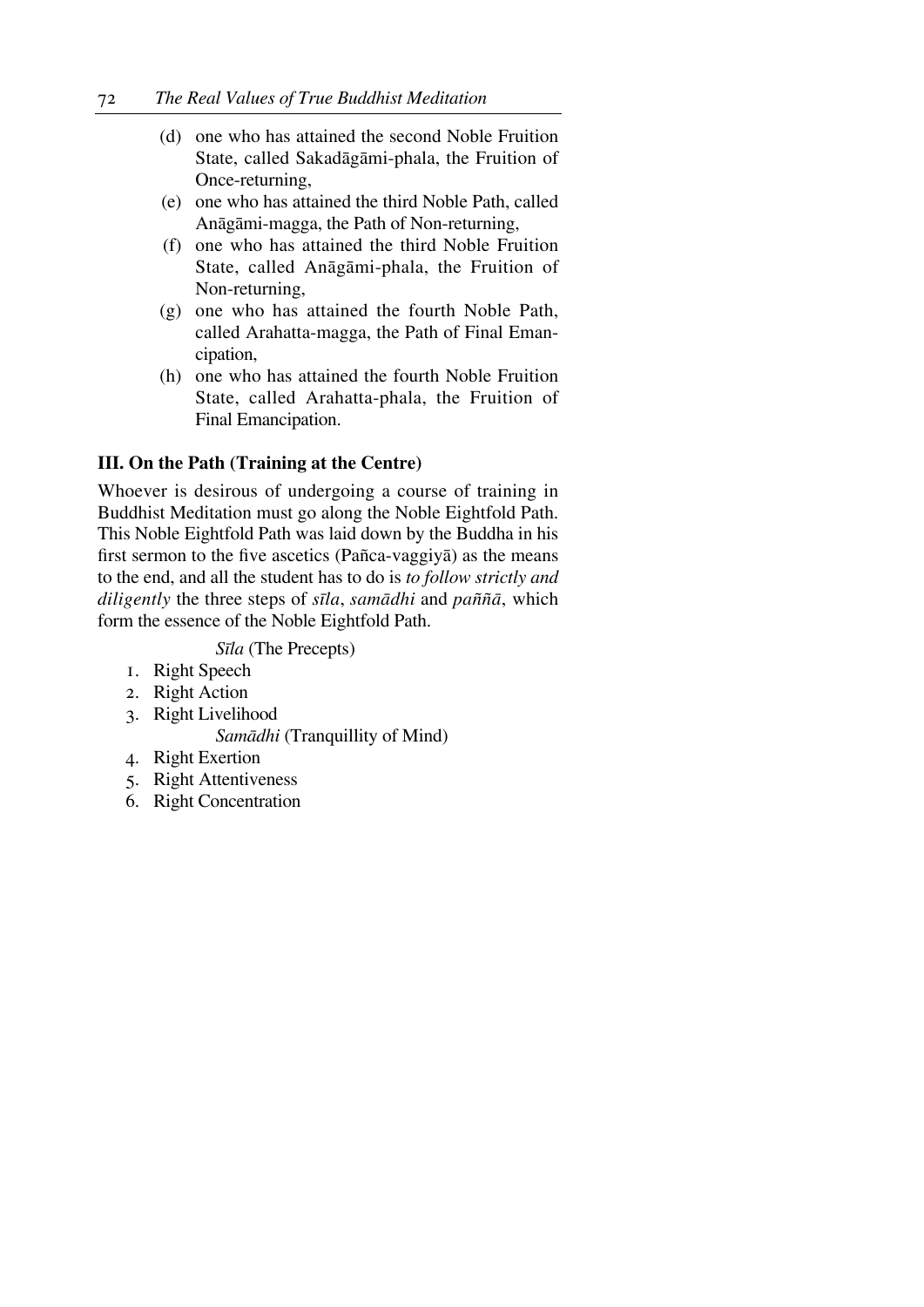## *Paññā* (Wisdom, Insight)

- 7. Right Aspiration
- 8. Right Understanding

### *Sīla*

For the first step, *sīla*, the student will have to maintain a minimum standard of morality by way of a promise to refrain from killing sentient beings, stealing others' property, committing sexual misconduct, telling lies and taking intoxicating drinks. This promise is not, I believe, detrimental to any religious faith. As a matter of fact, we have noticed good moral qualities in the foreigners who have come to the centre for the course of meditation and a promise of this kind was of no moment to them.

## *Samādhi*

This is the second step, the development of the power of concentration to the degree of one-pointedness of mind. It is a way of training the mind to become tranquil, pure, and strong, and therefore forms the essence of religious life, whether one be a Buddhist, a Jew, a Christian, a Hindu, a Muslim or a Sikh. It is, in fact, the greatest common denominator of all religions. Unless one can get the mind freed from impurities (Nīvarana) and develop it to a state of purity, he can hardly identify himself with Brahmā or God. Although different methods are used by people of different religions, the goal for the development of mind is the same, that is to say, a perfect state of physical and mental calm.

The student at the Centre is helped to develop the power of concentration to one-pointedness by encouraging him to focus his attention on a spot on the upper lip at the base of the nose, synchronizing the inward and outward motion of respiration with the silent awareness of in-breath and out-breath. Whether the energy of life is from mental forces (*sakhāra*) resulting from one's own actions, as in Buddhism, or from God, as in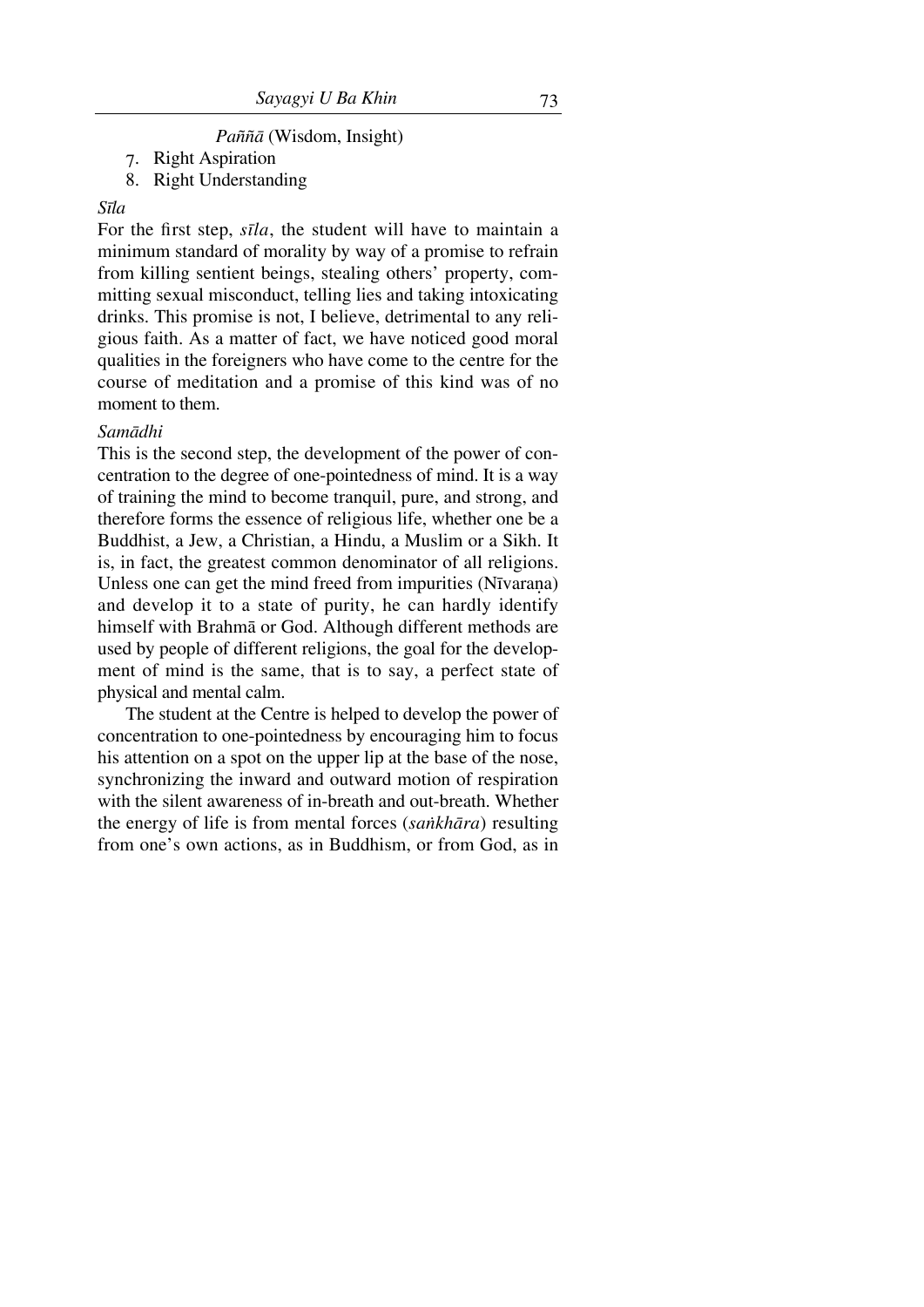Christianity, the symbol of life is the same. It is the rhythm, pulsation, or vibration dormant in man. Respiration is, in fact, a reflection of this symbol of life. In the Ānāpāna meditation technique (*i.e*., respiration mindfulness) which is followed at the Centre, one great advantage is that the respiration is not only natural, but is also available at all times for the purpose of anchoring one's attention to it, to the exclusion of all other thoughts. With a determined effort to narrow down the range of thought waves, first to the area around the nose with respiration mindfulness and gradually, with the wave-length of respiration becoming shorter and shorter, to a spot on the upper lip with just the warmth of the breath, there is no reason why a good student in meditation should not be able to secure one-pointedness of mind in a few days of training.

There are always *pointers* to the progress of this meditation when steered in the right direction, by way of symbols which take the form of something "white" as opposed to anything "black". They are in the form of clouds or of cotton wool, and sometimes in shapes of white such as smoke or cobwebs or a flower or disc. But when the attention becomes more concentrated, they appear as flashes or points of light or as a tiny star or moon or sun. If these pointers appear in meditation (with the eyes closed, of course), then it should be taken for granted that *samādhi* is being established. What is essential, then, is for the student to try after each short spell of relaxation to get back to *samādhi* with the pointer of "light" as quickly as possible. If he can do this, he is quite ready to be switched on to Vipassanā meditation to gain insight into the Ultimate Truth and enjoy the Great Peace of Nibbāna. If he is able to focus his attention *on one point* at the base of the nose *with a minute point* remaining stationary for some time, it is all the better, because at that time he reaches *upacāra-samādhi* or Neighbourhood Concentration.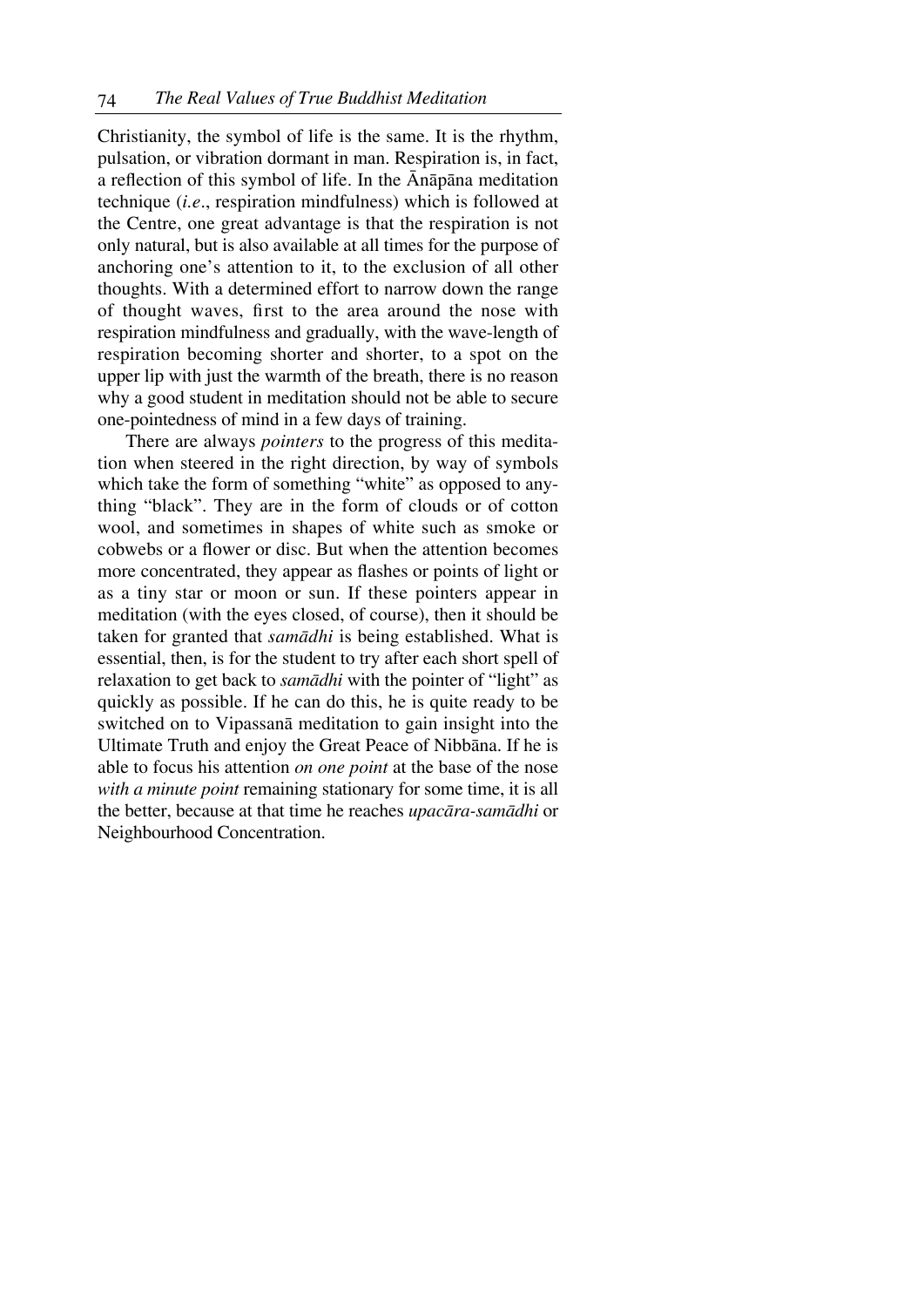"Mind is intrinsically pure," the Buddha said. "It becomes polluted however, by the absorption of impurities [*akusala* forces]." In the same way that salt water can be distilled into pure water, so too a student in Ānāpāna meditation can eventually get his mind distilled of impurities and brought to a perfect state of purity.

#### *Paññā*

*Paññā* means insight into what is true of nature which is realized only when one has attained the Noble Paths (*magga*) and enjoyed the Fruits (*phala*) of one's endeavours in Buddhist Meditation. Meditation is inseparable from the development of the power of mind towards *samādhi* and the intimate study of what is true of nature towards the realization of the Truth.

When the student has reached a certain level of *samādhi*, preferably *upacāra-samādhi*, the course of training is changed to Vipassanā or Insight. This requires the use of the powerful lens of *samādhi* already developed and involves an examination of the inherent tendencies of all that exists within one's own self. He is taught to become sensitive to the on-going processes of his own organism which, in other words, are sub-atomic reactions ever taking place in all living beings. When the student becomes engrossed in such sensations, which are the products of nature, he comes to the realization, physically and mentally, of the Truth that his whole physical being is after all a changing mass. This is the fundamental concept of *anicca* in Buddhism—the nature of the change that is ever taking place in everything, whether animate or inanimate, that exists in this universe. The corollary is the concept of *dukkha*—the innate nature of suffering or ill—which becomes identified with life. This is true because of the fact that the whole structure of a being is made up of sub-atomic particles (*kalāpas* in Buddhism), all in a state of perpetual combustion. The last concept is that of *anattā*. You call a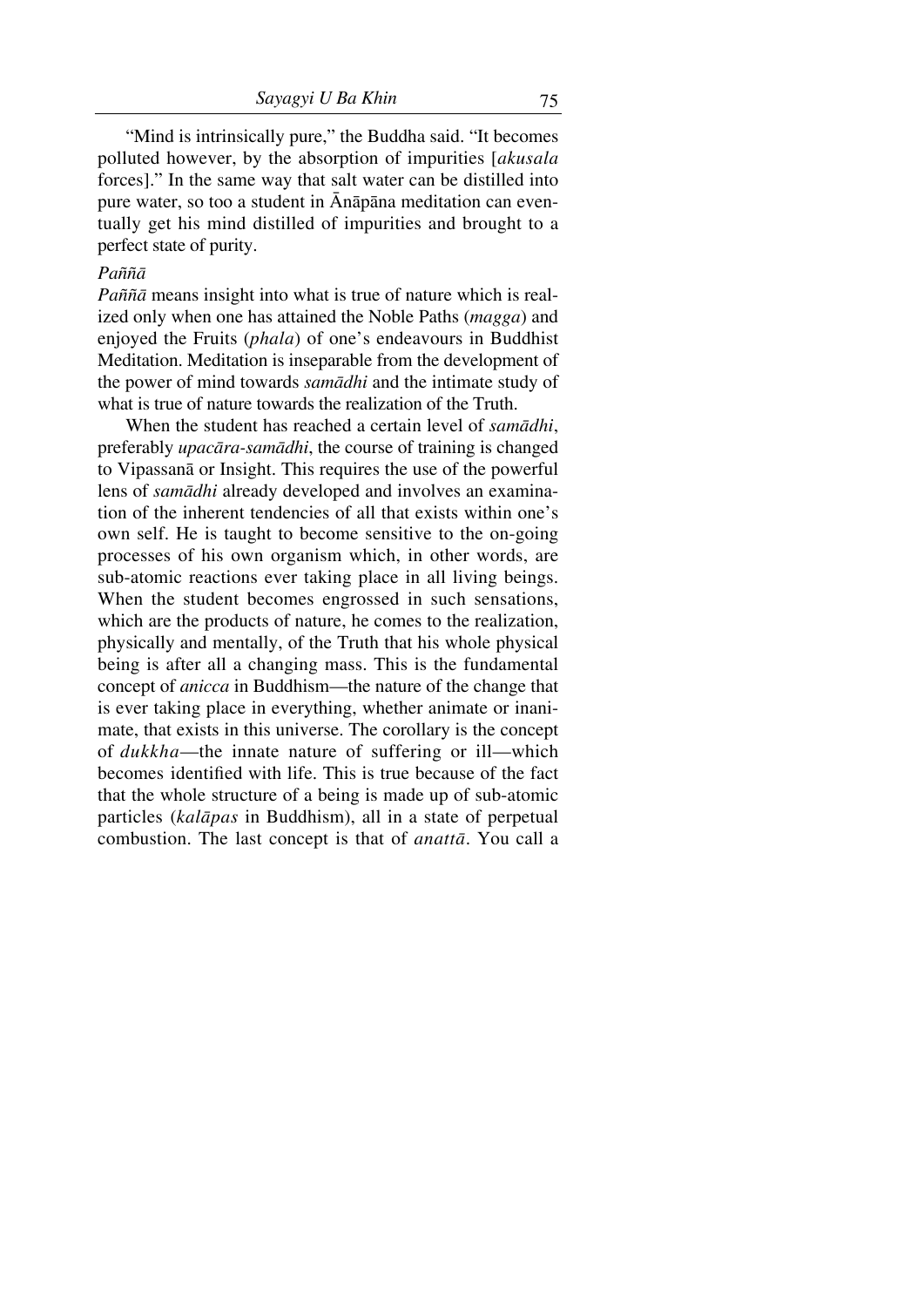substance whatever appears to you to be a substance. In reality there is no substance as such. As the course of meditation progresses, the student comes to the realization that there is no substantiality in his so-called self, and there is no such thing as the core of a being. Eventually he breaks down the egocentralism in himself in respect to both mind and body. He then emerges out of meditation with a new outlook—ego-less and selfless—alive to the fact that whatever happens in this Universe is subject to the fundamental laws of cause and effect. He knows with his inward eye the illusory nature of the separate self.

## **IV. The Fruits of Meditation**

The Fruits of Meditation are innumerable. They are embodied in the discourse on the advantages of a *samaa*'s life, the Sāmañña-phala Sutta.1 The very object of becoming a *samaa* or monk is to follow strictly and diligently the Noble Eightfold Path and not only to enjoy the Fruition (*phala*) of Sotāpatti and Sakadāgāmī and Anāgāmī and Arahatta, but also to develop many kinds of faculties. A layman who takes to meditation to gain insight into the Ultimate Truth also has to work in the same way, and if his potentials are good, he may also enjoy a share of those fruits and faculties.

Only those who take to meditation with good intentions can be assured of success. With the development of the purity and power of the mind, backed by insight into the Ultimate Truth of nature, one might be able to do a lot of things in the right direction for the benefit of mankind.

The Buddha said, "O monks, develop the power of concentration. He who is developed in the power of concentration sees things in their true perspective."

<sup>1</sup>*Dialogues of the Buddha,* I, pp. 65-95.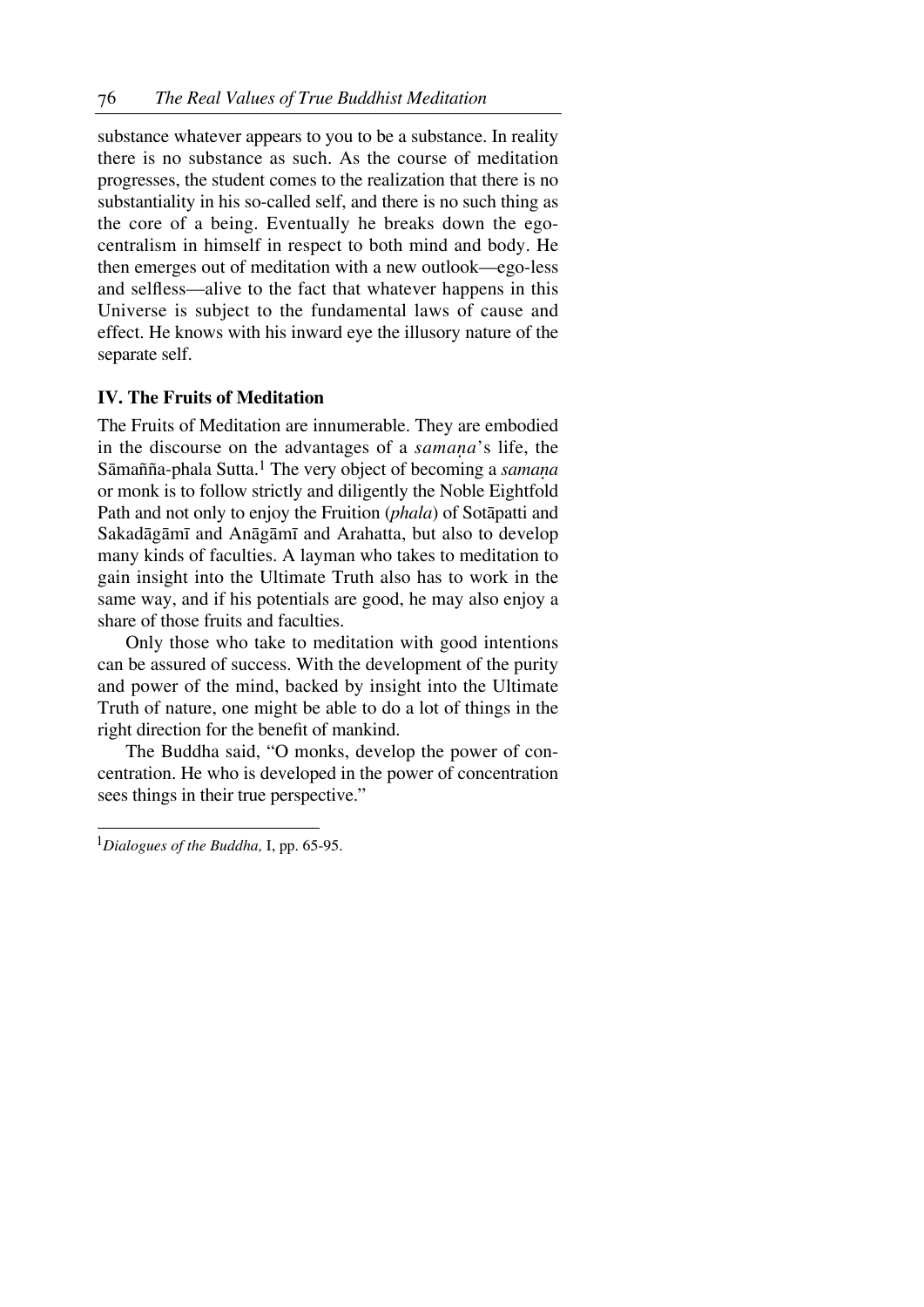This is true of a person who is developed in *samādhi*. It must be all the more so in the case of a person who is developed not only in *samādhi* but also in *paññā* (wisdom).

It is a common belief that a man whose power of concentration is good and who can secure a perfect balance of mind at will can achieve better results than a person who is not so developed. There are, therefore, definitely many advantages that accrue to a person who undergoes a successful course of training in meditation, whether he be a religious man, an administrator, a politician, a businessman or a student.

My own case may be cited as an example. If I have to say something here about myself, it is with a sincere desire to illustrate just what practical benefits can accrue to a person practising Buddhist meditation, and with no other motive whatsoever. The events are factual and, of course, one cannot deny the facts.

I took up Buddhist meditation seriously in January 1937. My life sketch in "Who is Who" of the *Guardian Magazine,* December 1961, gives an account of the duties and responsibilities of government which I have been discharging from time to time. I retired from the service of the government on March 26, 1953, on attaining the age of 55, but was reemployed from that date *till now* in various capacities, most of the time holding two or more separate posts equivalent to those of Head of Department. At one time I was holding three separate sanctioned appointments of the status of Head of Department for nearly three years, and on another occasion, four such sanctioned posts simultaneously for about a year.

In addition, there were also a good number of special assignments either as a member of Standing Committees in the Departments of the Prime Minister and National Planning or as chairman or member of ad hoc committees. (Please see statement A.)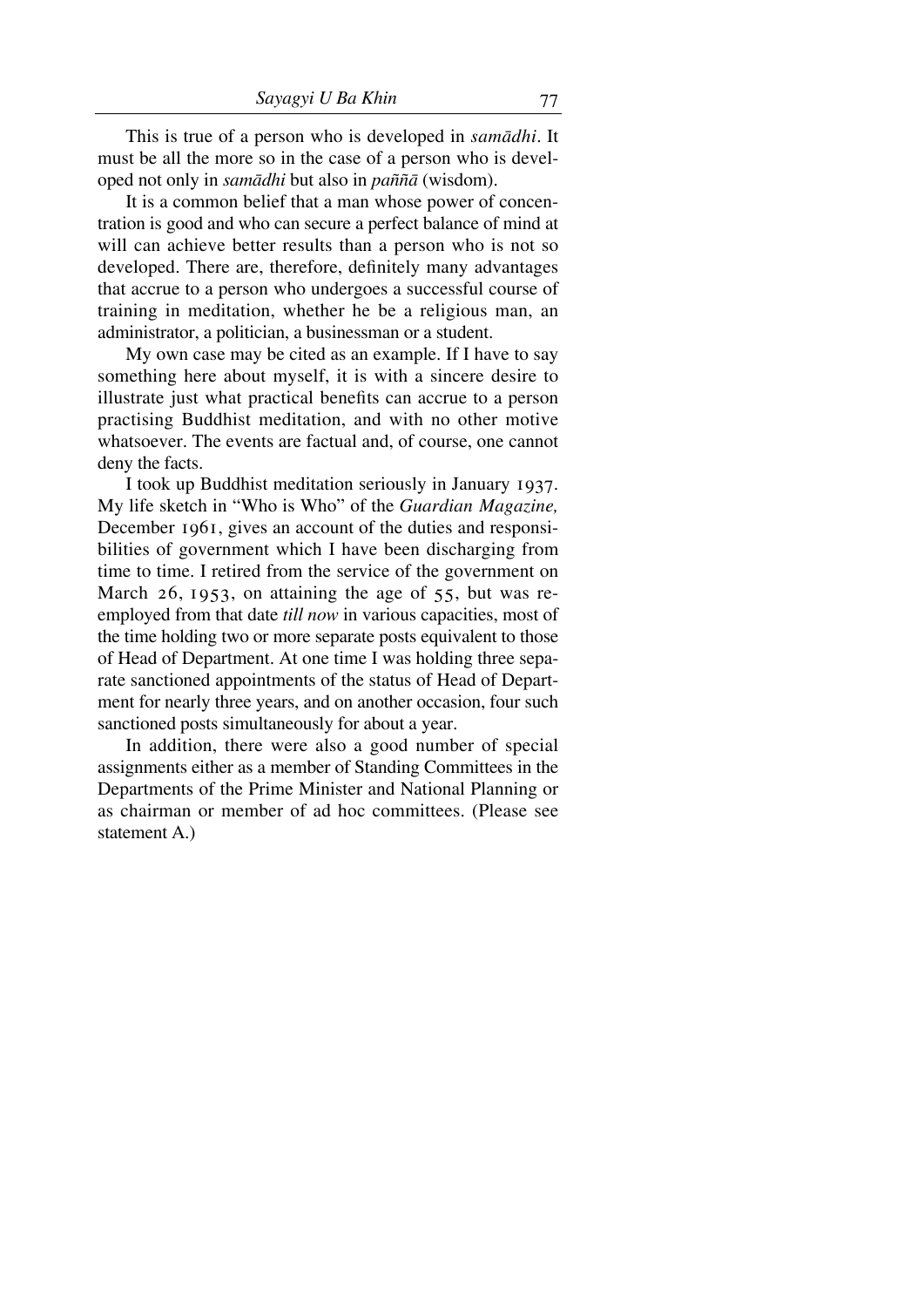Dr Elizabeth K. Nottingham, in her paper "Buddhist Meditation in Burma," asked:

May it [meditation] not possibly help to create a reservoir of calm and balanced energy to be used for the building of a "welfare state" and as a bulwark against corruption in public life?

To this question, in view of statement A placed before you, my answer would definitely be Yes. I can say this with conviction because the achievements in all spheres of work happened to be most outstanding in spite of the fact that each of the posts (Director of Commercial Audit, Chairman of the State Agricultural Marketing Board, and Principal of the Government Institute for Accounts and Audit) is a challenge to any senior officer of government.

I was appointed Director of Commercial Audit, that is, I was Head of the Directorate of Commercial Audit, starting on June 11, 1956, with the responsibility of reorganizing the Directorate, which was formed on Oct. 4, 1955, with a staff of just fifty men, including only three qualified accountants. The problem was to reorganize the Directorate and raise the standard of its efficiency to cope with the work of auditing the transactions of the developing Boards and Corporations of Burma, the annual receipts and payments of which were roughly fifteen and eighteen hundred million kyats respectively in 1955 and 1956.

Next, I was appointed as Chairman of the State Agricultural Marketing Board on June 21, 1956 (just ten days after the appointment as Director of Commercial Audit) to take charge of the affairs of the Board, which were found to be deteriorating; the accounts being in arrears for five years, the surplus stock at the end of the preceding year was 1.7 million tons, and the market price of rice (S.M.S.) having fallen from 5/860 per ton in 1953 to 5/834 per ton in 1956. There was also the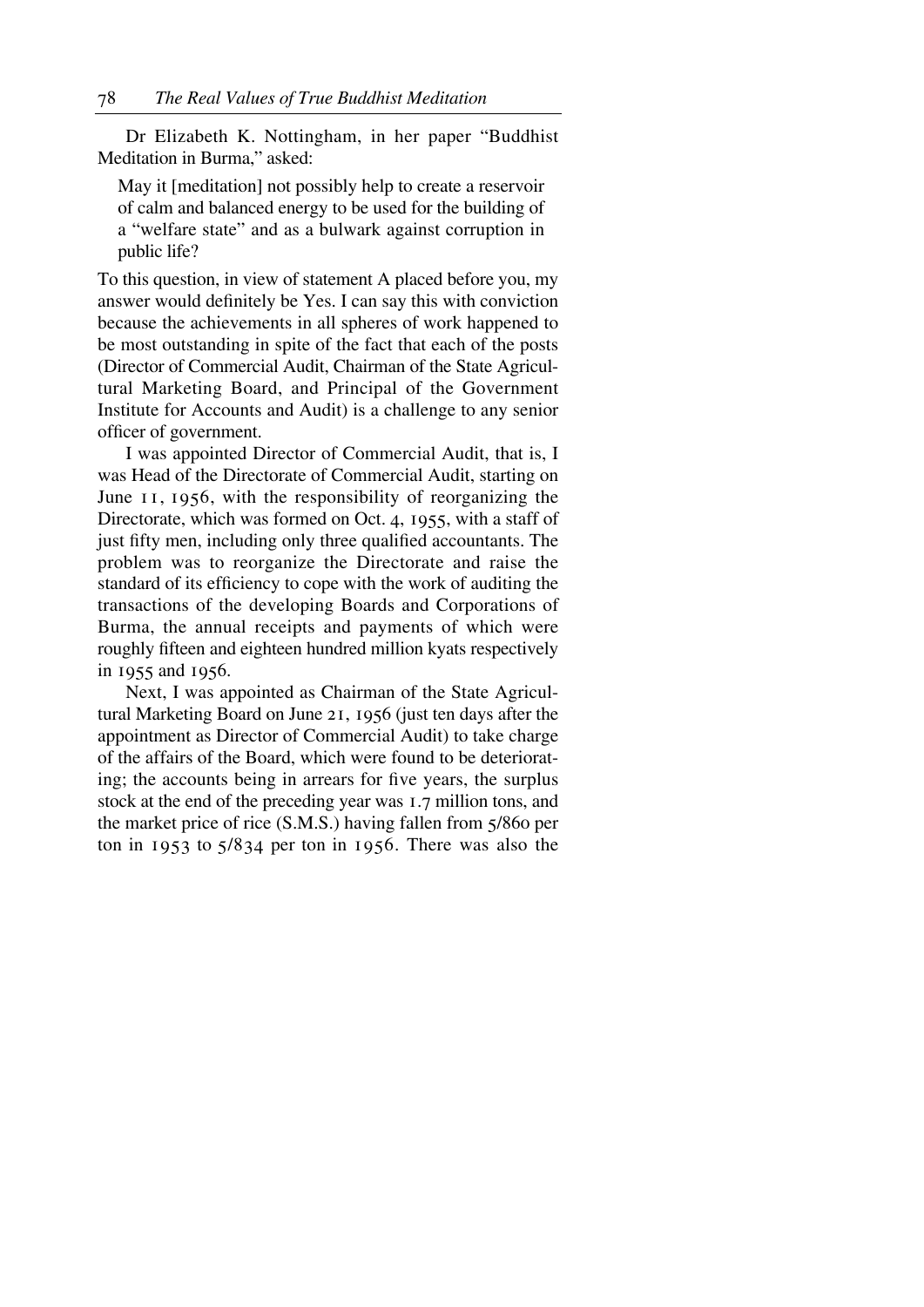problem of disunity between the officers and members of subordinate rank.

In 1958, acting upon the recommendation of the Board's Enquiry Commission (headed by the Prime Minister) of which I was a member, the establishment of a Government Institute for Accounts and Audit was brought up. Burma was extremely short of accountants and account clerks. The result was that, with the exception of two organizations of pre-war origin, the accounts of the Boards and Corporations were badly in arrears (for two to four years), and in addition many irregularities came to light. I was accordingly charged, in addition to my own existing duties, with the responsibility of establishing a State Institute of Government Accounts and Audit which was to give training to the officers and staff of all Boards and Corporations in Burma. I assumed charge of the post of Principal of the Government Institute for Accounts and Audit on 1/4/58, to do spade work, and the Institute itself was formally opened by the Prime Minister on July 11, 1958.

The results of these undertakings<sup>1</sup> will surely illustrate what "a reservoir of calm and energy" one can create with Buddhist meditation to be used for the building of a "welfare state".

### **V. Human Relations**

The attitude towards life of a Buddhist who makes a bid for release during this lifetime differs from that of one who is in the process of accumulating virtues in order to consummate his

<sup>1</sup>Please see:

<sup>(</sup>i) Annex A—State Agricultural Marketing Board

<sup>(</sup>ii) Annex B—Directorate of Commercial Audit

<sup>(</sup>iii) Annex C—Government Institute for Training in Accounts and Audit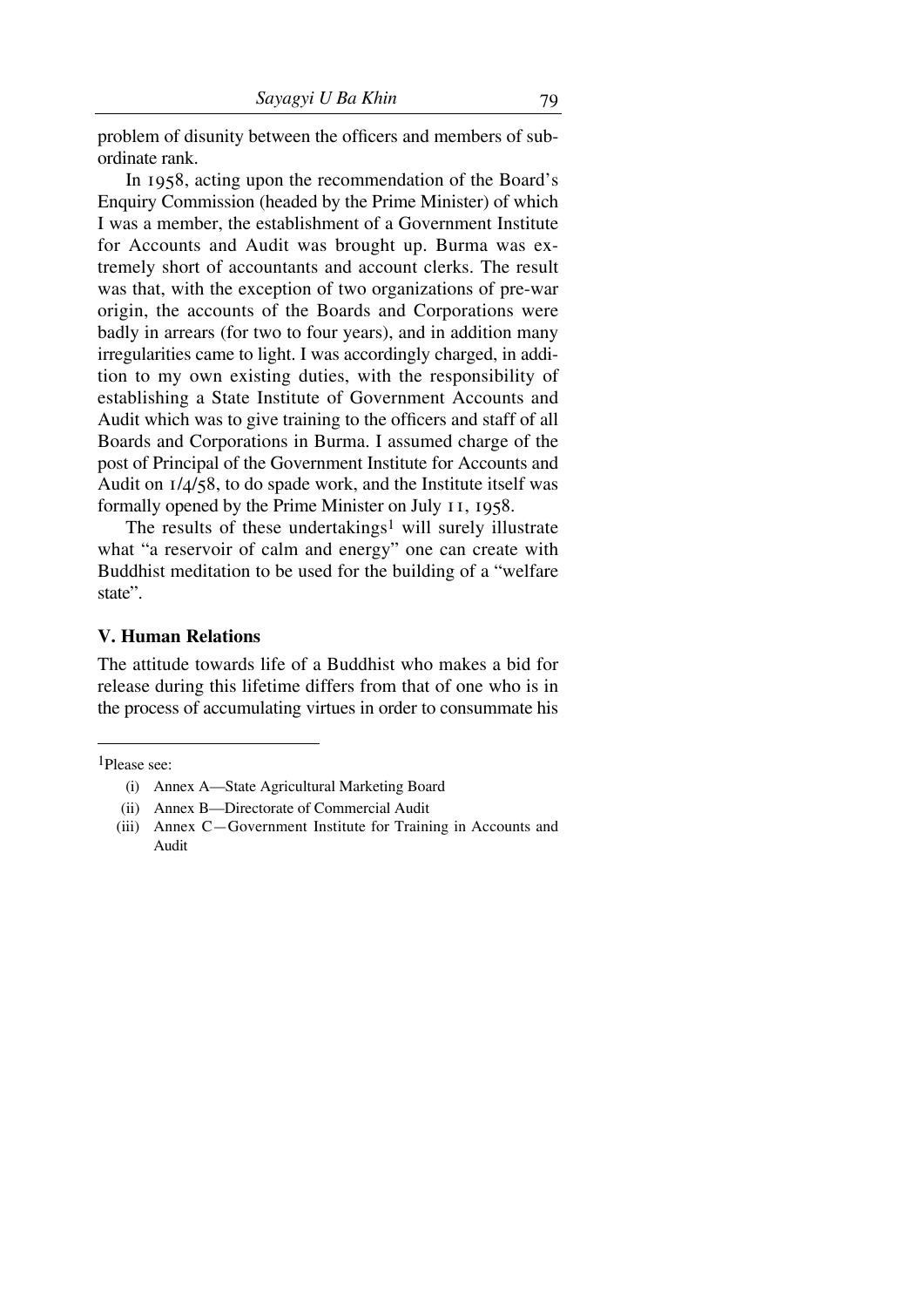vow to become a Buddha. For example, Rājagaha and Sāvatthi were the chief seats of the Buddha during his lifetime. Rājagaha was the capital of the kingdom of King Bimbisāra, who had made a bid for release during that very lifetime and who attained the first Noble Path and became an *ariya* (Noble One). He was very devoted to the Lord Buddha and had built a stupendous monastery, known as the Veluvana Monastery, for the Buddha and his disciples. He accorded pardon to all the citizens who had committed crimes if they joined the order of the Buddha's Sangha. He was known as King Abhaya, the Harmless King. He would not harm anybody himself and would avoid encouraging others to harm anybody. His power in administration was his love for humanity.

On the other hand, Sāvatthi was the capital of Kosala where Pasenadi was king. He too was very devoted to the Buddha. In fact, the Buddha stayed in Sāvatthi longer than elsewhere. This king was in the process of accumulating virtues in order to become a Buddha, and although he would try by all possible means to avoid doing harm to others, when occasion demanded it, he was prepared to suffer himself the consequences of saving those depending on him.1 Once he stopped at the Buddha's monastery on his way back to the palace after his conquest of the enemy in a battle which took place on the border of his kingdom. He led the army out to fight the enemy in order to save his country and his people from the invaders, failing which, his countrymen would have suffered maltreatment and torture. When he mentioned to the Buddha his conquest of the enemy, the Buddha smiled and told him, "You have made more enemies than you had before the incident." It can therefore be understood that those who are

<sup>&</sup>lt;sup>1</sup> According to the Anāgatavamsa (see the *Journal of the Pali Text Society,* 1886, p. 37).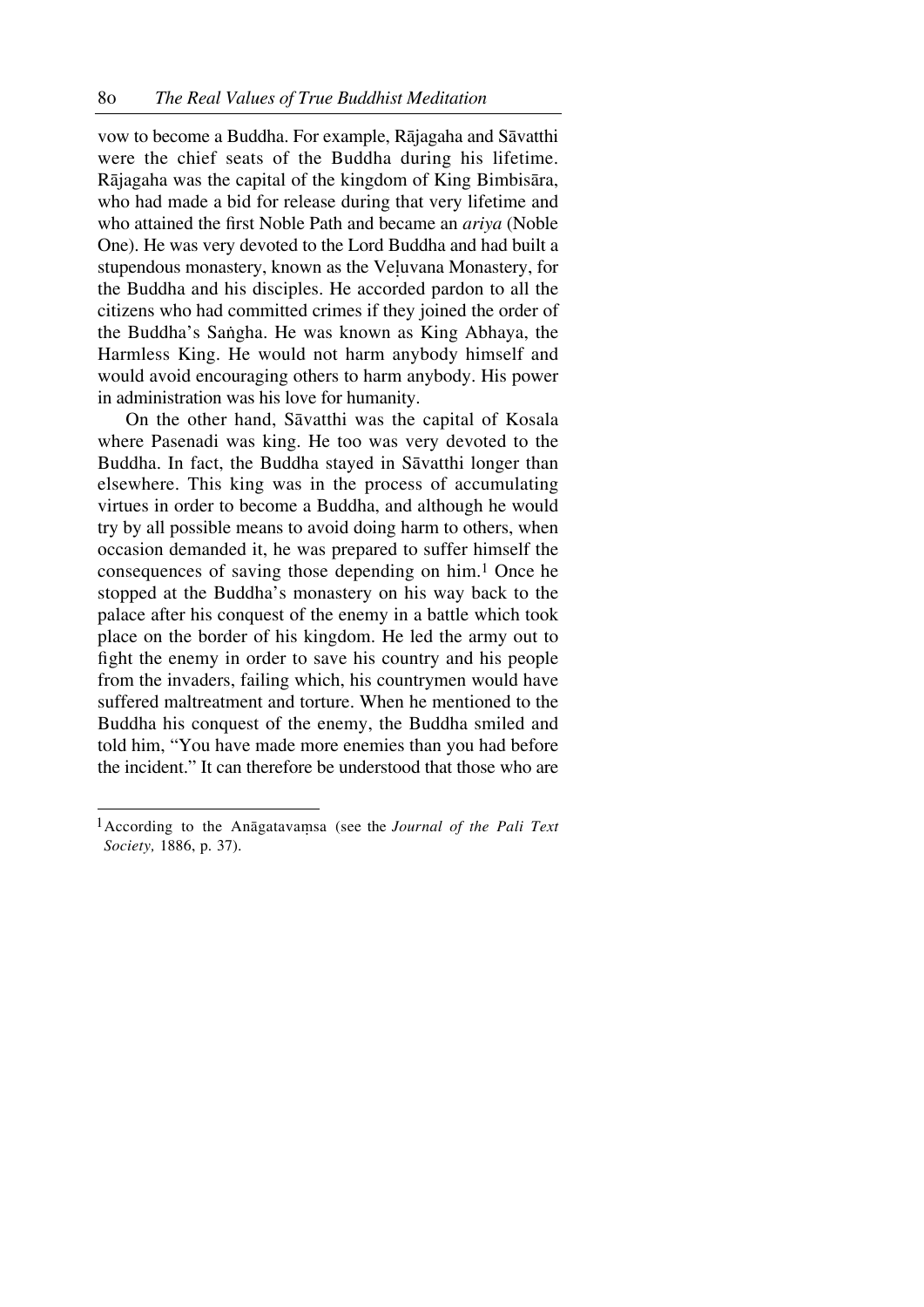in the process of accumulating virtues cannot, at times, avoid committing an offence which would take them to the sub-human planes of existence, and in consequence are prepared to suffer themselves for the offence for the sake of humanity. As to how loving kindness reinforced with the power of Truth can do something tangible in the domain of human relations, let me cite a few of my own experiences.

I was required by the Prime Minister to investigate the many irregularities suspected in the State Agricultural Marketing Board, and accordingly I was appointed on Aug. 15, 1955, to be Chairman of the S.A.M.B. Special Enquiry Committee. The reports made by me to the government led to further enquiries by the Bureau of Special Investigations, and their enquiries led to the arrest of four Officers of the Board, including the General Manager, during the time of the annual conference of the Board's Officers. This was so resented by the officers in conference that they submitted their resignations *en masse* from their appointments under the Board. This action by the officers created an impasse and the situation was aggravated when the Union of Employees of the Board gave support to their cause through their all-Burma annual conference being held at Pegu. The government decided to accept their resignations, and this decision upset most of the officers, who half-heartedly had taken that course of action. Eventually, after some negotiations by third parties, they withdrew their resignations and surrendered themselves to the government for a token penalty.

It was in this atmosphere that I had to join the State Agricultural Marketing Board as its Chairman, before I could forget their slogans denouncing the Special Enquiry Committee and the Bureau of Special Investigations. I had no grudge, however, against anybody, because I had worked for the best interests of the country and was sure that I could prevail upon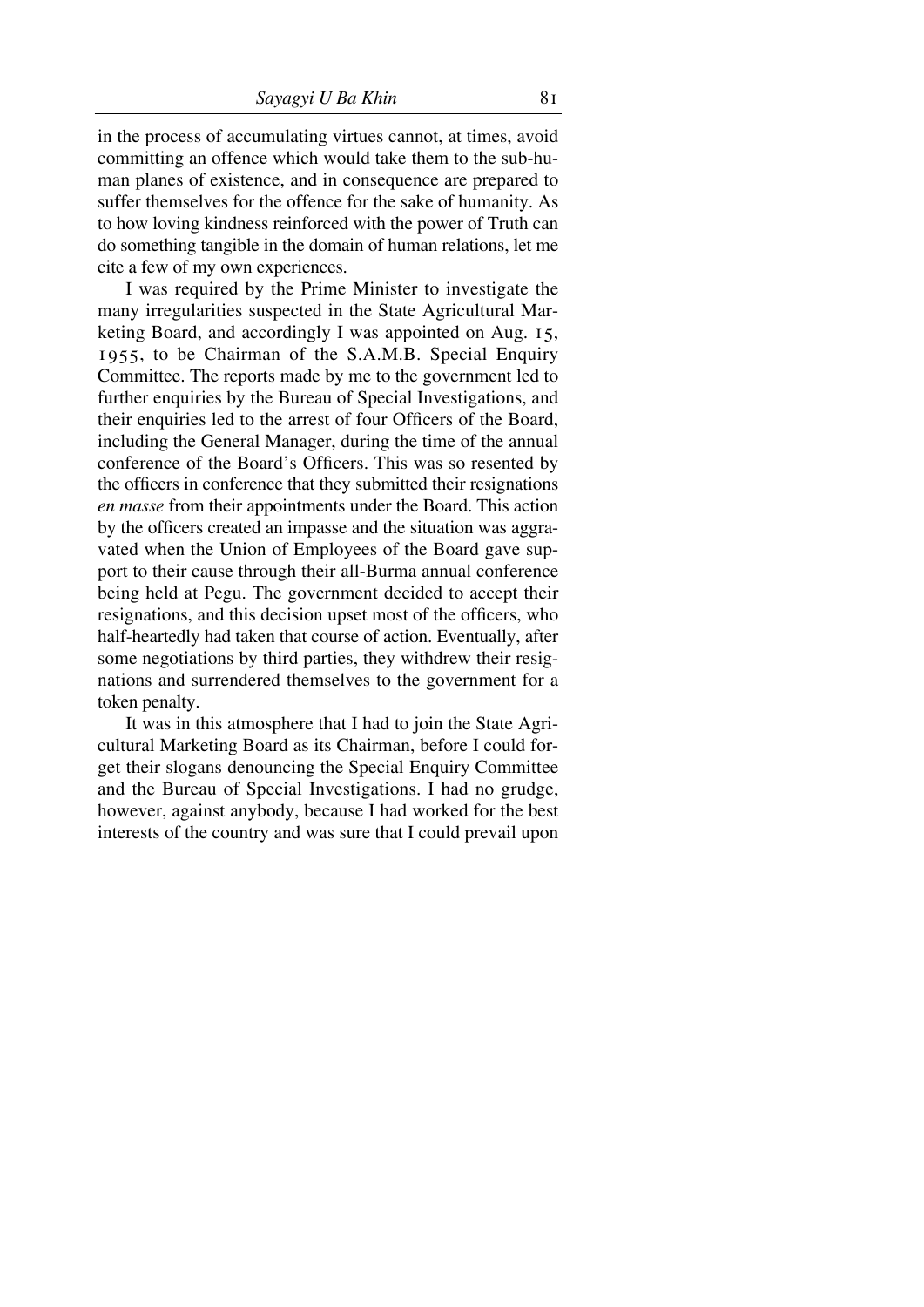them with my point of view that my acceptance of the offer of the post of Chairman of the Board was to save the situation of the Board and the country at that critical juncture, and to work for the efficiency and welfare of the employees, as well as the other people connected with the business of the Board. In point of fact, after a few meetings with the representatives of these bodies, I should say I had really turned the tide. The officers and the staff were reunited and there was co-ordination between the Board and the millers and other traders. New plans were drawn up and improved techniques introduced. The results were better than what anyone could have dared imagine. These results have already been mentioned in the section "The Fruits of Meditation." As a result of their whole-hearted co-operation and unrelenting effort which contributed to the success of the undertaking I had very strongly recommended, the government very kindly granted the title of "Wunna Kyaw Htin" to the two officers of the Board, one of whom was the Deputy General Manager (administration) and the other was the President of the State Agricultural Marketing Board Employees' Union. Employees' Unions normally run counter to the government, and I presume such a case of awarding a title to the President of an Employees' Union must be rare. For the Directorate of Commercial Audit, the case is not at all difficult. There is a Buddhist Society, many of the members of which are my disciples in meditation, and there is also a Social Club, where there is a brotherly feeling among all the officers and staff of the Directorate. Religious functions are held annually where one and all join hands for the common objective, and twice a year they pay homage to the Director, both as a Teacher and as the Head of the Organization. The Social Club arranges annual trips in a chartered launch or other means of transportation to outstations for relaxation where members of the employees' families also join them, and a pleasant atmo-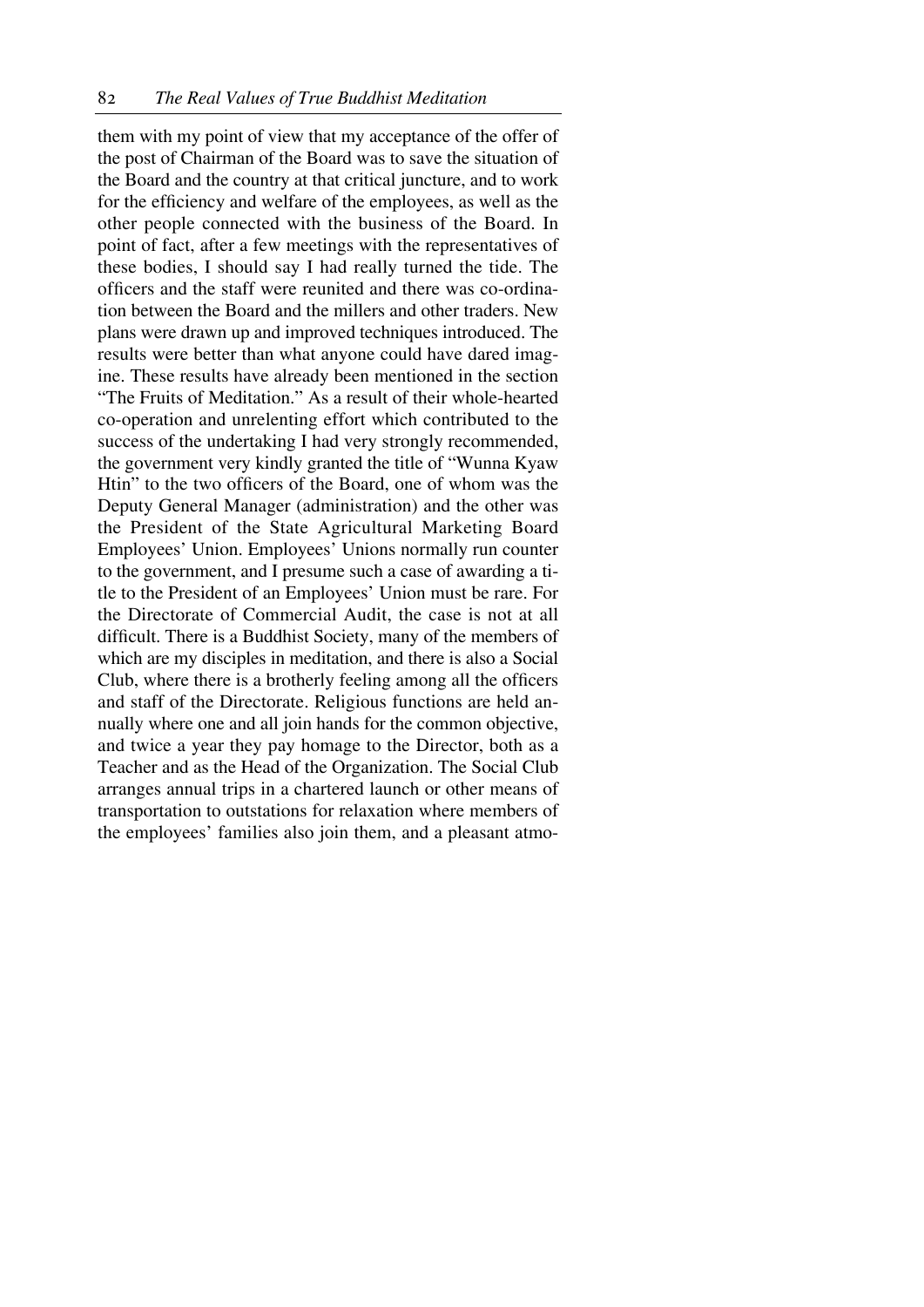sphere is created for all. All this helps to promote understanding and pave the way for efficiency in the Directorate.

For the Institute of Accounts and Audit, where teachers with extraordinary patience and goodwill are required apart from their qualifications and teaching experience, the Vice-Principal and the lecturers are mostly those who have taken courses of meditation at the Centre. For all types of students the good intentions of the teachers prevail on them and the response of the students in all the classes has been consistently excellent. From the date of the inception of the Institute, there has not been a single complaint from the students. On the other hand, at the close of each course of study there are parties held by the students in honour of the Principal and the teachers, where they invariably express their gratitude for the kindness shown to them and the pains taken to help them understand their lessons thoroughly.

I have no doubt, therefore, that meditation plays a very important role in the development of the mind to enable one to have the best in human relations.

### **VI. By-Products**

In the section "The Fruits of Meditation," I have explained what the advantages of meditation can be. I would particularly refer to the advantages of meditation as mentioned in the Sāmañña-phala Sutta (the discourse on the Advantages of a Samaa's Life) and the records of appreciation by foreigners in the "Introduction to the International Meditation Centre." What I am going to state here concerns the very minor byproducts of meditation relating to physical and mental ills. This is not the age for showing miracles, such as rising into the air and walking on the surface of the water, which would be of no direct benefit to people in general. But if the physical and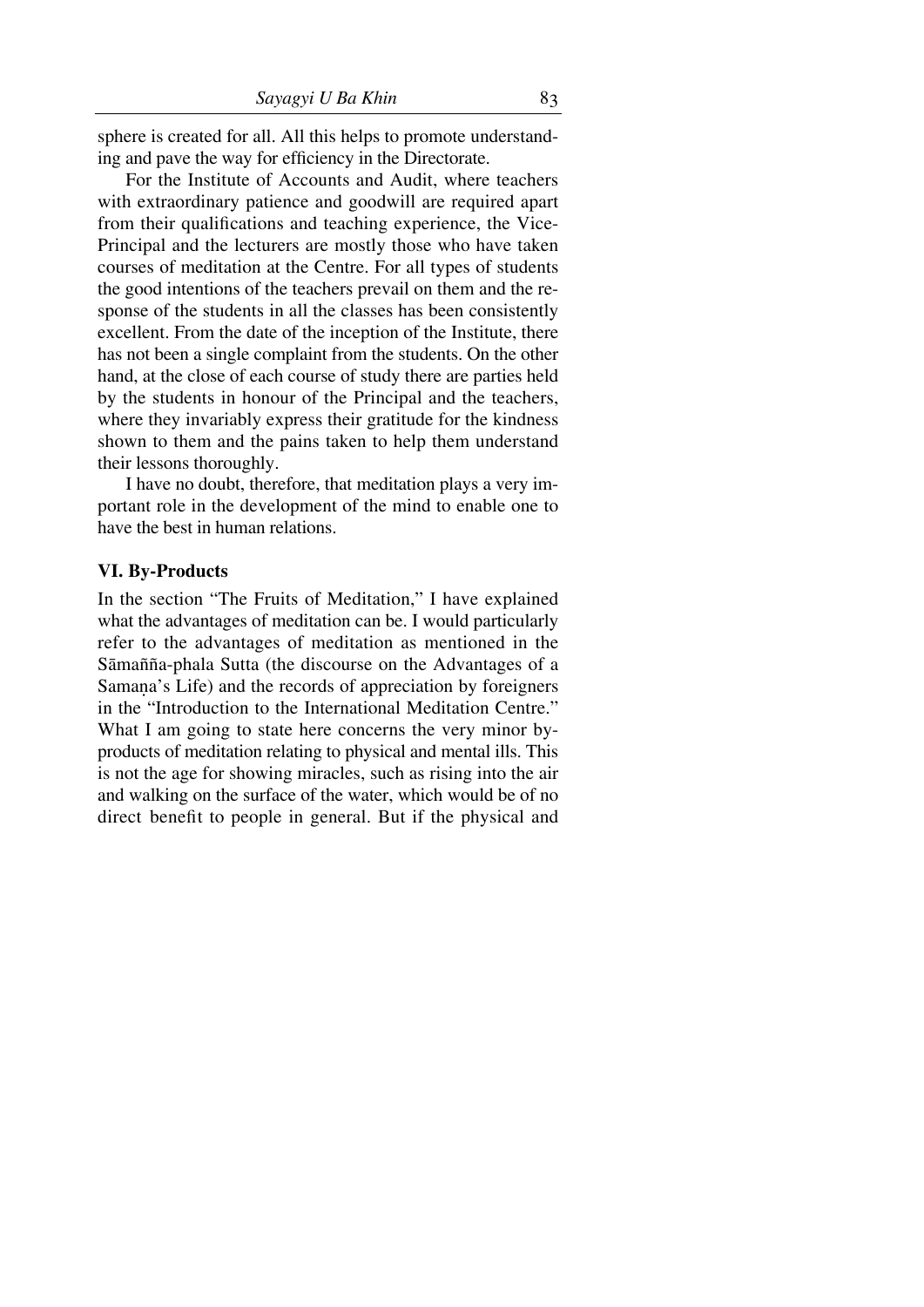mental ills of men could be removed through meditation, it should be something for one to ponder.

According to the Buddhist way of thinking, each action, whether by deed, word or thought, produces or leaves behind a force of action (Sakhāra) which goes to the credit or debit account of the individual according to its good or bad objective. This invisible something, which we call Sakhāra or forces of action, is the product of the mind, with which each action is related. It has no element of extension [*i.e.,* it is not confined by space]. The whole universe is permeated with the forces of action of all living beings. The causal theory of life has its origin, we believe, in these forces—each individual absorbing continually the forces of his own actions and at the same time releasing new forces of actions by deeds, words and thoughts creating, so to speak, an unending cycle of life with pulsation, rhythm and vibration as its symbol.

Let us take the forces of good actions as positive and the forces of bad actions as negative. Then we get what we may call the positive and negative reactions which are always taking place everywhere in the universe. They are taking place in all animate and inanimate objects—in my body, in your body and in the bodies of all living beings. When one can understand these concepts through a proper course of meditation, one knows nature as it truly is. With the awareness of the Truth of Anicca and/or Dukkha and/or Anattā, one develops in oneself what we may call the sparkling illumination of Nibbāna Dhātu, a power that dispels all impurities or poisons, the products of bad actions which are the source of one's physical and mental ills. Just as fuel is burnt away on ignition, the negative forces (impurities or poisons) within are eliminated by the Nibbāna Dhātu which one generates with the true awareness of Anicca in the course of meditation. This process of elimination should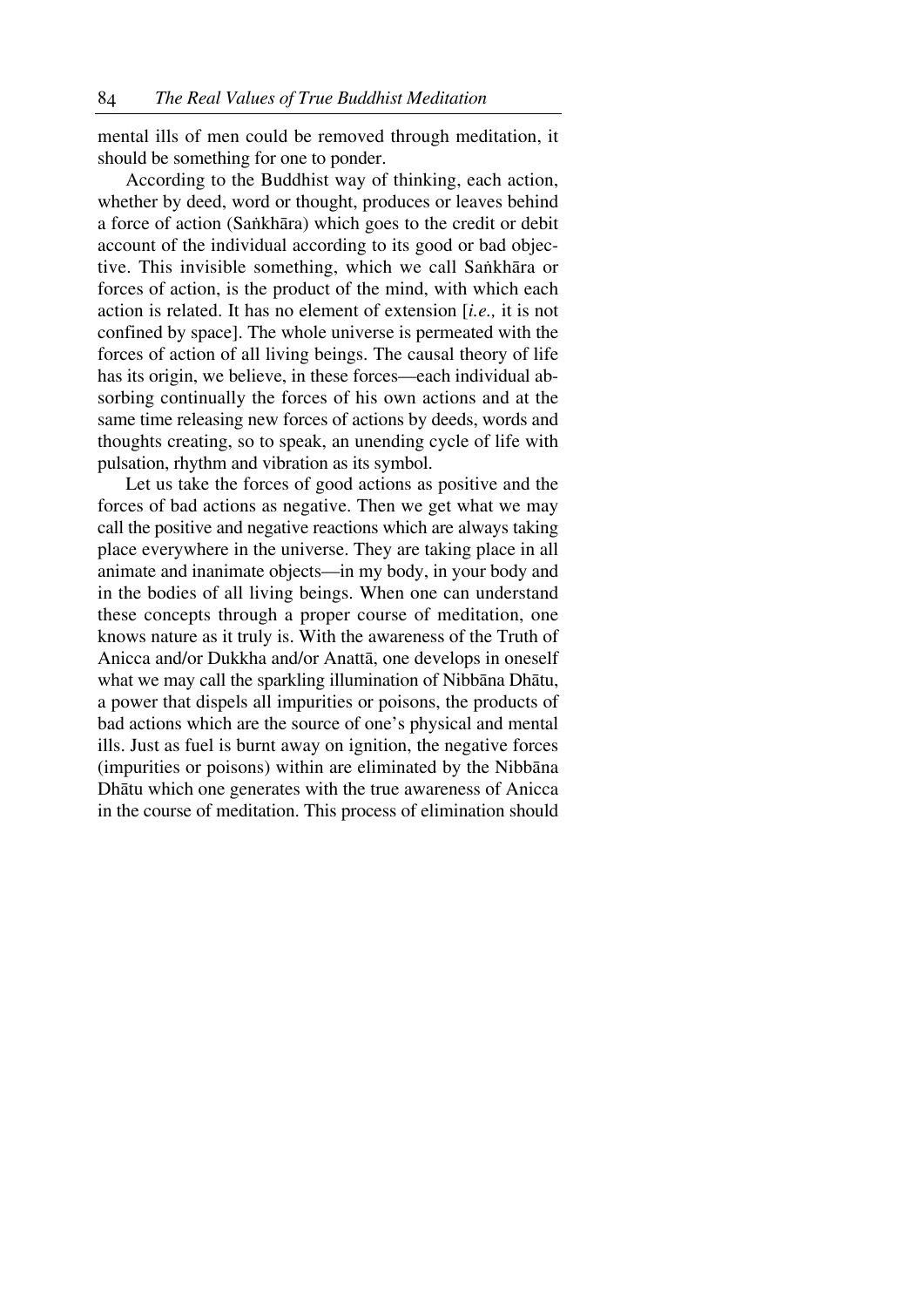go on until such time as both mind and body are completely cleansed of such impurities or poisons.

Among those who have taken courses of meditation at the Centre, there were some who were suffering from complaints such as hypertension, T.B., migraine, thrombosis, etc. They became relieved of these even in the initial course of ten days. If they maintain the awareness of Anicca and take longer courses of meditation at this Centre, there is every likelihood of the diseases being rooted out in the course of time. Since anything which is the root cause of one's own physical and mental ills is Samudaya (the origin of suffering), and since this Samudaya can be removed by the Nibbāna Dhātu which one generates in true Buddhist Meditation, we make no distinction between this or that disease. One aspect of meditation is Samudaya Pahātabba, which literally means, "for the removal of the causes of suffering."

A note of caution is necessary here. When one develops Nibbāna Dhātu, the impact of this Nibbāna Dhātu upon the impurities and poisons within one's own system will create a sort of upheaval which must be endured. This upheaval tends to increase the sensitivity to the radiation, friction, and vibration of the sub-atomic units within. This will grow in intensity, so much so that one might feel as though one's body were just electricity and a mass of suffering. In the case of those who have diseases, such as those mentioned above, the impact will be all the stronger and, at times, almost explosive. Nevertheless, enduring it, one becomes alive to the fact that a change is taking place within oneself for the better, and that the impurities are gradually diminishing, and that one is slowly but surely getting rid of the disease.

Mankind today is facing the danger of radioactive poisons. If such poisons absorbed by a man exceed the maximum permissible concentration (m.p.c.), he enters the danger zone.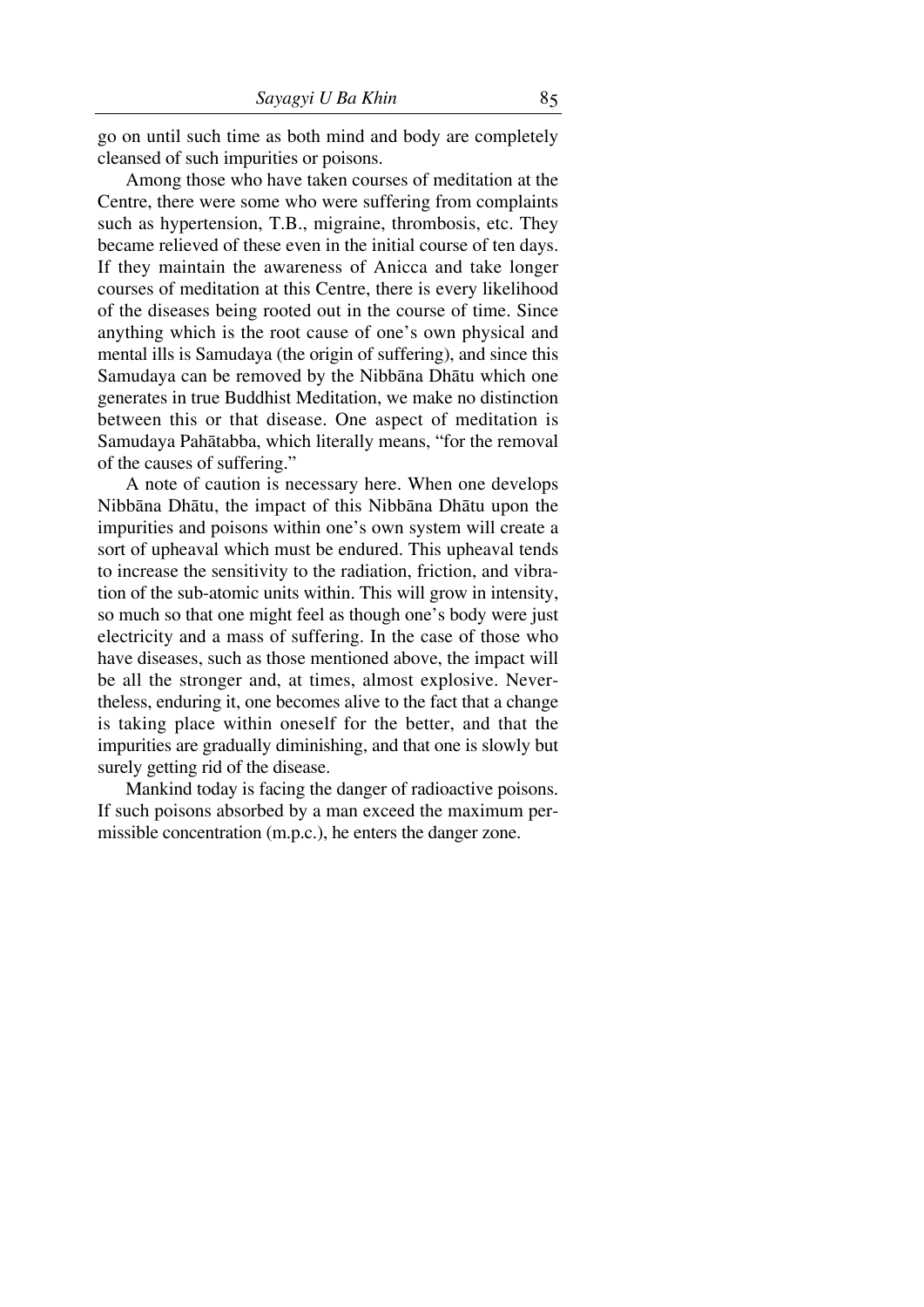I have a firm belief that the Nibbāna Dhātu which a person in true Buddhist Meditation develops is Power that will be strong enough to eradicate the radioactive poisons, if any, in him.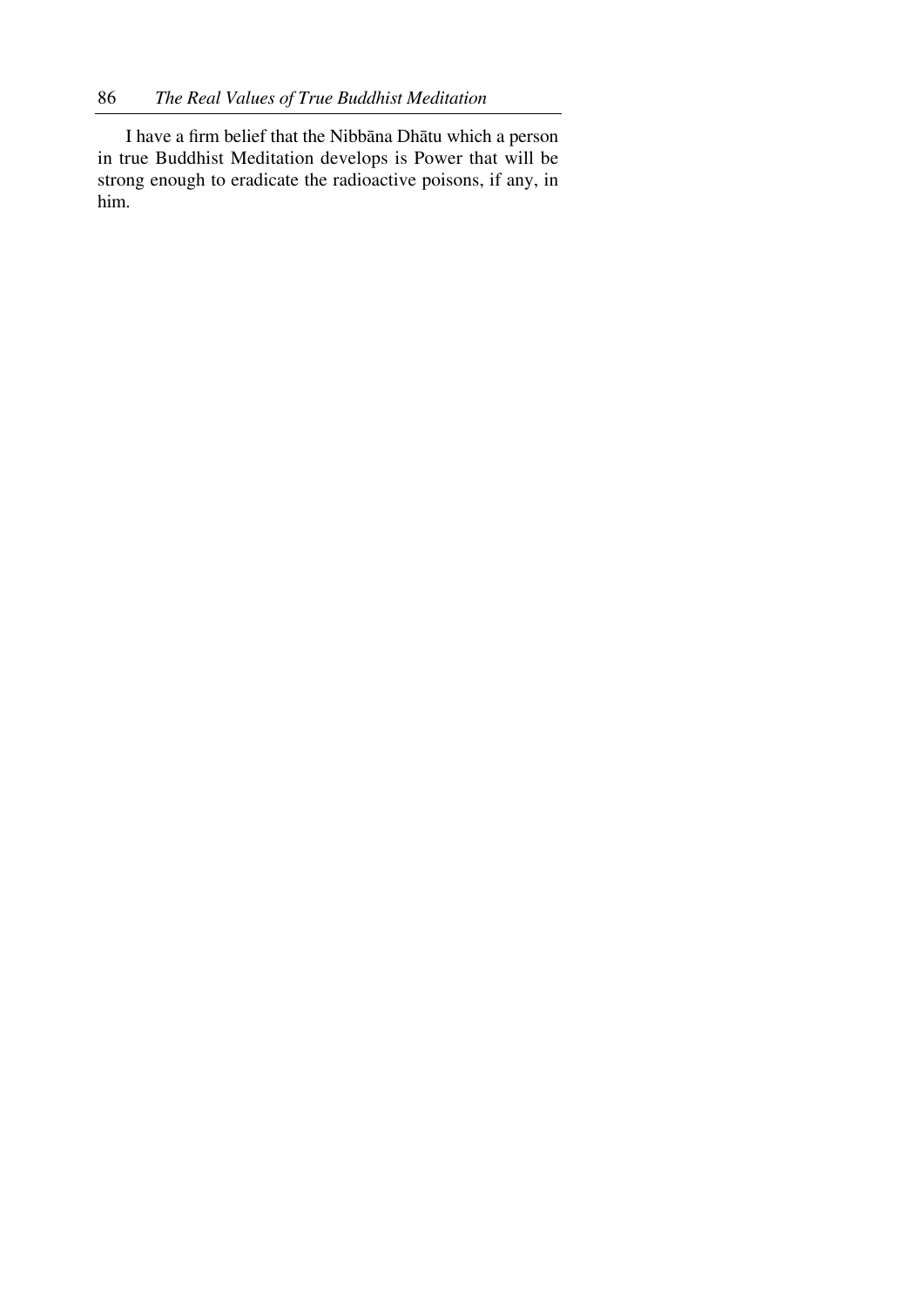*Jighacchā paramā rogā, sakhāra paramā dukhā, eta ñatvā yathā-bhūta,*  $nibb\bar{a}$ nam paramam sukham.

Hunger is the greatest disease. Conditioned existence is the greatest suffering.

Experiencing this as it truly is (results in) Nibbāna, the greatest happiness.

Dhammapada, verse 203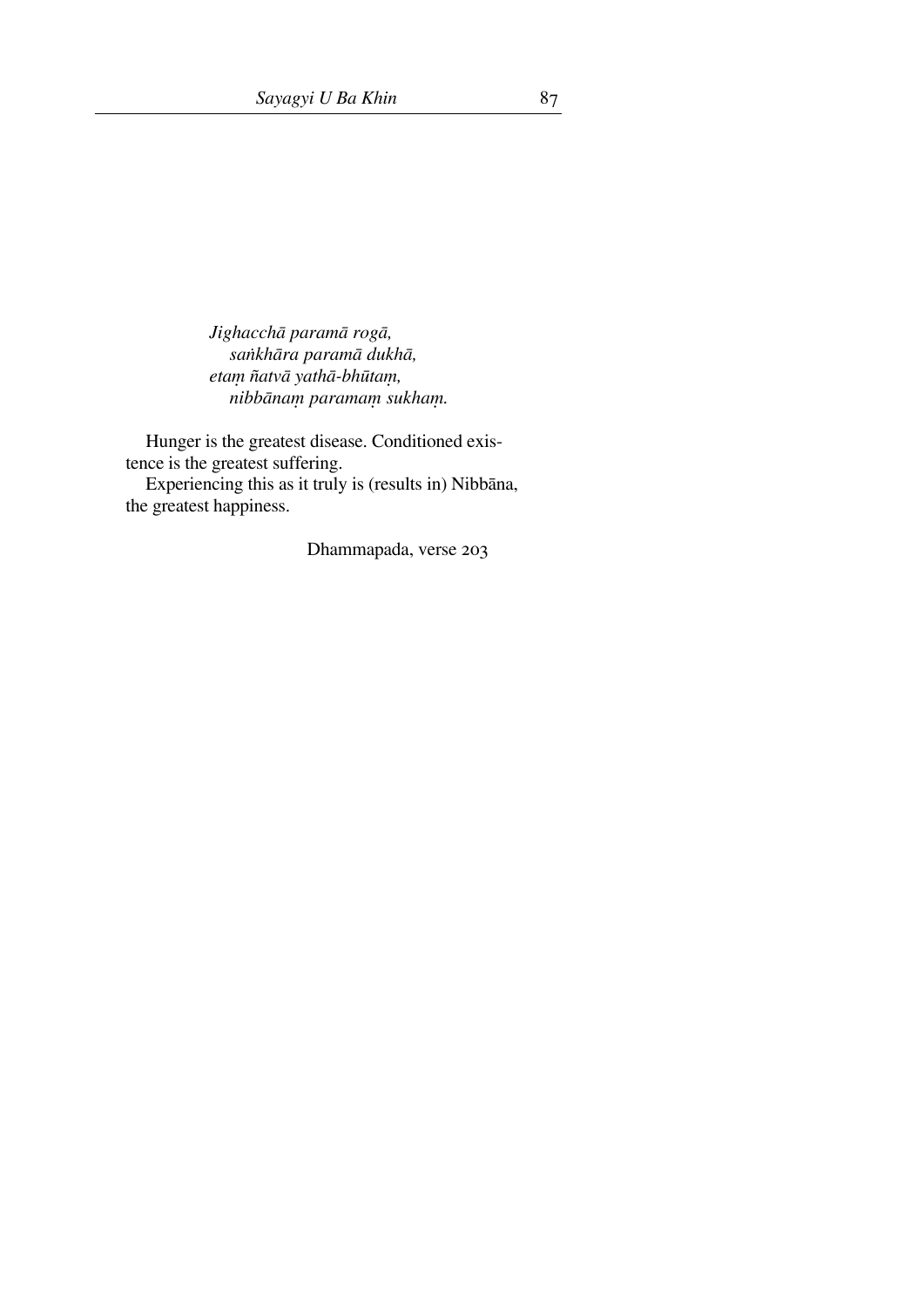# **Appendix**

#### **Statement A: Posts Held by Thray Sithu U Ba Khin**

*During the period August 15, 1955 to February 28, 1956* **Name of Post Held Sanctioned Pay Officers** Staff O.S.D., Auditor-General's Office K 1600<sup>\*</sup> 1 10 Chairman, S.A.M.B., Special Enquiry none 1 Sec'y 19 Committee 3 Ofcrs

#### *During the period March 1, 1956 to June 10, 1956*

| <b>Name of Post Held</b>              | <b>Sanctioned Pay Officers</b> |         | <b>Staff</b> |
|---------------------------------------|--------------------------------|---------|--------------|
| O.S.D., Ministry of Trade Development | K 1600                         | 2       | $\Omega$     |
| Chairman, S.A.M.B., Special Enquiry   | none                           | I Sec'v | IQ.          |
| Committee                             |                                | 3 Ofcrs |              |

#### *During the period June 11, 1956 to June 20, 1956*

| <b>Name of Post Held</b>              | <b>Sanctioned Pay Officers</b> |         | <b>Staff</b> |
|---------------------------------------|--------------------------------|---------|--------------|
| Director of Commercial Audit          | K 1600                         | Q       | 151          |
| O.S.D., Ministry of Trade Development | K 1600                         | 2       | 9            |
| Chairman, S.A.M.B., Special Enquiry   | none                           | I Sec'y | 19           |
| Committee                             |                                | 3 Ofcrs |              |

#### *During the period June 21, 1956 to September 18, 1956*

| <b>Name of Post Held</b>              | <b>Sanctioned Pay Officers</b> |                | <b>Staff</b> |
|---------------------------------------|--------------------------------|----------------|--------------|
| Director of Commercial Audit          | K 1600                         | Q              | 151          |
| O.S.D., Ministry of Trade Development | K 1600                         | $\overline{2}$ | 9            |
| Chairman, S.A.M.B., Special Enquiry   | none                           | I Sec'y        | 19           |
| Committee                             |                                | 3 Ofcrs        |              |
| Chairman, S.A.M.B.                    | K 1600                         | 141            | 3454         |

K=kyats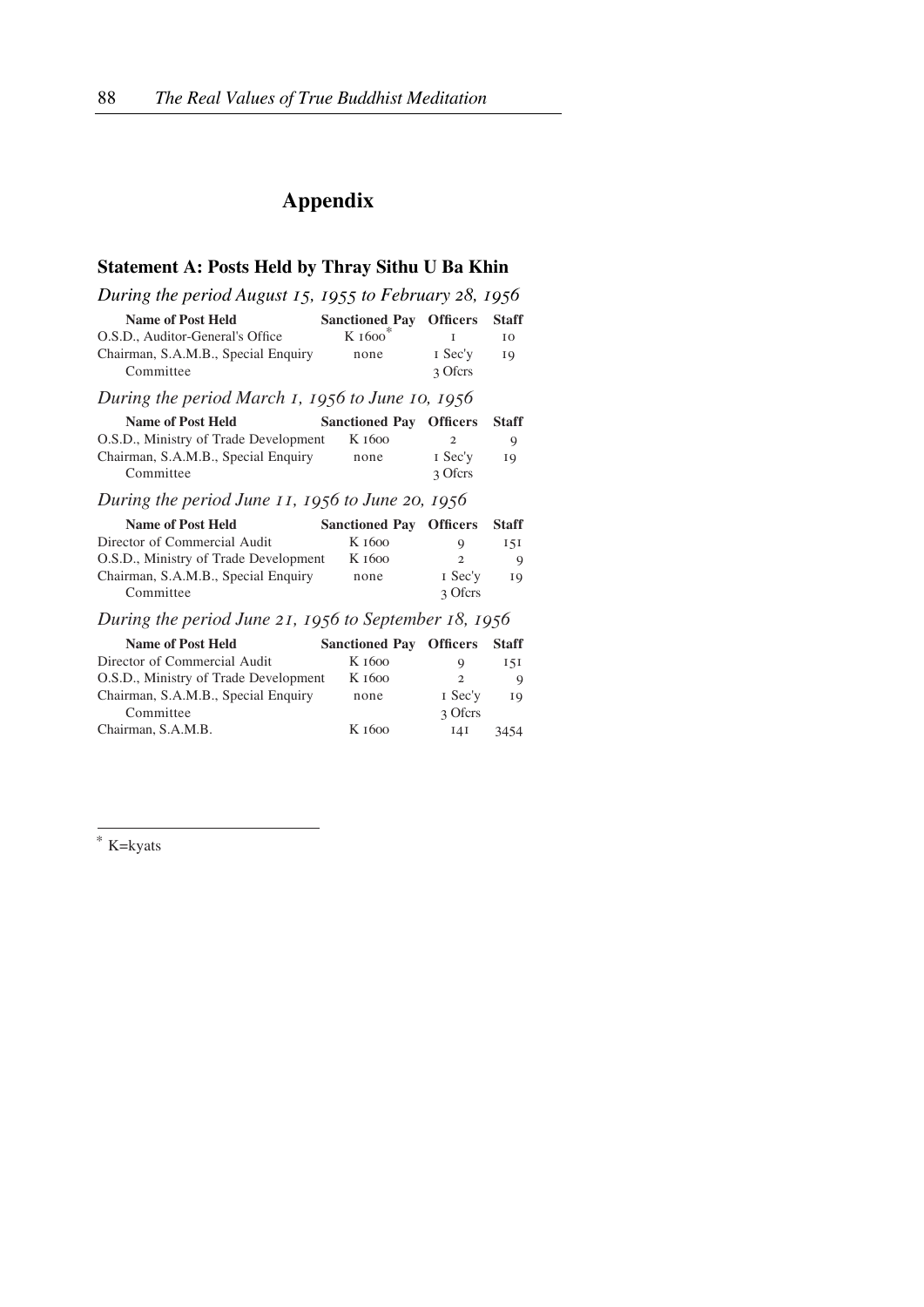#### *During the period September 19, 1956 to October 3, 1956*

| <b>Name of Post Held</b>              | <b>Sanctioned Pay Officers</b> |                | Staff |
|---------------------------------------|--------------------------------|----------------|-------|
| Director of Commercial Audit          | K 1600                         | Q              | 151   |
| O.S.D., Ministry of Trade Development | K 1600                         | $\overline{2}$ | Q     |
| Chairman, S.A.M.B.                    | K 1600                         | 141            | 3454  |

#### *During the period October 4, 1956 to October 7, 1956*

| <b>Name of Post Held</b>              | <b>Sanctioned Pay Officers</b> |          | Staff    |
|---------------------------------------|--------------------------------|----------|----------|
| Director of Commercial Audit          | K 1600                         |          | 151      |
| O.S.D., Ministry of Trade Development | K 1600                         | 2        | 9        |
| Chairman, S.A.M.B.                    | K 1600                         | 141      | 3454     |
| Deputy Chairman, S.A.M.B.             | K 1400                         | $\cdots$ | $\cdots$ |

## *During the period October 8, 1956 to October 14, 1956*

| <b>Name of Post Held</b>                       | <b>Sanctioned Pay Officers</b> |          | <b>Staff</b> |
|------------------------------------------------|--------------------------------|----------|--------------|
| Director of Commercial Audit                   | K 1600                         |          | 151          |
| Additional Director of Commercial Audit K 1300 |                                | $\cdots$ | $\cdots$     |
| O.S.D., Ministry of Trade Development          | K 1600                         | 2        | 9            |
| Chairman, S.A.M.B.                             | K 1600                         | 141      | 3454         |
| Deputy Chairman, S.A.M.B.                      | K 1400                         | $\cdots$ | $\cdots$     |

#### *During the period October 15, 1956 to November 16, 1956*

| <b>Name of Post Held</b>              | <b>Sanctioned Pay Officers</b> |          | <b>Staff</b> |
|---------------------------------------|--------------------------------|----------|--------------|
| Director of Commercial Audit          | K 1600                         | H        | 167          |
| O.S.D., Ministry of Trade Development | K 1600                         | 2        |              |
| Chairman, S.A.M.B.                    | K 1600                         | 141      | 3454         |
| Deputy Chairman, S.A.M.B.             | K 1400                         | $\cdots$ | $\cdots$     |

#### *During the period November 17, 1956 to February 2, 1957*

| <b>Name of Post Held</b>              | <b>Sanctioned Pay Officers</b> |              | – Staff |
|---------------------------------------|--------------------------------|--------------|---------|
| Director of Commercial Audit          | K 1600                         | $\mathbf{H}$ | 167     |
| O.S.D., Ministry of Trade Development | K 1600                         | 2            |         |
| Chairman, S.A.M.B.                    | K 1600                         | 141          | 3454    |

#### *During the period February 2, 1957 to March 6, 1957*

| <b>Name of Post Held</b>              | <b>Sanctioned Pay Officers</b> |          | <b>Staff</b> |
|---------------------------------------|--------------------------------|----------|--------------|
| Director of Commercial Audit          | K 1600                         | H        | 167          |
| O.S.D., Ministry of Trade Development | K 1600                         | 2        | 9            |
| Chairman, S.A.M.B.                    | K 1600                         | 141      | 3454         |
| Deputy Chairman, S.A.M.B.             | K 1400                         | $\cdots$ |              |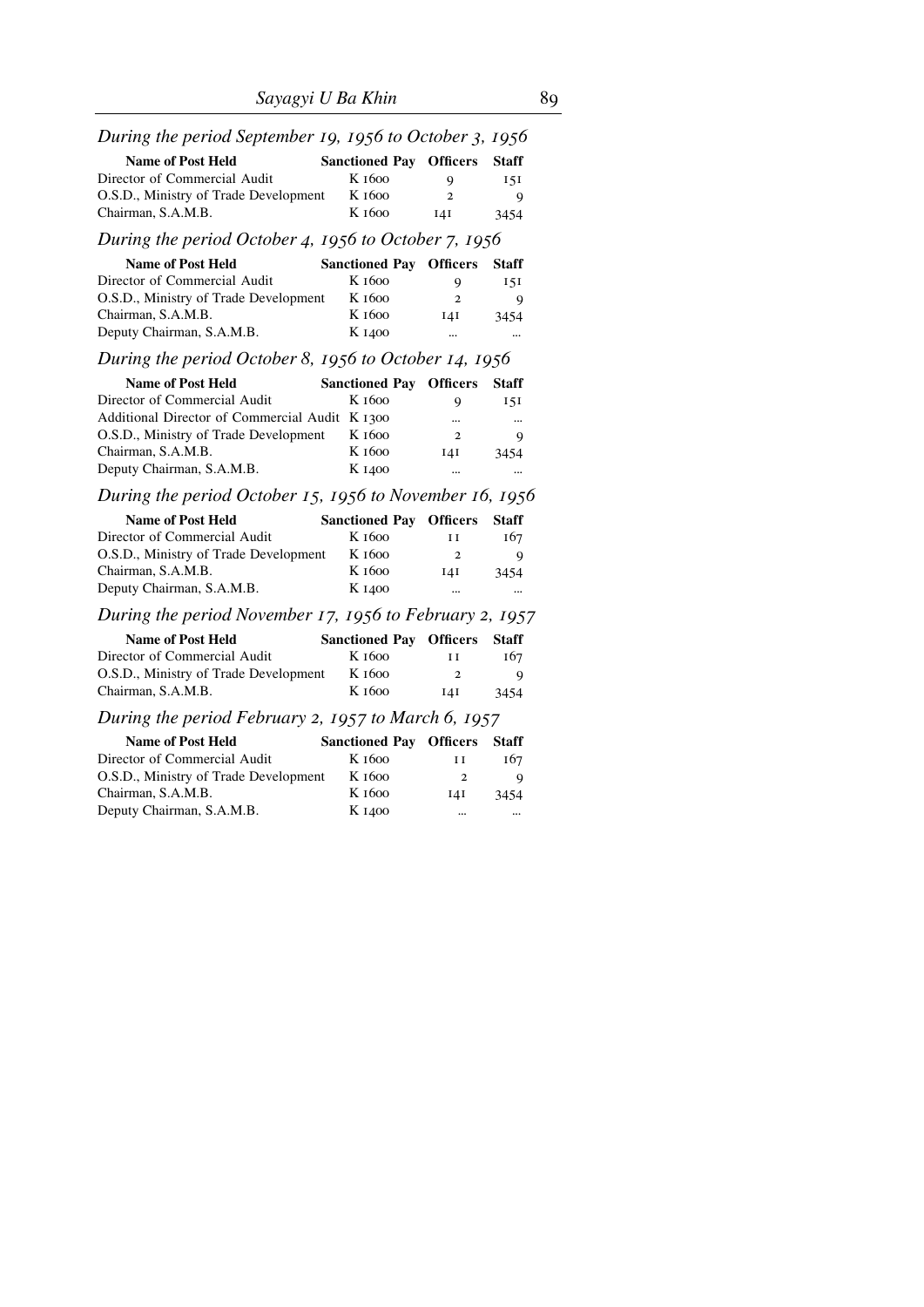#### *During the period March 7, 1957 to December 31, 1957*

| <b>Name of Post Held</b>              | <b>Sanctioned Pay Officers</b> |                | Staff |
|---------------------------------------|--------------------------------|----------------|-------|
| Director of Commercial Audit          | K 1600                         | т6             | 243   |
| O.S.D., Ministry of Trade Development | K 1600                         | $\overline{2}$ | Q     |
| Chairman, S.A.M.B.                    | K 1600                         | 141            | 3454  |

## *During the period January 1, 1958 to March 31, 1958*

| <b>Name of Post Held</b>                            | <b>Sanctioned Pay Officers</b> |     | Staff |
|-----------------------------------------------------|--------------------------------|-----|-------|
| Director of Commercial Audit                        | K 1600                         | т6  | 243   |
| O.S.D., Ministry of Trade Development               | K 1600                         | 2   | 9     |
| Chairman, S.A.M.B.                                  | K 1600                         | 14I | 3454  |
| Deputy Chief Executive ( $F \& A$ ) S.A.M.B. K 1600 |                                | 13  | 377   |

## *During the period April 1, 1958 to March 15, 1959*

| <b>Name of Post Held</b>              | <b>Sanctioned Pay Officers</b> |    | Staff |
|---------------------------------------|--------------------------------|----|-------|
| Director of Commercial Audit          | K 1600                         | 16 | 243   |
| O.S.D., Ministry of Trade Development | K 1600                         | 2  | 9     |
| Deputy Chief Executive (F.&A.)        | K 1600                         | 13 | 377   |
| S.A.M.B.                              |                                |    |       |
| Principal, Government Institute for   | K 1600                         |    |       |
| Training in Accounts and Audit        |                                |    |       |

#### *During the period March 17,1959 to August 31, 1959*

| <b>Name of Post Held</b>            | <b>Sanctioned Pay Officers</b> |    | <b>Staff</b> |
|-------------------------------------|--------------------------------|----|--------------|
| Director of Commercial Audit        | K 1600                         | T6 | 243          |
| O.S.D., Ministry of Trade           | K 1600                         |    | 9            |
| Development                         |                                |    |              |
| Principal, Government Institute for | K 1600                         |    |              |
| Training in Accounts and Audit      |                                |    |              |

#### *During the period September 1, 1959 to 1962*

| <b>Name of Post Held</b>            | <b>Sanctioned Pay</b> |
|-------------------------------------|-----------------------|
| Director of Commercial Audit        | K 1600                |
| Principal, Government Institute for | K 1600                |
| Training in Accounts and Audit      |                       |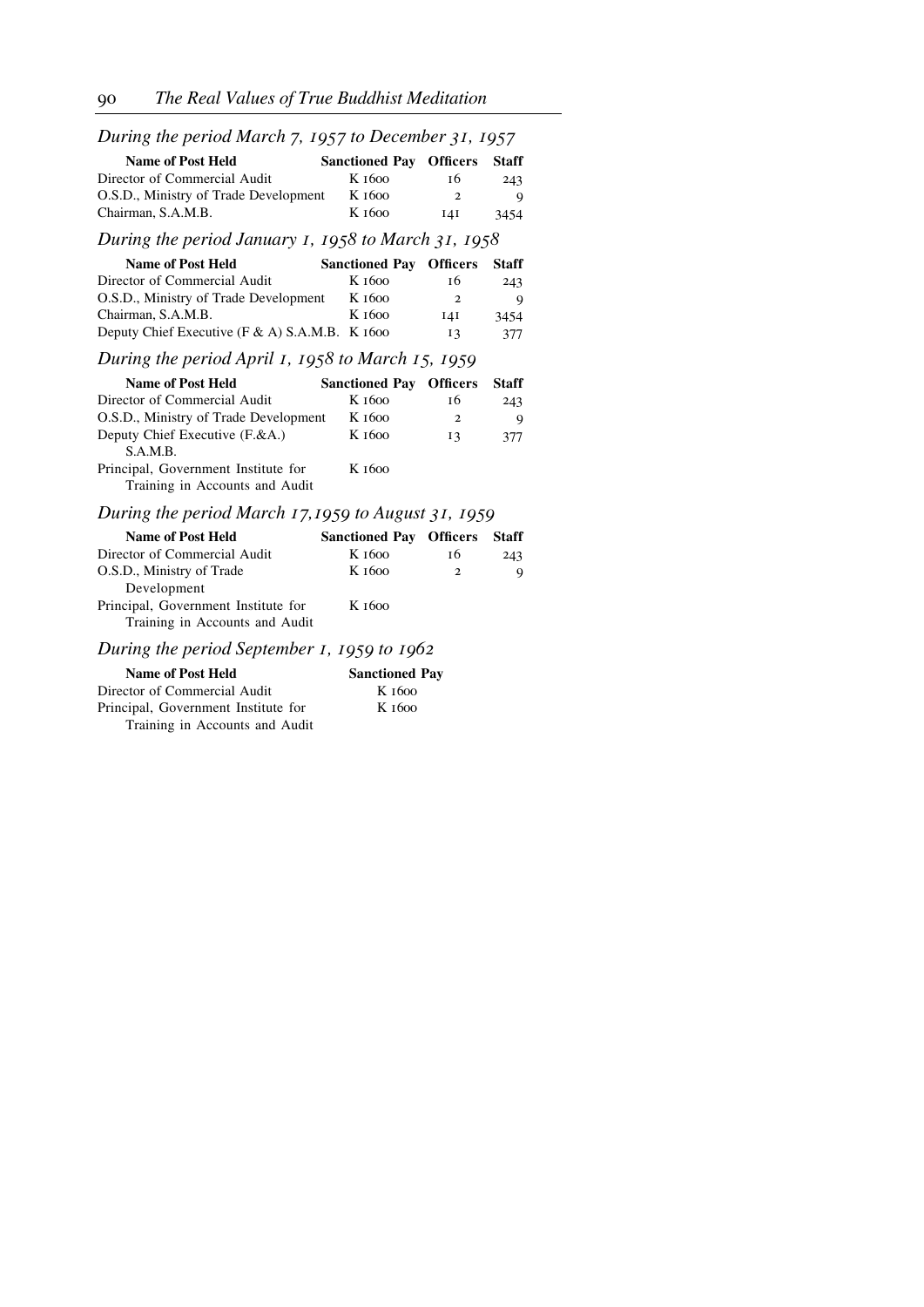## **Special Assignments**

# *Under A.F.P.F.L. Government*

# **A. Standing Committees**

- 1. Member, Committee of Advisers to the Planning Commission
- 2. Member, Standing Committee for Supervision and Coordination (Prime Minister's Department)
- 3. Member, Transport Coordination Committee
- 4. On the following assignments for three years:
	- (a) Member, Executive Committee, Buddha Sāsana Council
	- (b) Chairman, Sub-Committee for practical Buddhist Meditation
	- (c) Member, Chattha Sangāyanā Advisory **Committee**

# **B. Adhoc Committees**

- 1. Member, State Agricultural Marketing Board Commission
- 2. Member, Civil Supplies Enquiry Committee
- 3. Member, Imports Enquiry Committee
- 4. Member, Boards Enquiry Commission (Chairman— Prime Minister)

# *Under Care-Taker Government*

- 1. Introduction of Commercial Budgeting Systems in all Boards and Corporations
- 2. Review of the financial position of B.O.C. (1954) Ltd.
- 3. Review of the financial position of Mawchi Mines (Burma) Ltd.
- 4. Review of the financial position of Anglo Burma Tins Co. Ltd.
- 5. Investigation into affairs of Evans Medical Supplies Limited (London) and Burma Pharmaceutical Industry.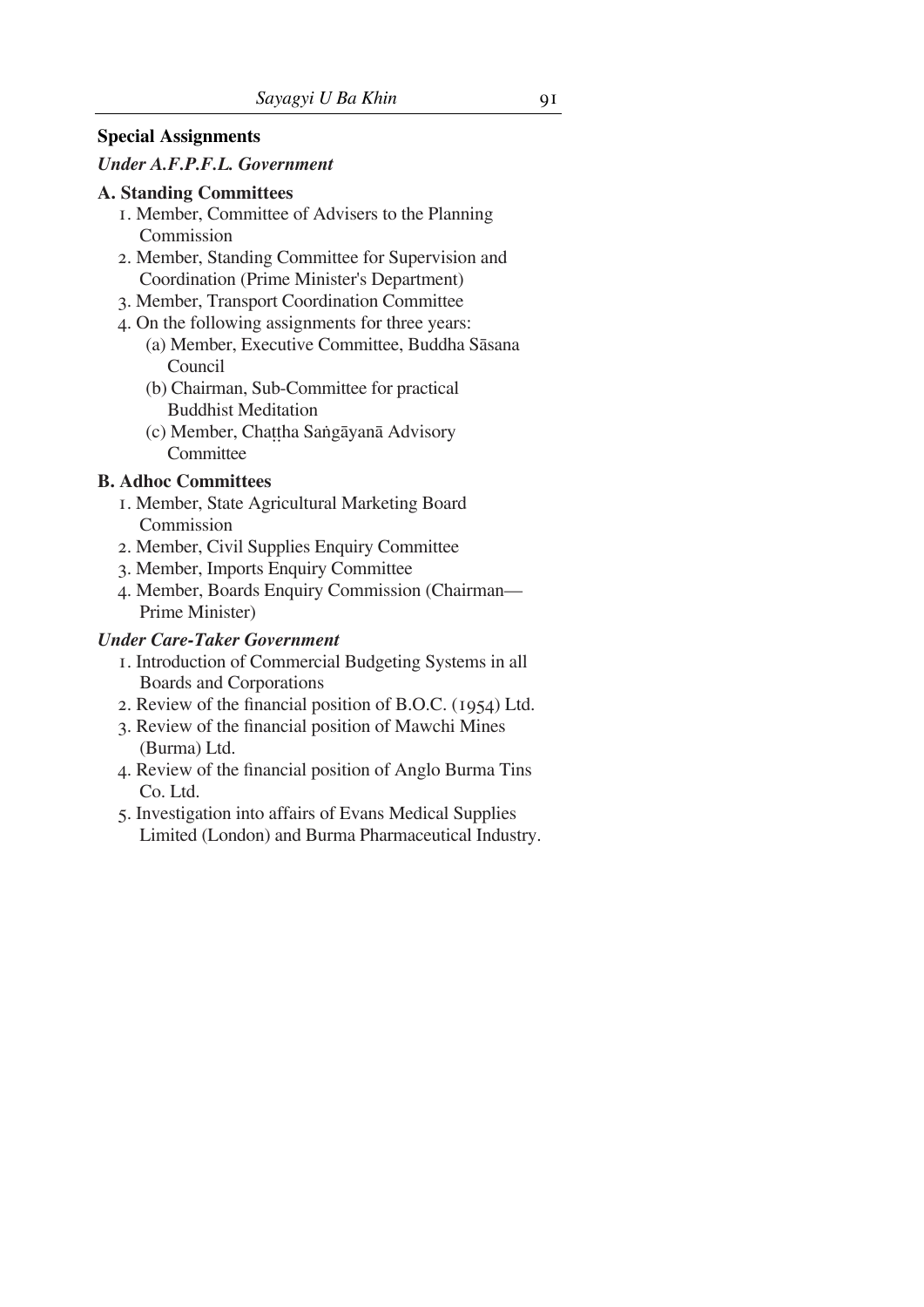## *Under Union Government*

## **A. Standing Committees**

- 1. Member, Committee of Advisers to the Planning Commission
- 2. Member, Development Projects and Operations Supervision Commission (Chairman—Prime Minister)
- 3. Member, Government Contracts Screening Committee in the Ministry of National Planning.

# **B. Adhoc Committees**

- 1. Chairman, Committee for Valuation of Assets of B.O.C. (B.T.) Ltd.
- 2. Chairman, Committee for Valuation of the Ships of the Union of Burma Shipping Board

# **Annex A: State Agricultural Marketing Board**\*

1**. Introduction:** I assumed charge of the duties and responsibilities of the Chairman of the S.A.M.B. with effect from June 21, 1956, under orders of the Honourable Prime Minister. He gave it to me through the Secretary of the Ministry of Trade Development at about 10.45 P.M. on an earlier date in the third week of June (which I cannot now recollect exactly) at the close of a meeting of the Prime Minister with the representatives of the Trade and Commerce, held at his residence. I was present as a member of the Standing Committee for Co-ordination and Supervision. This order was received just a few days after my appointment as the Director of Commercial Audit, and the situation was such that I could not refuse these assignments. Although the assignment

Note that in Burma, large numbers are often given, as here, in terms of lakhs and crores. One lakh =  $10,000$ . One crore = 10 lakhs (written 1,00,000). This is why the comma is placed differently than the way most Westerners are used to seeing it.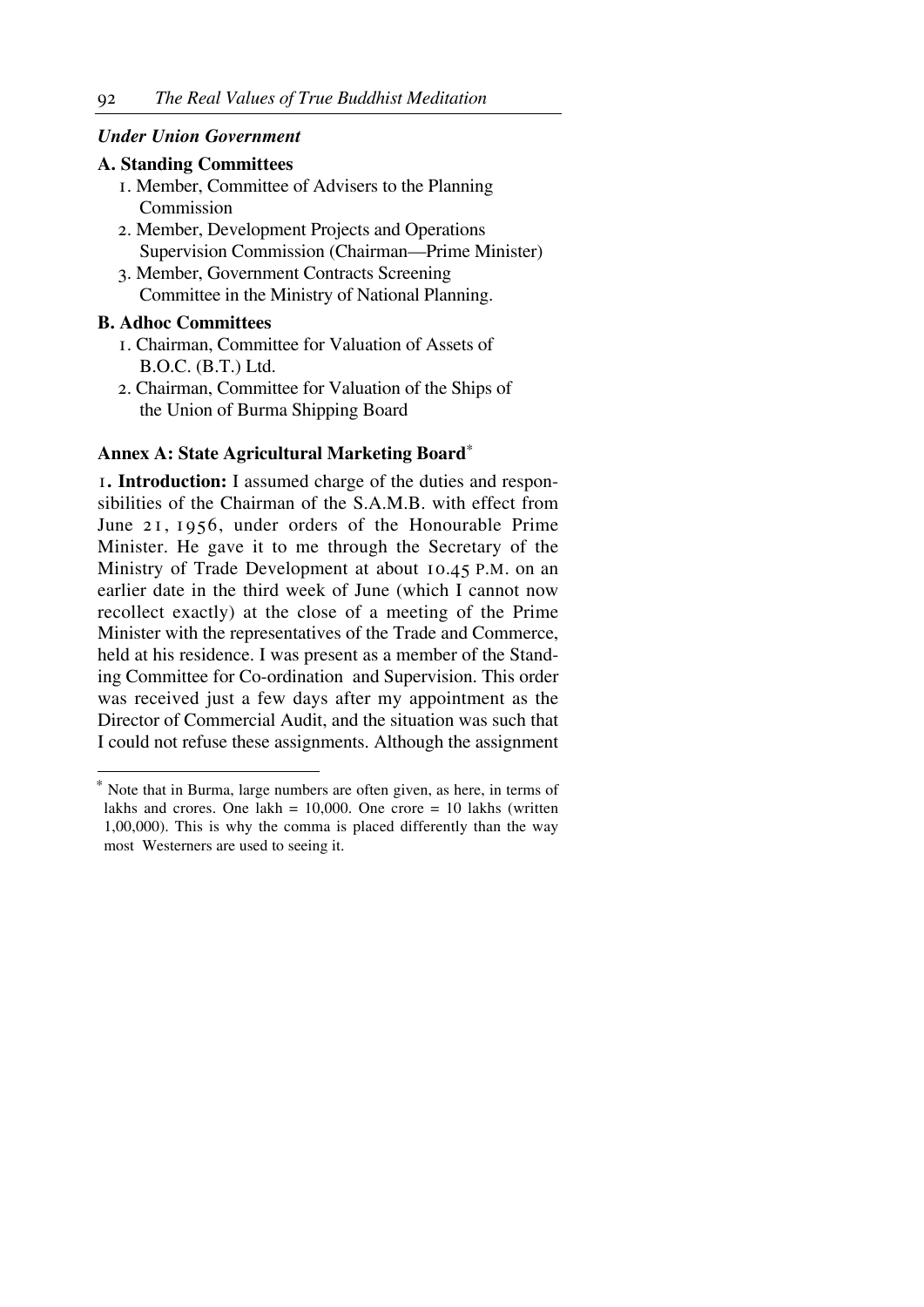was intended to be a temporary measure, I could not be relieved of the Chairmanship of the Board for some considerable period, for reasons best known to the Government. In consideration of the need for paying greater attention to the Directorate of Commercial Audit, a request was made of the Prime Minister to relieve me of these duties. This resulted in the review of the constitution of the S.A.M.B. which was revised by an Act of Parliament. From January 1, 1958, the Minister for Trade Development became the Chairman of the Board with five Deputy Chairmen to assist him. As the Finance and Accounts Departments of the Board still required straightening out, I had to remain as Deputy Chairman (Finance and Accounts), in the new set-up. It was only after the Caretaker Government assumed office, that I was relieved of the duties of the Deputy Chairman (Finance and Accounts) on March 16, 1959.

As soon as I assumed charge of the Board as its Chairman, my first consideration was to boost up the sales and increase the shipments so as to earn as much more foreign exchange for Burma as might be possible. Other matters for priority were to be decided in consultation with the Heads of Departments. There was co-ordination between the Departments and also between the officers and staff throughout the tenure of my office as Chairman, and the astounding achievements recorded herein were the result of the good team work of the officers and the whole-hearted co-operation of the entire staff, which I shall never forget.

2**. Shipments and Foreign Exchange:** The Monsoon was raging in Burma when I took charge of the Board as Chairman on June 21, 1956. The shipments for the last quarters (July, August, September) of the fiscal years 1952-53, 1953-54, and 1954-55, were 2,14,818; 3,09,516 and 2,75,255 tons respectively. The most optimistic estimate that could be made for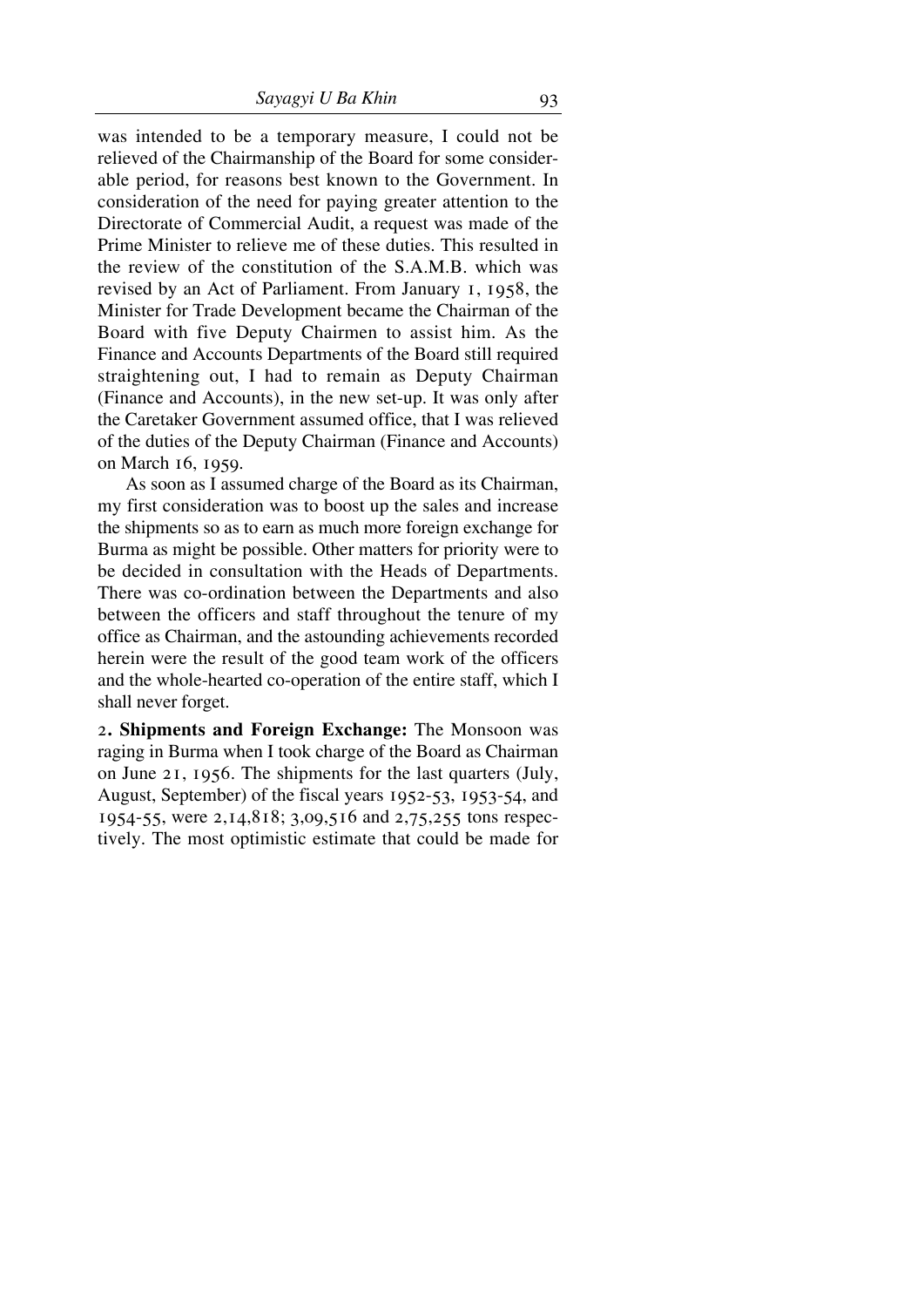shipment during July to September 1956, was 3.5 lakhs tons. Therefore, we were able to include in the revised estimates a figure of Kyats 82.76 crores only in lieu of Kyats 79.72 crores in the original estimates for foreign shipments of rice. At the end of the year, however, the actuals showed that the shipment for the period July to September 1956, amounted to 5,17,705 tons (over 2,00,000 tons more than the record figure of 3,09,516 in 1954) and that the total earnings of foreign exchange for the year was raised to Kyats 89.06 crores (*i.e.*, 9.34 crores more than the original estimate). In the following year of 1956-57, the shipment for the corresponding period rose further to 5,24,679 tons. In the following two years during which I was no longer Chairman, the shipments fell miserably and the foreign exchange earnings for those years, on account of rice shipments, also went down to Kyats 73.38 and 68.99 crores respectively. (Please see statements B and C.)

#### **Statement B: Shipment of Rice and Rice Products**

**Statement Showing Shipment of Rice and Rice Products in the Last Quarter of Each Financial Year**

|       | $1952 - 53$  | 1953-54      | 1954-55      | 1955-56      | 1956-57      | 1957-58      |
|-------|--------------|--------------|--------------|--------------|--------------|--------------|
| July  | 15.60/57430  | 14.51/102874 | 19.42/95664  | 28.73/138014 | 19.51/160869 | 17.90/136770 |
| Aug   | 31.54/88720  | 20.69/101870 | 18.61/74770  | 14.88/211300 | 26.21/182435 | 12.55/136186 |
| Sept. | 12.69/69118  | 13.18/104772 | 21.39/104821 | 8.98/168391  | 16.16/181325 | 15.74/70077  |
| Total | 59.83/214818 | 48.41/309516 | 59.42/275255 | 52.59/517705 | 61.88/524679 | 46.19/343033 |

#### **All Columns: Rainfall/Quantity Shipped**

Chairman: Thray Sithu U Ba Khin from June 21, 1956 to December 31, 1957.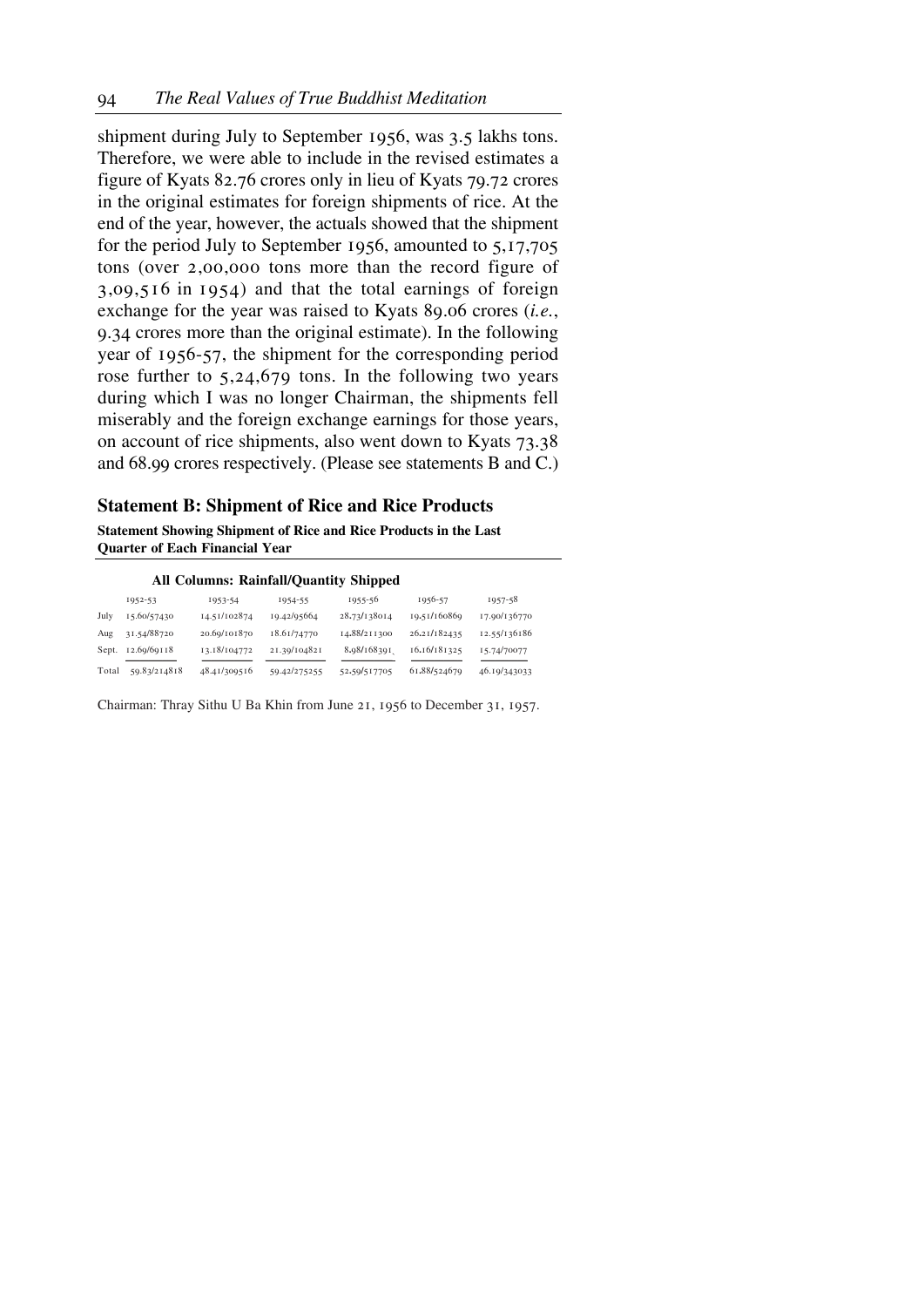#### **Statement C: Foreign Exchange Earnings**

*Extract from the Review of the Financial and Operational Results of Boards and Corporations of the State Agricultural Marketing Board*

**Foreign Exchange Earnings: Comparative Statement Showing the Estimates and Actual Sale Proceeds of Rice and Rice Produce in Foreign Currency for the Years** 1955**-**56 **to** 1960**-**61**.**

| Original              | <b>Revised</b>   | Increase $(+)$ or<br>decrease (-) from<br><b>Orig. Estimates</b> |                |             |  |
|-----------------------|------------------|------------------------------------------------------------------|----------------|-------------|--|
| <b>Financial Year</b> | <b>Estimates</b> | <b>Estimates</b>                                                 | <b>Actuals</b> | to Actuals  |  |
| $1955 - 56$           | 7,972.00         | 8,276.20                                                         | 8,906.11       | $+934.11$   |  |
| $1956 - 57$           | 8,318.00         | 8,486.32                                                         | 8,726.14       | $+408.14$   |  |
| 1957-58               | 8,014.64         | 7,374.75                                                         | 7,338.34       | $-676.30$   |  |
| 1958-59               | 8,806.92         | 7,182.85                                                         | 6,899.17       | $-1,907.75$ |  |
| 1959-60               | 7,958.57         | 8,100.00                                                         | 7,989.44       | $+30.87$    |  |
| 1960-61               | 7,119.35         | 7,507.48                                                         | 7,019.62       | $-99.73$    |  |

Chairman: Thray Sithu U Ba Khin from June 21, 1956 to December 31, 1957.

3**. Rice Stocks:** According to the accounts of the Board, the carry-over stock of rice and rice produce on September 30, 1955, *i.e.*, the end of the financial year 1954-1955, was 17,27,662 tons. This formidable surplus stock was reduced to 10,60,944 tons on November 30, 1956, and then to 4,54,000 tons on November 30, 1957. This shows that the sales drive of old stock had been excellent. It should be placed on record also that the surplus stock of rice which was one year old, was sold through trade channels at prices which were on the average £2 more than the contracted price for the new crop of the season. (Please see Statement D.)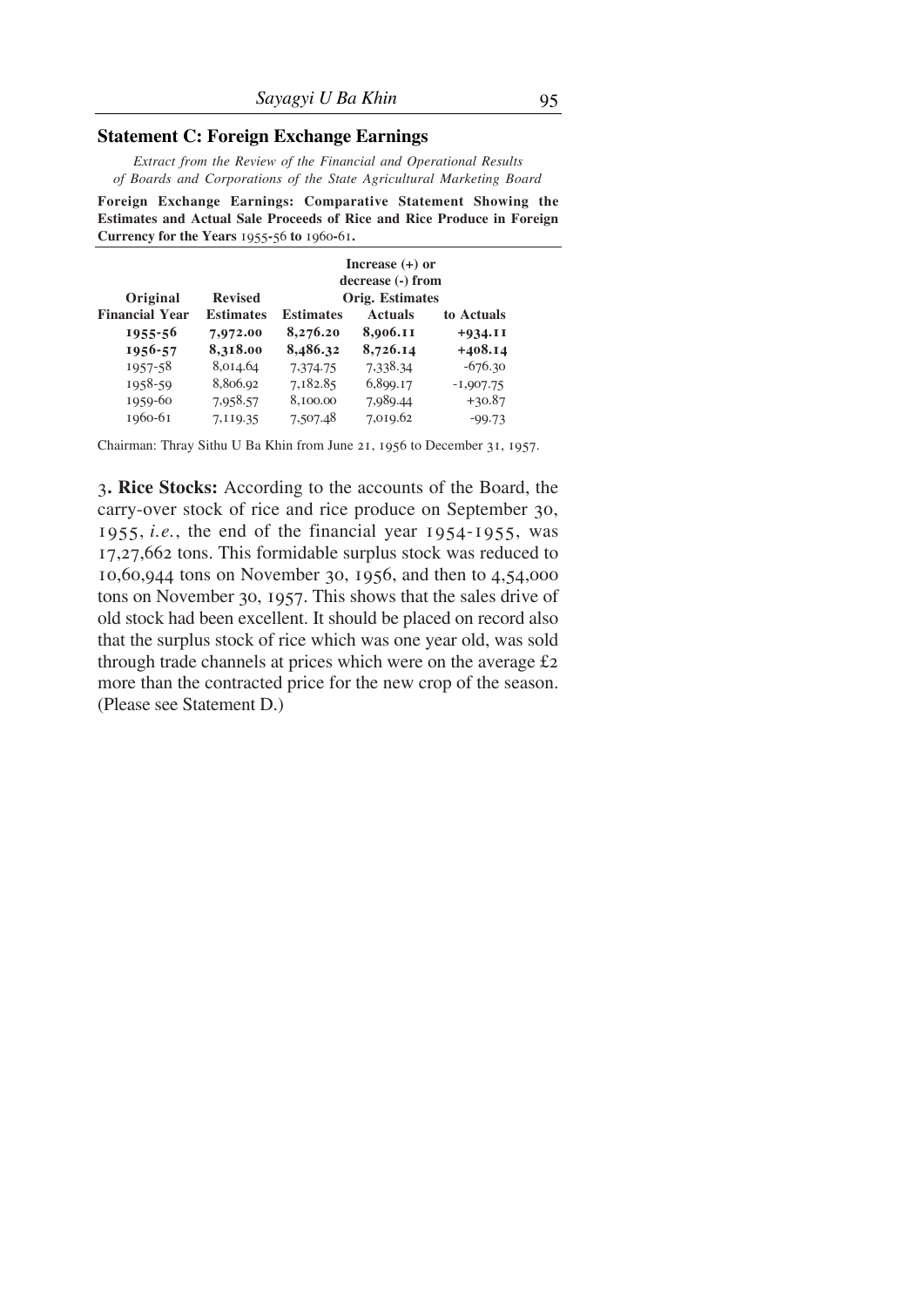#### **Statement D: Stock of Rice and Rice Products**

*Extract from the Review of the Financial and Operational Results of Boards and Corporations of the State Agricultural Marketing Board*

**Statement Showing Stock of Rice and Rice Produce at the End of the Financial Year**

|                                    | <b>Stock of Rice and Rice Produce</b> |
|------------------------------------|---------------------------------------|
| <b>Financial Year of the Board</b> | Tons                                  |
| $30 - 9 - 55$                      | 1,727,662                             |
| $30 - 11 - 56$                     | 1,060,944                             |
| $30 - 11 - 57$                     | 454,000                               |
| $30 - 11 - 58$                     | 506,837                               |
| $30 - 11 - 59$                     | 651,099                               |
| $30 - 11 - 60$                     | 250,164                               |

**Remarks:** The Board's financial year has been fixed as December 1st to November 30th instead of October 1st to September 30th, with effect from 1955-56.

Chairman: Thray Sithu U Ba Khin from June 21, 1956 to December 31, 1957.

4**a. Demurrages: Foreign Shipping.** The Rangoon Port was notorious for the inordinate delay in the handling of cargoes of rice. For this reason the freight of cargo from Bangkok to London was said to be less than that from Rangoon to London. This was the subject meticulously discussed in the Board's Enquiry Commission. When I took charge as the Chairman of the S.A.M.B., there was a ship, S.S. *Tomini,* which was in port for nearly a month and could not move out, because the right type of cargo could not be made available. There was the difficulty of transport from the interior to port, because at that time the Burma Railways were wanting about one thousand seven hundred wagons and the Inland Water Transport Board forty barges of 200 tons. (They were made available from 1957 onwards). There was also difficulty of getting the specified quality of rice in time for the loading of ships which had come into port in bunches. The position was reviewed and necessary adjustments made. The result was that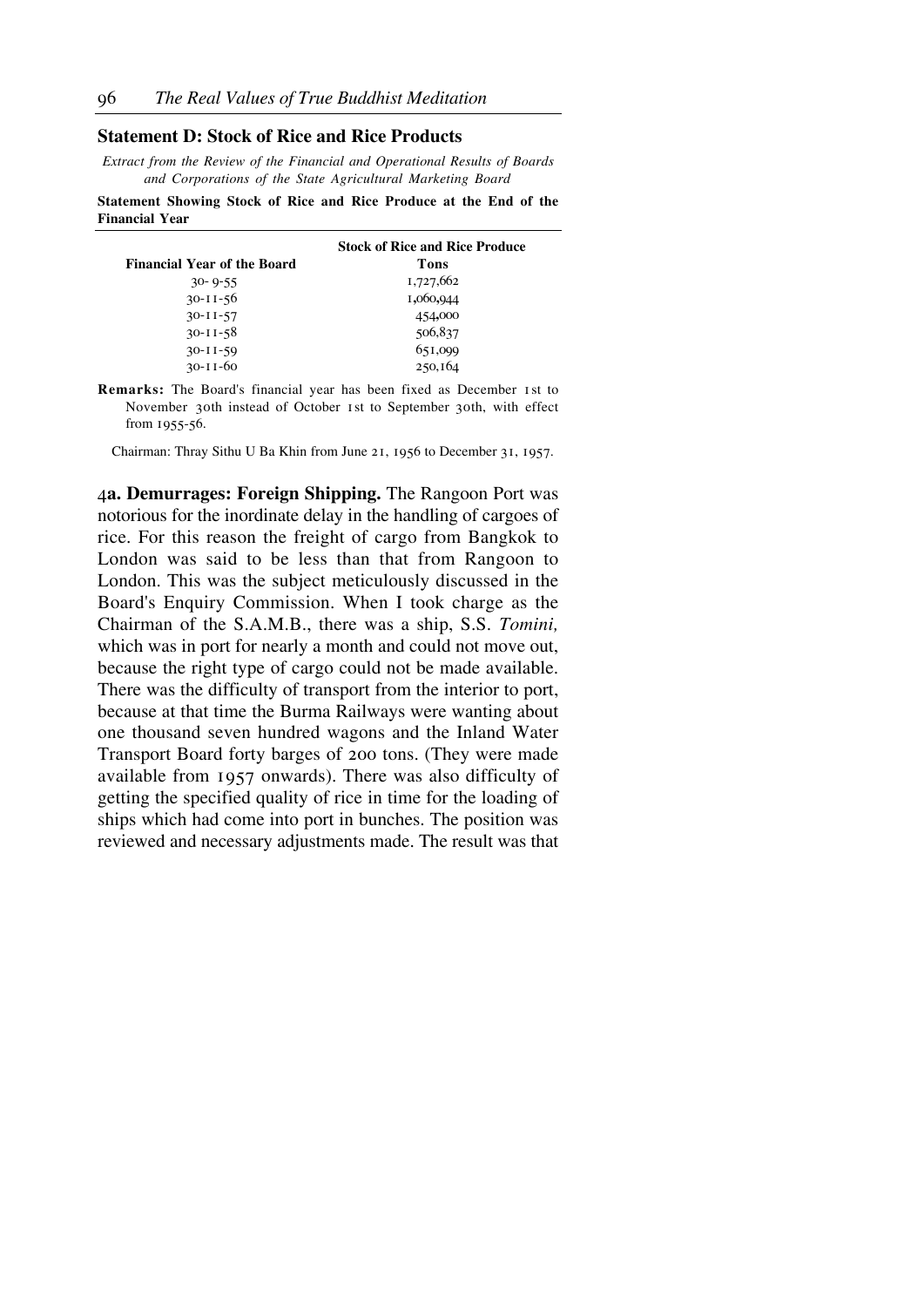even in the later part of 1956, Despatch Money was earned. The position was completely reversed from then onwards and the Despatch Money earned was Kyats 11.05 lakhs in 1957, and Kyats 10.78 lakhs in 1958, as against a Demurrage Money of Kyats 5.78 lakhs in 1957, and Kyats 0.8 lakhs in 1958. (Please see Statement E.)

#### **Statement E: Demurrage Incurred and Despatch Money Earned on Foreign Shipment of Rice & Rice Products**

*Extract from the Review of the Financial and Operational Results of Boards and Corporations of the State Agricultural Marketing Board*

**Statement Showing the Demurrage Incurred and Despatch Money Earned on Foreign Shipments of Rice and Rice Produce**

| Calendar | <b>Demurrage</b>     |                       |                    |                       |
|----------|----------------------|-----------------------|--------------------|-----------------------|
| Year     | Money                | <b>Despatch Money</b> | <b>Net Payable</b> | <b>Net Receivable</b> |
|          | All figures in Kyats |                       |                    |                       |
| 1955     | 5,74,763             | 1,66,994              | 4,07,769           |                       |
| 1956     | 13,12,002            | 5,33,139              | 7,78,863           |                       |
| 1957     | 5,78,969             | 11,05,744             |                    | 5,26,775              |
| 1958     | 80,522               | 10,78,393             |                    | 9,97,871              |
| 1959     | 38,137               | 11,657                | 26,480             |                       |
| 1960     |                      | 47,609                | $\cdots$           | 47,609                |
| Total    | 25,84,393            | 29,43,536             | 12,13,112          | 15,72,255             |

Chairman: Thray Sithu U Ba Khin from June 21, 1956 to December 31, 1957.

4**b. Demurrages: Railways.** Demurrage charges are payable after 24 hours at the unloading point if the goods are not discharged. Railway demurrage charges are normally high during the rainy season. For the period July to September 1955, the demurrage charges amounted to Kyats 2,29,804. For the three months of July to September 1956, soon after my assumption of charge of S.A.M.B., they fell to Kyats 62,678.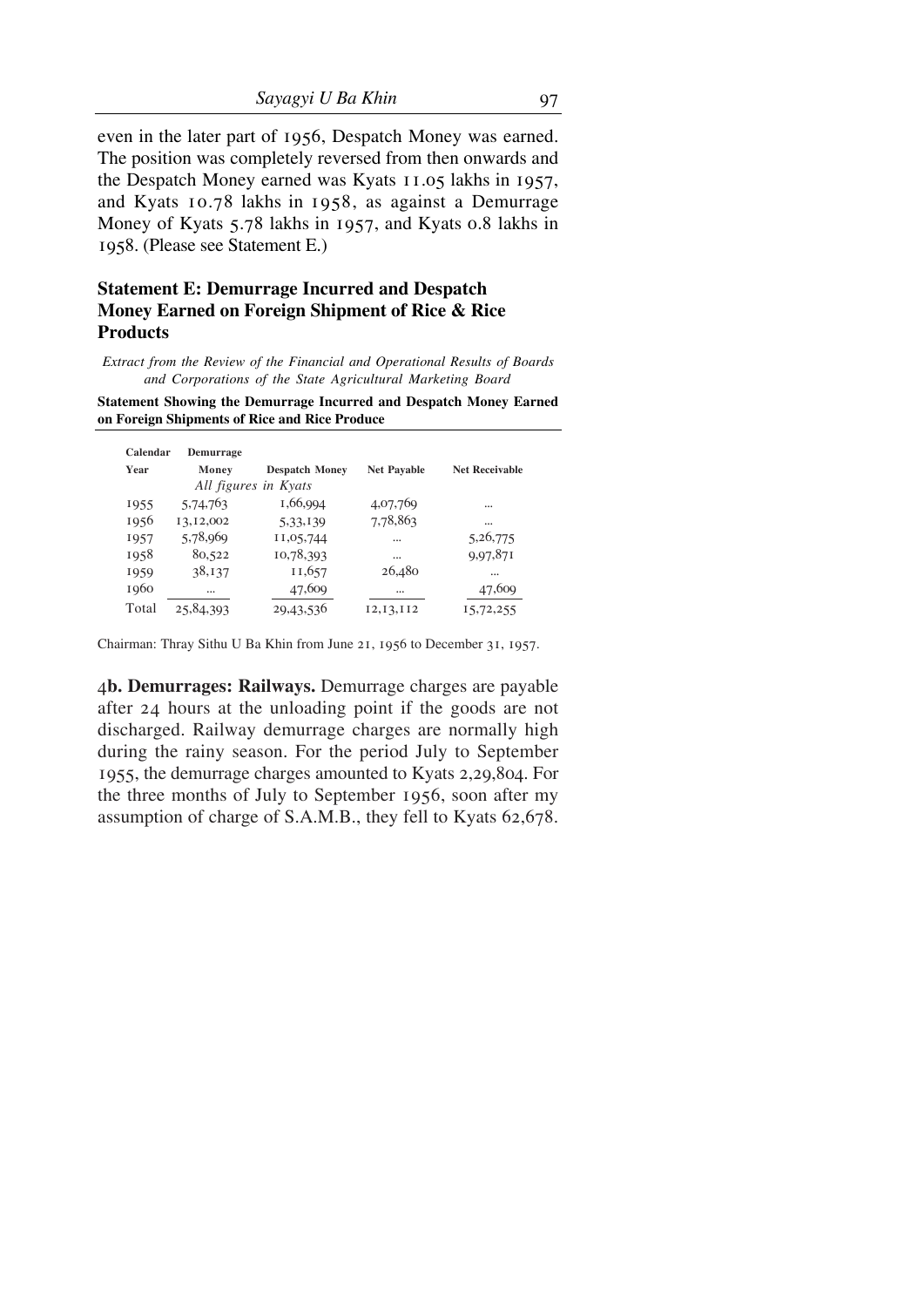The charges were further reduced to Kyats 54,425 for the corresponding period in 1957.

After relinquishement of my charge as Chairman of the Board, the demurrage charges for the corresponding period rose to K 1,75,672 in 1958, K 78,568 in 1959, and K 2,52,048 in 1960. (Please see Statement F.)

#### **Statement F: Burma Railways Demurrage Charges**

|       | 1954-55              | 1955-56 | 1956-57 | 1957-58 | 1958-59 | 1959-60 |
|-------|----------------------|---------|---------|---------|---------|---------|
|       | All Amounts in Kyats |         |         |         |         |         |
| Oct.  | 4206                 | 54487   | 4523    | 29527   | 203609  | 52524   |
| Nov.  | 59530                | 25317   | 16947   | 15654   | 20123   | 254     |
| Dec.  | 173105               | 48551   | 57981   | 774II   | 52850   | 40250   |
| Jan.  | 49144                | 20073   | 67069   | 56033   | 2800    | 23440   |
| Feb.  | 56878                | 51967   | 10000   | 3700    | 1790    | 34906   |
| Mar.  | 20196                | 38769   | 17761   | 17000   | 16037   | 26836   |
| Apr.  | 63431                | 32523   | 82564   | 34269   | 27450   | 71414   |
| May   | 41773                | 71879   | 26952   | 9137    | 26522   | 10362   |
| June  | 53650                | 72445   | 29193   | 78012   | 16467   | 97132   |
| July  | 92882                | 24499   | 28067   | 42300   | 11000   | 36705   |
| Aug.  | 67563                | 17159   | 14426   | 48854   | 64737   | 96298   |
| Sept. | 69359                | 21020   | 11932   | 84518   | 2831    | 119045  |
| Total | 751717               | 478689  | 367415  | 496415  | 446216  | 608166  |

#### **Monthly S.A.M.B. Demurrage Charges**

For the last quarters of 1954-55, 1955-56, 1956-57, 1957-58, 1958-59, and 1959-60

|       | 1954-55 | 1955-56 | 1956-57 | 1957-58 | 1958-59      | 1959-60 |
|-------|---------|---------|---------|---------|--------------|---------|
| July  | 92882   | 24499   | 28067   | 42300   | <b>II000</b> | 36705   |
| Aug.  | 67563   | 17159   | 14426   | 48854   | 64737        | 96298   |
| Sept. | 69359   | 21020   | 11932   | 84518   | 2831         | 119045  |
| Total | 229804  | 62678   | 54425   | 175672  | 78568        | 252048  |

Chairman: Thray Sithu U Ba Khin from June 21, 1956 to December 31 1957.

5**. Survey Cuts:** These were the nightmare of the S.A.M.B. Just as the cargo was loaded into the ships, there were disputes as to the quality of the rice sold. If the rice loaded for shipment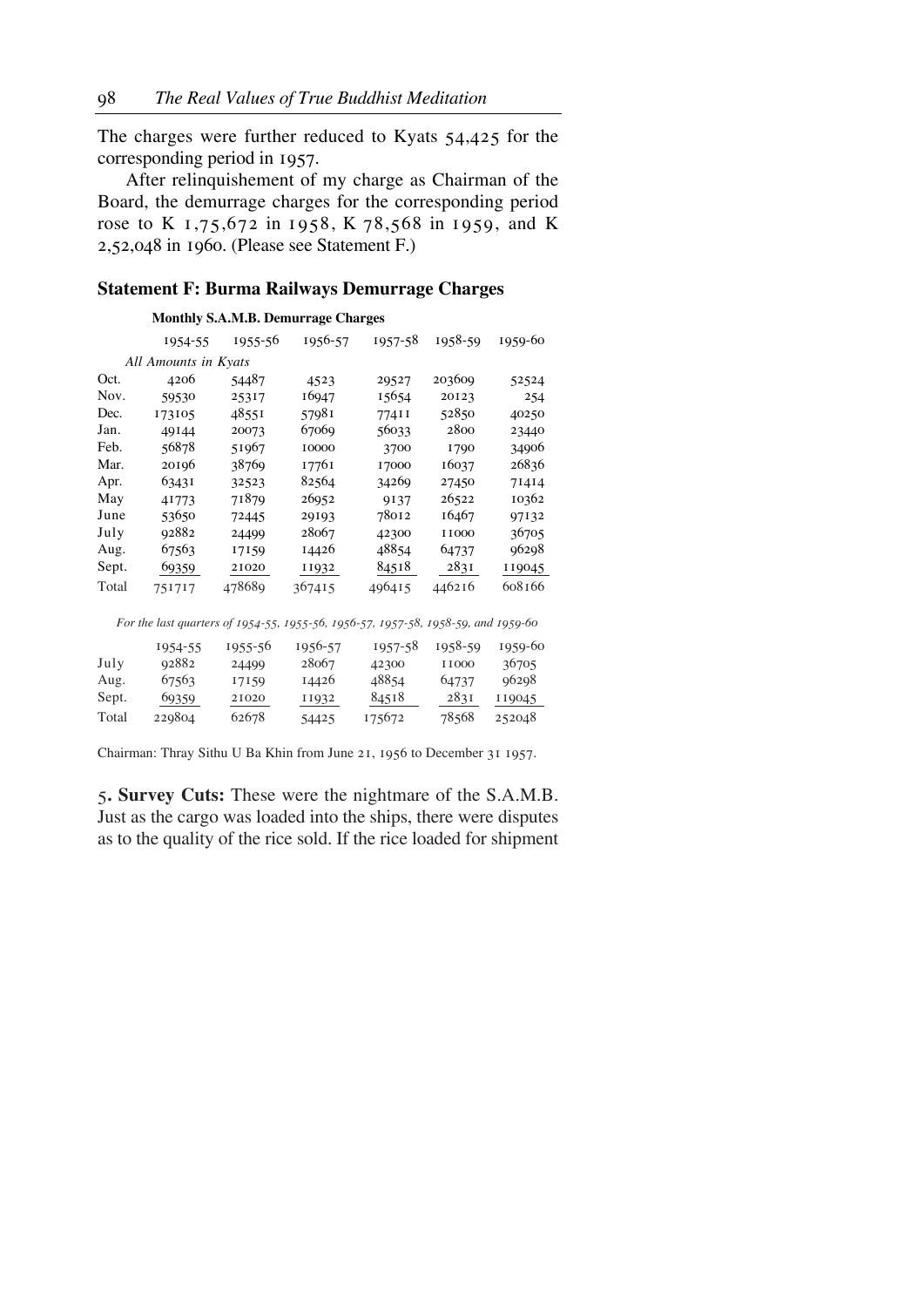was below specification, a survey cut was made on the advice of the Panel of Surveyors. The survey cut for the fiscal year 1955-56 was Kyats 288.17 lakhs, With better arrangements for internal checks and survey, storage and transport, the survey cut came down to Kyats 163.01 lakhs in 1956-57, paving the way for further reductions in the following years. (Please see Statement G.)

#### **Statement G: Survey Cuts**

*Extract from the Review of the Financial and Operational Results of Boards and Corporations of the State Agricultural Marketing Board*

|  |  |  |  | <b>Statement Showing Survey Cuts Sustained by the Board, in Lakhs</b> |  |  |  |  |  |
|--|--|--|--|-----------------------------------------------------------------------|--|--|--|--|--|
|--|--|--|--|-----------------------------------------------------------------------|--|--|--|--|--|

| <b>Exported</b>      |            |                  |            |
|----------------------|------------|------------------|------------|
| Tons                 | Amount (K) | Survey Cut $(K)$ | Percentage |
| 1955-5619.30 8763.51 | 288.17     | 3.29             |            |
| 1956-5720.05 8951.08 | 163.01     | 1.82             |            |
| 14.63                | 6630.46    | 108.89           | 1.64       |
| 1958-5916.14 7164.93 | 62.59      | .87              |            |
| 1959-6020.80 8347.56 | 83.17      | <b>1.00</b>      |            |
|                      |            |                  |            |

Chairman: Thray Sithu U Ba Khin from June 21, 1956 to December 31, 1957.

6**. Outstandings on Foreign Sales:** The outstandings on foreign sales were round about Kyats 7.5 crores. The cause of the running outstanding of such a heavy sum was investigated. As the Government of the Union of Burma had to take very heavy loans from foreign governments and organizations on payment of interest to finance its budget, the reduction of these outstandings would result in the saving of several lakhs of kyats as interest on loans. The causes of the heavy outstandings were traced to:

- (a) the very high percentage of retention money (ten percent) and
- (b) the undue delay in the preparation of invoices.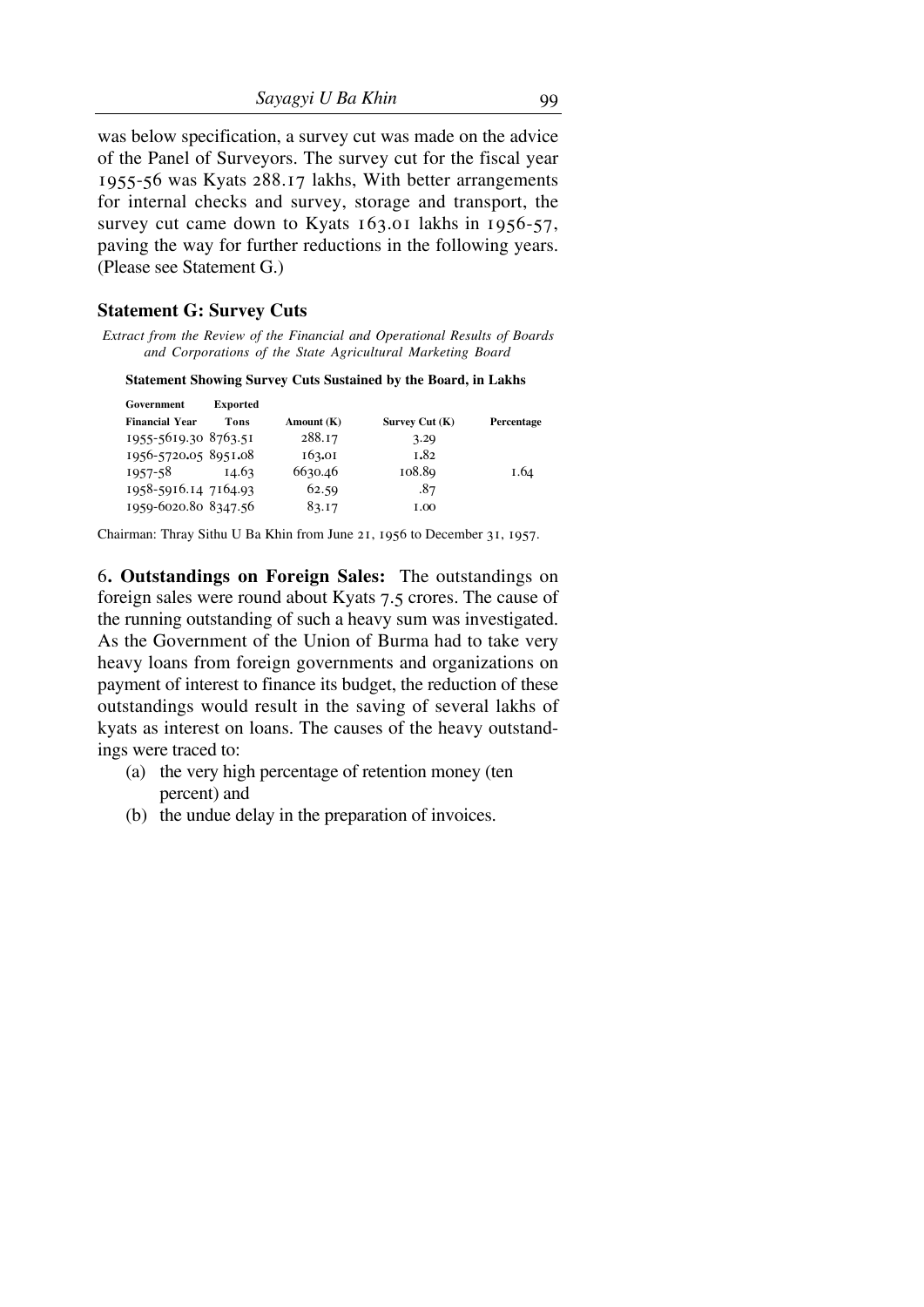With the approval of the Planning Commission, the retention money was reduced to three percent, and the consent of the Buyer Governments was taken. Remedial measures were also taken to expedite the preparation of invoices. The arrangements worked well and the outstandings, which amounted to Kyats 7.45 crores on September 30,1956, were reduced to Kyats 5.79 crores in September 30, 1957, and Kyats 2.57 crores on September 30, 1958. This should give the Government an annual saving of something like Kyats twenty-five lakhs if the checks and controls can be meticulously maintained. (Please see Statement H.)

#### **Statement H: Outstanding Collections**

*Extract from the Review of the Financial and Operational Results of Boards and Corporations of the State Agricultural Marketing Board*

**Statement Showing Outstanding Collections in Respect to Foreign Sales**

| Date of the end of the Government |                  |
|-----------------------------------|------------------|
| <b>Financial Year</b>             | Kyats (In Lakhs) |
| $30 - 9 - 56(55 - 56)$            | 745.77           |
| $30 - 9 - 57(56 - 57)$            | 579.29           |
| $30 - 9 - 58(57 - 58)$            | 257.51           |
| $30 - 9 - 59(58 - 59)$            | 521.10           |
| $30 - 9 - 60(59 - 60)$            | 801.88           |

Chairman: Thray Sithu U Ba Khin from June 21, 1956 to December 31, 1957. Deputy Chairman (Finance): Thray Sithu U Ba Khin from Jan. 1, 1958 to March 16, 1959,

7**. Accounts:** The Accounts Department of the Board was in chaos when I took charge of the Board. The Chief Accounts Officer was weak, and the officers and staff below the required standard of efficiency. The Accounts of the Board were closed up to the year 1949-50. It was a formidable task to reorganize the Department, to give training to both officers and their staff, and to get the accounts shaped into the required form. The Chief Accounts Officer was replaced and under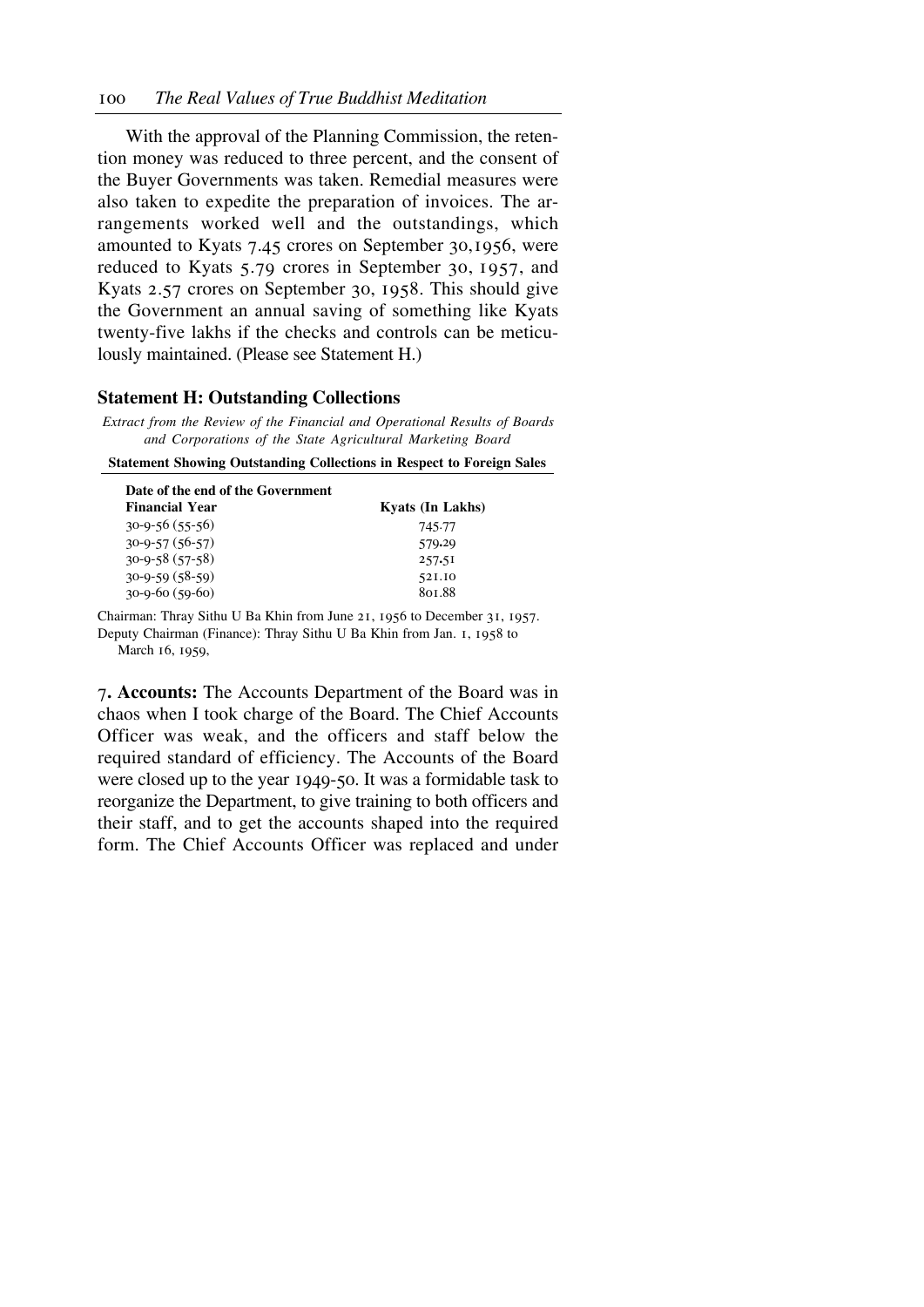strict supervision over all the sections of the Department and proper co-ordination, it was possible to bring the accounts almost up-to-date before I left the S.A.M.B. on March 16, 1959. The accounts to end of May, 1959, were closed by the end of September, 1959.

All these achievements in the S.A.M.B. are nothing short of a miracle and I attribute them to the purity of mind backed by the Truth of the Buddha Dhamma which I have been developing in accordance with the technique evolved by the Buddha.

#### **Annex B: Directorate of Commercial Audit**

**Origin of the Commercial Audit Department:** Before the second World War there existed only a few commercial undertakings sponsored by the Government of Burma, such as, the Boot Factory at Insein Jail, Dawbon Dockyard, P.W.D. Stores Division, Port Trust, etc., and their accounts were audited by the Commercial Audit Branch under the control of the Accountant General, Burma.

Since the independence of Burma, many Boards and Corporations were formed in rapid succession in implementation of the policy envisaged in Sections 23 and 44 of the Constitution of the Union of Burma to operate public utility undertakings and other major economic activities by the State.

As the investment of Capital by the Union Government in these Boards and Corporations runs into crores of Kyats, it is of vital importance to audit their accounts effectively, and for that purpose a separate Directorate was formed with effect from October 4, 1955, with a skeleton staff of 54 personnel transferred from the Accountant General's Office. Of these personnel only 3 were fully qualified in commercial auditing.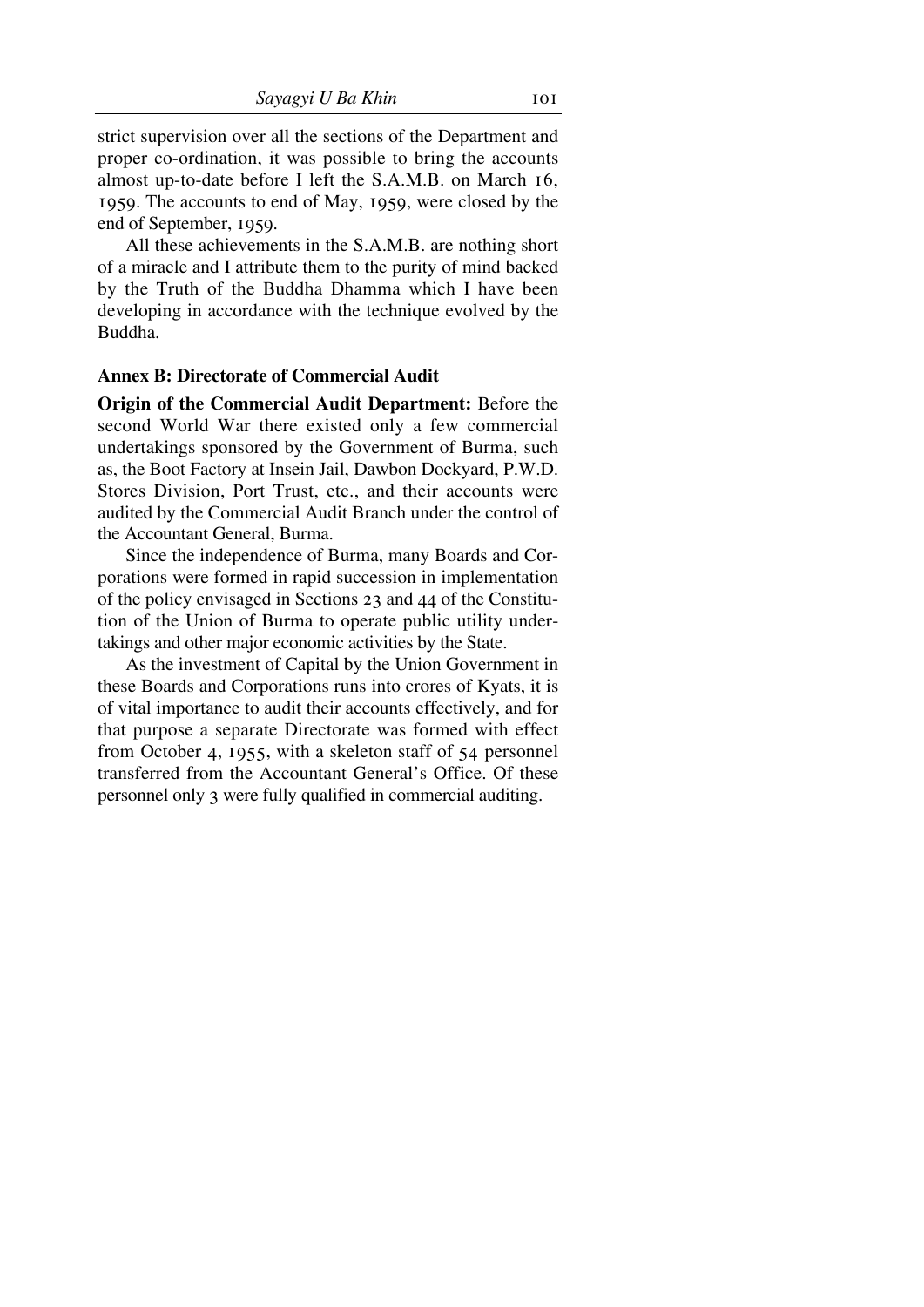**Scope of work and its progress:** There are now 38 Boards (25 major Boards and 13 sub-Boards), which are audited by this Directorate, and owing to the scarcity of personnel possessing the requisite standard of knowledge in auditing and accounting, it has been found difficult to recruit the minimum number required to conduct an effective audit of their accounts. Even when the required personnel have been recruited, it is still necessary for them to attain the requisite practical efficiency and quality. Arrangements have been made, therefore, to train the existing staff, as well as the available recruits at the Government Institute for Training in Accounts and Audit, which has been functioning since July, 1958. Practical training has also been given by Mr G. Ronson, who has been attached to this Directorate as United Nations Commercial Audit Adviser since March, 1959. As a result of such intensive training, this Directorate is now in a much better position to conduct an effective audit of the Boards and Corporations with its 272 audit staff who are now quite well qualified in commercial auditing. The progress of audit achieved can be seen in the following table, which shows the number of audit reports submitted to the Public Accounts Committee in increasing numbers year by year.

| Order of       | No. of | Date of           | <b>Month the Report</b> | No. of        | No. of          |
|----------------|--------|-------------------|-------------------------|---------------|-----------------|
| <b>Reports</b> | Pages  | <b>Submission</b> | <b>Was Examined</b>     | <b>Boards</b> | <b>Accounts</b> |
| <b>I</b> st    | 135    | $2 - 8 - 54$      | August, 1954            | 14            | 14              |
| 2nd            | 82     | $20 - 6 - 55$     | January, 1956           | 8             | 8               |
| 3rd            | 163    | $I 5-I-57$        | August, 1957            | 13            | <sup>15</sup>   |
| 4th            | 123    | $8 - 7 - 58$      | January, 1959           | 14            | <b>16</b>       |
| 5th            | 200    | $9 - 7 - 59$      | June, 1960              | <b>16</b>     | 25              |
| 6th            | 629    | $28 - 6 - 60$     | December, 1960          |               |                 |
|                |        |                   | January, 1961           | 28            | 58              |
| 7th            |        | 1961              | $\cdots$                | 33            | 66              |

**Number of Audit Reports Submitted to the Public Accounts Committee**

With a view to removing the disparities in the rules adopted by the Boards and Corporations, regulating the Provi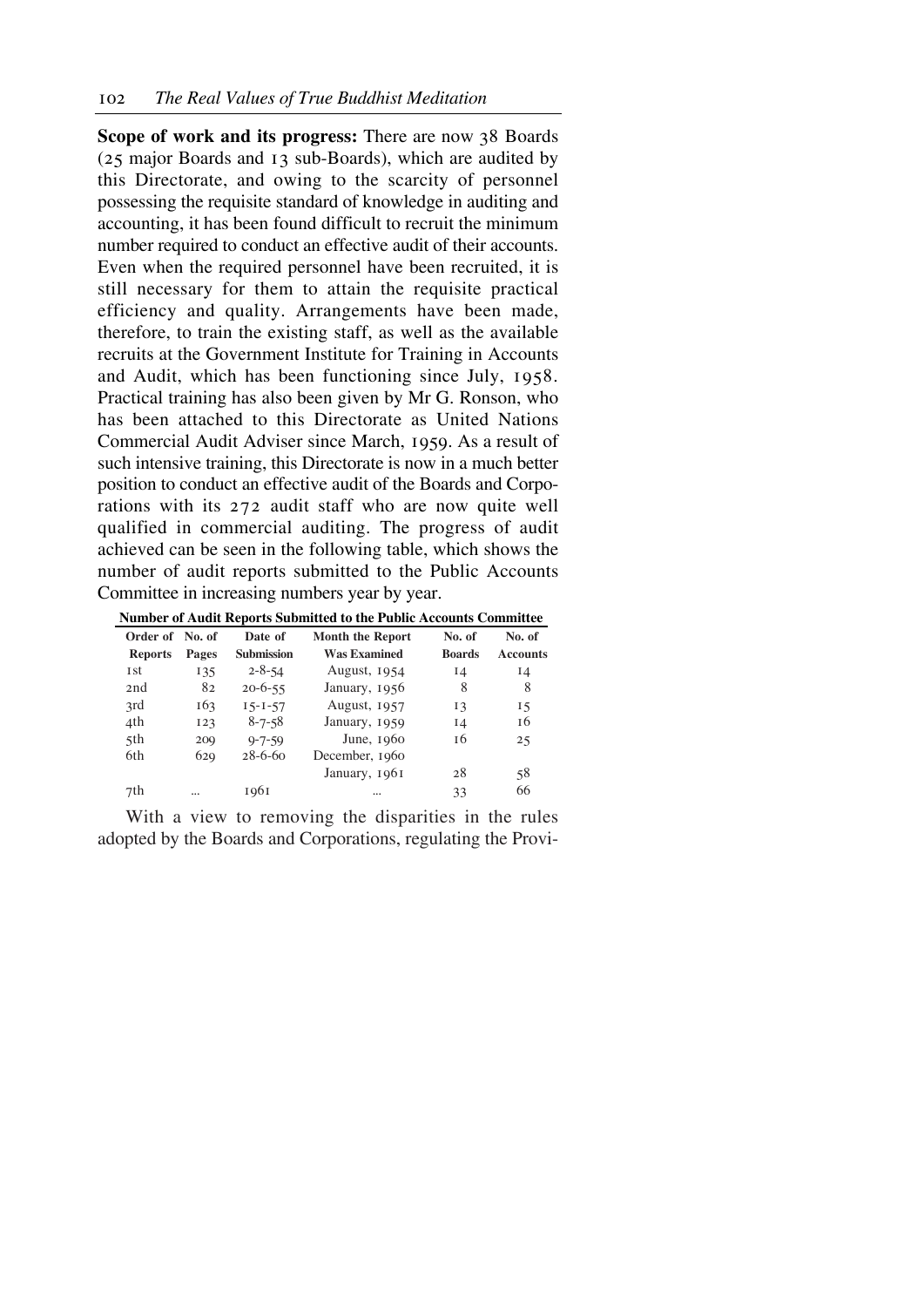dent Fund, Gratuity, Travelling Allowance, Leave etc., this Directorate has prepared the following draft Model Bye-laws for the employees of the Boards, to bring the rules into uniformity:

- (a) Model Draft Provident Fund Bye-law
- (b) Model Draft Gratuity Bye-law
- (c) Model Draft Service Rules
- (d) Model Draft Leave Rules
- (e) Model Draft Travelling Allowance Rules
- (f) Regulations for Transport Facilities
- (g) Regulations for Entertainment Charges

**Increasing Scope of Duties:** During the time of Bogyoke's Government, the Burma Companies (Amendment) Act, 1959, was enacted by the Parliament. Through this act this Directorate, on behalf of the Auditor General, Burma, became responsible for reviewing the workings of the Joint Venture Corporations and other Joint Venture enterprises, such as the B.O.C. (1954) Ltd., etc., in which the Union Government has shares, and submitting reports to the Union Government.

Arrangements are in hand to give more emphasis in Management Audit in auditing the accounts of the Boards and Corporations with a view to providing assistance to the Managements for better and more effective control in their organizations.

#### **Annex C: Government Institute for Training in Accounts and Audit**

**Aims and Objects of the Institute:** The Government Institute for Training in Accounts and Audit was officially opened by the Honourable Prime Minister U Nu on July 11, 1958. Reasons leading to the opening of this Institute were that, at the time of attaining Independence, there was a dearth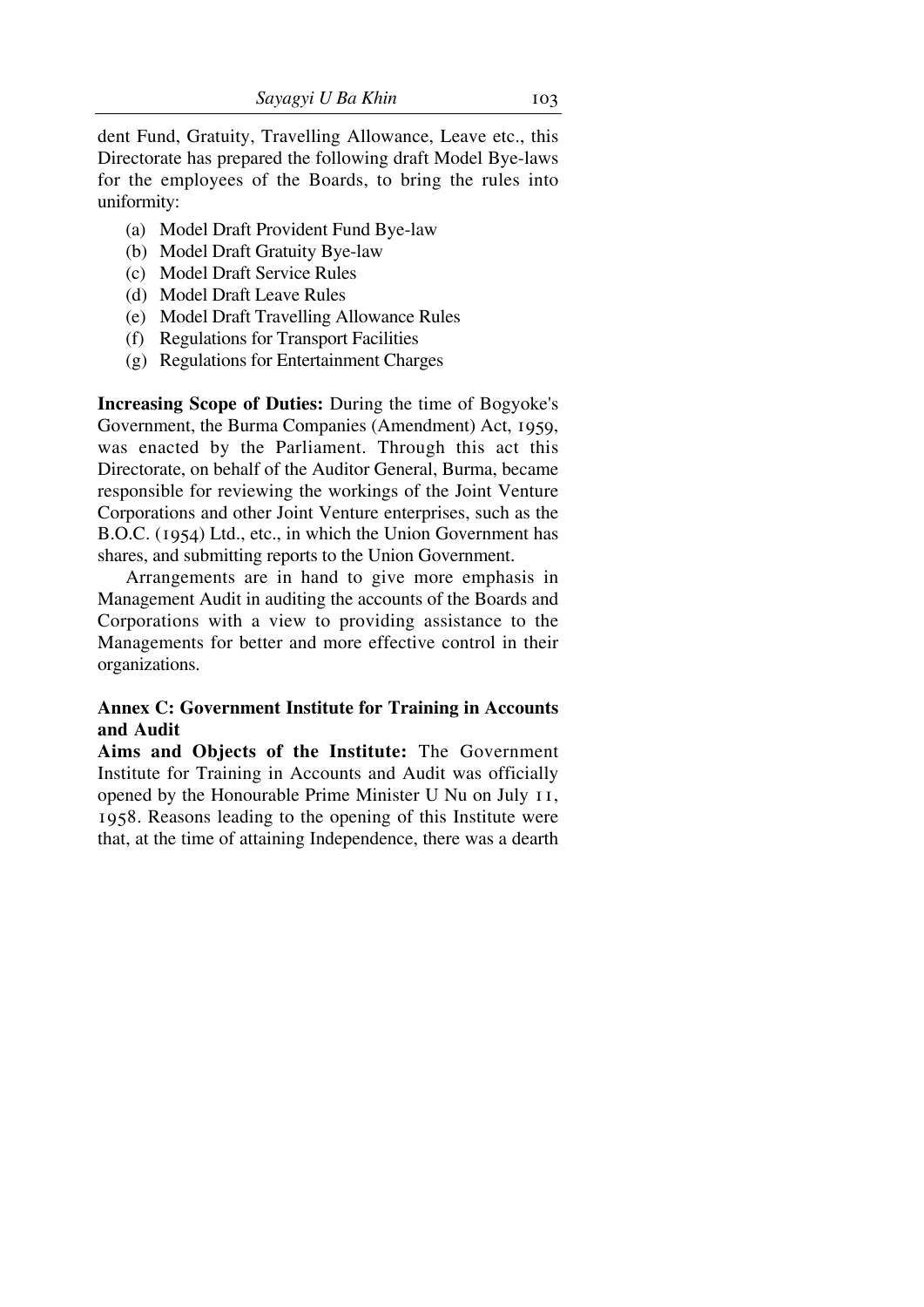of trained and qualified personnel in accountancy and yet, in pursuance of the objectives of the Union Constitution, there arose numerous Government sponsored Boards and Corporations with annual expenditures running into crores of Kyats, with the result that accurate accounts could not be rendered in time. As a remedial measure, therefore, this Institute was opened and charged with the duty of training the staff of the Directorate of Commercial Audit and the accounts staff of the various Government sponsored Boards and Corporations with a view to improving their knowledge in various aspects of Commercial Accountancy and Audit.

Later, when defects in Budgetary and Financial Control by the various Government Departments were brought to the notice of the Public Accounts Committee, this Institute, at the Committee's request, provided additional and separate training classes for the accounts staff of all the Ministries and Government Departments.

**Training Classes:** There are, in this Institute, two separate Courses; one for the Government sponsored Boards, Corporations and Banks which are run on Commercial Systems, and the other, for Ministries and purely Governmental Departments. In each course, there are different Grades or classes to cater for the trainees of different ranks, viz., Grade I for the Clerical Staff, Grade II for the Supervisory Staff, such as Superintendents and Branch Assistants, and Grade III which is meant for the Gazetted Officers. The Grade I class is run full time and lasts for six weeks, while in the case of Grade II and III classes, trainees attend only two days in a week, each course lasting for six and a half months. At present, the training of the twentieth batch of the Grade I class, and the fourth batch of the Grade II and III classes are in attendance.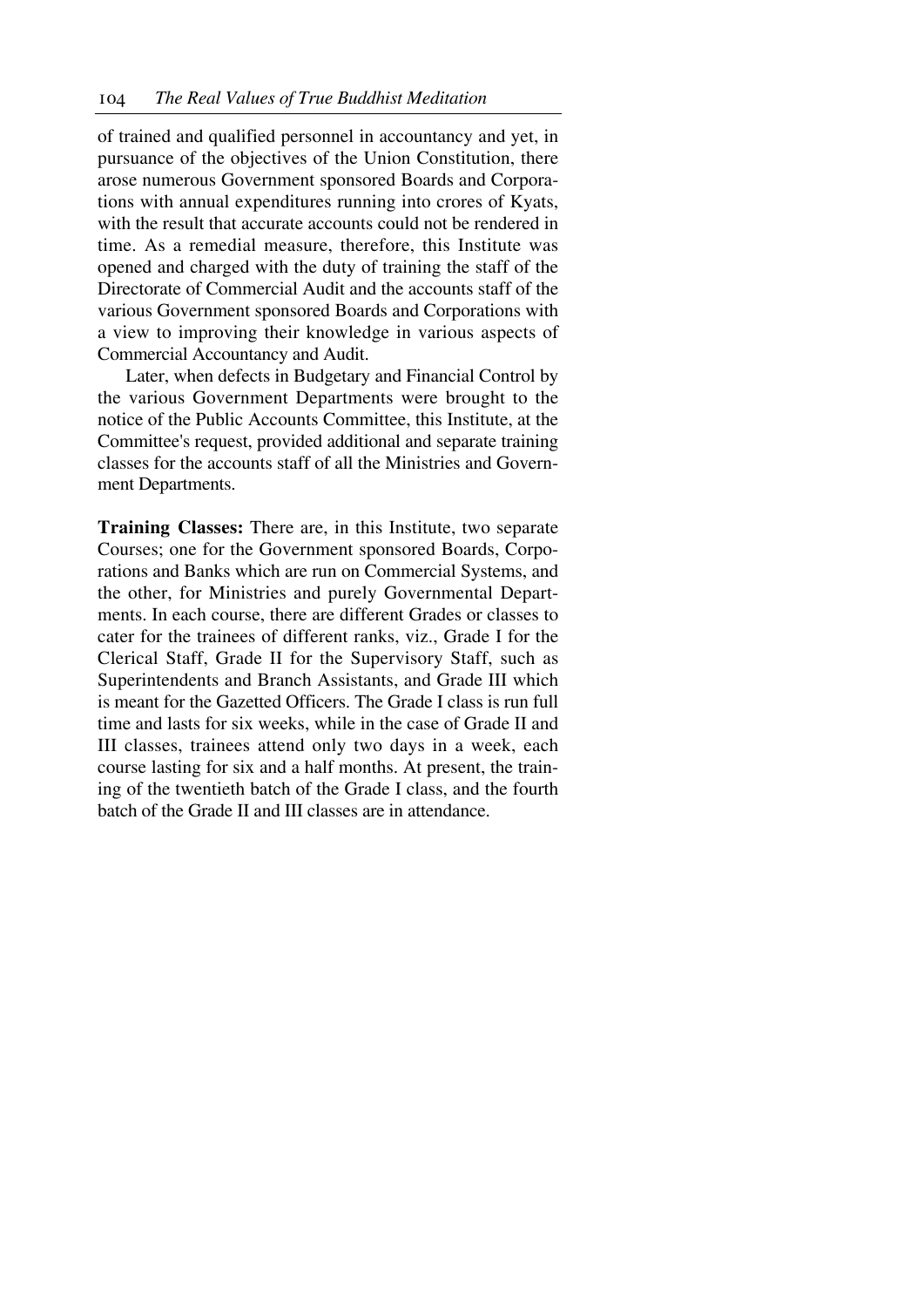In the classes meant for the staff of the Boards and Corporations, rules and regulations prescribed by Government, such as, Service Regulations and Financial Regulations are also taught, in addition to such commercial subjects as Commercial Accountancy and Auditing, thereby affording the trainees the opportunity to fully equip themselves for successful discharge of their duties.

A knowledge of certain aspects of Accountancy and Financial Control is an essential equipment for the Managerial Staff, and accordingly, special classes for them were also conducted and, with the co-operation of the Ministry of National Planning, six Seminars were held, and the response was very enthusiastic. Chairmen, Chief Executive Officers, and Chief Accountants were amongst the many officers who participated in these Seminars.

The number of staff who have completed courses in this Institute are as follows:

| <b>Serial</b> |                                    |                 |     |                 |       |  |
|---------------|------------------------------------|-----------------|-----|-----------------|-------|--|
| No.           | Boards/Department Grade I Grade II |                 |     | Grade III Total |       |  |
|               | Boards and Corporations            | I, 192          | 138 | 39              | 1,369 |  |
| $\mathcal{D}$ | Directorate of Commercial          | 202             | 100 | $\ddotsc$       | 3II   |  |
|               | Audit                              |                 |     |                 |       |  |
| $\mathbf{3}$  | Defense Services                   | I <sub>27</sub> | 20  |                 |       |  |
|               | Ministries & Government            |                 |     |                 |       |  |
|               | Departments                        | 245             | 74  |                 | 470   |  |
| Total         |                                    | 1,766           | 32I | 63              | 2,150 |  |

Out of the above trainees, those who have passed the examinations held by the Institute are:

| Grade I                             | 519  |
|-------------------------------------|------|
| Grade II: either Part I or Part II  | 13   |
| <b>both Parts</b>                   | ŦТ   |
| Grade III: either Part I or Part II |      |
| both Parts                          | T 2. |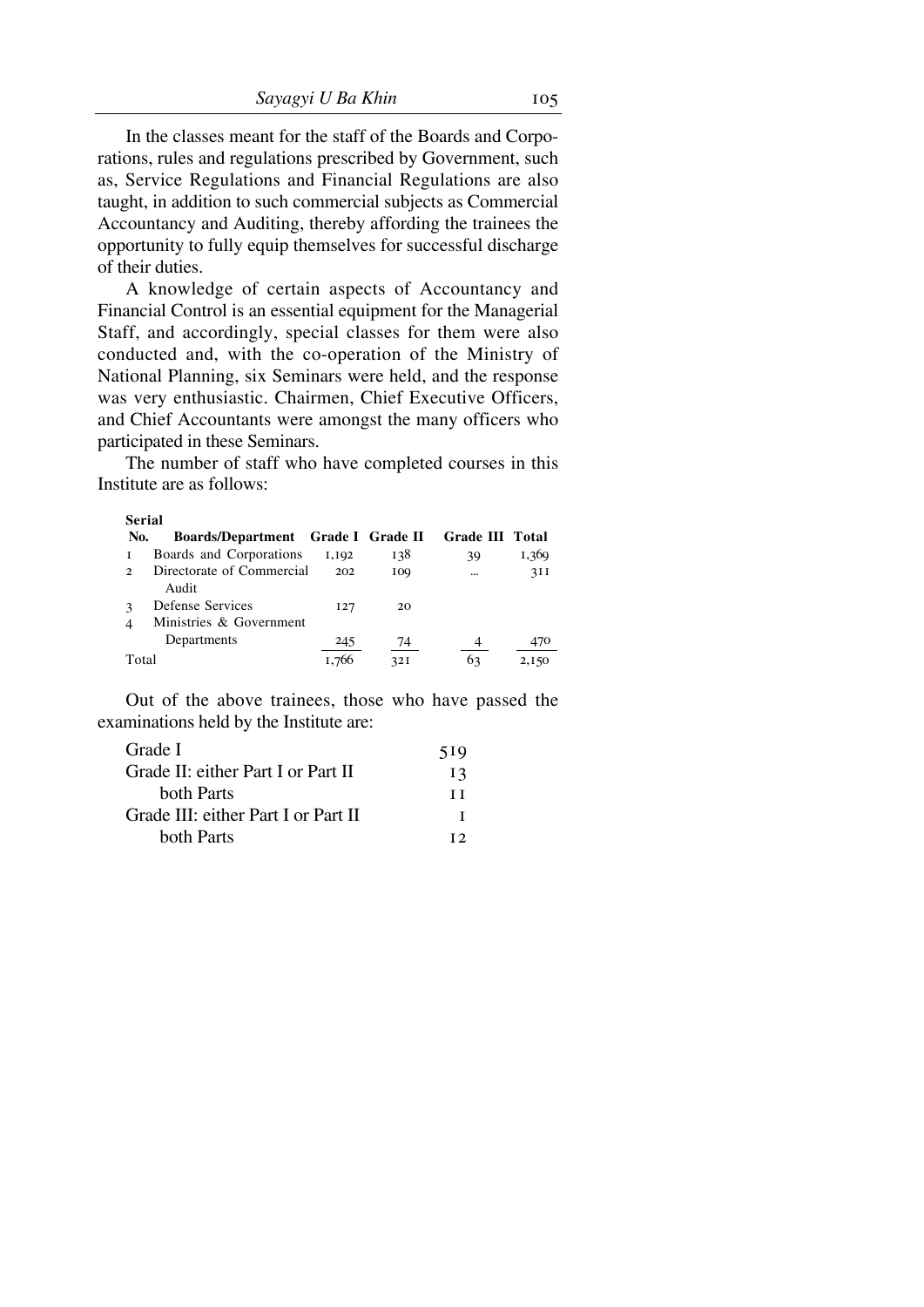**Encouragements for the Institute:** The Asia Foundation has provided much needed help to this Institute. It has donated many valuable text books prescribed for the various courses in this Institute at a time when these were not available in the market, and more recently, it has donated a complete Public Address System to enable the Lecturers to overcome the considerable noise of the busy traffic around the vicinity of the Institute.

The Public Accounts Committee, in ascribing the improvements achieved in the accounts of the Boards and Corporations to the training given by the Institute, has the following to say in their Report submitted to Parliament during September, 1961:

This report deals with 56 Annual Accounts of 28 Boards and the Committee is glad to notice the improvement in accounts and audit as in some Boards, Annual Accounts for 5 years have been included. This improvement is the result of the opening of the Government Institute for Training in Accounts and Audit, and the training given there to the staff of the Boards and the Audit Department. It is hoped that the remaining Annual Accounts of the Boards will be submitted to the Committee in the near future.

For the future, with a view to enabling the Senior Officials from the Accounts and the Managerial Staff of Boards and Corporations to acquire modern techniques in their respective spheres of duties, the Institute is in the process of acquiring the services of an expert with the help of either the U.N.T.A.B. or the Colombo Plan. When these experts become available, it is the intention to expand the activities of this Institute and to hold classes on Accountancy and Management activities, based on accounts for the benefit of the senior officials of Boards and Corporations.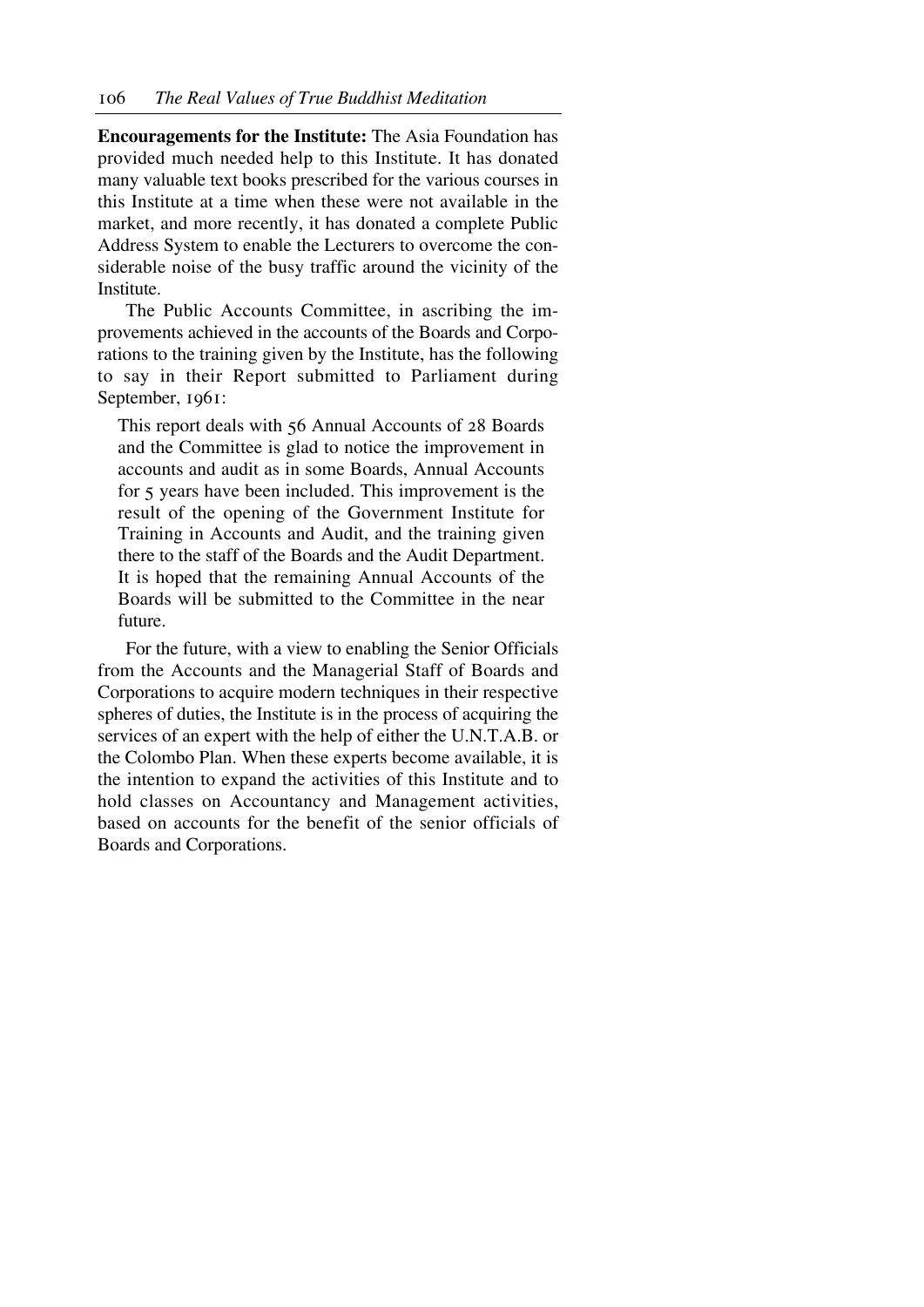Over great areas of the world it [Buddhism] still survives: it is possible that in contact with western science, and inspired by the spirit of history, the original teaching of Gautama, revived and purified, may yet play a large part in the direction of human destiny.

> H.G. Wells (*The Outline of History*)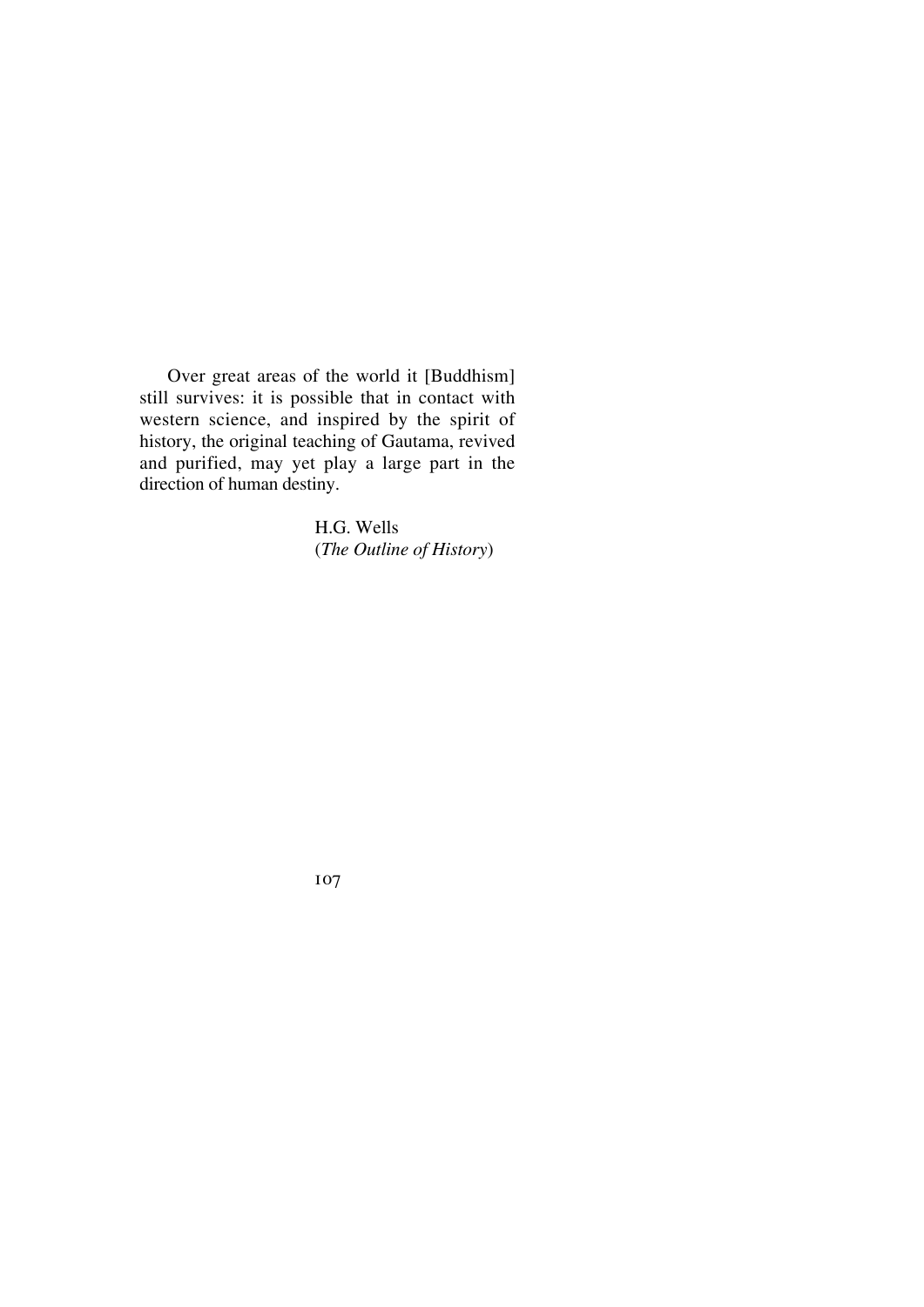# **The Essentials of Buddha-Dhamma in Practice**

*Anicca*, *dukkha* and *anattā* are the three essential elements in the Buddha's teachings.

If you know *anicca* (impermanence) truly, you know *dukkha* (unsatisfactoriness) also as a sequel and *anattā* (noself) as the ultimate truth. It takes time to understand the three together. *Anicca* is, of course, the essential factor which must first be experienced and understood by practice. A mere reading of the books on Buddhism or book-knowledge of the Buddha-Dhamma will not be enough for the understanding of true *anicca* because the experiential aspect will be missing. It is only through experience and understanding of the nature of *anicca* as an ever-changing process within your very self that you can understand *anicca* in the way the Buddha would like you to understand it. This understanding of *anicca* can be developed, as in the days of the Buddha, by persons who have no book-knowledge whatsoever of Buddhism.

To understand *anicca*, one must follow strictly and diligently the Eightfold Noble Path which is divided into the three steps of *sīla*, *samādhi*, and *paññā*.

*Sīla* or virtuous living is the base for *samādhi*, that is, control of the mind to one-pointedness. It is only when *samādhi* is good that one can develop *paññā* (wisdom). So, *sīla* and *samādhi* are the prerequisites for *paññā*. By *paññā* is meant the understanding of *anicca*, *dukkha* and *anattā* through the practice of Vipassanā.

Whether a Buddha has arisen or not, the practice of *sīla* and *samādhi* is present in the world of mankind. In fact, they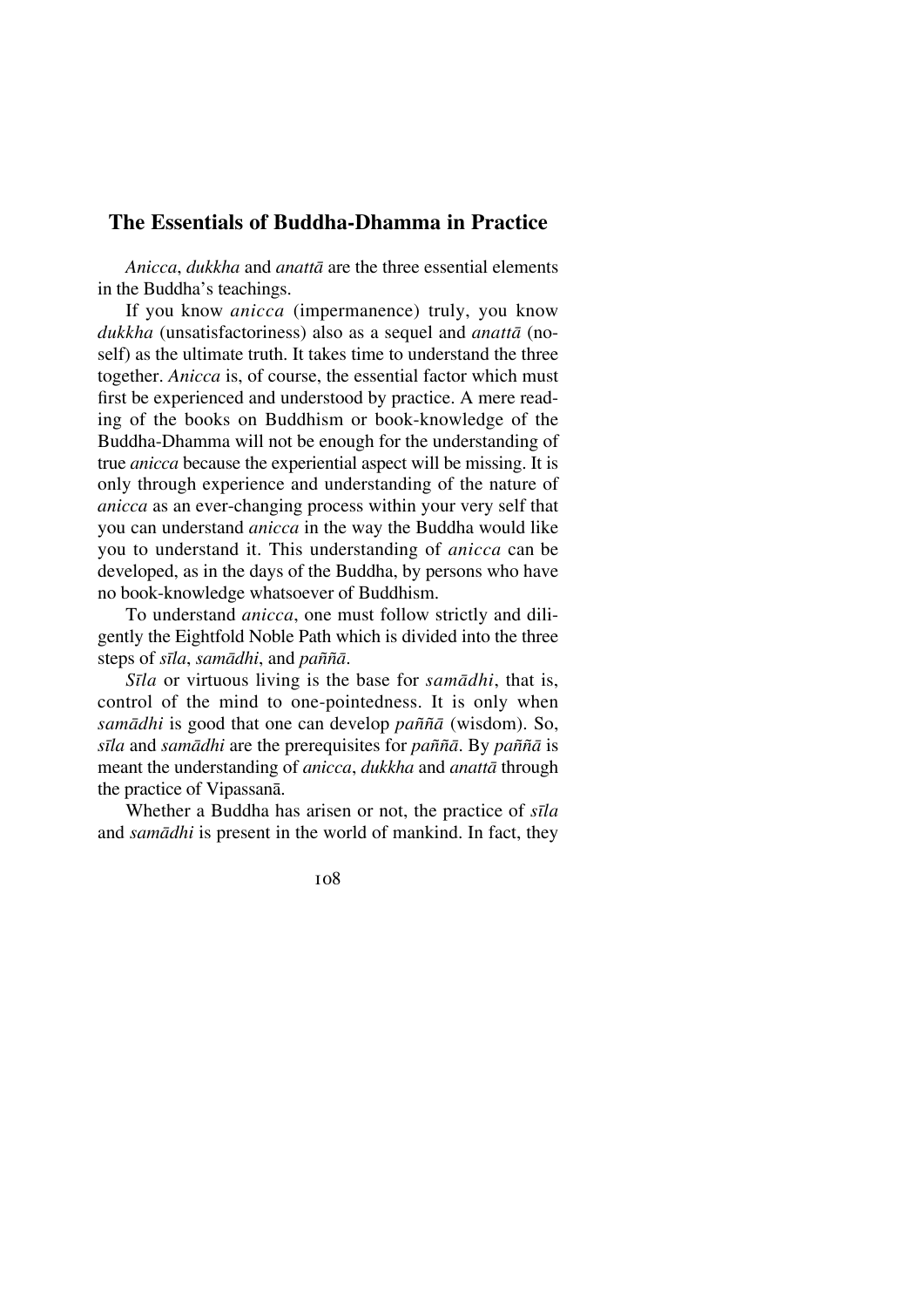are the common denominators of all religious faith. They are, however, not the means to the end—the end of suffering.

In his search for this end of suffering, Prince Siddhattha found this out and he worked his way through to find the Path which leads to the end of suffering. After solid work for six years, he found the way out, became completely enlightened and then taught men and gods to follow the Path which leads them to the end of suffering.

In this connection I should like to explain that each action, either by deed, word or thought, leaves behind a force of action, *sakhāra* (or *kamma*), for everyone, which becomes the source of the supply of energy to sustain life, which is inevitably followed by suffering and death. It is by the development of the power inherent in the understanding of *anicca*, *dukkha* and *anattā* that one is able to rid oneself of the *sakhāra* which becomes accumulated in one's own personal account. This process begins with the true understanding of *anicca* while further accumulations of fresh actions and the reduction of the supply of energy to sustain life are taking place simultaneously from time to time and from day to day. It is, therefore, a matter of a lifetime or more to get rid of all of one's own *sakhāra* or *kamma*. He who has got himself rid of all *sakhāra* (or *kamma*) comes to the end of suffering, because by then, there is no remainder of his *sakhāra* to give the necessary life energy to sustain him in any form of life. This end of suffering is reached by the Buddha and the Arahats on the termination of their lives, when they pass into Parinibbāna. For us of today, who take to Vipassanā meditation, it should suffice if we can understand *anicca* very well and reach the stage of an Ariya (Noble One): a Sotāpattipuggala (the first stage of Enlightenment), one who will not live more than seven lives to come to the end of suffering.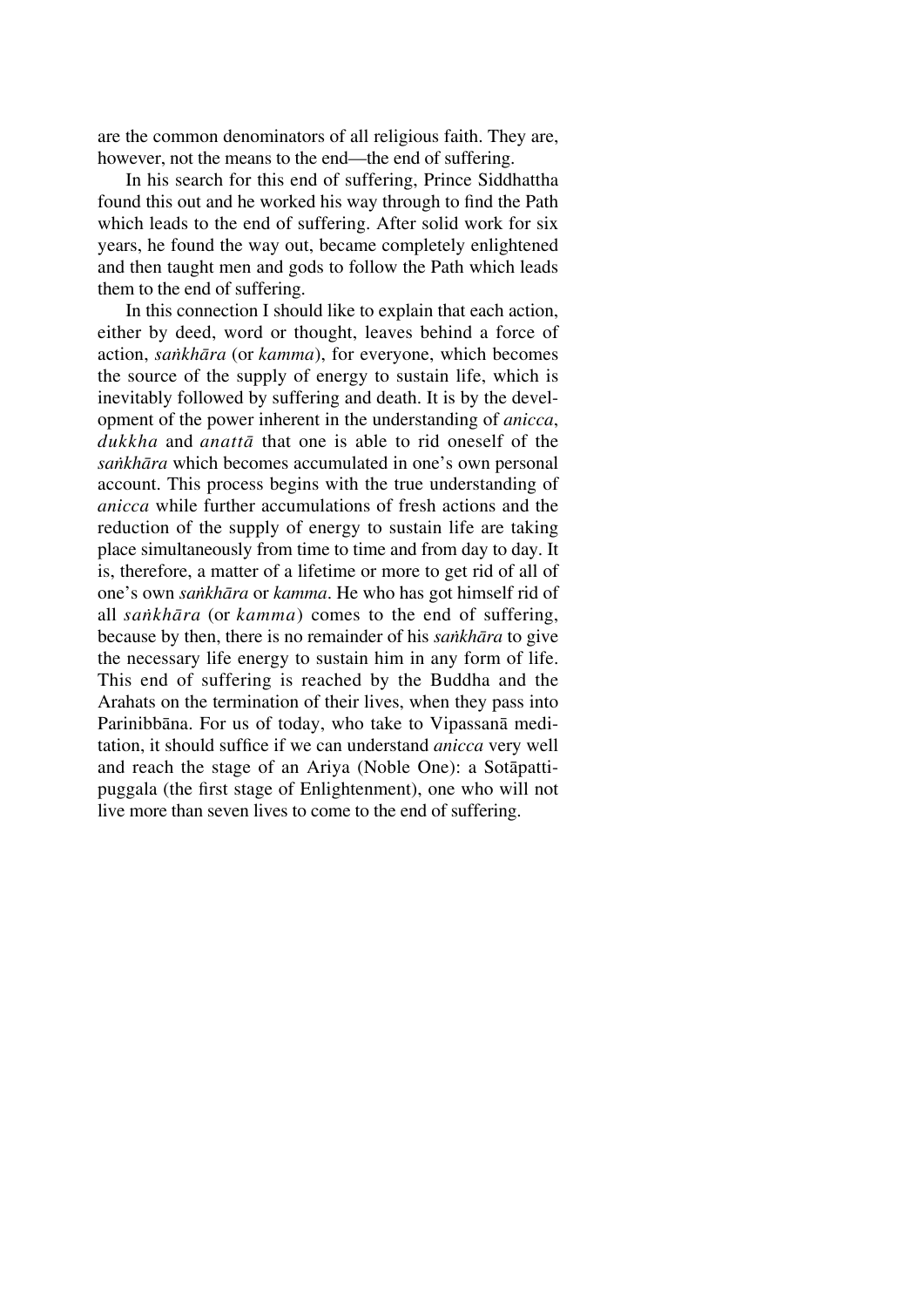This *anicca*, which opens the door to the understanding of *dukkha* and *anattā*, and then leads to the end of suffering eventually, can be encountered only through a Buddha or, after he has passed away, through his teachings for as long as those aspects relating to the Eightfold Noble Path and the 37 Factors of Enlightenment (*bodhi-pakkhiya*) remain intact and are available to the aspirant.

For progress in Vipassanā meditation, a student must keep knowing *anicca* as continuously as possible. The Buddha's advice to monks is that they shall try to maintain the awareness of *anicca* or *dukkha* or *anattā* in all postures, whether sitting or standing or walking or lying down. The continuity of awareness of *anicca* and so of *dukkha* and *anattā* is the secret of success. The last words of the Buddha, just before he breathed his last and passed away into Mahā-parinibbāna were:

## *Vaya-dhamma sakhāra; Appamādena sampādetha.*

Decay or *anicca* is inherent in all compounded things. Work out your own salvation with diligence.

*Digha-nikāya, Sutta* 161

This is in fact the essence of all his teachings during the forty-five years he taught. If you will keep up the awareness of *anicca* that is inherent in all compoounded things, you are sure to reach the goal in the course of time.

In the meantime, as you develop in the understanding of *anicca*, your insight into "what is true of nature" will become greater and greater. So much so that eventually you will have no doubt whatsoever of the three characteristics of *anicca*,

<sup>1</sup>*Dialogues of the Buddha*, II, p. 173.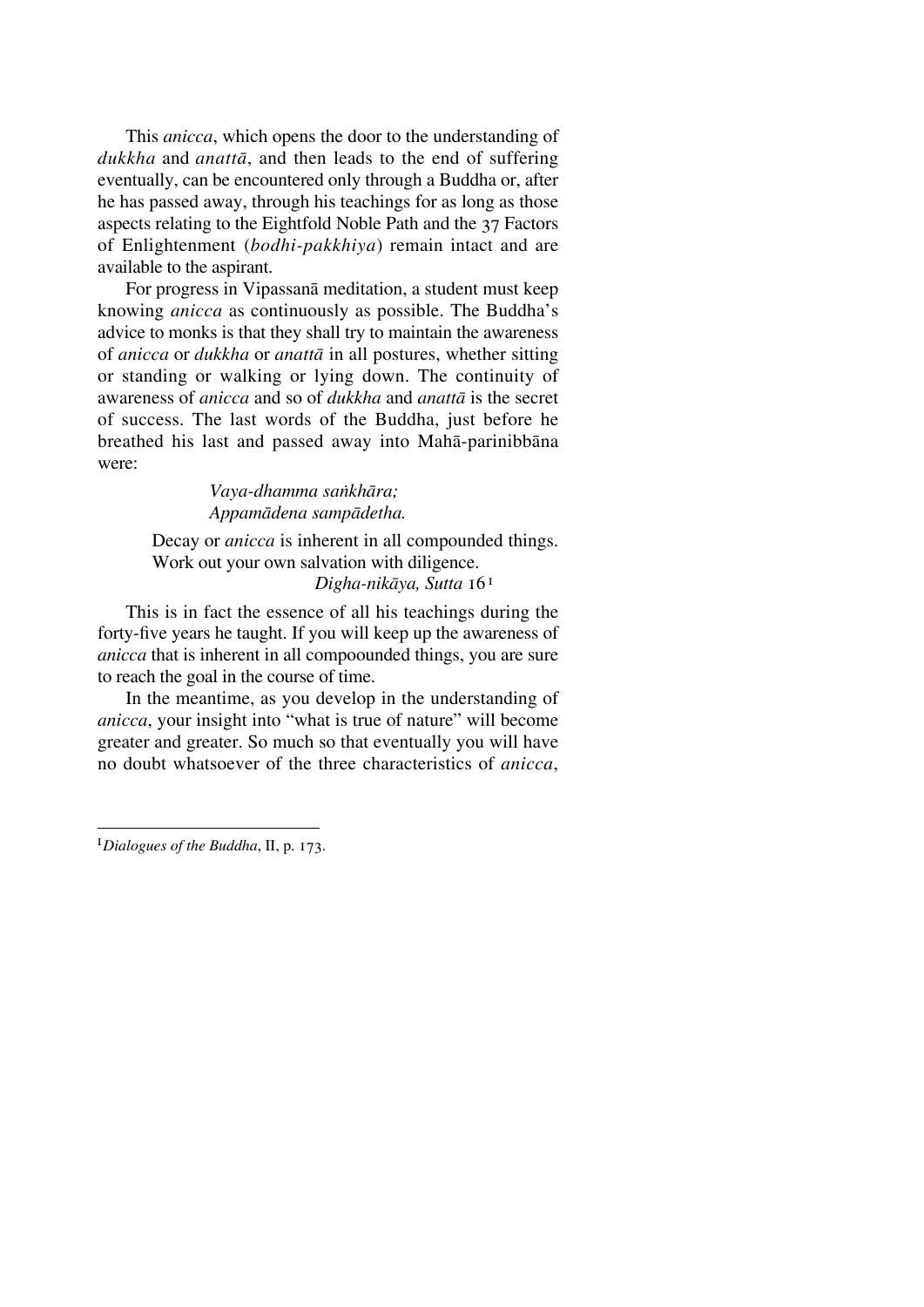*dukkha* and *anattā*. It is only then that you are in a position to go ahead for the goal in view.

Now that you know *anicca* as the first essential factor, you should try to understand what *anicca* is with clarity and as extensively as possible—so as not to get confused in the course of practice or discussion.

The real meaning of *anicca* is impermanence or decay that is, the inherent nature of impermanence or decay in everything that exists in the universe, whether animate or inanimate.

To make my work of explanation easy for the present-day generation, I might draw attention to the opening sentences of the chapter "Atomic Contents" in the book *Inside the Atom* by Isaac Asimov and also to a portion of the contents on page 159 of the book about chemical reactions going on at the same time in all parts of the body of a living creature such as a human being.

This should be sufficient to bring home the point of view that all things, different as they are, are made of tiny particles called "atoms." These atoms have been proved by science to be in a state of arising and dissolution or change. We should accordingly accept the concept of the Buddha that all compounded things are subject to change, decay or *anicca*.

But in expounding the theory of *anicca*, the Buddha started with the behaviour that makes matter, and matter as known to the Buddha is very much smaller than the atom that the science of today has discovered. The Buddha made it known to his disciples that everything that exists in the universe, whether animate or inanimate, is composed of *kalāpas* (very much smaller than atoms), each dying out simultaneously as it comes into being. Each *kalāpa* is a mass formed of the eight nature elements, namely, *pathavī, āpo, tejo, vāyo, vanna, gandha*, *rasa, ojā* (solid, liquid, heat, motion, colour, odour, taste and nutriment). The first four are called material qualities which are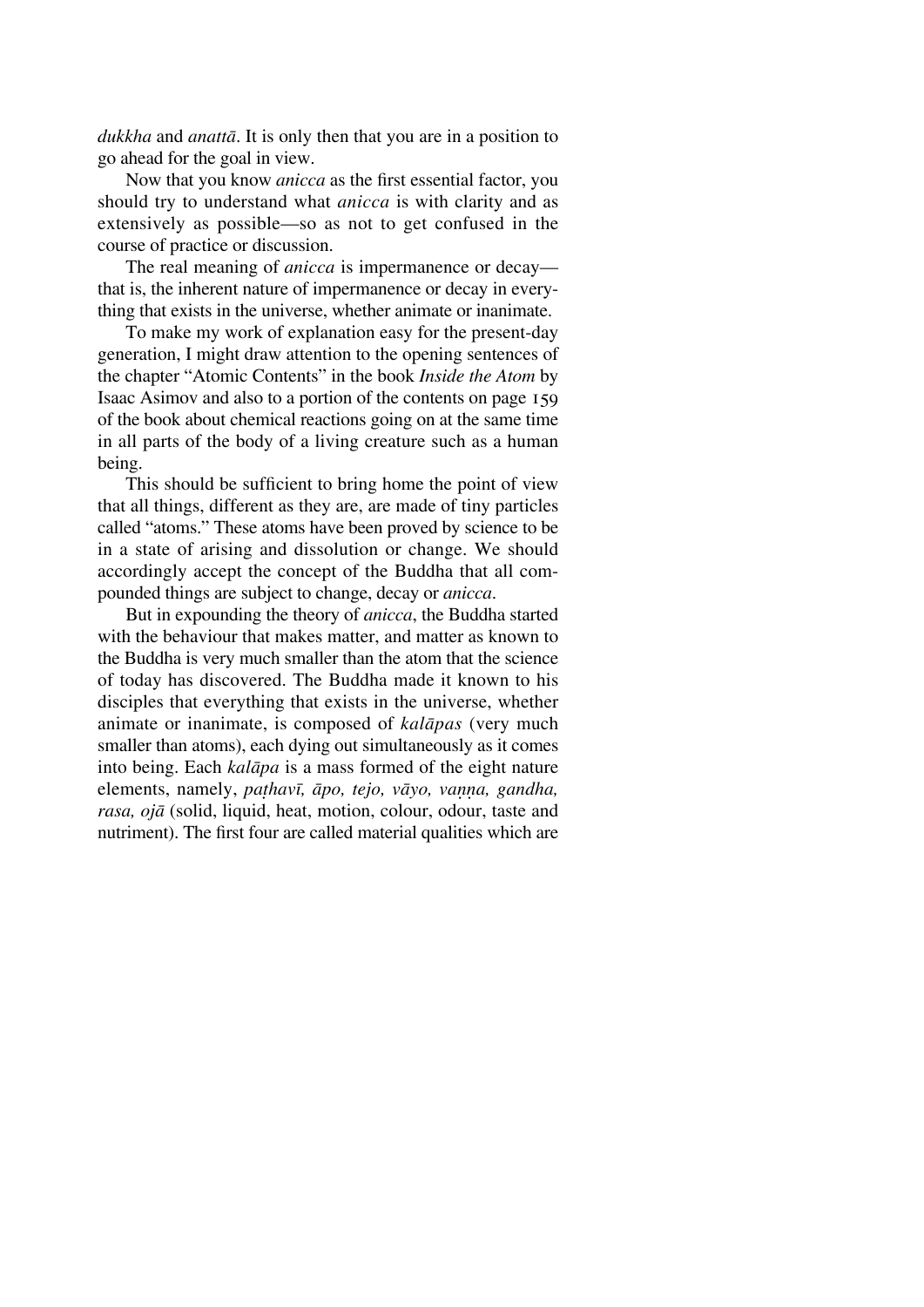predominant in a *kalāpa*. The other four are merely subsidiaries which are dependent upon and born out of the former. A *kalāpa* is the minutest particle in the physical plane—still beyond the range of science of today.

It is only when the eight nature elements (which have merely the characteristics of behaviour) are together that the entity of a *kalāpa* (the tiniest particle of matter in the physical plane) is formed. In other words, the co-existence for a moment of these eight nature elements of behaviour makes a mass, just for that moment, which in Buddhism is known as a *kalāpa*. The size of a *kalāpa* is about 1/46,656th part of a particle of dust from the wheel of a chariot in summer in India. The life span of a *kalāpa* is a moment, there being a trillion such moments in the wink of an eye of a human being. These *kalāpas* are all in a state of perpetual change or flux. To a developed student in Vipassanā meditation they can be felt as a stream of energy. The human body is not an entity as it seems to be, but a continuum of an aggregate of matter (*rūpa*) with the life force (*nāma*) co-existing.

To know that our very body is composed of tiny *kalāpas*, all in a state of change, is to know what is true of the nature of change or decay. This nature of change or decay (*anicca*) occasioned by the continual breakdown and replacement of *kalāpas*, all in a state of combustion, must necessarily be identified with *dukkha*, the truth of suffering. It is only when you experience impermanence (*anicca*) as *dukkha* (suffering or ill) that you come to the realization of the Truth of Suffering of the Four Noble Truths, on which so much emphasis has been laid in the teachings of the Buddha. Why? Because when you realize the subtle nature of *dukkha* from which you cannot escape for a moment, you will become truly afraid of, disgusted with, and disinclined to continue your very existence of *rūpa* and *nāma* and look out for a way of escape to a state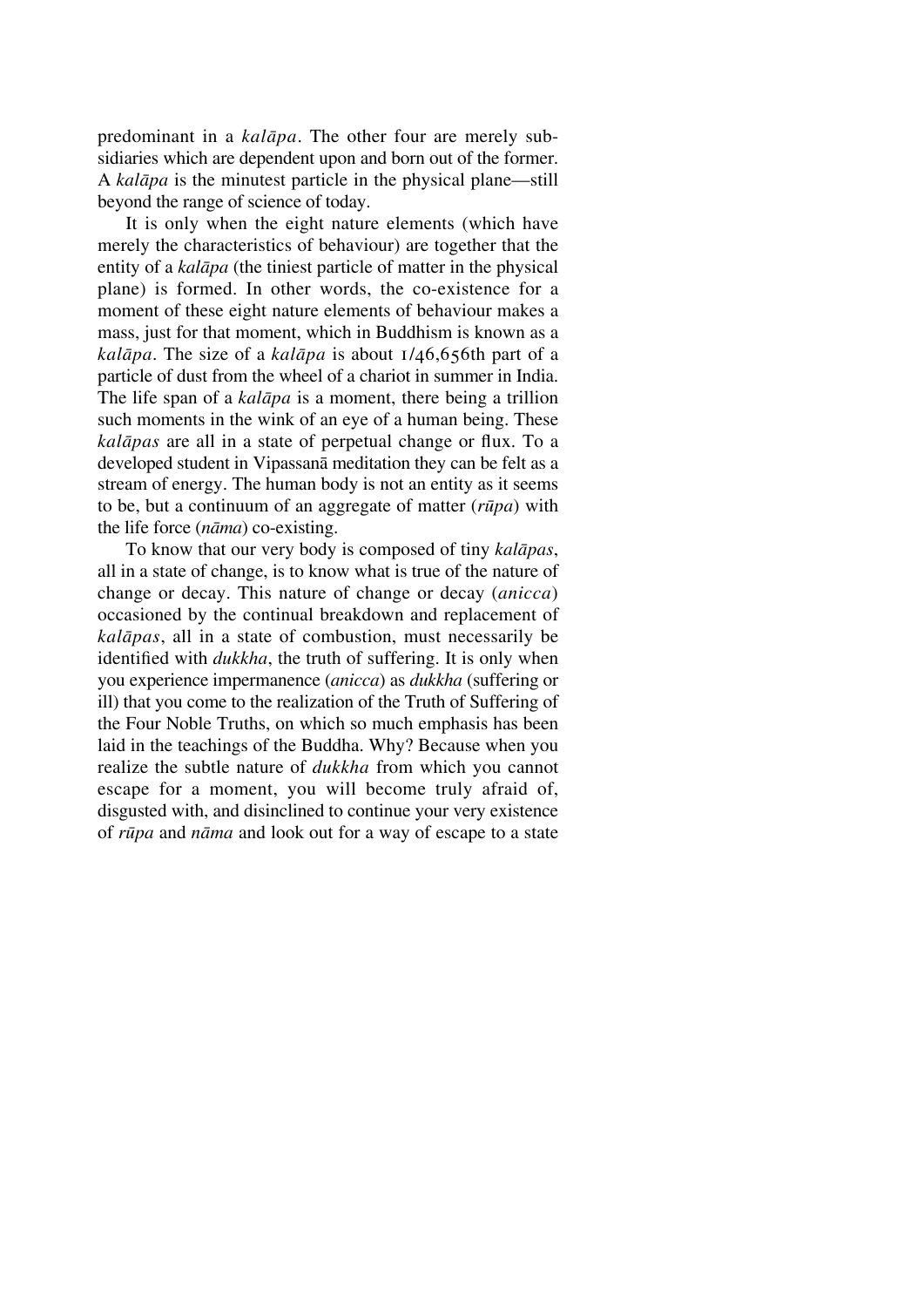beyond—that is, beyond *dukkha*, and so to the end of suffering. What that end of suffering would be like, you will be able to have a taste of, even as a human being, when you reach the level of a Sotāpatti and are developed well enough by practice to go into the unconditioned state of the Peace of Nibbāna within.

Be that as it may, for everyday life, no sooner are you able to keep up the awareness of *anicca* in practice, than you will know for yourself that a change is taking place in you, both physically and mentally, for the better.

Before entering into the practice of Vipassanā meditation, that is, after *samādhi* has been developed to a proper level, a student should first be acquainted with the theoretical knowledge of *rūpa* (matter) and *nāma* (mind and mental properties). If he has understood these well in theory and has come to the proper level of *samādhi*, there is every likelihood of his understanding *anicca*, *dukkha* and *anattā* in the true sense of the words of the Buddha.

In Vipassanā meditation, one contemplates not only the changing nature (*anicca*) of *rūpa* or matter, but also the changing nature (*anicca*) of *nāma*, thought-elements of attention projected towards the process of change of *rūpa* or matter. At times the attention will be on the *anicca* of *rūpa* or matter only. At times the attention may be on the *anicca* of thoughtelements (*nāma*). When one is contemplating the *anicca* of *rūpa* or matter, one realizes also that the thought-elements arising simultaneously with the awareness of the *anicca* of *rūpa* or matter are also in a state of transition or change. In that case you are knowing the *anicca* of both *rūpa* and *nāma* together.

All I have said so far relates to the understanding of *anicca* through the body-feelings, to the understanding of the process of change of *rūpa* or matter, and also of the thought-elements depending upon such changing processes. You should know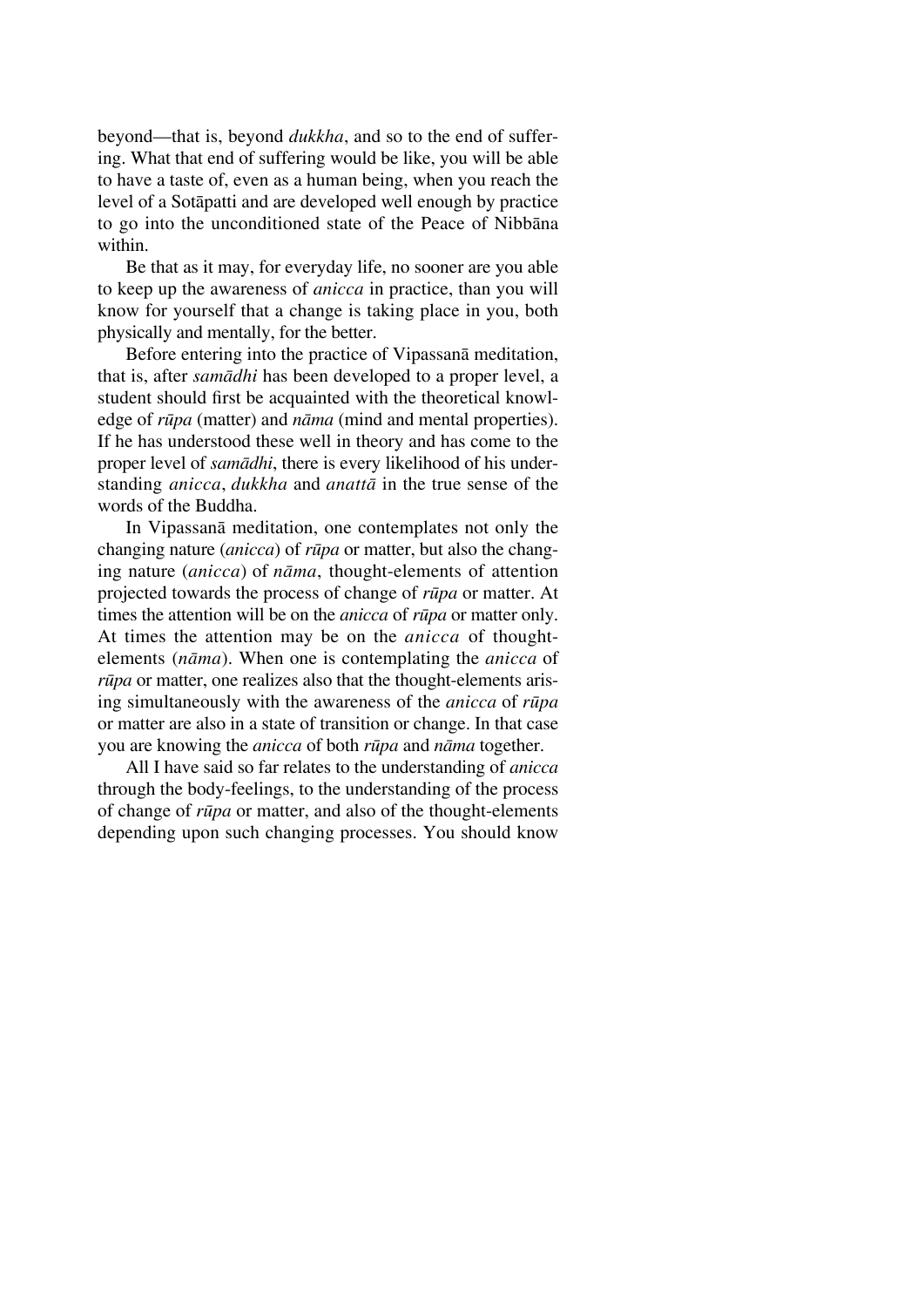also that *anicca* can be understood through other types of feeling as well.

*Anicca* can be developed through feeling

- (i) by contact of visible form with the sense organ of the eye,
- (ii) by contact of sound with the sense organ of the ear,
- (iii) by contact of smell with the sense organ of the nose,
- (iv) by contact of taste with the sense organ of the tongue,
- (v) by contact of touch with the sense organ of the body,
- (vi) by contact of thought with the sense organ of the mind.

In fact, one can develop the understanding of *anicca* through any of the six organs of sense. In practice, however, we have found that, of all types of feelings, the feelings of the contact of touch with the component parts of the body in a process of change covers a wide area for introspective meditation. Not only that, but the feeling by contact of touch (by way of the friction, radiation and vibrations of the *kalāpas* within) with the component parts of the body is more tangible than other types of feeling, and therefore a beginner in Vipassanā meditation can come to the understanding of *anicca* more easily through body feelings of the nature of change of *rūpa* or matter. This is the main reason why we have chosen the body feeling as a medium for the quick understanding of *anicca*. It is open to anyone to try other means, but my suggestion is that one should have oneself well established in the understanding of *anicca* through body feelings before an attempt is made through other types of feeling.

There are ten levels of knowledge of Vipassanā, namely: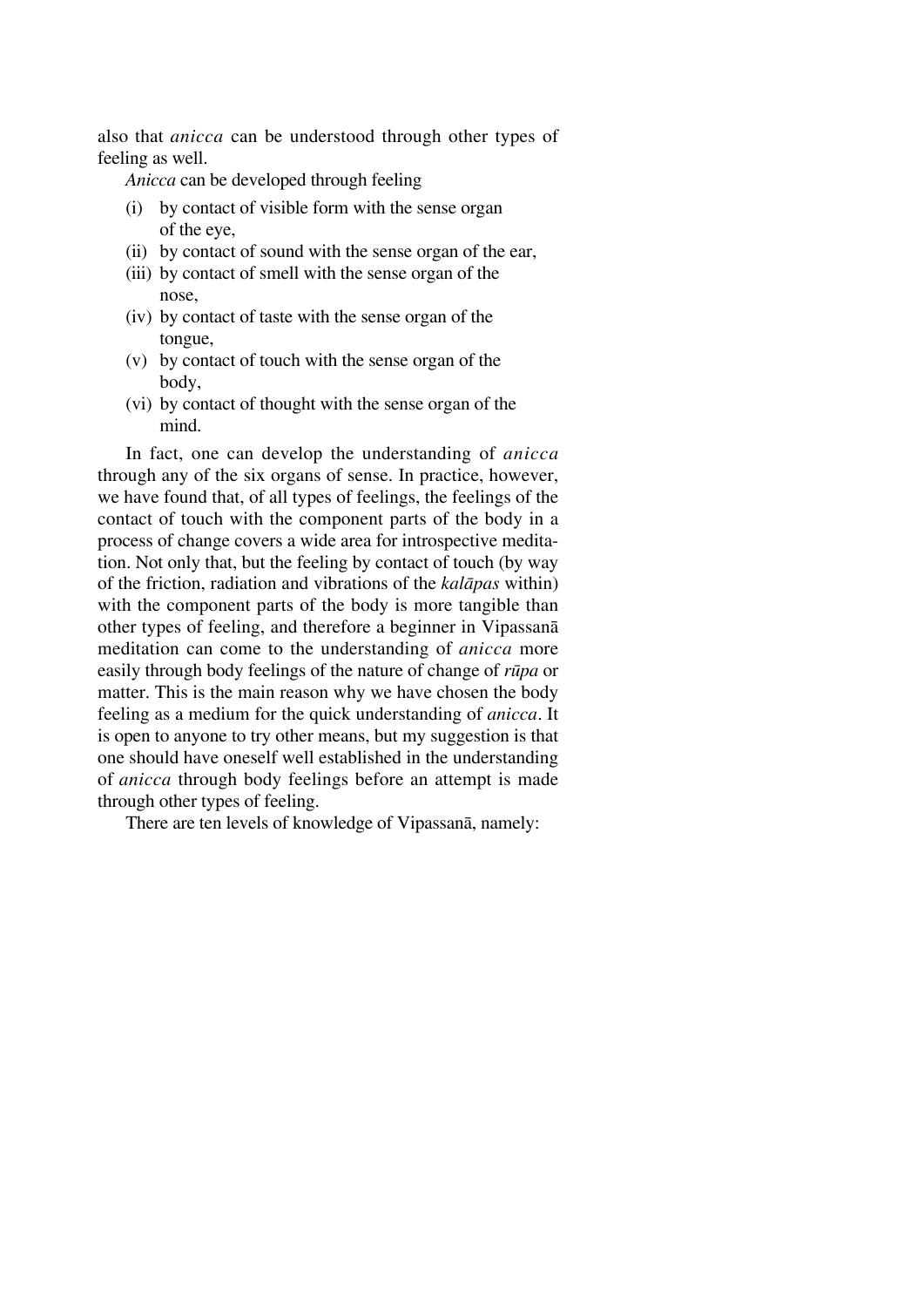- (i) *Sammasana*: the appreciation of *anicca*, *dukkha* and *anattā* by close observation and analysis, of course, theoretically.
- (ii) *Udayabbaya*: knowledge of the arising and dissolution of *rūpa* and *nāma*.
- (iii) *Bhanga*: knowledge of the fast-changing nature of *rūpa* and *nāma*—as a swift flow of current or a stream of energy.
- (iv) *Bhaya*: knowledge of the fact that this very existence is dreadful.
- (v) *Ādīnava*: knowledge of the fact that this very existence is full of evils.
- (vi) *Nibbidā*: knowledge of the fact that this very existence is disgusting.
- (vii) *Muccitu-kamyatā*: knowledge of the urgent need to escape from this very existence.
- (viii) *Paisakhā*: knowledge of the fact that the time has come to work with full realization for salvation with *anicca* as the base.
	- (ix) *Sakhārupekkhā*: knowledge of the fact that the stage is now set to get detached from *sakhāra* and to break away from ego-centrism.
	- (x) *Anuloma*: knowledge that would accelerate the attempt to reach the goal.

These are the levels of attainment that one gets through during the course of Vipassanā meditation, which in the case of those who reach the goal in a short time can be known only in retrospect. With progress in the understanding of *anicca*, one gets through these levels of attainment; subject, however, to adjustments or help at certain levels by a competent teacher. One should avoid looking forward to such attainments in anticipation, as this will distract one from the continuity of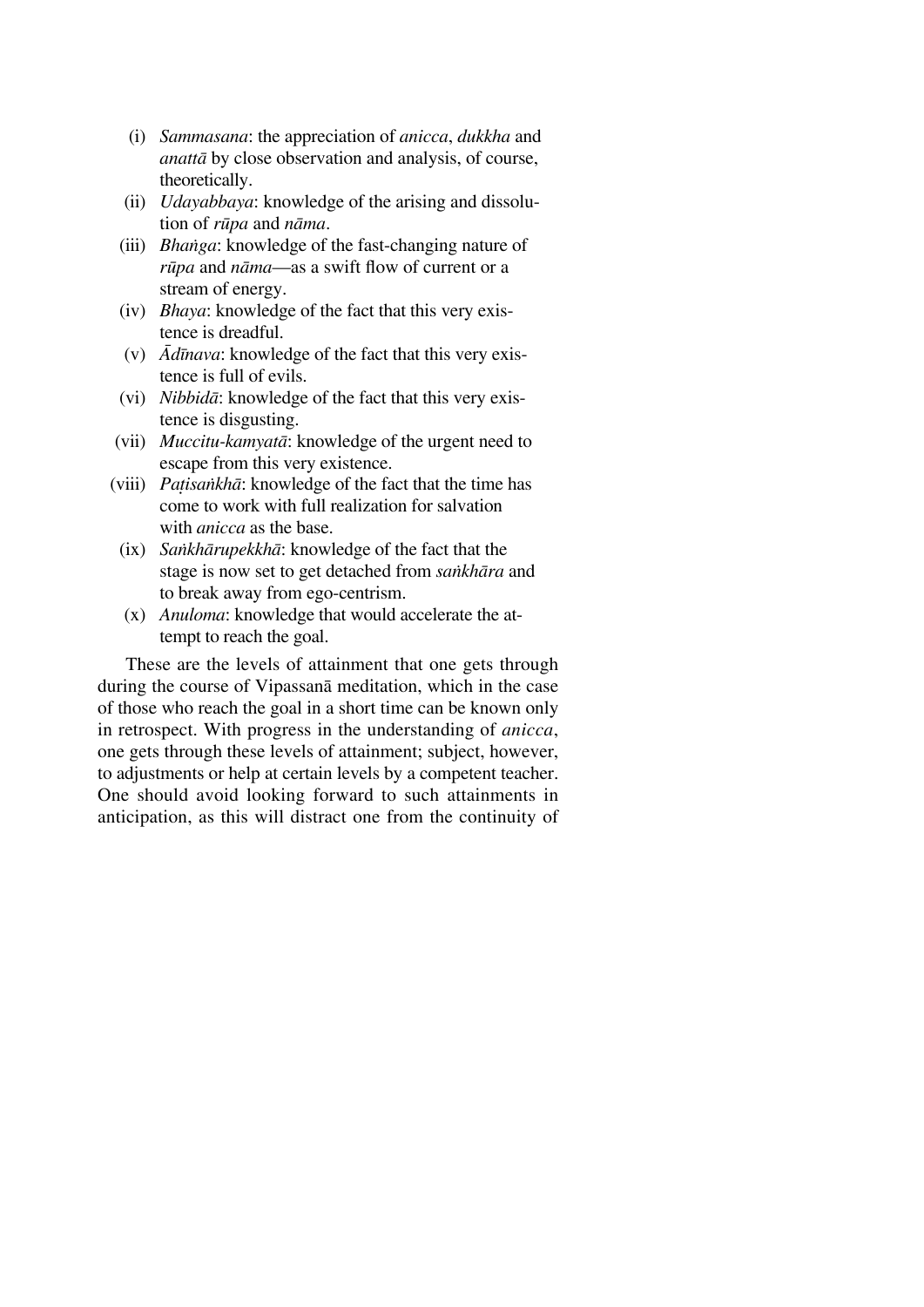awareness of *anicca* which alone can and will give one the desired reward.

Now let me deal with Vipassanā meditation from the point of view of a householder in everyday life and explain the benefit one can derive from it, here and now, in this very lifetime.

The initial object of Vipassanā Meditation is to activate *anicca* in one's own self or to experience one's own inner self in *anicca* and to get eventually to a state of inner and outer calmness and balance. This is achieved when one becomes engrossed in the feeling of *anicca* within.

The world is now facing serious problems—threatening mankind. It is just the right time for everyone to take to Vipassanā meditation and learn how to find a deep pool of quiet in the midst of all that is happening today. *Anicca* is inside everybody. It is with everybody. It is within reach of everybody. Just a look into one's own self and there it is *anicca* to be experienced. When one can feel *anicca*, when one can experience *anicca* and when one can become engrossed in *anicca*, one can at will cut away from the world of ideation outside. *Anicca* is, for the householder, the gem of life which he will treasure to create a reservoir of calm and balanced energy for his own well-being and for the welfare of society. *Anicca*, when properly developed, strikes at the root of one's physical and mental ills and removes gradually whatever is bad in one, that is, the sources of such physical and mental ills. In the lifetime of the Buddha there were some 70 million people in Sāvatthi and places around, in the kingdom of Pasenadi Kosala. Of them, about 50 million were Ariyas who had passed into the stream of Sotāpatti. The number of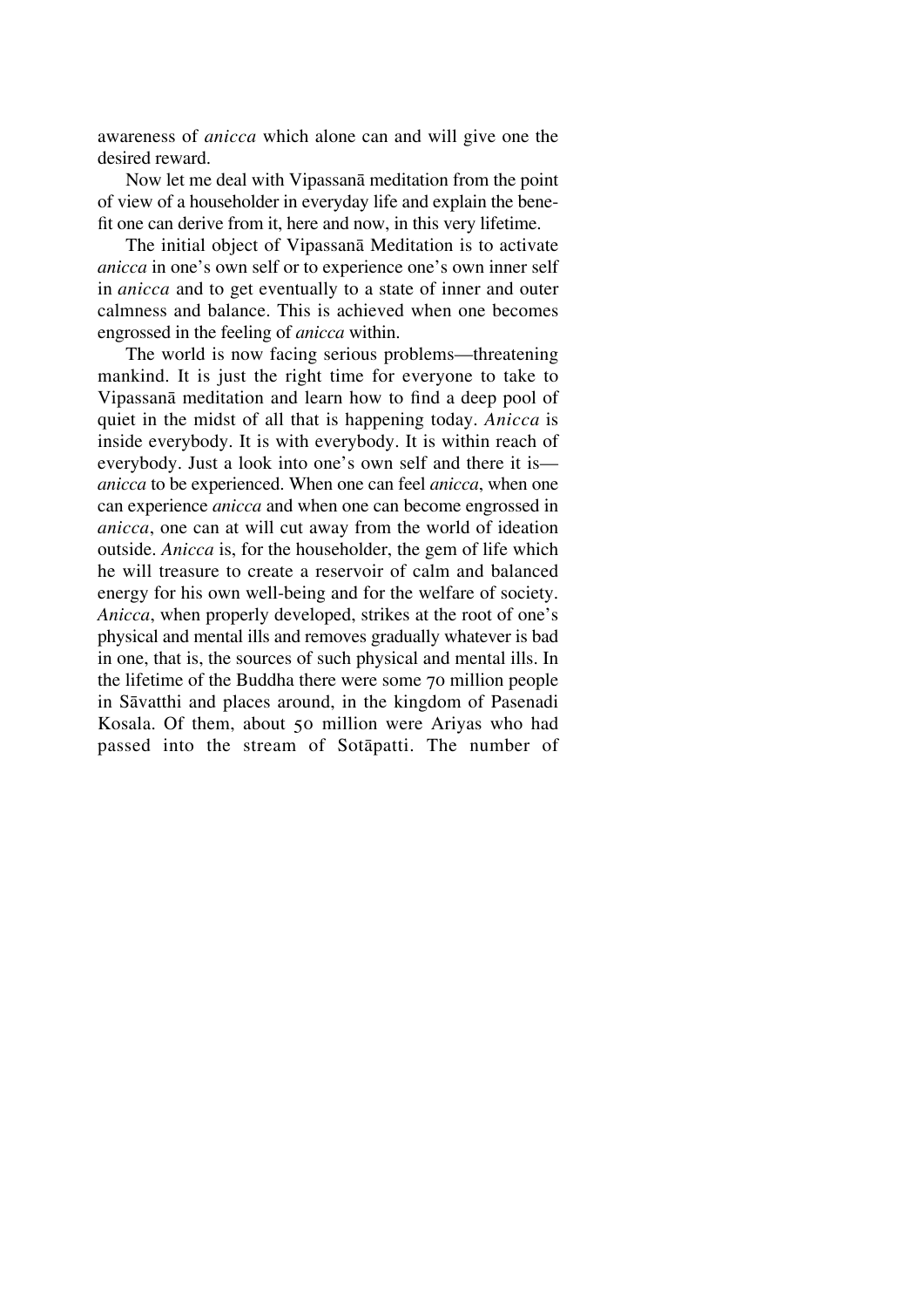householders who took to Vipassanā meditation must therefore have been more.1

*Anicca* is not reserved for men who have renounced the world for the homeless life. It is for the householder as well. In spite of drawbacks that make a householder restless in these days, a competent teacher or guide can help a student to get *anicca* activated in a comparatively short time. Once he has got it activated, all that is necessary would be for him to try and preserve it, but he must make it a point, as soon as time or opportunity presents itself for further progress, to work for the stage of Bhanga—the third level of knowledge in Vipassanā. If he reaches this level, there will be little or no problem because he should then be able to experience *anicca* without much ado and almost automatically. In this case *anicca* shall become his base, for return thereto as soon as the domestic needs of daily life, all physical and mental activities, are over. There is likely, however, to be some difficulty with one who has not as yet reached the stage of Bhanga. It will be just like a tug-of-war for him between *anicca* within and physical and mental activities outside the body. So, it would be wise for him to follow the motto of "Work while you work; play while you play." There is no need for him to be activating *anicca* all the time. It should suffice if this could be confined to the regular period or periods set apart in the day or night for the purpose. During this time at least, an attempt must be made to keep the mind/attention inside the body with the awareness exclusively of *anicca*, that is to say, his awareness of *anicca* should be from moment to moment, or so continuous it does not allow for the interpolation of any discursive or distracting thoughts which are definitely detrimental to progress. In case this is not

<sup>&</sup>lt;sup>1</sup>See the commentary on the Dhammapada (I, 4) [*Buddhist Legends*, I, 147]. The commentary says twenty million people did not attain the state of an Ariya.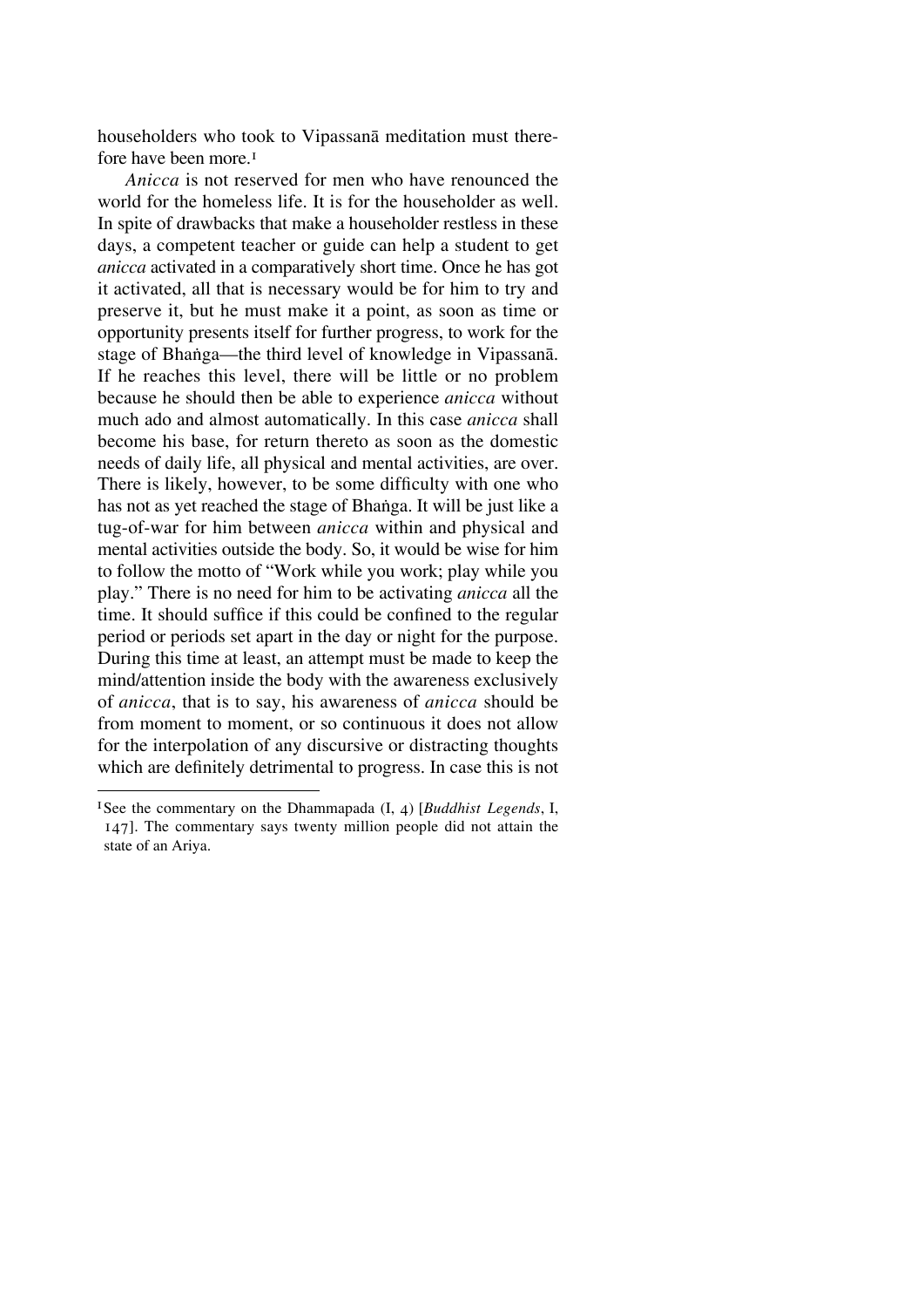possible, he would have to go back to respiration mindfulness, because *samādhi* is the key to *anicca*. To get good *samādhi*, *sīla* has to be perfect, since *samādhi* is built upon *sīla*. For good *anicca*, *samādhi* must be good. If *samādhi* is excellent, awareness of *anicca* will also become excellent.

There is no special technique for activating *anicca* other than the use of the mind set to a perfect state of balance and attention projected to the object of meditation. In Vipassanā the object of meditation is *anicca* and therefore in the case of those used to drawing back their attention to body feeling, they can feel *anicca* directly. In experiencing *anicca* on or in the body, it should first be in the area where one can easily get his attention engrossed, changing the areas of attention from place to place, from head to feet and from feet to head, at times probing into the interior. At this stage, it must be clearly understood that no attention is to be paid to the anatomy of the body but right to the formation of matter (*kalāpas*) and the nature of their constant change. If these instructions are observed, there will surely be progress, but the progress depends also on one's *pāramīs* (Perfections) and the devotion of the individual to the work of meditation. If he attains high levels of knowledge, his power to understand the three characteristics of *anicca*, *dukkha* and *anattā* will increase and he will accordingly come nearer and nearer to the goal of Ariya—which every householder should keep in view.

This is the age of science. Men today have no utopia. They will not accept anything unless the results are good, concrete, vivid, personal and here-and-now.

When the Buddha was alive, he said to the Kālāmas:

Now look, you Kāāmas. Be not misled by report or tradition or hearsay. Be not misled by proficiency in the collections, nor by reason or logic, nor after reflection on and approval of some theory; nor because it conforms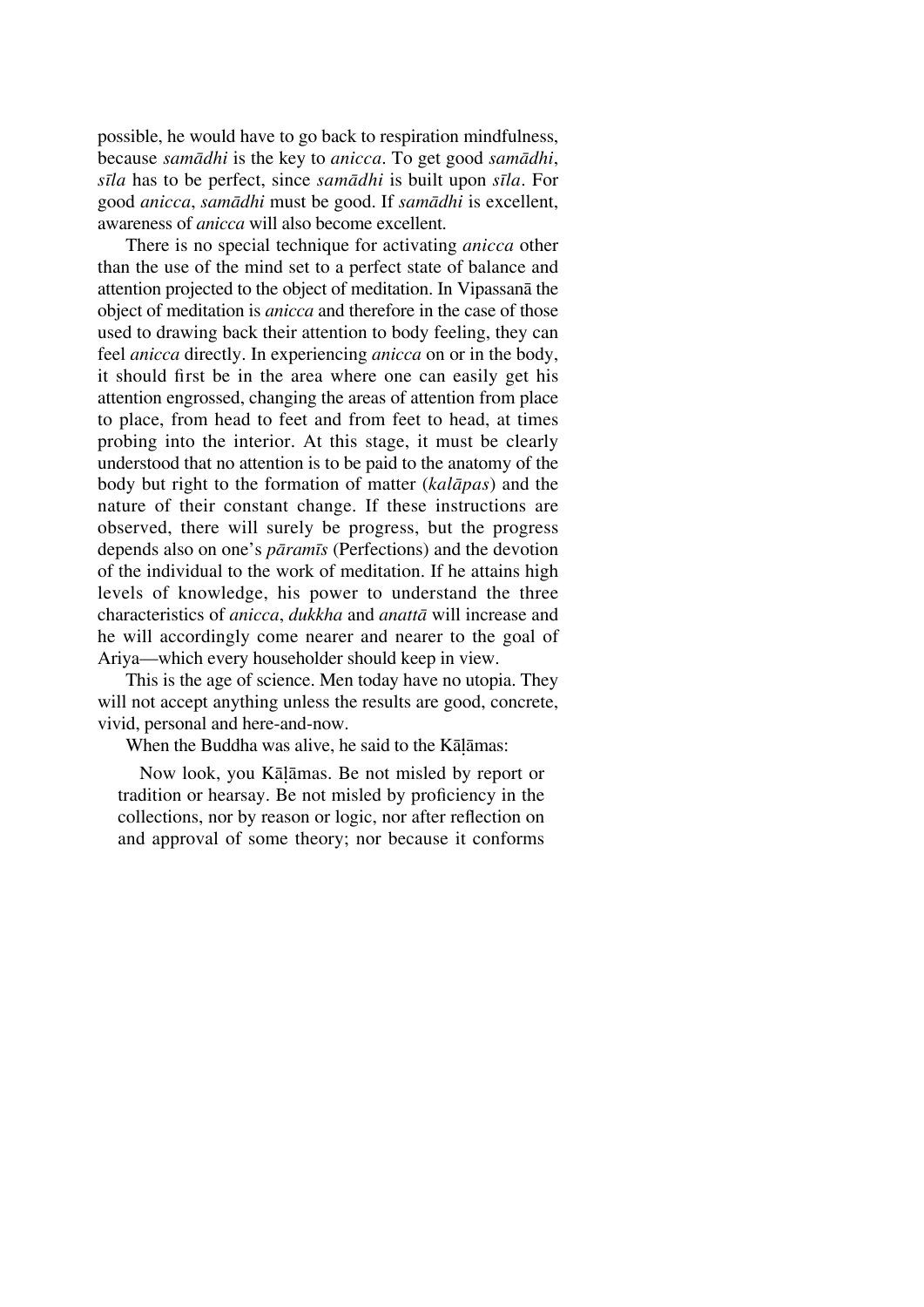with one's inclination nor out of respect for the prestige of a teacher.

But Kāāmas, when you know for yourselves, these things are unwholesome, these things are blameworthy, these things are censured by the intelligent; these things, when practised and observed, conduce to loss and sorrow; then do you reject them. But if at any time you know for yourselves, these things are wholesome, these things are blameless, these things are praised by the intelligent; these things when practised and observed are conducive to welfare and happiness; then Kāāmas should you, having practised them, abide therein.

The time clock of Vipassanā is now struck—that is, for the revival of the Buddha-Dhamma, Vipassanā in practice. We have no doubt whatsoever about definite results accruing to those who would with open mind sincerely undergo a course of training under a competent teacher. I mean results which will be accepted as good, concrete, vivid, personal, here-andnow, results which will keep them in good stead and in a state of well-being and happiness for the rest of their lives.

> MAY ALL BEINGS BE HAPPY, AND MAY PEACE PREVAIL IN THIS WORLD.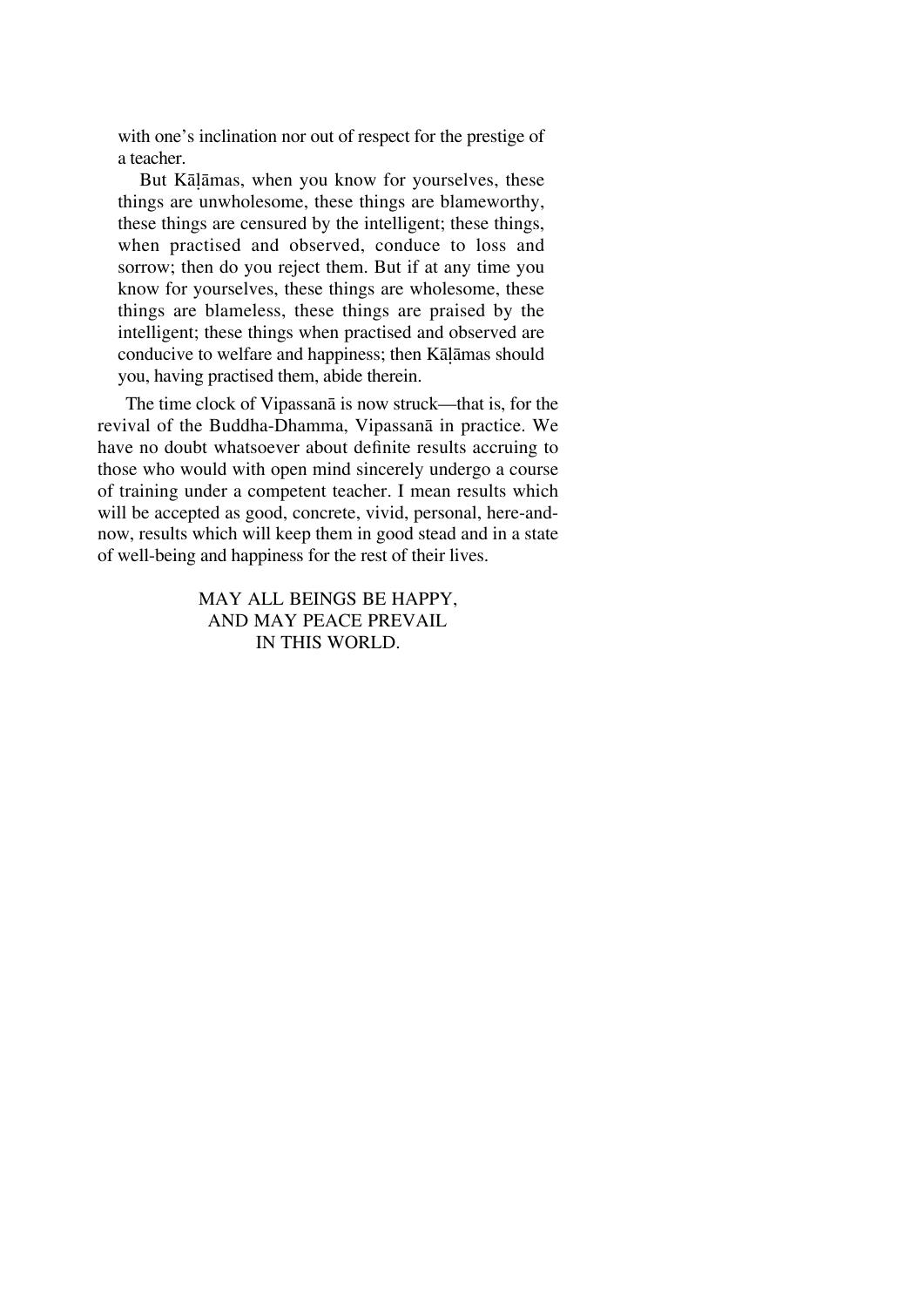# EXTRACT from *Inside the Atom* by Isaac Asimov Chapter 1: *Atomic Contents, What All Things Are Made Of*.

There are so many things in the world that are so completely different from one another that the variety is bewildering. We can't look about us anywhere without realizing that.

For instance, here I sit at a desk, made out of wood. I am using a typewriter made out of steel and other metals. The typewriter ribbon is made of silk and is coated with carbon. I am typing on a sheet of paper made of wood pulp and am wearing clothes made of cotton, wool, leather, and other materials. I myself am made up of skin, muscle, blood, bone, and other living tissues, each different from the others.

Through a glass window I can see sidewalks made of crushed stone and roads made of a tarry substance called asphalt. It is raining, so there are puddles of water in sight. The wind is blowing, so I know there is an invisible something called air all about us.

Yet all these substances, different as they seem, have one thing in common. All of them—wood, silk, glass, flesh and blood, all of them—are made up of small, separate particles. The earth itself, the moon, the sun, and all the stars are made up of small particles.

To be sure, you can't see these particles. In fact, if you look at a piece of paper or at some wooden or metallic object, it doesn't seem to be made of particles at all. It seems to be one solid piece.

But suppose you were to look at an empty beach from an airplane. The beach would seem like a solid, yellowish stretch of ground. It would seem to be all one piece. It is only when you get down on your hands and knees on that beach and look